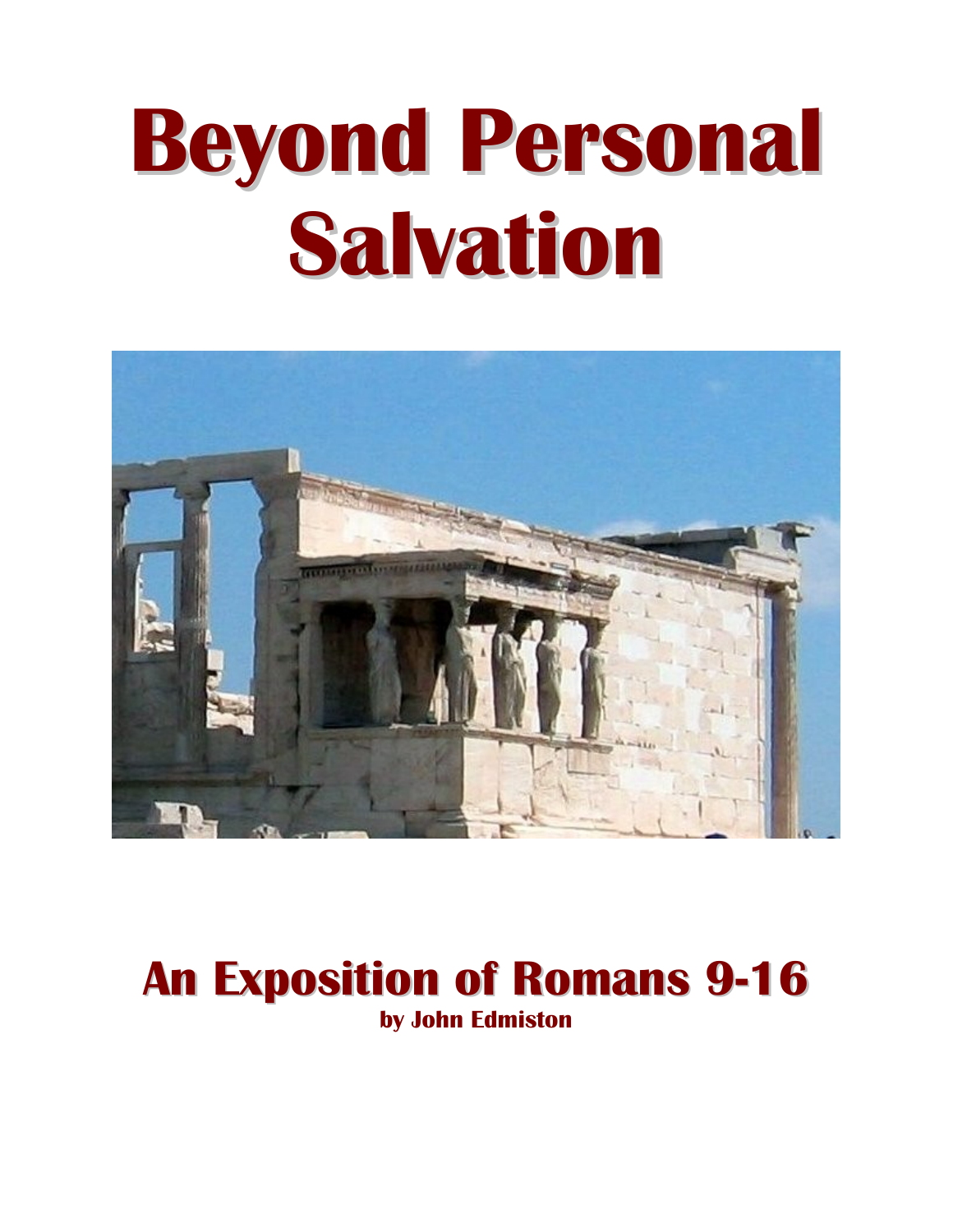© Copyright AIBI 2007 may be freely used for non-profit Christian ministry but may not be sold in any way. If you have any questions about this please email the author at johned@aibi.ph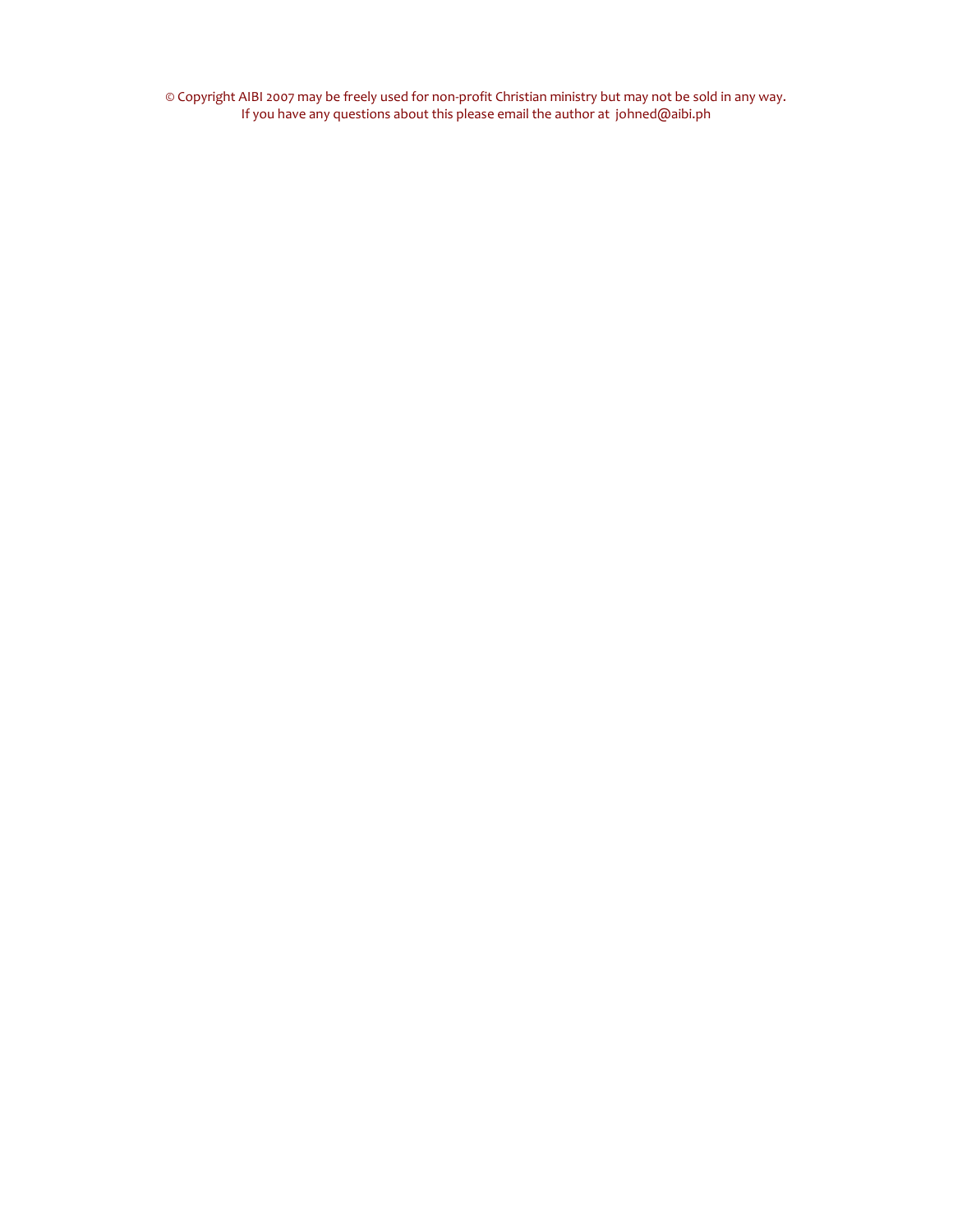### **Introduction**

*Beyond Personal Salvation* is a compilation of a series of 42 daily bible studies from Eternity Daily Bible Study and is an exposition of the second half of the book of Romans (Romans 9-16). It follows on from *The Righteousness Which Is By Faith* which was an exposition of Romans 1-8.

The first half of Romans focuses on our personal, individual salvation and standing in Christ. The second half of Romans goes beyond this and looks at our concern for and relationship with other people in the mainly Gentile congregations that Paul ministered to.

Romans 9-16 takes us into the realm of practical Christianity that agonizes over the lost and which seeks to help and not hinder one's brother in the faith. It spends a lot of time dealing with issues that "stretch" people to go beyond their cultural comfort zones and includes issues about the salvation of Israel, relationships of Gentiles with Torah-observant Christian Jews (what we would call Messianic Jews today), handling governments and ruling authorities, and dealing with values conflicts.

Paul also covers some of the basic lifestyle teachings of Christianity, personal sanctification and holiness, love, spiritual gifts, and an explanation of the rationale behind his apostolic ministry to the Gentiles. Many of the issues covered in Romans chapters 9-16 are still controversial. Paul's teaching here is as relevant today as it was then and forms a concise explanation of what the well-lived Christian life looks like.

This 85 page book is suitable for use as a textbook in an undergraduate or diploma level bible course. It may also be used in churches, home groups and campus bible studies. Theologically the studies stick very close to the text and are from a mainstream charismatic renewal / Pentecostal perspective - though I think the majority of evangelicals should be quite comfortable with the theology. It is intended for intermediate level Christian discipleship and complex theological jargon is generally avoided.

If this is being used as a textbook the suggested assessment would be a 2000 word assignment or term paper around the topic: "*How does Romans chapters 9-16 equip Paul's co-workers and disciples, in the network of Gentile churches, to deal with the urgent theological and practical issues of the day ?*"

You may receive Eternity Daily Bible Study for free by sending a blank email to: eternity-dbs-subscribe@strategicnetwork.org

Blessings,

John Edmiston 11<sup>th</sup> March 2007



John Edmiston is an Australian missionary who lives in Los Angeles and is the Chairman and CEO of the Asian Internet Bible Institute – International and who also teaches as adjunct faculty at Fuller Theological Seminary. He can be contacted by email at [johned@aibi.ph](mailto:johned@aibi.ph) or via his website at WWW.aibi.ph .To receive his weekly prayer points send a blank email to: [jednews-subscribe@yahoogroups.com](mailto:jednews-subscribe@yahoogroups.com)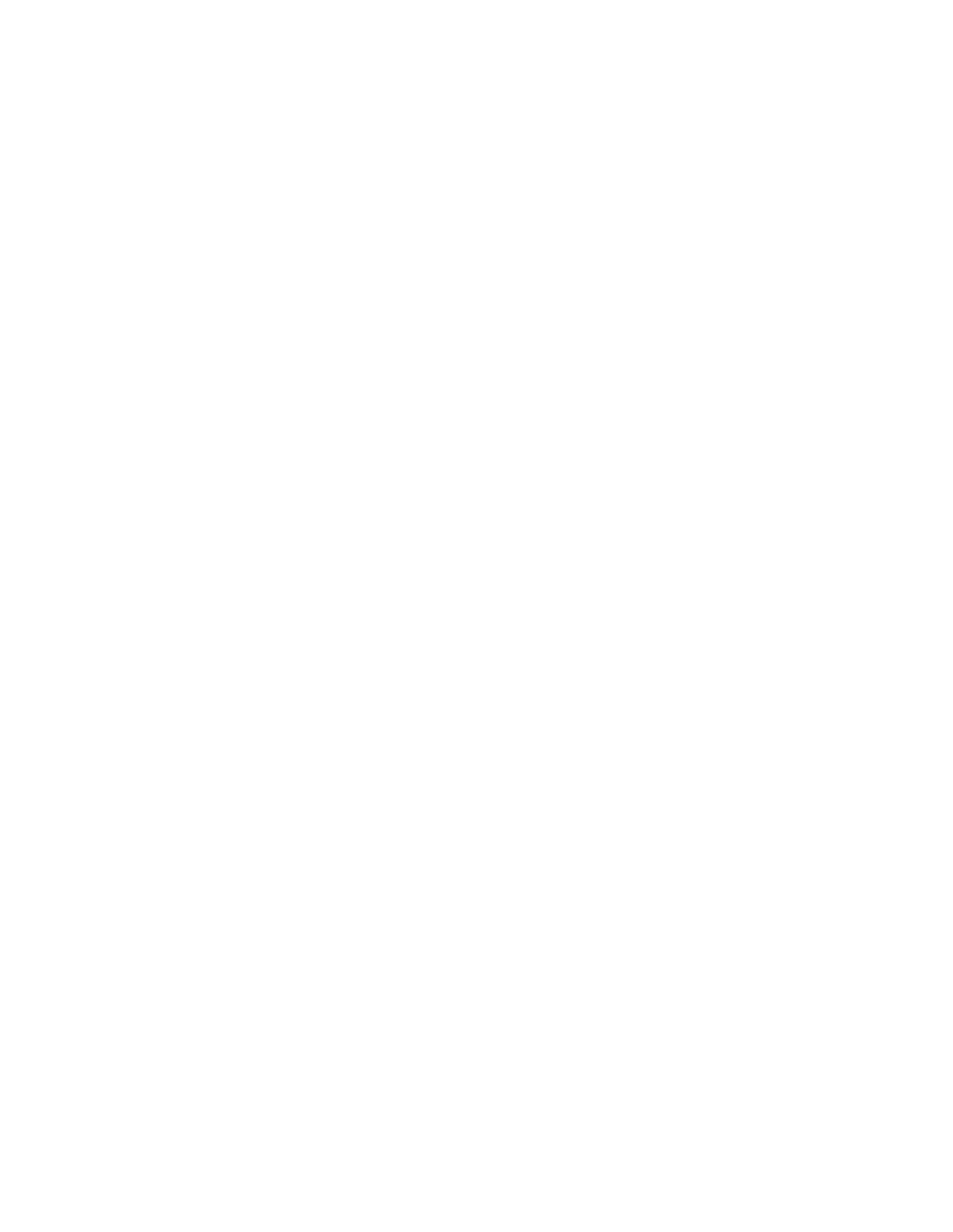### *Romans 9:1-5* **Agonizing Over The Lost**

**Romans 9:1-5 MKJV** *I tell the truth in Christ, I do not lie, my conscience also bearing me witness in the Holy Spirit, (2) that I have great heaviness and continual pain in my heart. (3) For I myself was wishing to be accursed from Christ for my brothers, my kinsmen according to the flesh, (4) who are Israelites; to whom belong the adoption, and the glory, and the covenants, and the giving of the Law, and the service of God, and the promises; (5) whose are the fathers, and of whom is the Christ according to flesh, He being God over all, blessed forever. Amen.*

Paul is deeply pained by the Jews rejection of God. Now we must understand precisely what the Jews had rejected. The Jews had not rejected the idea of God, or the Scriptures. Nor had they abandoned morality and become wild and dissolute. Their culture was full of God-statements and religion and Torah and morals. What they had rejected was God Himself, the very person of God as revealed in Jesus Christ.

The Jews had a wonderful, deep and lasting spiritual heritage: *to whom belong the adoption, and the glory, and the covenants, and the giving of the Law, and the service of God, and the promises; (5) whose are the fathers, and of whom is the Christ according to flesh*

However they had taken this heritage and turned it into a system based on human pride and spiritual achievement. They set up their own standards of righteousness, based on rule-keeping and respectability – and they failed to accept the grace and faith based righteousness that was offered by Jesus Christ.

**Romans 10:1-4 MKJV** *Brothers, truly my heart's desire and prayer to God for Israel is for it to be saved. (2) For I bear record to them that they have a zeal of God, but not according to knowledge. (3) For they, being ignorant of God's righteousness and going about to establish their own righteousness, have not submitted themselves to the righteousness of God. (4) For Christ is the end of the law for righteousness for everyone who believes.*

Despite their zeal for God, Israel still needed salvation. Earnestness was not enough. Good intentions and sincerity was not enough. And fastidious law-keeping was not enough. The Jews needed – and still need the salvation that is found only in Christ Jesus.

This has bearing on inter-faith dialogue today for if the Jews are not saved, then neither will the Hindus, Buddhists, Muslims, Sufis, Sikhs, Jainists, or Zoroastrians be saved! In fact no one can be saved apart from faith in Christ Jesus! The following verses back this up:

**Acts 4:12 MKJV** *And there is salvation in no other One; for there is no other name under Heaven given among men by which we must be saved.*

**1 John 5:11-12 MKJV** *And this is the record, that God has given to us everlasting life, and this life is in His Son. (12) He who has the Son has life; he who does not have the Son of God does not have life.*

**1 Timothy 2:3-6 MKJV** *For this is good and acceptable in the sight of God our Savior, (4) who will have all men to be saved and to come to the knowledge of the truth. (5) For God is one, and there is one Mediator of God and of men, the Man Christ Jesus, (6) who gave Himself a ransom for all, to be testified in due time.*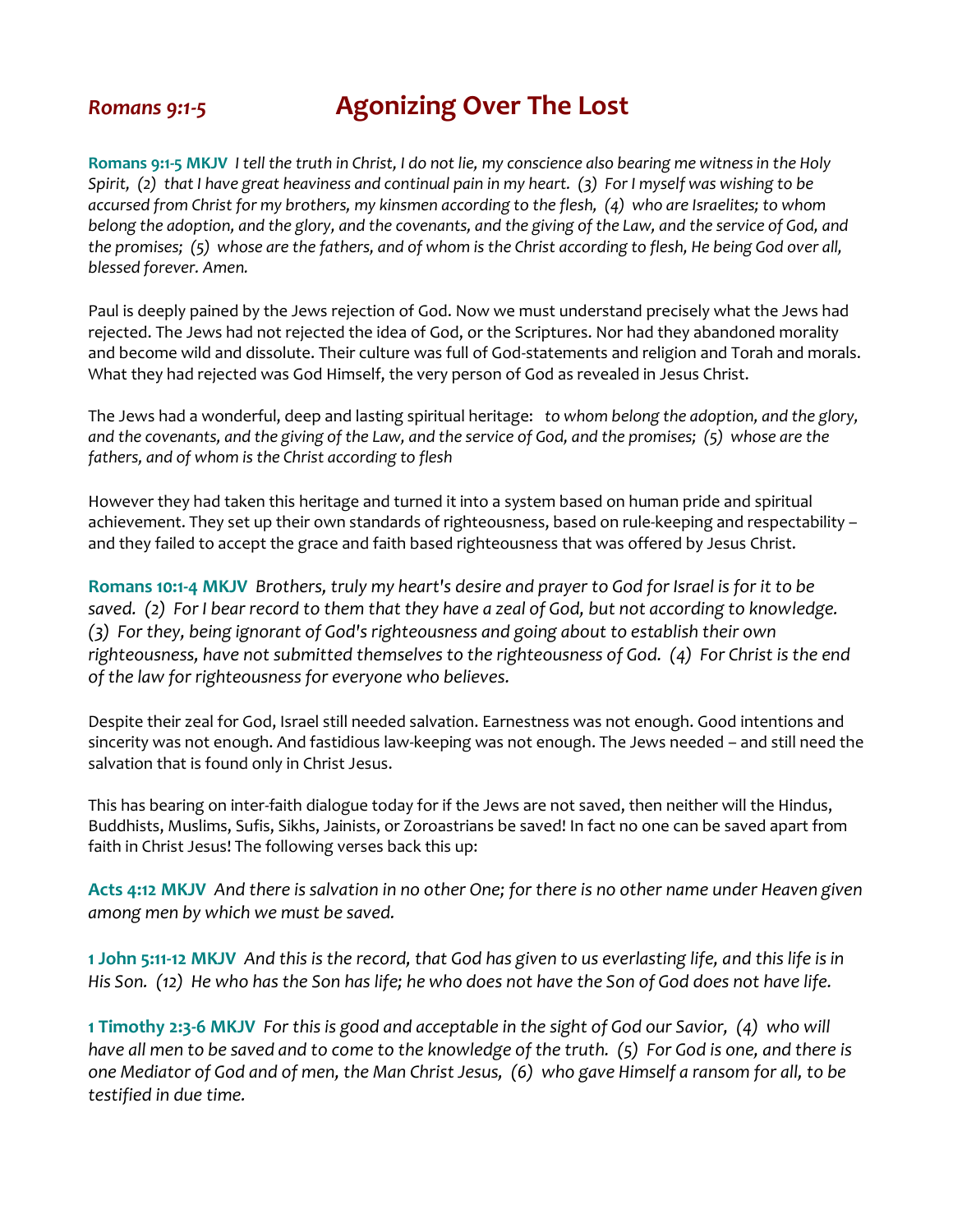Out of the kindness of their hearts most Christians would like the Jews and the sincere Muslims and the nice peaceful Buddhists to be saved. It seems unfair that they are not saved. Indeed the lack of salvation of the Jews caused Paul deep pain, and unceasing agony in his heart! And who is kinder than God who desires that all people be saved and come to a knowledge of the Truth! So, if God is so kind why are not the good, respectable, nice, clean-living Jews saved?

Firstly salvation is not so much about getting into Heaven as it is about getting to know God and becoming like Him. And so if we refuse relationship with God, then we can go no further, no matter how nice we are. In fact our niceness can even get in the way of our salvation. It may lead us to become smug and proud and to lack repentance and faith and thus ultimately to rely on our own good works instead of relying on what Christ has done for us.

Paul was so desperate for the salvation of the Jews that he would have foregone his own salvation if that sacrifice would have brought the Jews to faith in Jesus Christ. But it could not and would not. The Jews would have to make their own decision for or against Jesus.

We are to be intercessors for the unreached, unceasingly crying out to God that they may be saved: *Brothers, truly my heart's desire and prayer to God for Israel is for it to be saved.* We can put Muslims, Buddhists, Taoists or the people group that the Lord has placed in our heart into that verse e.g *Brothers, truly my heart's desire and prayer to God for the Kazakhs is for them to be saved.* 

Intercession and salvation are closely linked in Scripture, whether it be physical salvation from an approaching enemy or from a storm or the spiritual salvation from sin that is in Christ Jesus - and history tells us every great outbreak of salvation has been preceded by prevailing prayer!

We need to pray that proud hearts will be broken down and that people will put aside self-righteousness and accept the righteousness that is in Christ Jesus for self-righteousness stops salvation in its tracks:

**Romans 10:3-4** *(3) For they, being ignorant of God's righteousness and going about to establish their own righteousness, have not submitted themselves to the righteousness of God. (4) For Christ is the end of the law for righteousness for everyone who believes.*

**Galatians 5:2-6 MKJV** *Behold, I, Paul, say to you that if you are circumcised, Christ shall profit you nothing. (3) For I testify again to every man that is circumcised, that he is a debtor to do all the Law, (4) you who are justified by Law are deprived of all effect from Christ; you fell from grace. (5) For we through the Spirit wait for the hope of righteousness out of faith. (6) For in Christ Jesus neither circumcision nor uncircumcision has any strength, but faith working through love.*

[The problem with Jewish circumcision being that it was an attempt to gain righteousness from ceremony and tradition rather than through faith.]

This is why Islam is so resistant to Christ – for it is a system of self-righteous works without assured forgiveness or grace.

We should agonize over the lost, and not "just vaguely hope" they will be saved, but rather we should pray for them and go to them, and ensure that they hear the gospel !

**Romans 10:12-15 MKJV** *For there is no difference both of Jew and of Greek, for the same Lord over all*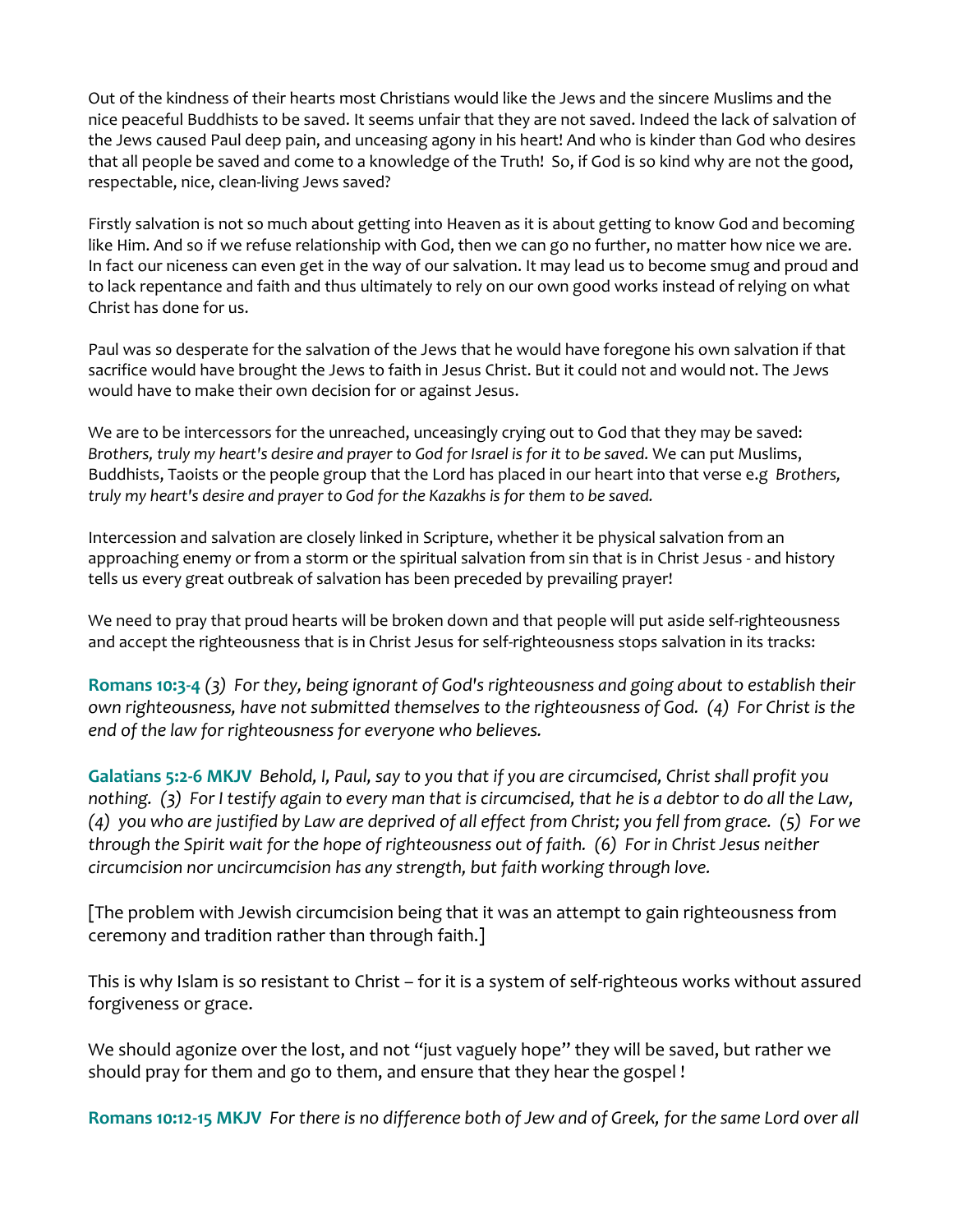*is rich to all who call on Him. (13) For everyone, "whoever shall call on the name of the Lord will be saved." (14) How then shall they call on Him in whom they have not believed? And how shall they believe in Him of whom they have not heard? And how shall they hear without preaching? (15) And how shall they preach unless they are sent? As it is written, "How beautiful are the feet of those who preach the gospel of peace and bring glad tidings of good things!"*

### *Romans 9:6-8* **Children of Promise**

**Romans 9:6-8 MKJV** *Not however that the Word of God has failed, for not all those of Israel are Israel; (7) nor because they are the seed of Abraham are they all children. But, "In Isaac shall your Seed be called." (8) That is, not the children of the flesh are children of God; but the children of the promise are counted for a seed.* The problem for Paul was that the Jews had not believed in Jesus. Was this the same as saying that God had not saved His chosen people and that His promises through the prophets had come to nought?

The Jews interpreted the Old Testament as meaning they were automatically right with God and entitled to salvation simply through being children of Abraham. They had the patriarchs and the Law and the right religious system so they were saved, or at least first in line for salvation and if God did not save them all, then He was at fault in some way.

Paul's answer is that God does not choose by the flesh, but by the promise. That is physical descent alone does not guarantee salvation. Salvation comes from entering into God's kingdom through His precious and gracious promises received by faith. To illustrate this Paul looks at the children of Abraham.

Now Abraham had eight sons, Isaac through his wife Sarah, Ishmael through her concubine Hagar and six through his second wife Keturah after Sarah died: "*And she bore him Zimran, and Jokshan, and Medan, and Midian, and Ishbak, and Shuah*" (Genesis 25:2). Only one of these was the "son of promise" through Sarah, and that was Isaac and he became of the line of Christ and received the entire inheritance. The "seed" was Isaac, the rest were simply physical children who were blessed, given gifts and sent away. In fact the other children of Abraham became enemies of Israel and opposers of the work of God. They were not of the spiritual line, they did not belong to the "red thread of redemption".

Paul then goes on to use Jacob and Esau as an example of pure election, but we will tackle that thorny topic tomorrow. Today we want to establish the fact that God's promises and God's work are God's choice and do not pass through any process of physical inheritance in an automatic fashion (though blessing can certainly flow down faithful believing families for many generations). No one can say "my father was a Christian therefore I am saved". Each person must find God for themselves, or rather be found by Him. As someone has wisely said "God has no grand-children".

Also no one can say "because I come from a family of atheists I cannot be saved". No physical family lineage stands between you and God. He can call someone out of the darkest of circumstances and has done so many, many times.

The question then remains – why could not God "make it happen"? Why was not all Israel saved? Why did He allow some to fall away from grace? If God is both all good and all powerful then surely all Israel should have been saved? Did His promises fail? It will take the whole of Romans 9-11 to answer this question fully but we will start on it tonight.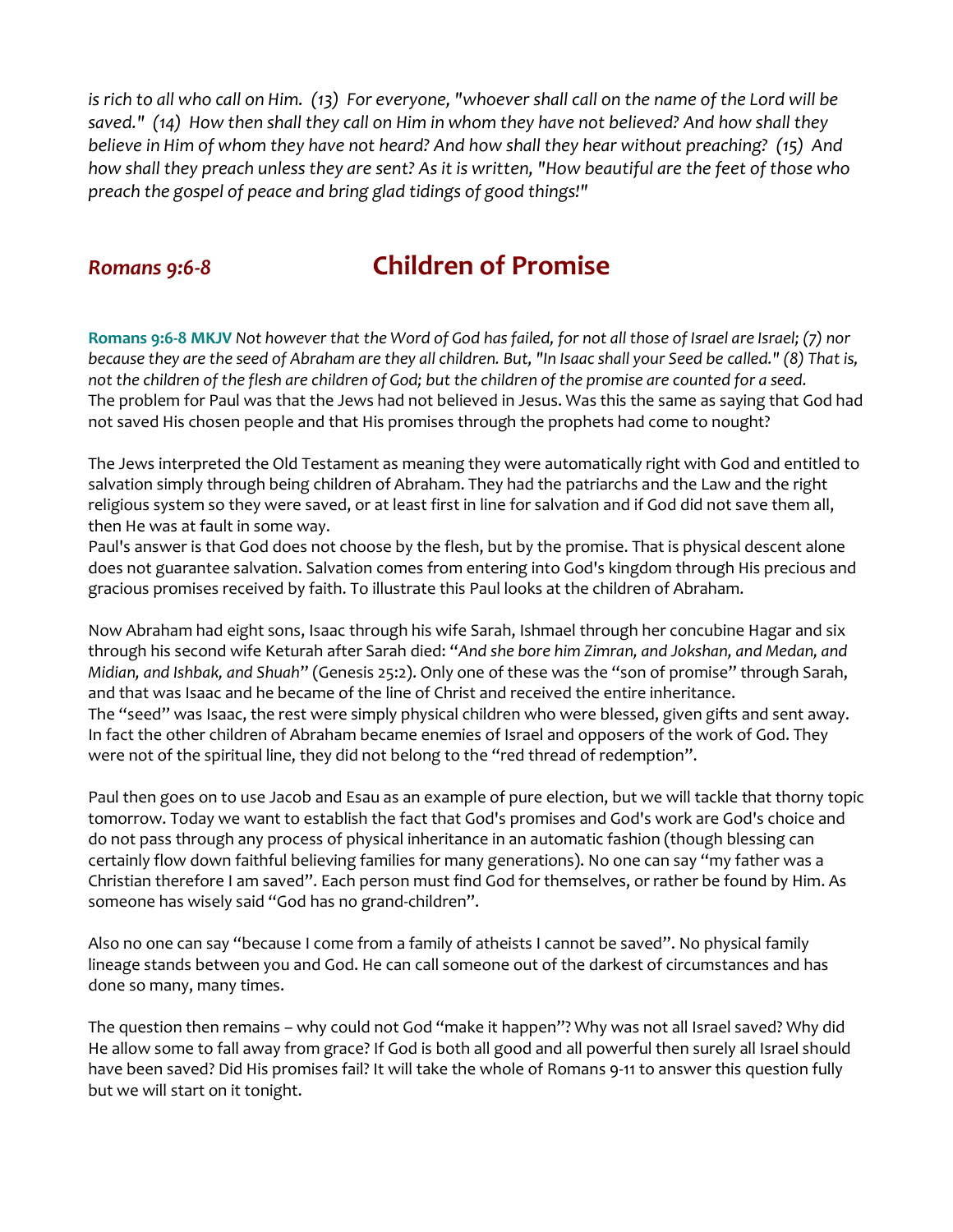Paul's first answer is that *for not all those of Israel are Israel;* (Romans 9:6). I other words there are two Israels, a physical Israel which is "according to the flesh" and a spiritual Israel which is according to faith, according to the promise and according to election.

We see the above principle working in every single church and we can just as easily say "Not all who are Baptists are Baptists" (or substitute the denomination you belong to or know of). There are those who go to church and just warm the pews and never believe and yet call themselves Baptists (or whatever) and yet who do not believe, who are not born-again, and who are not truly saved and therefore not truly Baptists in the fullest and truest sense of being a Baptist.

Now hopefully everyone getting this devotional is aware that you cannot simply be saved by belonging to a good Baptist family and going to a good Baptist church. You actually have to make a personal decision to receive Jesus as your Lord and Savior, then you are saved, then you are truly and really a Baptist (or whatever your chosen denomination is).

Even if you have a thousand degrees in theology unless you believe the promises of God in Christ are true for you personally, then you are outside the Kingdom, no matter how far "in" or "up" you may be in an official ecclesiastical structure. We are never spiritually validated by the flesh, by descent, by degrees, or by the mere approval of men. Our entire spiritual validity comes from being born-again and entering the Kingdom of God.

Nicodemus was at the top of the Jewish theological, social and ecclesiastical tree but he had to be bornagain in order to enter the Kingdom of God (John 3:1-12) and in the very next chapter of John's gospel we find someone who was as far in the other direction as possible, a Samaritan woman who had five marriages and now living in sin, also entering the Kingdom of God. The side by side comparison of Nicodemus and the Samaritan woman is a deliberate teaching tool by John the Apostle and shows us that social position, up or down, male or female, educated or uneducated, Jew or Samaritan, insider or outsider, is irrelevant, even utterly irrelevant. What matters is believing in Christ Jesus and entering into the Kingdom of God!

So physical descent did not entitle the Jews to automatic salvation – they still had to believe. And having Moses and the prophets and the law and the Temple and the sacrifices did not entitle the Jews to automatic salvation – they still had to believe.

God's promises work for those who believe and they do not come about for those who refuse to believe. If Israel had all believed, then all Israel would have been saved, and indeed this will happen one day! (We will see that, and why it has been delayed as we go through Romans 9-11)

Why then does God not compel all to believe? Because belief must be related in some way to character, and especially to repentance. If even the defiant rogue was compelled to believe, and did not abandon being a defiant rogue, but increased in treachery while still believing in God, then Heaven would quickly become Hell. Giving eternal life to wicked hearts is a recipe for disaster – which is why after the Fall, Adam was banished from the Garden of Eden and the tree of life was put out of reach, guarded by a flaming cherub.

**Genesis 3:22-24 MKJV** *And Jehovah God said, Behold, the man has become as one of Us, to know good and evil. And now, lest he put forth his hand and take also of the tree of life, and eat, and live forever, (23) therefore Jehovah God sent him out from the garden of Eden to till the ground from which he had been taken. (24) And He drove out the man. And He placed cherubs at the east of the garden of Eden, and a flaming sword which turned every way, to guard the way to the tree of life.*

And so repentance and faith must go hand in hand. The wicked must not enter the Kingdom of God, but only the truly repentant must go in, who accept the cost of becoming like Christ.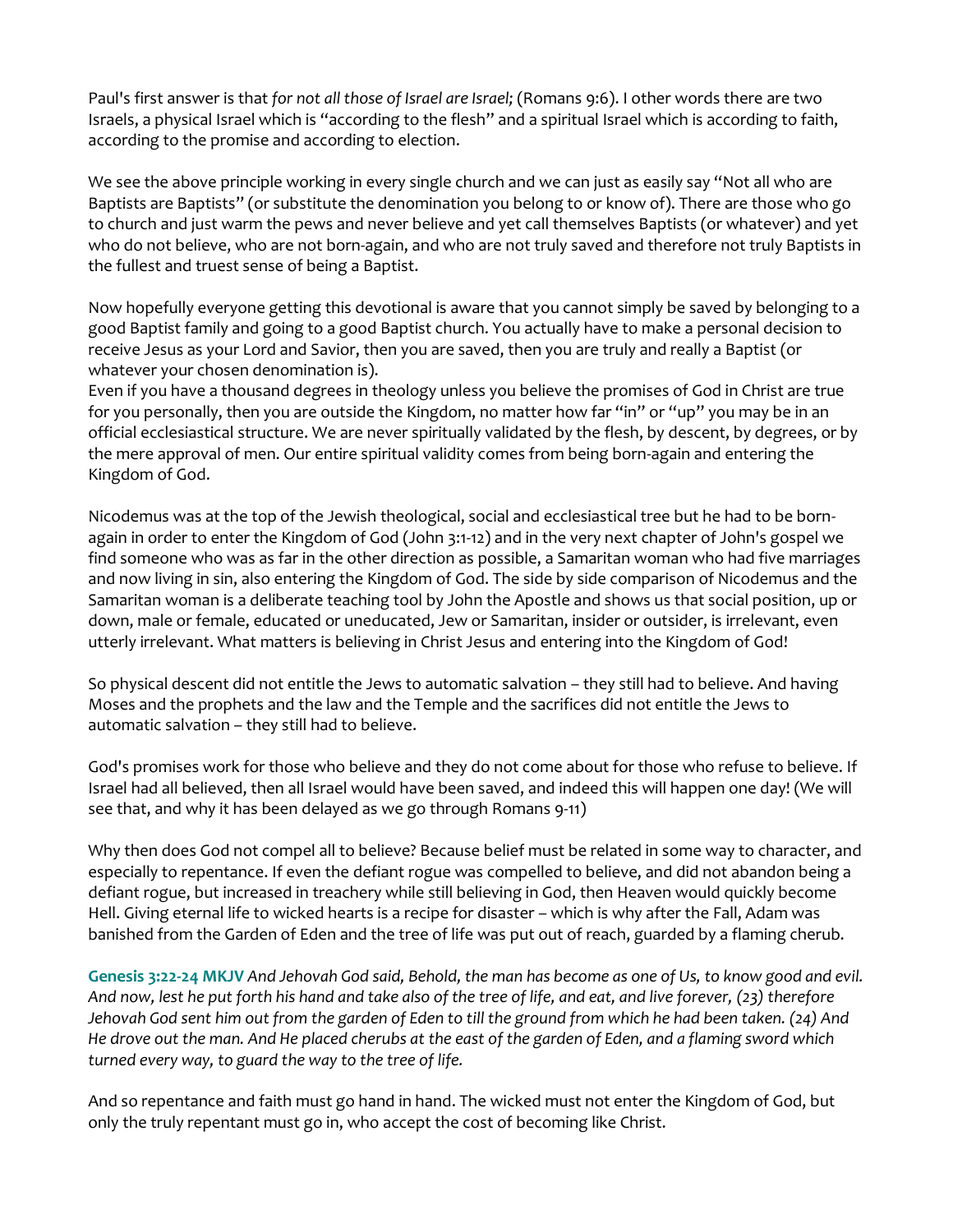But cannot repentance be forced? Cannot change of character be compelled by the hand of God? It appears not, or surely Satan would have been forced into line long ago. Beings with free will can choose not to change. They can become hardened and stubborn, their consciences can become seared as with a hot iron and they can defy God forever.

So in any group of people, whether Israel, or the Baptists or the Methodists or the Pentecostals there will be two groups, one will be outwardly religious, in form only, and the other will be inwardly spiritual, truly believing and of faith and of the promise. And the outwardly religious will persecute the inwardly spiritual for the flesh will always persecute those who are of the Spirit.

**Galatians 4:28-31 MKJV** *But brothers, we, like Isaac, are children of promise. (29) But then even as he born according to flesh persecuted him born according to the Spirit, so it is also now. (30) But what does the Scripture say? "Cast out the slave-woman and her son; for in no way shall the son of the slave-woman inherit with the son of the free woman." (31) Then, brothers, we are not children of a slave-woman, but of the free woman.*

So God's promises are for the children of promise, and not for those "born according to the flesh" - who do not inherit at all. The promises of God are for those born according to the Spirit, and who have Christ in them as their hope of glory.

**Romans 2:28-29 MKJV** *For he is not a Jew who is one outwardly, nor is circumcision that outwardly in flesh; (29) but he is a Jew who is one inwardly, and circumcision is of the heart; in spirit and not in letter; whose praise is not from men, but from God.*

Not all who are of Israel are Israel. We cannot organize our way to Heaven. There must be an inward and spiritual work, we must be circumcised of heart, by the Spirit, through repentance and faith and thus receive our praise and spiritual validation from God and not from men. God's promises have not failed, they simply only work for the children of promise, and that has been God's way from all eternity. And how do we become a child of promise? By receiving Jesus as Lord and Savior!

**John 1:12-13 MKJV** *But as many as received Him, He gave to them authority to become the children of God, to those who believe on His name, (13) who were born, not of bloods, nor of the will of the flesh, nor of the will of man, but were born of God.*

#### *Romans 9:9-18* **Election**

**Romans 9:9-18 MKJV** *For this is the word of promise: "At this time I will come and Sarah shall have a son." (10) And not only this, but when Rebekah also had conceived by one, by our father Isaac (11) (for the children had not yet been born, neither had done any good or evil; but that the purpose of God according to election might stand, not of works but of Him who called,) (12) it was said to her, "The elder shall serve the younger." (13) As it is written, "Jacob have I loved, but Esau have I hated." (14) What shall we say then? Is there not unrighteousness with God? Let it not be! (15) For He said to Moses, "I will have mercy on whom I will have mercy, and I will have compassion on whom I will have compassion." (16) So then it is not of the one willing, nor of the one running, but of God, the One showing mercy. (17) For the Scripture says to Pharaoh, "Even for this same purpose I have raised you up, that I might show My power in you, and that My name might be declared throughout all the earth." (18) Therefore He has mercy on whom He will have mercy, and whom He will, He hardens.*

This is one of the most difficult theological passages in the Bible and has a few varying interpretations. I will give the view that I think best fits the facts, the other views can be found in a good commentary or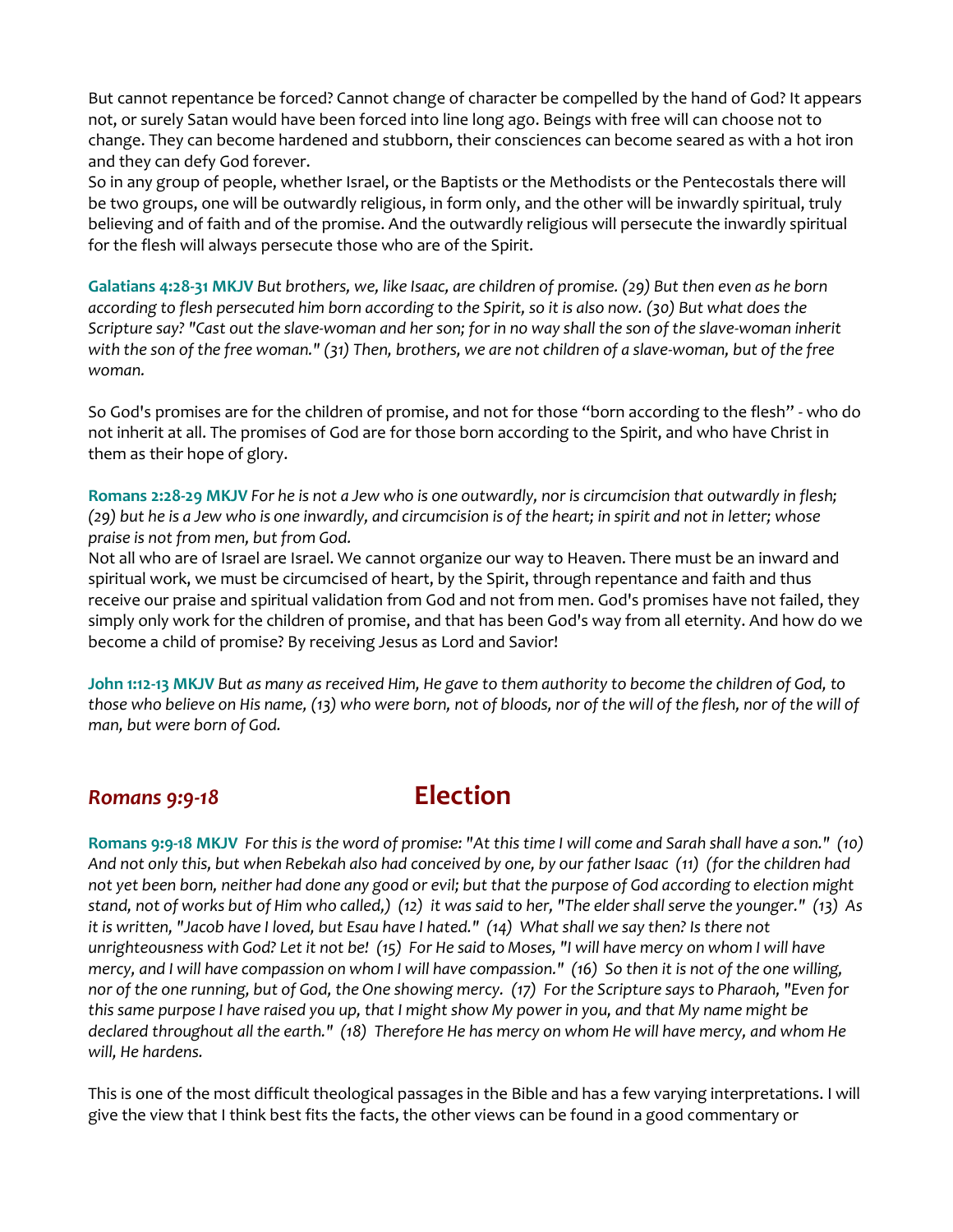theological text such as the systematic theologies by Grudem or Erickson. I simply do not have the space to deal with them all.

God has the right to set the destiny of any individual, for greatness or humility, but how we react to that destiny is up to us. God said the Esau would serve Jacob "the older shall serve the younger" and that was His choice. Esau had a very physical nature full of carnal appetites and sold his inheritance for a bowl of soup when he was hungry. His nature was that of a person enslaved, so of course he ended up serving Jacob who had a higher and more spiritual nature. The fate decreed by God and the nature of the people involved were closely intertwined.

**Genesis 25:29-34 MKJV** *And Jacob boiled soup. And Esau came from the field, and he was faint. (30) And Esau said to Jacob, I beg you, Let me eat of the red, this red soup, for I am faint. Therefore his name was called Edom. (31) And Jacob said, Sell me your birthright today. (32) And Esau said, Behold, I am at the point of dying, and what profit shall this birthright be to me? (33) And Jacob said, Swear to me this day. And he swore to him, and he sold his birthright to Jacob. (34) Then Jacob gave Esau bread and soup of lentils. And he ate and drank, and rose up and went his way. And Esau despised his birthright.*

Similarly Pharaoh was an ego maniac, he would never truly listen or repent. Such a person when shown clear spiritual signs only hardens their heart. God knew this and put Pharaoh in a place so that through this powerful and most unreasonable man He could show His might. God's hardening of Pharaoh consisted of showing him miracles that would have made any reasonable person believe. But because of Pharaoh's inner nature, his pride, his arrogance, his need to be in control, it only hardened him!

The compassion of God consists in His allowing our conscience to function, of enabling us to see and believe the truth so that we might be saved. Some people, like Esau, are spiritual blockheads and place no value on anything except their immediate sensory needs. We never see Esau building an altar or engaging in worship. Rather he is always out hunting or eating or marrying the wrong kind of women and making all the worst moves at the wrong times. He even sells his inheritance and is cheated out of his blessing - despite the wishes of Isaac in this regard. In fact Esau later becomes a symbol of the carnal man:

**Hebrews 12:14-17 MKJV** *Follow peace with all, and holiness, without which no one shall see the Lord; (15) looking diligently lest any fail of the grace of God, or lest any root of bitterness springing up disturb you, and by it many are defiled, (16) (lest there be any fornicator, or profane person like Esau, who for one morsel of food sold his birthright. (17) For you know that afterward, when he desired to inherit the blessing, he was rejected; for he did not find any place of repentance, though he sought it carefully with tears).*

Paul's point is that we don't make our own destiny. That is God's to apportion.

*(11) (for the children had not yet been born, neither had done any good or evil; but that the purpose of God according to election might stand, not of works but of Him who called,) .....(16) So then it is not of the one*  willing, nor of the one running, but of God, the One showing mercy. .. Therefore He has mercy on whom He will *have mercy, and whom He will, He hardens.*

The opposite to God's mercy and election is given in active words such as 'works', 'willing', and 'running'. Human exertion cannot change divine destiny. Jacob did nothing but was made the heir. Esau worked hard, strove, clumsily tried to please his father and sought the blessing with tears - but was excluded.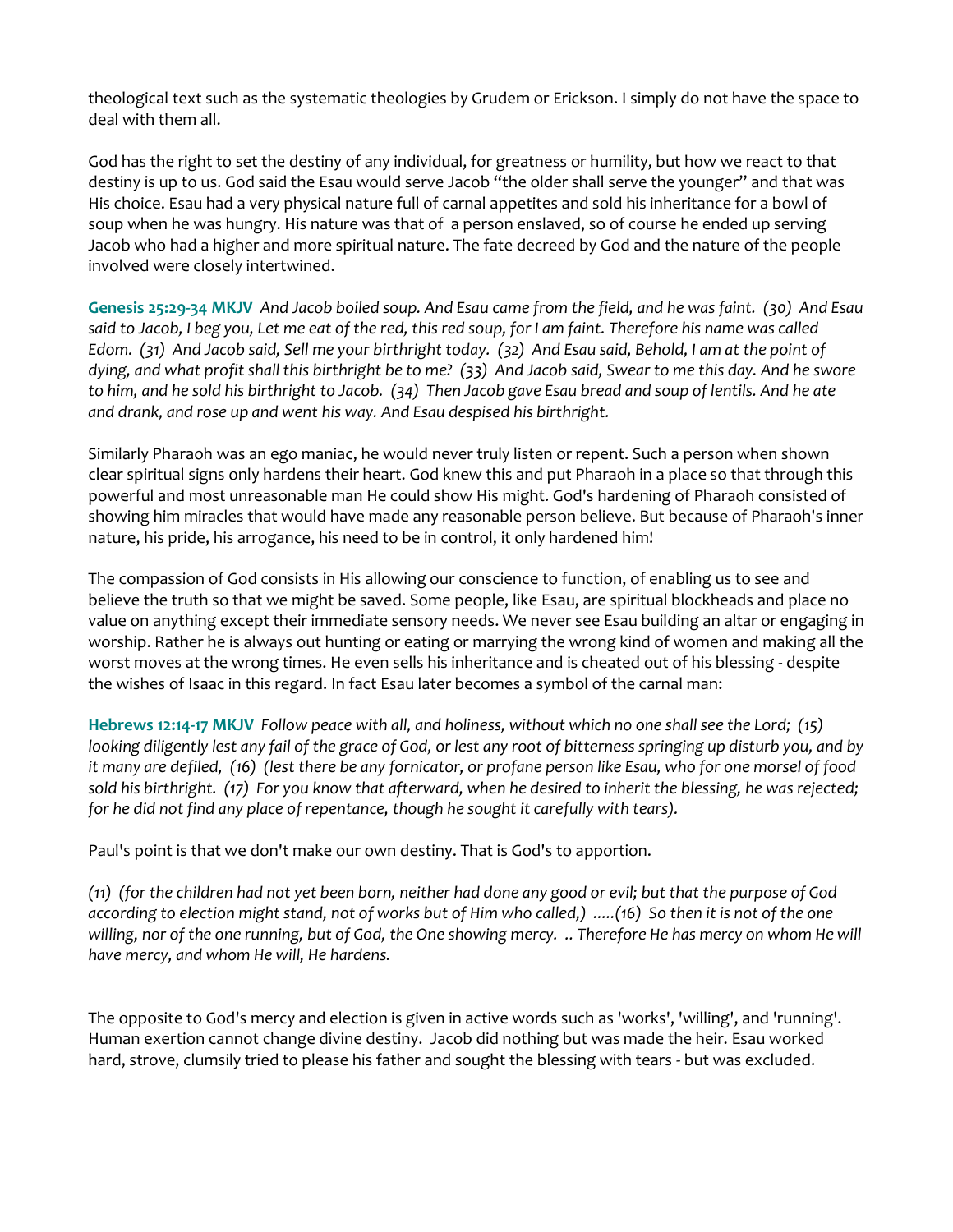Election stands in the calling and appointing of God. I cannot make God choose me by being very, very good. And I cannot make God not choose me by being very, very bad (e.g. Saul, the thief on the cross, the Samaritan woman, Mary Magdalene etc). Sometimes we can glimpse a reason for God's choosing someone, at other times it is a complete mystery.

To some extent this also applies to success in ministry. We can think "why does so and so have that big church and I only have this little church when my sermons are so much more biblical than his..." etc. It is not Billy Graham that I envy but the pastor down the road!

I believe that I was called to be a missionary from birth or even before the womb, even though I only became a Christian at age 21. Now I can see God's hand preparing me right from day one or earlier! I did not choose to be a missionary, in fact it was the furthest thing from my mind, in fact I wanted to be a scientist, but God's calling was effectual for me.

Why isn't everyone called to serve as a missionary overseas? That is God's doing, God's decision, and He has the right to order the world, just the way He wants. Where then is human freedom and dignity? In how we respond to our calling. I can be a good missionary or a bad missionary, a faithful servant, or a lazy and wicked servant, that is my choice to make and if I am faithful I will be rewarded for making the right choices on those issues.

A certain portion of our life is pre-set and determined, the rest is ours to choose. God has saved us by grace, through His calling and election, and given us good works to do, but how we do them is up to us:

**Ephesians 2:8-10 MKJV** *For by grace you are saved through faith, and that not of yourselves, it is the gift of God, (9) not of works, lest anyone should boast. (10) For we are His workmanship, created in Christ Jesus to good works, which God has before ordained that we should walk in them.*

We cannot ever get a handle on God so that we can manipulate Him so that He is good to us and always gives us what we want. If we could, then God would be our servant, and we would effectively be god. And that is simply not going to happen! That is why God says to Moses: *"I will have mercy on whom I will have mercy, and I will have compassion on whom I will have compassion."*

By way of analogy, if you go to the animal shelter to adopt a pet you can have mercy on only one or two animals out of hundreds. You "elect" one to live in your home and that is your choice and no matter how cute the other dogs or cats are, they are not chosen. You have mercy and compassion only on the one you have chosen. And no one can argue with your choice!

God looks down from heaven on broken mankind and chooses some to be redeemed and to live in Heaven with Him. Now He wants all to hear the gospel, but He knows that only a fraction will respond to the gospel. Those that choose to believe are the ones He chooses to take into His heavenly home.

Here the theological schools of thought differ widely. Some say that God even appoints who will believe and who will not believe and that God has selected each person who will be saved before they were born, and that He has also selected those who will not be saved before they were born. Others say that God wants all to be saved and chooses on the basis of their faith response. And there are in-between views as well.

For me it is as if there were two trains,a gospel train with its destination pre-set to heaven and a worldly train with its destination pre-set to Hell. If we get on the gospel train, if we are in Christ, then we are predestined to go where the destination of the train is, that is to Heaven. And if we choose to stay on the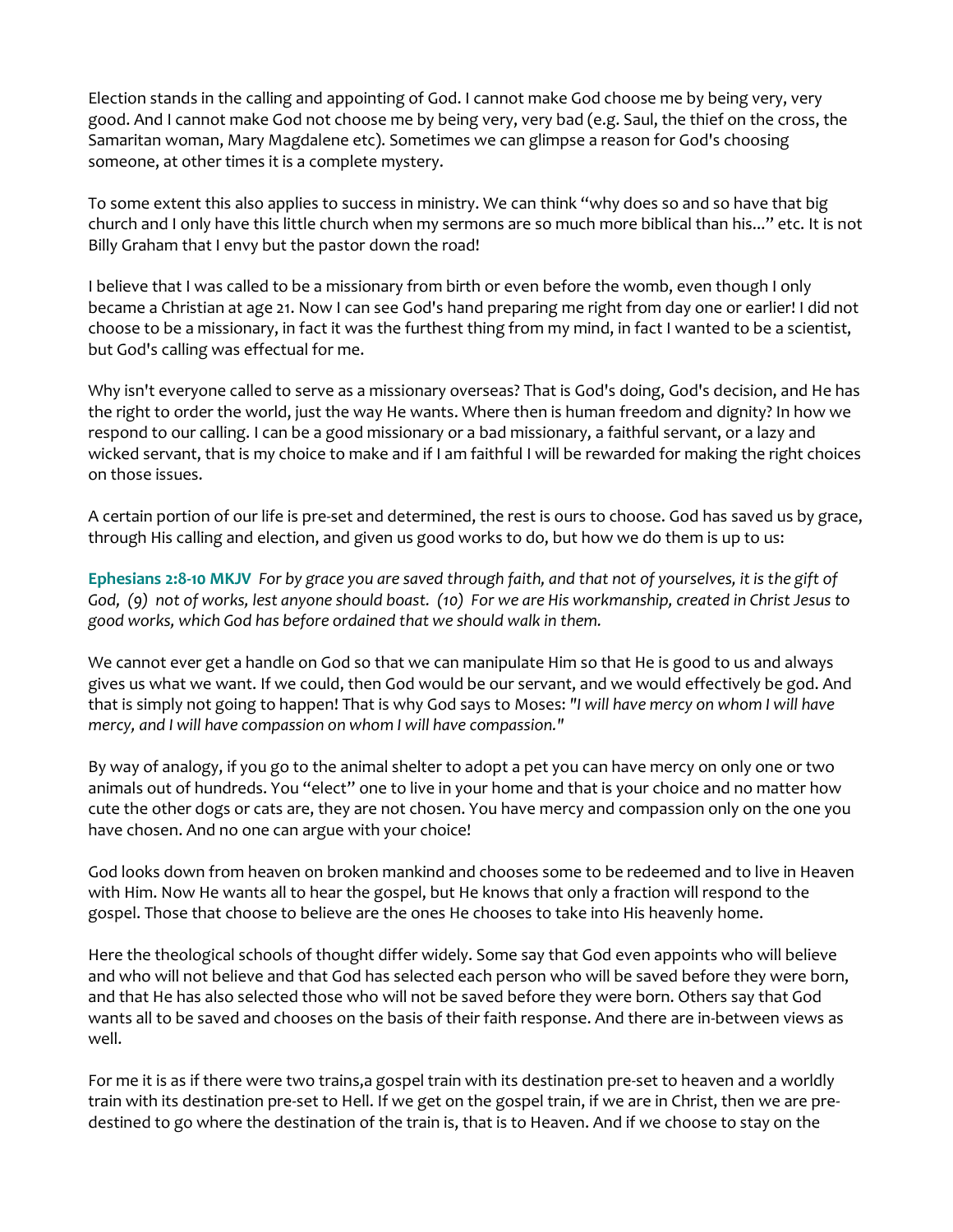world's train then we are pre-destined to go to its terrible destination as well. Some people seem born on one train or the other (John the Baptist was filled with the Holy Spirit from his mother's womb and Judas was the "son of perdition") but that does not preclude them being able to switch trains at some point. God send us missionaries into the world to persuade people to switch trains and to be saved. My view is that while some people are like John the Baptist or Judas and have iron-clad destinies most of us have a real choice, we are in the middle of the bell curve so to speak, not at the extremes. For us our spiritual destiny is not so firmly set and there is a need for someone to come with the gospel and to offer us the means of salvation.

The Jews thought they had a hammer-lock on God, that He would have to save them, all of them, and that their sufferings, or their obedience of the Law, or their determination and effort would ensure this. But God replies – it is not the amount you have suffered, or your good works, or your strong will or your athletic ("running") exertion that matters. You have no hammer-lock on Me. I am God and I will have mercy on whom I have mercy and compassion on whom I will have compassion – and yes even upon the Gentiles who have not sought My salvation!

#### *Romans 9:19-26* **The Potter's Hand**

**Romans 9:19-26 MKJV** *You will then say to me, Why does He yet find fault? For who has resisted His will? (20) No, but, O man, who are you who replies against God? Shall the thing formed say to Him who formed it, Why have you made me this way? (21) Does not the potter have power over the clay, from the same lump to make one vessel to honor and another to dishonor? (22) What if God, willing to show His wrath and to make His power known, endured with much long-suffering the vessels of wrath fitted to destruction; (23) and that He might make known the riches of His glory on the vessels of mercy which He had before prepared to glory; (24)* whom He also called, not only us, of Jews, but also of the nations? (25) As He also says in Hosea, "I will call *those not My people, My people; and those not beloved, Beloved." (26) And it shall be, in the place where it was said to them. "You are not My people; there they shall be called sons of the living God."*

This is a very controversial passage. Again I will give my understanding of it, aware that some may yet disagree (hopefully in love)! The basics are:

- 1. God is depicted as a Potter fashioning vessels.
- 2. They are fashioned "out of the same lump of clay".
- 3. Some become vessels of honor
- 4. Others become vessels of dishonor
- 5. Some are "fitted to destruction"
- 6. Others are "vessels of mercy.... before prepared for glory"
- 7. This will result in both Jews and Gentiles being saved

The depiction of God as a Potter depicts Him as Creator and as Creator having an irresistible right to make us any way that He wants. Who we "turn out to be" is God's decision! It is the same clay in both cases. The same human nature, the same "stuff". Scripture constantly asserts that God can do anything with anyone, and even takes small insignificant people and uses them to overthrow the mighty and the powerful.

God's absolute sovereignty as Creator means that we are never "self-made men" nor are we "made by the system" and we certainly are not determined by our economic class, educational level or cultural attainments. God can choose someone out of a world gone insane (like Noah) or a city filled with idols (like Abraham) or even the most stubborn, narrow-minded, hateful and angry zealot (like Paul) and make a great man or woman of God out of them!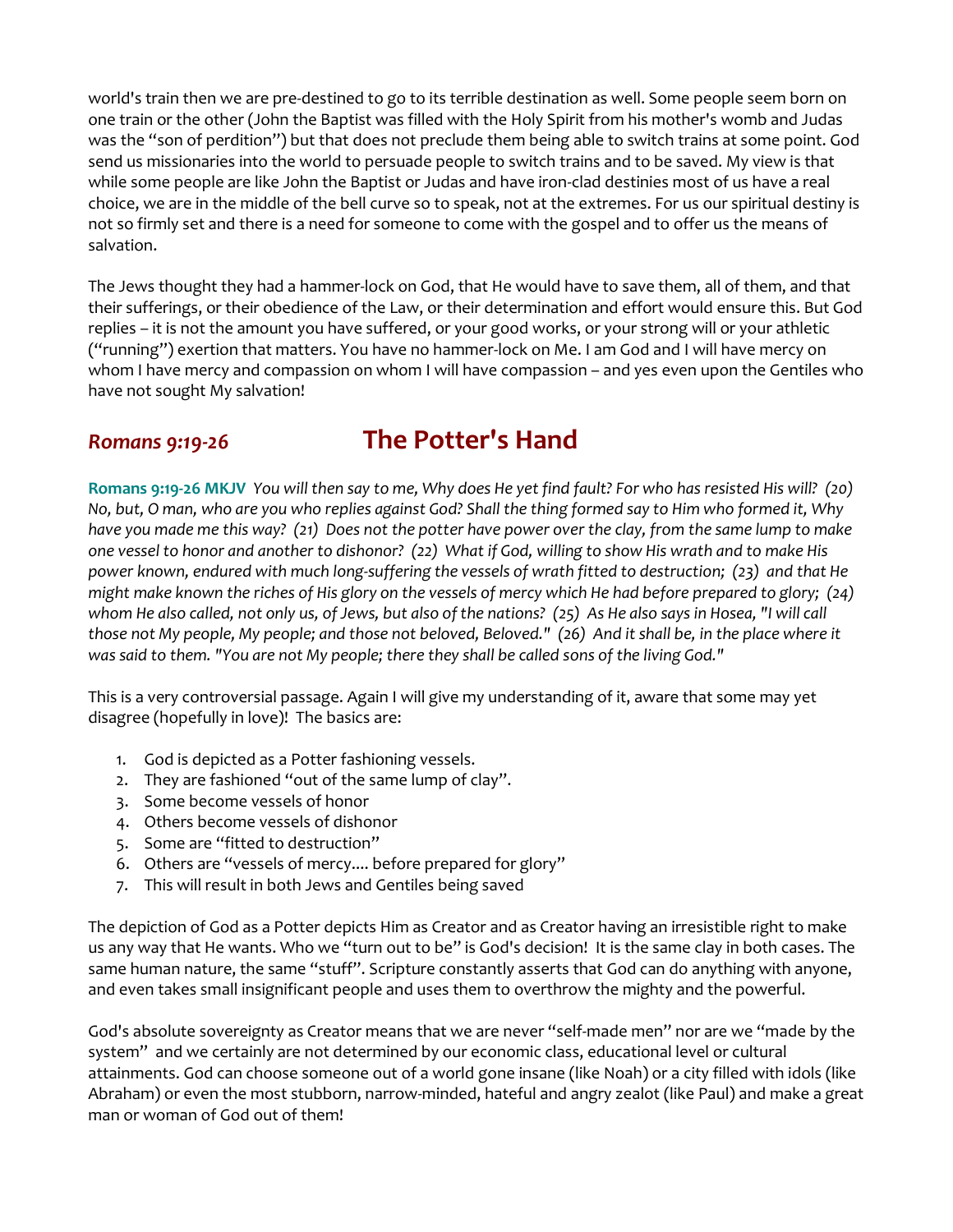Because God decided how people turn out we can never look at a person and say "they will never amount to anything!". For that is reckoning without God! Now this is precisely what the Jews had thought about the Gentiles. They saw themselves as God's friends, and God's chosen ones and the recipients of His revelation and intervention. The Gentiles were viewed as immoral, unenlightened demon-worshiping pagans who had no hope and no promise.

Paul then upsets the apple-cart by asserting that:

- 1. Jews and Gentiles were made from the same lump of clay (the clay that Adam was formed from).
- 2. That God a perfect right to have mercy on the Gentiles if He wanted to make them into vessels of honor. God can make even the Gentiles turn out OK.
- 3. That God was not obligated to save anyone, no matter how much the Jews thought of themselves, and could make them into vessels of dishonor if he so chose to. No one is so good that they have a hammer lock on salvation.
- 4. We have no right to protest against what God does because He is the Creator and we are just His creation.

What this does is to snap any connection between our works and our salvation. Paul says "No one is so bad that God cannot save them, nor is anyone so naturally virtuous that they have a "right to salvation" and so cannot end up in Hell." The gangster can end up going to Heaven and the choir-boy can end up going to Hell. When God decides to have mercy on someone and to prepare them for glory (even if they are far from the Lord at the moment) – then they will turn out OK. People who are not God's people, can become God's people! (verses 24-26 above).

This leads naturally to the question. If our salvation has nothing to do with us, and everything to do with God, then how can God blame anyone for not being saved? *You will then say to me, Why does He yet find fault? For who has resisted His will? (20) No, but, O man, who are you who replies against God? Shall the thing formed say to Him who formed it, Why have you made me this way?* 

We cannot "reply against God" and complain about the way we are made. It may not seem fair, but God has a perfect right to make any person any way that He so desires. This is very hard for us to take. I am very glad that God chose me to be a "vessel of mercy" and that His loving purposes have surrounded my life. Others, like Judas Iscariot, were not so fortunate.

Why are some vessels "fitted for destruction", those like Judas who was a "son of perdition" and not even three years with Jesus could save his soul? This is a great mystery! God has a "remnant" of humanity that are saved – and we will learn more about this remnant as we go further into this chapter.

I believe that prayer has a lot to do with who is saved! Revivals – when many get saved and whole cities find Christ come in answer to prevailing prayer. And Paul prays for the lost (Romans 10:1), and tells Timothy to do the same (1 Timothy 2:1-6), so perhaps the issue of who gets saved is "God's business" but God's business can be influenced by prayer. I certainly believe that my own salvation was brought about by the prayers of a neighbor and of some Christian friends at university.

The question of destiny is God's business alone. Race, culture, ability and intelligence have nothing to do with it. We cannot batter our way into heaven by sheer willpower or even stay out of heaven by going wild (but that is no license to sin!). What matters is what the Potter chooses to make out of the clay. But the Potter is not some cold, distant Being, rather He is a God of love who can be appealed to by prayer. From Abraham to Jabez to Moses prevailing prayer has influenced human destiny! People that God wanted to destroy in His wrath were spared. And those born into pain(like Jabez) became mighty and strong.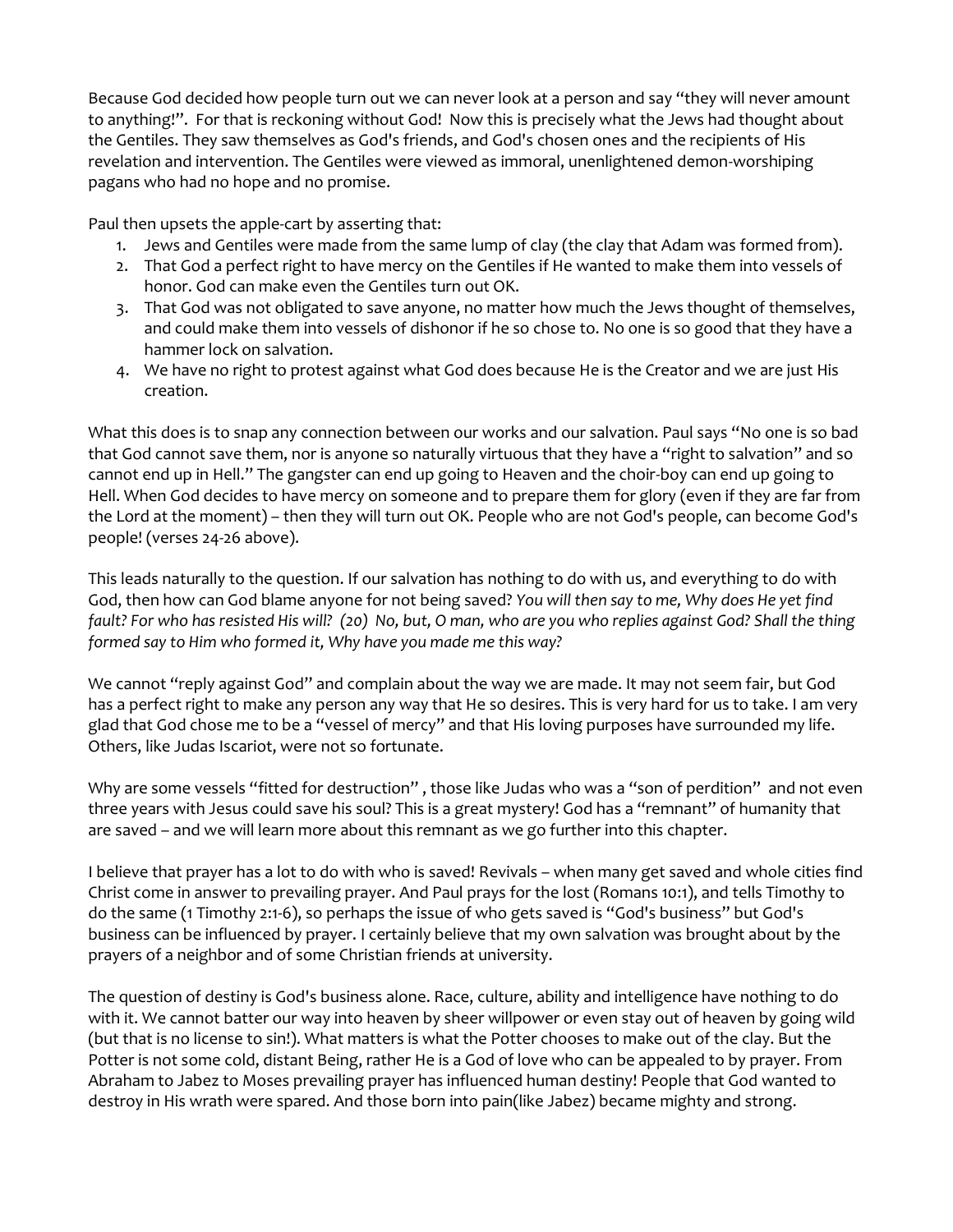The only way to change your life is by asking the Potter to make you a better person. You cannot make yourself. You cannot construct yourself. In fact you don't even know here to start!

You need to ask God for mercy! When God changes your destiny, then your work will pay off. But unless God has mercy, you will simply get nowhere. Put away your pride and ask God for grace in every area of your life!

The testimony of Scripture is that God hears every cry for mercy and that "all who call upon the name of the Lord will be saved" (Romans 10:13). But that salvation is not their doing or deserving, rather it is from the Potter's merciful hand.

### *Romans 9:27-33* **The Holy Remnant**

**Romans 9:27-33 MKJV** *Isaiah also cries concerning Israel, "Though the number of the sons of Israel is as the sands of the sea, a remnant shall be saved. (28) For He is bringing the matter to an end, and cutting short in righteousness, because the Lord will make a short work on the earth." (29) And as Isaiah said before, "Unless the Lord of hosts had left us a seed, we would have been as Sodom, and would have been like Gomorrah." (30) What shall we say then? That the nations, who did not follow after righteousness have taken on righteousness, but a righteousness of faith. (31) But Israel, who followed after a law of righteousness did not arrive at a law of righteousness. (32) Why? Because it was not of faith, but as it were by the works of the Law. For they stumbled at that Stumbling-stone; (33) as it is written, "Behold, I lay in Zion a Stumbling-stone and a Rock-ofoffense, and everyone believing on Him shall not be put to shame."*

Salvation is neither automatic or universal. The first quote from Isaiah: *"Though the number of the sons of Israel is as the sands of the sea, a remnant shall be saved."* indicates that salvation is not universal, in fact not even close to it. Though the number of Israelites be many millions, even as the sand of the sea (which someone has calculated to be about 10,000,000,000,000,000,000,000 ! or 10 to the power 22), only a remnant shall be saved.

The second quote: *"Unless the Lord of hosts had left us a seed, we would have been as Sodom, and would have been like Gomorrah."* indicates that unless God is merciful, no one is able to be saved. In fact if God was not merciful we would all suffer the fate of Sodom and Gomorrah. Doom is automatic, but salvation is only by the grace of God!

Now this mercy of God, which is God's own personal initiative, can be offered to anyone. It is not earned in any way or deserved at all, in order that grace may be fully grace, and not a wage of some kind. In fact those who least "deserved it" (the Gentiles) ended up being saved: *What shall we say then? That the nations, who did not follow after righteousness have taken on righteousness, but a righteousness of faith.* 

By contrast the comparatively clean-living Jews did not find salvation. Why? Because they thought they could earn it. To try to earn salvation is tantamount to taking from the Lord the honor of deciding who is saved and who is not saved, and instead placing it within reach of one's own human ability. Salvation is always God's work, God's initiative and God's choice. No amount of human religious effort can earn God's love.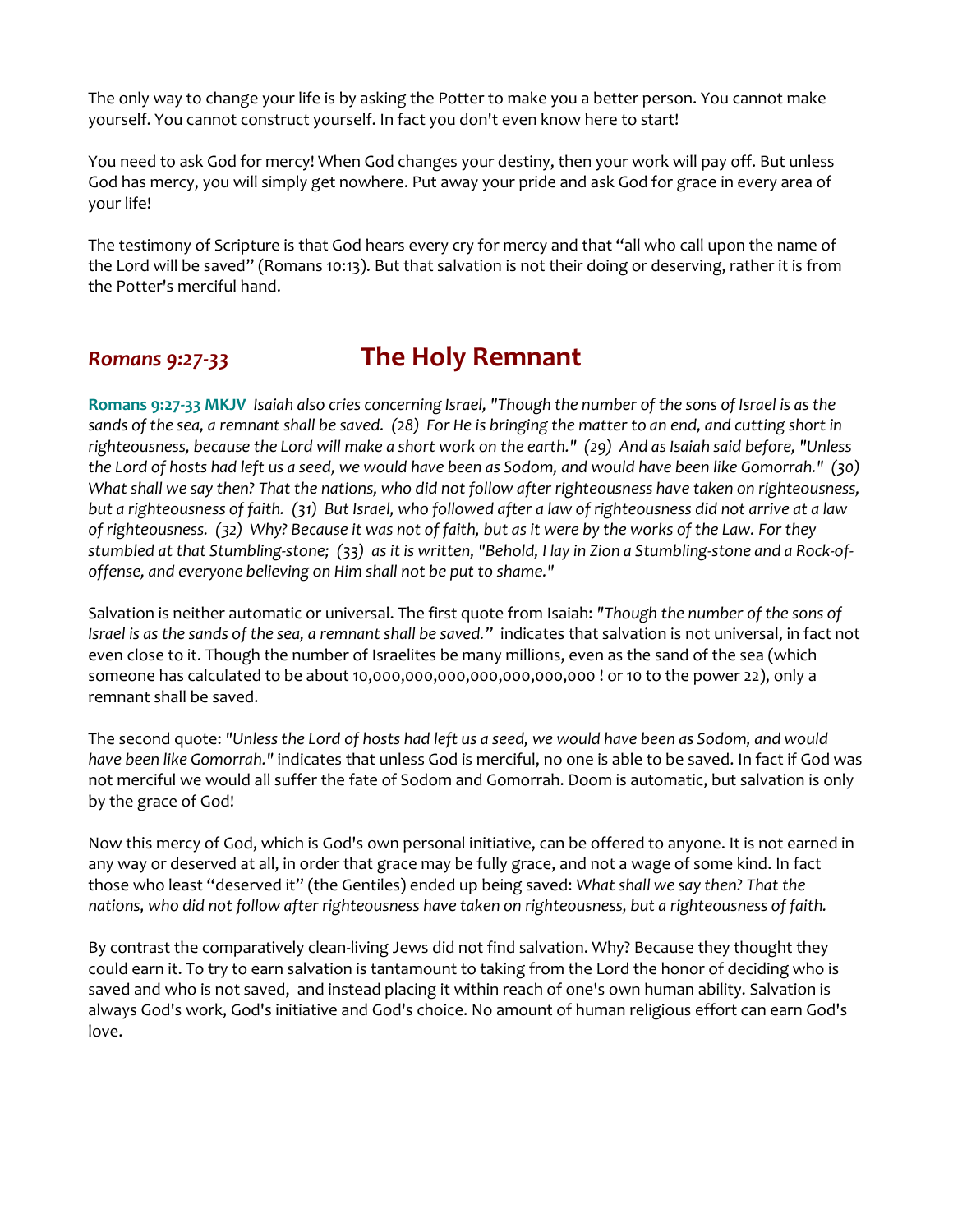However God has appointed a way by which anyone can be saved – through faith in Christ Jesus as Lord and Savior. This is what Paul calls "a righteousness of faith". This righteousness is internal and comes from a conscience that correctly perceives that Jesus is Lord and which then believes in and trusts this as a divine spiritual fact.

God has chosen who will be saved – those who believe in His Son, for he who has the Son, has life and he who does not have the Son, does not have life.

**1 John 5:11-13 MKJV** *And this is the record, that God has given to us everlasting life, and this life is in His Son. (12) He who has the Son has life; he who does not have the Son of God does not have life. (13) I have written these things to you who believe on the name of the Son of God, that you may know that you have everlasting life, and that you may believe on the name of the Son of God.*

The remnant are those who do not "stumble over the stumbling stone" - which is Christ, and the cross and its impact on or human pride and our attempts at self-justification. If we try to justify ourselves then we miss out on the justification that comes from God! If we stop trying to justify ourselves and cry out in repentance and faith "God have mercy on me, a sinner" then we are saved! This is aptly illustrated in Jesus' story about the publican and the Pharisee.

**Luke 18:9-14 MKJV** *And He spoke this parable to certain ones who trusted in themselves, that they were righteous, and despised others: (10) Two men went up into the temple to pray; the one a Pharisee, and the other a tax-collector. (11) The Pharisee stood and prayed within himself in this way: God, I thank You that I am not as other men are, extortioners, unjust, adulterers, or even like this tax-collector. (12) I fast twice on the Sabbath, I give tithes of all that I possess. (13) And standing afar off, the tax-collector would not even lift up his eyes to Heaven, but struck on his breast, saying, God be merciful to me a sinner! (14) I tell you, this man went down to his house justified rather than the other. For everyone who exalts himself shall be abased, and he who humbles himself shall be exalted.*

The holy remnant = those who repent and believe. Since true repentance is rare and abiding faith is uncommon then the holy remnant, the humble faithful God-depending saints, will tend to be a minority (the exception being during times of great revival).

Paul's third quote is: *"Behold, I lay in Zion a Stumbling-stone and a Rock-of-offense, and everyone believing on Him shall not be put to shame."* So we see that all who believe in Christ are saved. Yet all who wish to hold onto their own self-esteem, and to who seek their own self-justification, these are the ones who stumble and are lost.

Israel missed out on salvation because it wanted a salvation that could be earned by human effort through adherence to the Law. They got their spiritual "gold stars" for how well they obeyed this Law, and it formed a sort social and religious hierarchy that made them feel important. For them salvation was like climbing a ladder and they were very proud of how many rungs they had attained to.

But Jesus said that there is no such spiritual ladder of attainment. Even lepers and prostitutes and taxgatherers and the Samaritan woman at the well got into the Kingdom before the High Priests!

The ladder has been replaced by the 'eye of the needle' a narrow portal, a narrow way, that is only found by the meek, the humble, the penitent, the seeking and by those who believe.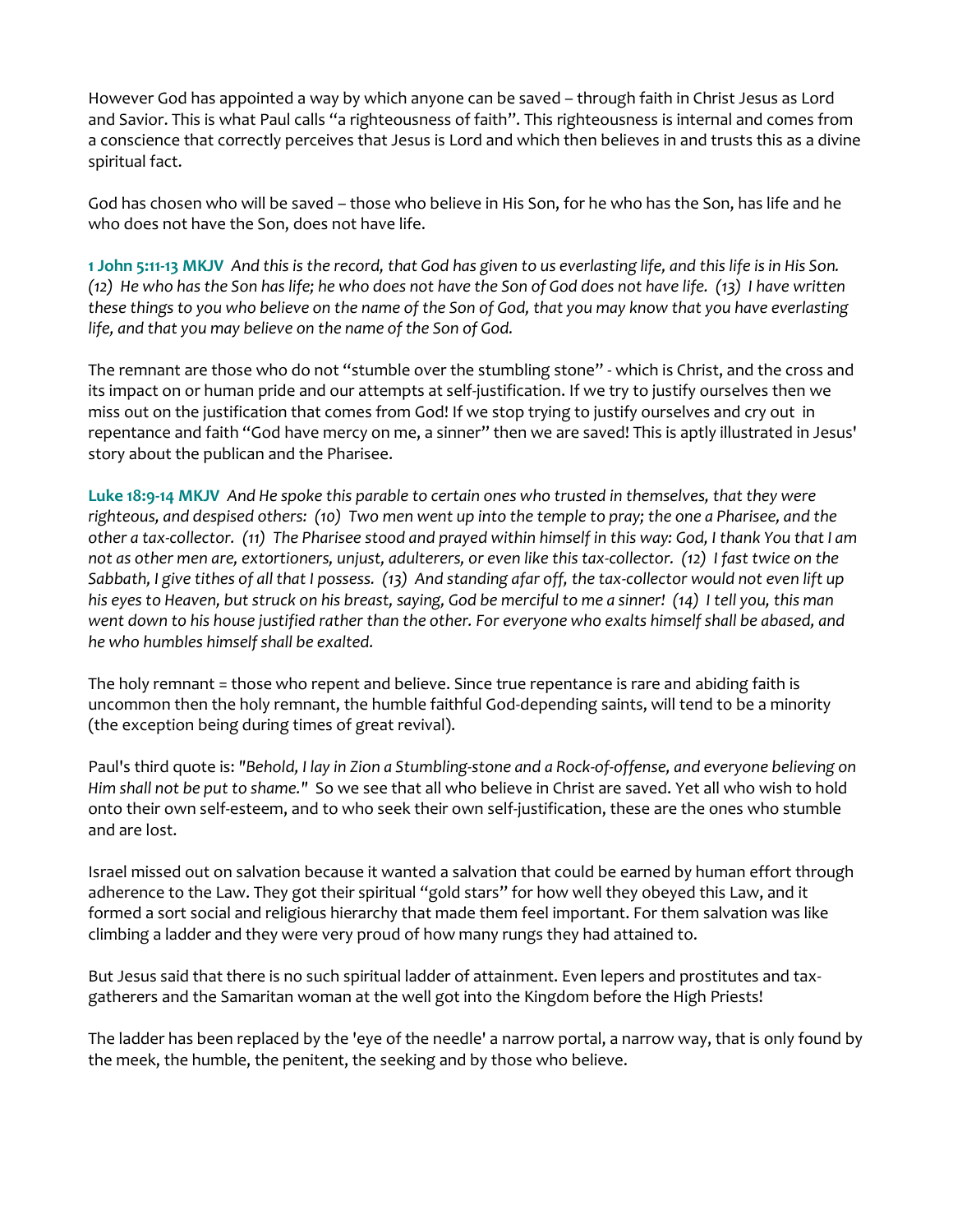Many religious organizations, by their hierarchical nature, tend to give the impression of re-creating the now deposed "ladder of attainment". This tends to kill the spiritual life within them by producing spiritual pride. It is frequently the fringe-dwellers and mavericks within them that do the most significant Christian ministry.

God's holy remnant sometimes equates to those who are on the fringes of the formal ecclesiastical system. Those who are still conscious of their sin, who are humble and meek, who are gentle and kind and gracious and who do not justify themselves or despise others.

Salvation is God's work, not man's achievement. Unless God was merciful no one would be saved. Salvation is not universal, but is for a holy remnant who believe, but all who do believe are saved.

#### *Romans 10:1-4* **A Zeal For God Is Not Good Enough**

**Romans 10:1-4 MKJV** *Brothers, truly my heart's desire and prayer to God for Israel is for it to be saved. (2) For I bear record to them that they have a zeal of God, but not according to knowledge. (3) For they, being ignorant of God's righteousness and going about to establish their own righteousness, have not submitted themselves to the righteousness of God. (4) For Christ is the end of the law for righteousness for everyone who believes.*

The Jews are zealous for God, but nevertheless are not saved, because they are trying to "establish their own righteousness", rather than humbly submitting to the righteousness of God.

As we saw earlier God is the one who decides salvation, and who decides who He will adopt into His family. We cannot force our entry into heaven through our own goodness, in fact we have all sinned and fallen short of the glory of God (Romans 3:23) and mankind has become so darkened in their mind (Ephesians 2:1- 4, 4:18) that unless God is merciful we are all "shut up in unbelief" (Romans 11:32). Thus salvation is impossible through human effort, apart from the mercy of God. As someone once said "The only thing of ourselves that we bring to our salvation is our sin, of which we are forgiven."

The religious system based on the premise that "if you are good enough you will go to Heaven" is called, by Paul, "the law of righteousness". It says that justification, and relationship with God, is dependent on how god we are, on achieving some set level of personal righteousness in conformity to a certain set of rules given by God. Thus many Jews sought to obey the Ten Commandments plus the other 613 laws of Moses set out in the Torah (Genesis, Exodus, Leviticus, Numbers and Deuteronomy).

This law of righteousness system only brought guilt and condemnation because no one was capable of living up to it, except Jesus, who eventually fulfilled it and brought it to an end on the Cross.

**Romans 10:4** *For Christ is the end of the law for righteousness for everyone who believes.*

The entire Jewish legal system based on the rules set down by Moses was demolished by the death of Christ, not just the sacrificial system or cultural rules, the whole thing, the whole system of earning salvation through personal merit which no one could achieve:

**Romans 7:4-6 MKJV** *So, my brothers, you also have become dead to the law by the body of Christ so that you should be married to Another, even to Him raised from the dead, that we should bring forth fruit to God. (5)*  For when we were in the flesh, the passions of sin worked in our members through the law to bring forth fruit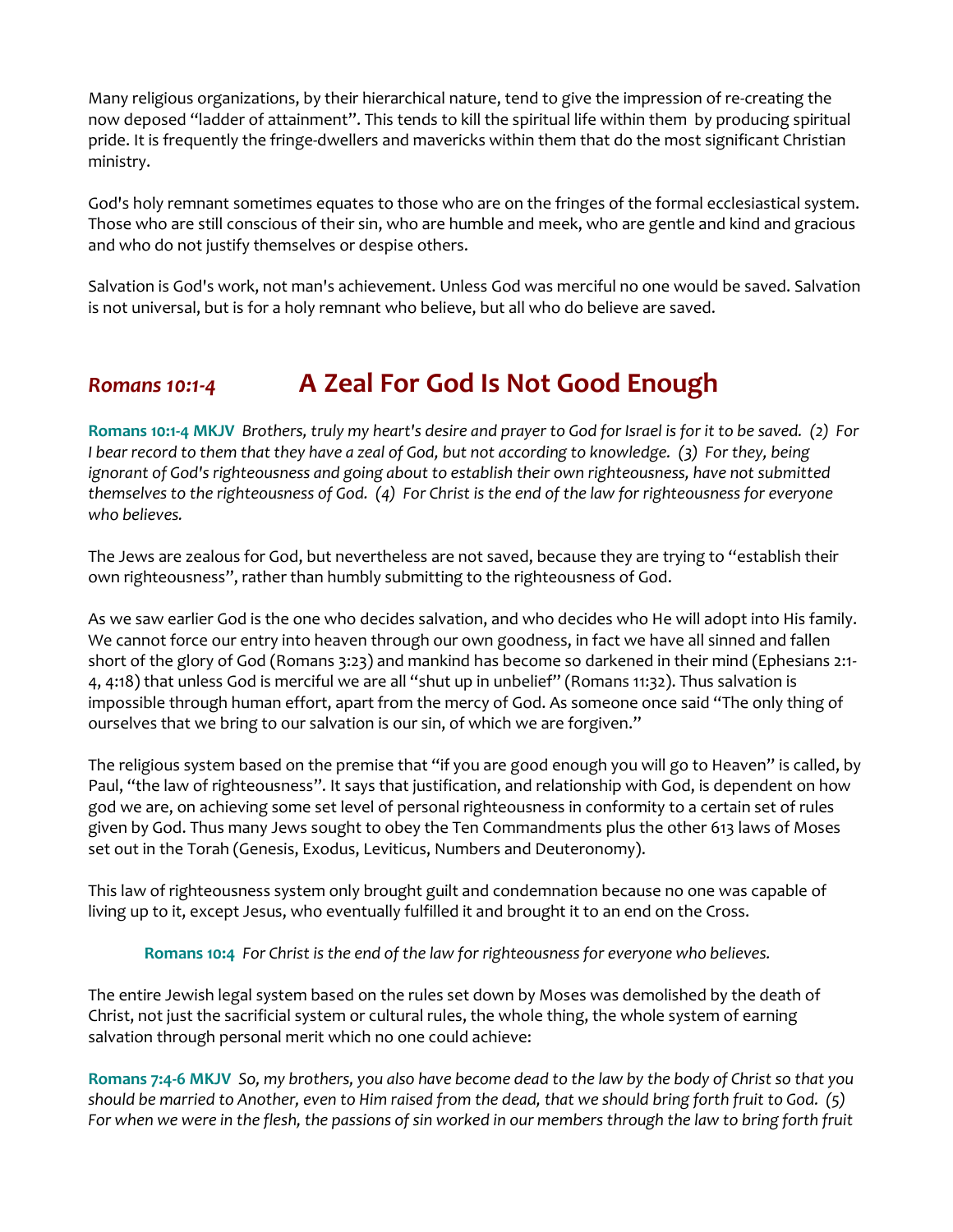*to death. (6) But now we having been set free from the Law, having died to that in which we were held, so that we serve in newness of spirit and not in oldness of the letter.*

We are now given our salvation as a free gift and do not have to earn it in any way, through obedience to any set of rules. The "oldness of the letter" - the old system of living by a book of rules, is over and has replaced by "the newness of the Spirit" living by the righteousness of faith, by the work of the Holy Spirit in the inner man.

**Romans 6:22-23 MKJV** *But now, being made free from sin, and having become slaves to God, you have your fruit to holiness, and the end everlasting life. (23) For the wages of sin is death, but the gift of God is eternal life through Jesus Christ our Lord.*

The fact that we no longer have to live by a legal code, does not mean that we can sin freely. The whole purpose of the Holy Spirit's work in the inner man is to make us holy, grace is given not so we can have a free pass to sin more and more, but so we might be strengthened in our inner self so that we might become like Jesus Christ. We are freed from sin so that we might bear fruit to holiness (Romans 6:22 above).

Zeal for religion does not equate to salvation unless you truly accept god's way of righteousness through faith in Jesus Christ. Making up rules that will justify you before God and prove that you are good does not help your case at all - in fact such rules cut you off from grace! Some early Christians in Galatia thought that adding the Jewish ritual of circumcision would make them more like Abraham and more "Jewish" and thus closer to God and to salvation. Sadly it had precisely the opposite effect:

**Galatians 5:1-6 MKJV** *Stand fast therefore in the liberty with which Christ has made us free, and do not again be held with the yoke of bondage.* (2) Behold, *I, Paul, say to you that if you are circumcised, Christ shall profit you nothing.* (3) For I testify again to every man that is circumcised, that he is a debtor to do all the Law, (4) *you who are justified by Law are deprived of all effect from Christ; you fell from grace. (5) For we through the Spirit wait for the hope of righteousness out of faith. (6) For in Christ Jesus neither circumcision nor uncircumcision has any strength, but faith working through love.*

So we see that "rule-keeping religion" is a serious sin against God! The attempt to justify ourselves before God on the basis of our own good works and meritorious lifestyle is one way of saying "I don't need help, don't need grace, I will do it myself, I will set aside the grace of God" and thus is a repudiation of Christ's sacrifice on the cross:

**Galatians 2:21 MKJV** *I do not set aside the grace of God, for if righteousness is through law, then Christ died without cause.*

The "law of righteousness", the system that zealous, sincere good works would win us God's favor and entrance to heaven has been utterly demolished by Christ's work on the cross. Now salvation is a free gift, that is accepted by faith and given by a gracious God.

**Ephesians 2:8-9 MKJV** *For by grace you are saved through faith, and that not of yourselves, it is the gift of God, (9) not of works, lest anyone should boast.*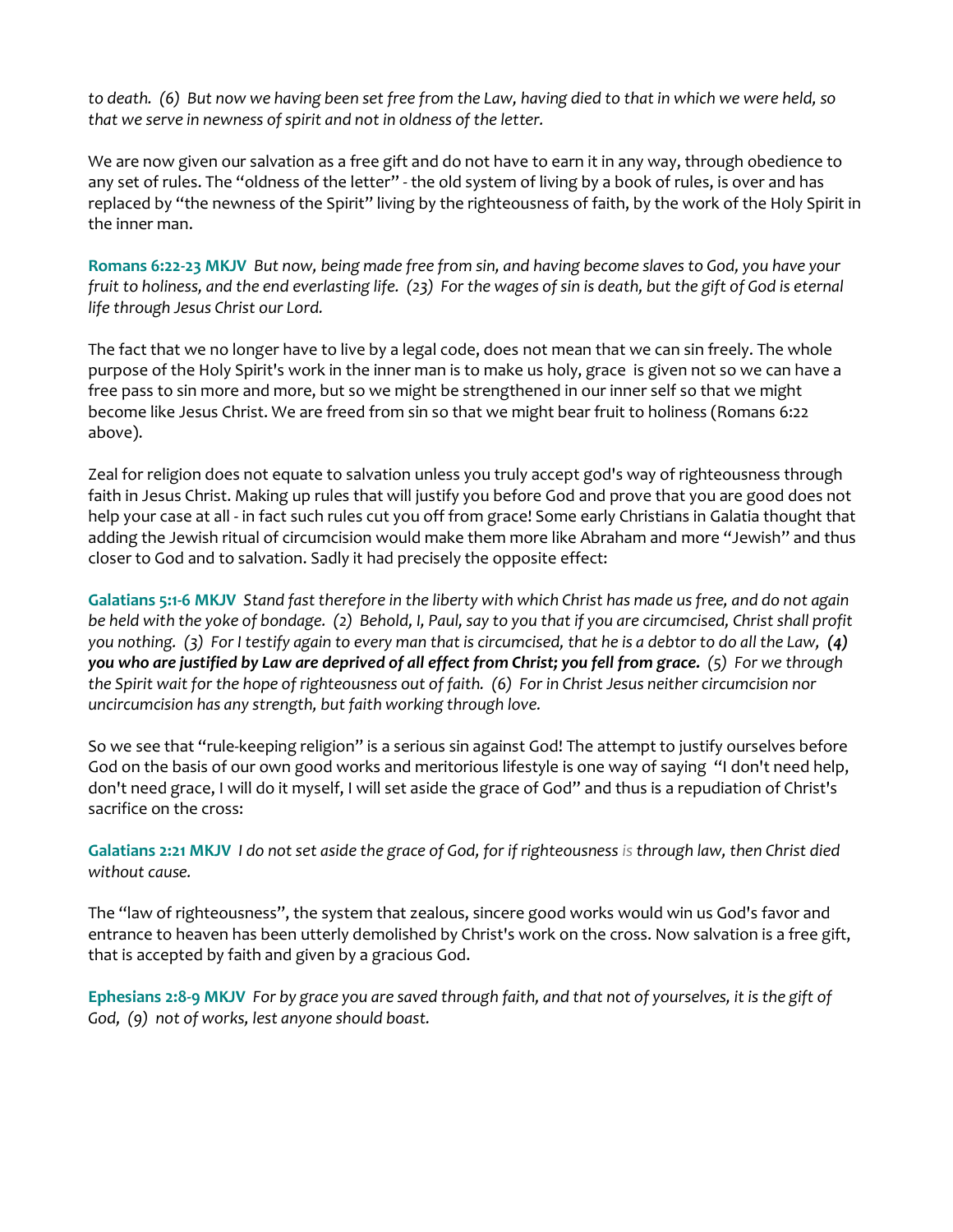The Jews thought they could boast before God, they had the law, the prophets, and the Temple, they lived good clean-living lives, and they were keen and zealous keepers of the rules. But this was precisely the wrong approach! God does not want heaven filled with boastful, strong-willed religious fanatics! He wants Heaven filled with people who are humble, penitent, broken, kind and loving and who receive His free gifts with gratitude and faith!

The problem with rule-keeping is that it puts the self at the center of the process of salvation - "I did this" and "I did that". The personal ego is still intact, and self-achievement and boastfulness is still alive and well. Zeal for God can thus quickly turn into self-preening religious smugness.

Instead we have a new way of being, a 'new and living way' where the rules are put aside in favor of developing a holy, gracious personal walk with God through the inner work of the Holy Spirit.

It is no longer a matter of festivals and Sabbaths, temples and tithes, and of not touching this, or not drinking that.

**Colossians 2:20-23 MKJV** *(20) If then you died with Christ from the elements of the world, why, as though living in the world, are you subject to its ordinances: (21) touch not, taste not, handle not; (22) which things are all for corruption in the using, according to the commands and doctrines of men? (23) These things indeed have a reputation of wisdom in self-imposed worship and humility, and unsparing severity of the body, but are not of any value for the satisfying of the flesh.*

This is all replaced by righteousness, peace and joy in the Holy Spirit! **Romans 14:17 MKJV** *for the kingdom of God is not eating and drinking, but righteousness and peace and joy in the Holy Spirit.*

### *Romans 10:5-8* **All Our Spiritual Huffing And Puffing**

**Romans 10:5-8 MKJV** *For Moses writes of the righteousness which is of the Law, "The man who does those things shall live by them." (6) But the righteousness of faith says this: "Do not say in your heart, Who shall ascend into Heaven?" that is, to bring Christ down; (7) or "Who shall descend into the deep?"; that is, to bring up Christ again from the dead. (8) But what does it say? "The Word is near you, even in your mouth and in your heart"; that is, the Word of Faith which we proclaim;*

Christianity is not a matter of *doing* this or that, or of being *very high-notioned* and heavenly minded, or even being incredibly *deep* and meaningful - but rather is simply a matter of simply believing God, and especially believing what God has done in Christ.

The Law given by Moses consisted of 613 commandments of various shapes and sizes, all of which had to be kept and if they were all kept then they brought life. It was working at it, day after day, year after year, keeping the holy, righteous and just standard of human behavior (Romans 7:12) that was found in the Law. The problem was that due to sin, and its indwelling in human flesh, no one could keep the law. It was an impossible yoke, that neither the Jews of old, or even of Jesus' day were able to bear (Acts 15:10).

**Acts 15:10-11 MKJV** *Now therefore why do you tempt God by putting a yoke on the neck of the disciples, a yoke which neither our fathers nor we were able to bear? (11) But we believe that through the grace of the Lord Jesus Christ we shall be saved, according to which manner they also believed.*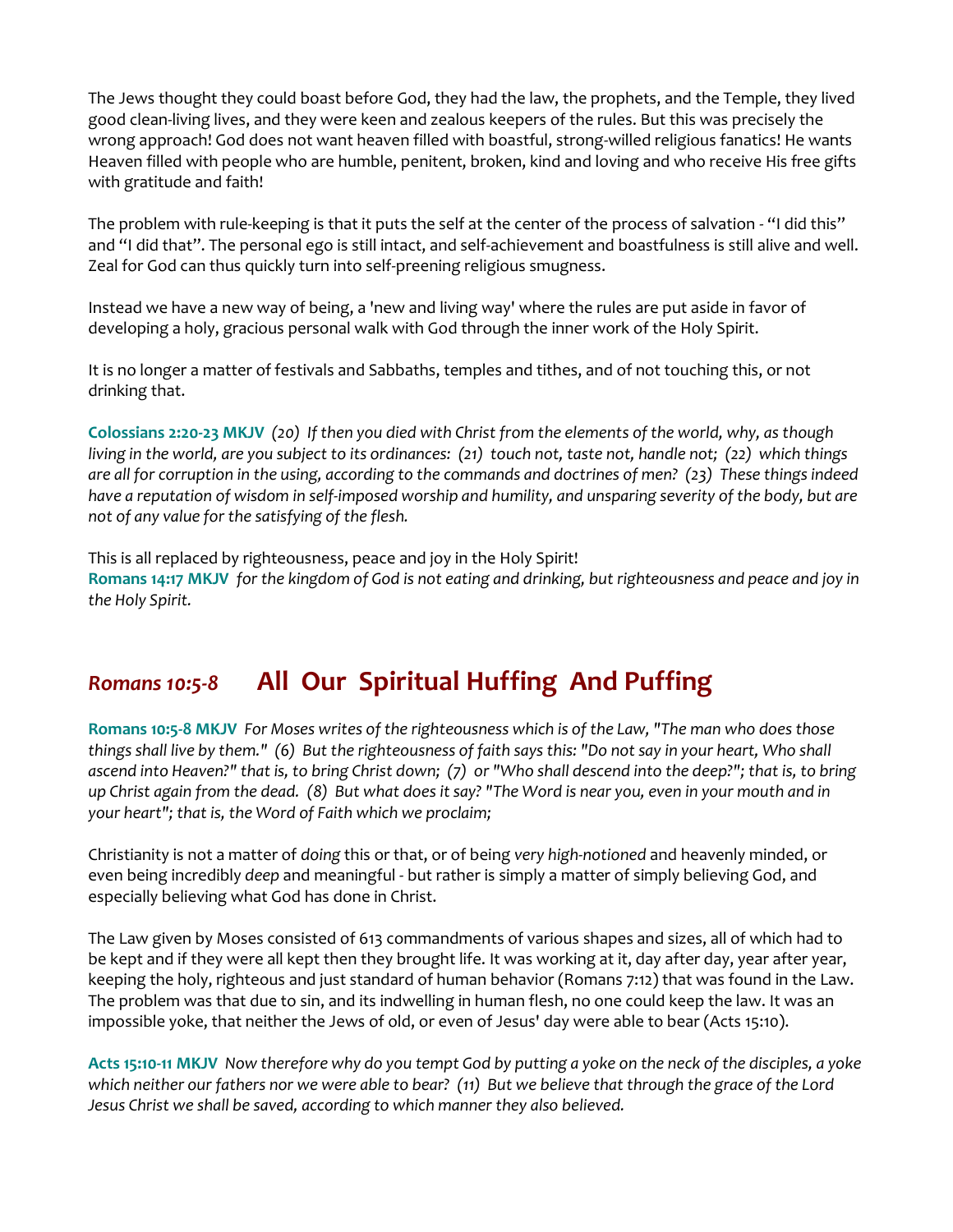This idea of righteousness through law-keeping is deeply ingrained in many cultures, and people saturated with the idea of earning their way in life, and familiar with law and merit and "brownie points" tend to become legalistic when they adopt a religion. Grace is a hard concept for many. Islam and Judaism with their law codes and holy books are more comfortable for many people than relying on the work of a crucified Savior.

However the righteousness which is by faith is not performance based in any way at all. You do not have to live up to some high heavenly standard (*Do not say in your heart, Who shall ascend into Heaven?)* or go into the depths of complexity such as philosophy or psychoanalysis (*or "Who shall descend into the deep?").* 

Christianity is simple enough that it can be apprehended by soldiers like the centurion, to fishermen like Peter, to tax-collectors like Matthew and to prostitutes, lepers, outcasts and shepherds and yet is profound enough offer an ocean of truth to the magi or to intellectuals like Paul or to noblemen like Joseph or Arimathaea and Nicodemus.

Being spiritual is **not** about strenuously obeying some list of ever more difficult religious rules, or attaining to some insight, or having some heavenly experience. It appears to me that roughly 90% of people who go on and on about "being spiritual" advocate one of those three dead-end pathways – law-keeping, personal insight or mystical experience. But Paul, and the whole of the New Testament, says that these lead nowhere and will only result in spiritual frustration. But they are much beloved because they are measurable. We can tick off the rules we have kept, we can say we have "had the experience" or gained the insight or passed the theological test – yet all the while the self is not surrendered and the soul is still lost!

Christian faith does not depend on how many Greek verbs you know, or on how well you keep a church's list of rules, or on whether you have had this or that spiritual experience (most of which also occur in non-Christian religions). Christian faith depends on faith, hope and love.

If we are saved by works, by law, by effort, or by some insight or understanding then there must be a "pass mark", some sort of a spiritual yardstick. Once we pass this point X then we can say for sure that we are saved.

Now Paul says, imagine that the spiritual standard is "above" in some way. Perhaps a high moral or spiritual or ethical standard or perhaps some high knowledge or mystical experience. Now if we set this "pass mark" high enough for some human being to reach, we will in effect be "bringing Christ down". We would have to lower the bar (from the high Christ-standard) if we were to pass the test. That is in effect we would be bringing the high Christ-standard down to within our reach so we can be saved.

On the other hand if our spiritual task was "below" in some way. If it was to descend into the depths of God and of self-knowledge, and plumb the depths of sacrifice and service and of deepest humility and profoundest suffering. If we were to make our standard for salvation that we had to attain to the depths of Christ's humility, suffering and death- then we will quickly find that we cannot go there. We simply cannot take what He took. We cannot suffer as He suffered. Our sin-weighted souls would break in the attempt. We can only go a small fraction of the way, we would have to "raise Christ up from the dead again", to make it easy enough for even a few souls to pass the test.

Wherever we set our spiritual standard it ends up being either in an impossible place (if it is set at the level of Jesus Christ) or it ends up being at a compromised and even blasphemous place (if it is some humaninvented standard that is less than Christ-like).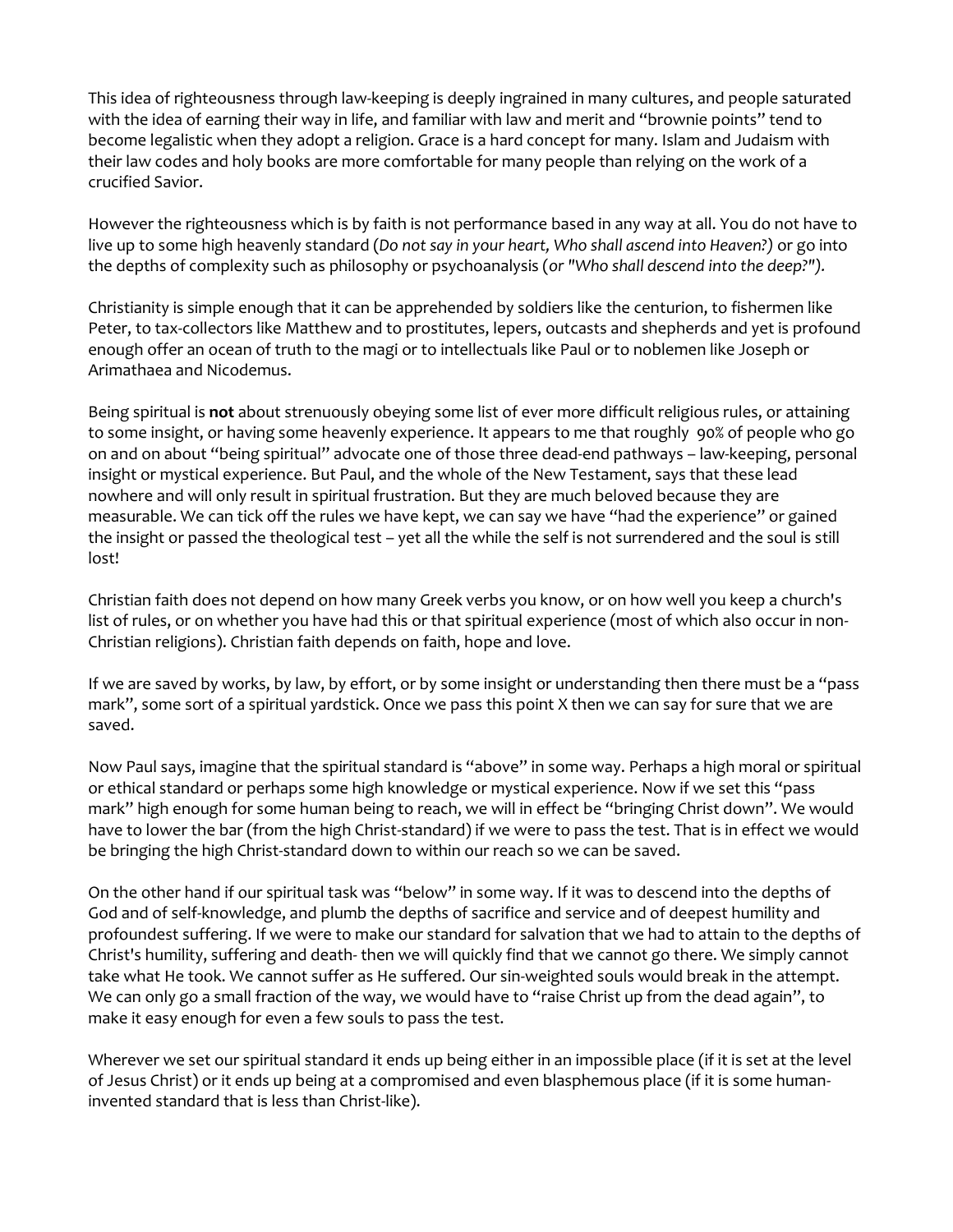As I keep saying – there is NO SPIRITUAL LADDER that we must ascend. We do not rise up by religious effort. We go directly to God through faith. There is no ladder, there is only faith, hope and love.

What then is the pathway to salvation? *(8) But what does it say? "The Word is near you, even in your mouth and in your heart"; that is, the Word of Faith which we proclaim;*

Salvation comes from receiving the Word of God in faith. You simply have to believe the gospel and you will be saved. It really is as simple as that. No list of rules, no heavenly experiences, and no deep mystical knowledge is required.

The word of God can be in our mouth and in our heart. It is near us, as near as a preacher, the radio or the Bible. It is as near as our memory of a Sunday School lesson, and as near as the testimony of our own conscience. We simply have to believe when God speaks to us in our inner selves and tells us to trust in Christ for salvation.

The righteousness that comes by faith is a personal impartation of Christ's righteousness. It comes to us personally through the faith connection. It is as we believe that we receive. It is God's love poured into us through the Holy Ghost (Romans 5:1-5).

The whole system of spiritual ranking is demolished. Legalism is finished. Rule-keeping is dead (though we are put onto a path to holiness) and all straining and stressing after this or that is done away with. Just like Peter stepping out of the small boat on Lake Galilee, and onto the stormy sea, we believe, even shakily and are saved.

Christianity is a faith and not a religion. We don't need priests or sacrifices or altars or holy vestments or some great and wondrous ceremony in order to be saved. We simply need to believe. We need to believe that Jesus is Lord, and that He was raised from the dead for our salvation (Romans 10:9-13). God is all around us, and we just need to grasp onto His saving hand. And the act of doing that, of believing that His Hand is there, and can be safely held onto – that is what we call saving faith. All our spiritual huffing and puffing has been replaced by simple trust in the gospel.

#### *Romans 10:9-13* **The Requirements For Salvation**

**Romans 10:9-13 MKJV** *Because if you confess the Lord Jesus, and believe in your heart that God has raised Him from the dead, you shall be saved. (10) For with the heart one believes unto righteousness, and with the mouth one confesses unto salvation. (11) For the Scripture says, "Everyone believing on Him shall not be put to shame." (12) For there is no difference both of Jew and of Greek, for the same Lord over all is rich to all who call on Him. (13) For everyone, "whoever shall call on the name of the Lord will be saved."*

God will save "all who call on Him" indeed 'whoever shall call on the name of the Lord will be saved". God is clearly willing to save anyone who calls on His name! God wants people to be saved and is "not willing that any should perish".

**1 Timothy 2:3-4 MKJV** *For this is good and acceptable in the sight of God our Savior, (4) who will have all men to be saved and to come to the knowledge of the truth.*

**2 Peter 3:9 MKJV** *The Lord is not slow concerning His promise, as some count slowness, but is long-suffering toward us, not purposing that any should perish, but that all should come to repentance.*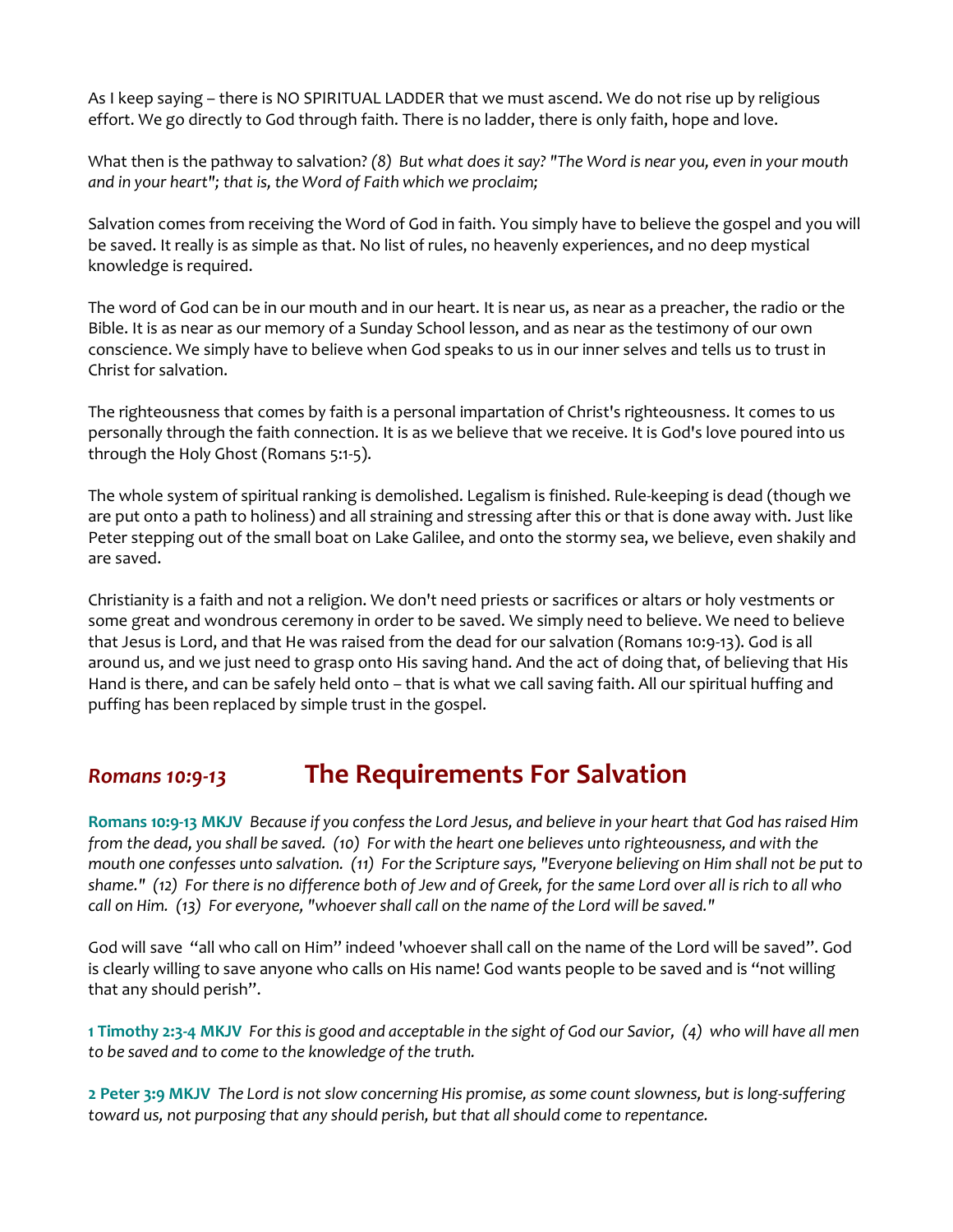There are also many verses that say 'whoever' believes is saved, the best known of which is probably John 3:16

**John 3:16 MKJV** *For God so loved the world that He gave His only-begotten Son, that whoever believes in Him should not perish but have everlasting life.*

Salvation is thus like a narrow road or gateway that whoever enters in is saved. But many miss that gateway!

**Matthew 7:13-14 MKJV** *Go in through the narrow gate, for wide is the gate and broad is the way that leads to destruction, and many there are who go in through it. (14) Because narrow is the gate and constricted is the way which leads to life, and there are few who find it.*

Romans 10 goes on later to talk about the need for a preacher so that people may hear, and know the way to salvation- that is be able to find the narrow way. The disease called sin has only one cure and that is the cross of Christ and all other remedies are worthless. But the divine remedy works in all cases, even the worst of cases such as Saul the persecutor who became Paul the apostle.

**1 Timothy 1:15-16 MKJV** *Faithful is the Word and worthy of all acceptance, that Christ Jesus came into the world to save sinners, of whom I am chief. (16) But for this cause I obtained mercy, that in me first Jesus Christ might show forth all long-suffering, as a pattern to those being about to believe on Him to life everlasting.*

We see that God suffers long with sinners, with what Paul calls "vessels prepared for destruction" in Romans 9, in order that they might repent and become glorious saints of God. God is not willing that any should perish and consigns no one to Hell before the final judgment. The offer of salvation is open as long as anyone lives.

What then does a person have to believe in order to be saved? Romans 10 gives two requirements, the first of which is that they must believe that Jesus Christ is Lord - and be able to "confess" this as the Truth:

**Romans 10:9,10** *Because if you confess the Lord Jesus, and believe in your heart that God has raised Him from the dead, you shall be saved. (10) For with the heart one believes unto righteousness, and with the mouth one confesses unto salvation.*

**1 John 4:15 MKJV** *Whoever shall confess that Jesus is the Son of God, God dwells in him and he in God.*

To confess the Lord Jesus means to own up to Him, to say that He is your Lord and Savior and that you identify with Him. You own Him as your Lord, your Boss and as the ruler of your life whom you absolutely follow. According to Thayer's Greek Lexicon the Greek word *homologeo* means to confess, declare openly, to agree with completely, to profess that one is a worshiper of, to praise, to celebrate...

Now to openly declare Christ as Lord in the Roman world meant not to accept Caesar as Lord and brought persecution. And to confess Christ as Lord and not Zeus or Artemis in the Greek world also brought wrath as one was seen and "not pious" as in fact an "atheist" for not honoring the traditional gods. And to confess Jesus Christ as Lord in Israel was to risk the wrath of the Sanhedrin. If we own Christ we must own Him publicly - at home, in the office, at school, even in the military.

The second requirement in Romans 10 is to have a heart belief in Christ's work on the cross, that is His atoning death and life-giving resurrection. *and believe in your heart that God has raised Him from the dead,*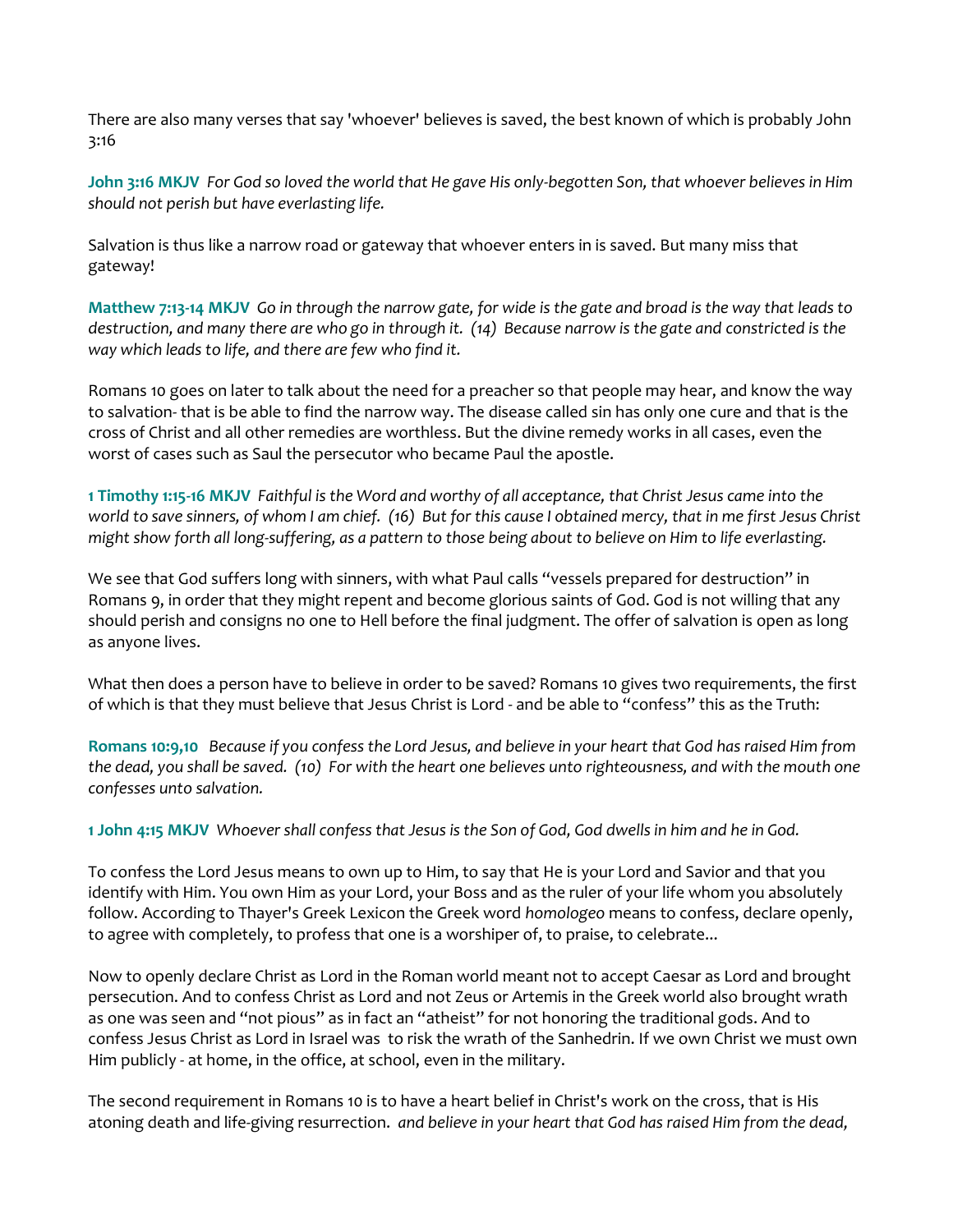*you shall be saved. .. For with the heart one believes unto righteousness*

By belief in the resurrection I do not think that Paul meant mere assent to a historical fact. For the guards and the Sanhedrin believed that Jesus actually rose from the dead – but concocted a scheme to say otherwise (Matthew 28:11-15). No its not just belief in the head, mere historical knowledge so to speak, it is belief in the heart, a deep existential grasping of the cross and resurrection (for if Jesus is to rise, He first must have died for our sins).

We have to treasure the cross, and celebrate the new life brought to us by Jesus' resurrection from the dead. This heart belief in the atoning work of Christ is the first fruit of the renewed mind. Some of the brightest philosophers of Athens scoffed at the resurrection from the dead (Acts 17:32) because it offends the natural mind. To the unregenerate mind, the cross is a stumbling block to Jews and folly to Greeks (1 Corinthians 1:23).

**1 Corinthians 1:21-25 MKJV** *(21) For since, in the wisdom of God, the world by wisdom did not know God, it pleased God by the foolishness of preaching to save those who believe. (22) For the Jews ask for a sign, and the Greeks seek after wisdom; (23) but we preach Christ crucified, to the Jews a stumbling block, and to the Greeks foolishness. (24) But to them, the called-out ones, both Jews and Greeks, Christ is the power of God and the wisdom of God. (25) Because the foolish thing of God is wiser than men, and the weak thing of God is stronger than men.*

So when someone comes to a heart belief in the cross and resurrection they have come to a knowledge that is not naturally possible, it is a knowledge that only the Holy Spirit can work in your heart. The moment you come to that belief is the moment you have passed through the narrow gate and entered into salvation.

### *Romans 10:14-17* **Faith Comes By Hearing**

**Romans 10:14-17 MKJV** *How then shall they call on Him in whom they have not believed? And how shall they believe in Him of whom they have not heard? And how shall they hear without preaching? (15) And how shall they preach unless they are sent? As it is written, "How beautiful are the feet of those who preach the gospel of peace and bring glad tidings of good things!" (16) But they have not all obeyed the gospel. For Isaiah says, "Lord, who has believed our report?" (17) Then faith is of hearing, and hearing by the Word of God.*

The starting premise is that "all who call on the name of the Lord will be saved" (Romans 9:13). However in order to call on the name of the Lord they must first believe that calling on His name will be effective. And before they can believe in the effectiveness of His name, they must have heard of Him. And in order to hear of Jesus they must have it announced to them through some form of preaching. And in order to hear the preacher, then the preacher must first be sent out from those who possess the gospel.

Thus everything follows from sending the preacher. If no preacher is sent, then no one is saved. So the feet of the gospel herald are "blessed feet" because they bring the message that gives eternal life to the world! Indeed there is always a greater need for gospel heralds than there is a supply!

**Matthew 9:37-38 MKJV** *Then He said to His disciples, The harvest truly is plenteous, but the laborers are few. (38) Therefore pray to the Lord of the harvest that He will send out laborers into His harvest.*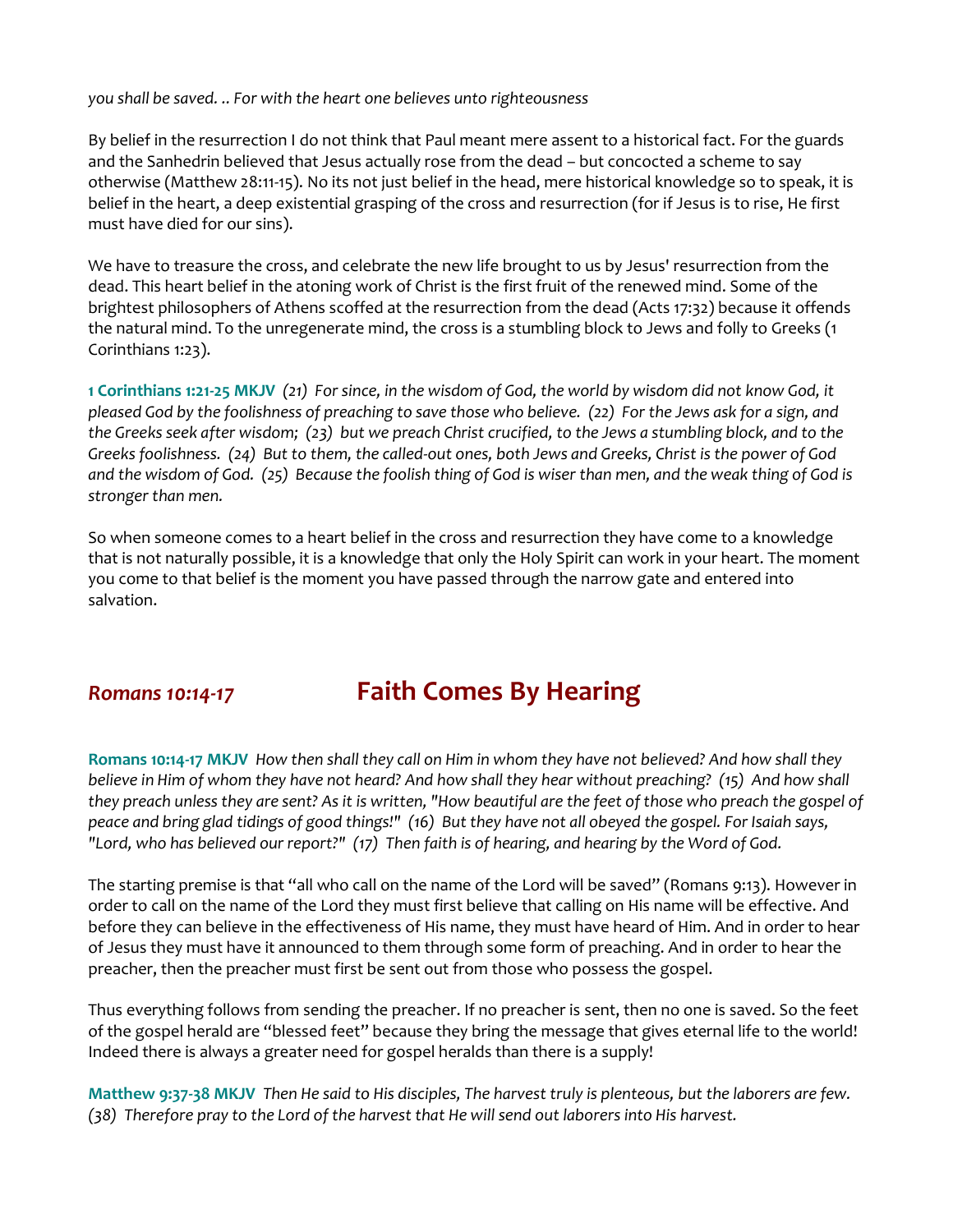But sometimes missionaries, prophets and scribes are sent to no effect. Jesus' final withering blast at the Pharisees in the gospel of Matthew includes the following:

**Matthew 23:34-35 MKJV** *Therefore, behold, I send prophets and wise men and scribes to you. And you will kill and crucify some of them. And some of them you will scourge in your synagogues and persecute from city to city; (35) so that on you may come all the righteous blood shed on the earth, from the blood of righteous Abel to the blood of Zechariah the son of Berachiah, whom you killed between the temple and the altar.*

Isaiah, who ministering to Israel during a time of rapid spiritual decline cried out: *"Lord, who has believed our report?"* (Romans 10:16 above)

In general the Bible attributes unbelief to the hearer, rather than to the messenger being inept. This is clearly evident when even such a brilliant communicator, poet and prophet as Isaiah could not break through the spiritual lethargy of his day. Unbelief is seen as the outcome of being hardened in sin and having a conscience that is defiled. Satan clearly has a hand in this process.

**Titus 1:15 MKJV** *To the pure all things are pure. But to those who are defiled and unbelieving nothing is pure, but even their mind and conscience is defiled.*

**2 Corinthians 4:2-4 MKJV** *(2) But we have renounced the hidden things of shame, not walking in craftiness, nor adulterating the Word of God, but by the revelation of the truth commending ourselves to every man's conscience in the sight of God. (3) But also if our gospel is hidden, it is hidden to those being lost, (4) in whom*  the god of this world has blinded the minds of the unbelieving ones, so that the light of the glorious gospel of *Christ (who is the image of God) should not dawn on them.*

But unbelief is not necessarily final and total, because unbelievers, even of the most difficult kind, can become believers:

**1 Timothy 1:12-15 MKJV** *And I thank Christ Jesus our Lord, who strengthened me, because He counted me faithful, putting me into the ministry-- (13) the one who before was a blasphemer and a persecutor and insolent. But I obtained mercy, because being ignorant, I did it in unbelief.* (14) And the grace of our Lord was *exceedingly abundant, with faith and love in Christ Jesus. (15) Faithful is the Word and worthy of all acceptance, that Christ Jesus came into the world to save sinners, of whom I am chief.*

I find it interesting the Bible never blames the preacher for the non-responsiveness of the audience! In fact I cannot find a single example anywhere that says anything like "because Jeremiah was so boring no one believed". The Scriptures do not place any obligation on the evangelist to be interesting, eloquent, or entertaining. They are simply required to proclaim the cross of Christ and His Kingdom! The obligation is always on the hearer:

**Luke 8:18 MKJV** *Therefore be careful how you hear. For whoever has, to him shall be given; and whoever has not, from him shall be taken even that which he seems to have.*

**Matthew 7:24-29 MKJV** *Therefore whoever hears these sayings of Mine, and does them, I will liken him to a wise man who built his house on a rock. (25) And the rain came down, and the floods came, and the winds blew and beat on that house. And it did not fall, for it was founded on a rock. (26) And everyone who hears these sayings of Mine and does not do them shall be compared to a foolish man who built his house on the sand. (27) And the rain came down, and the floods came, and the wind blew and beat on that house. And it fell, and great was its fall. (28) And it happened, when Jesus had ended these sayings, that the people were astonished at His doctrine. (29) For He taught them as one having authority, and not as the scribes.*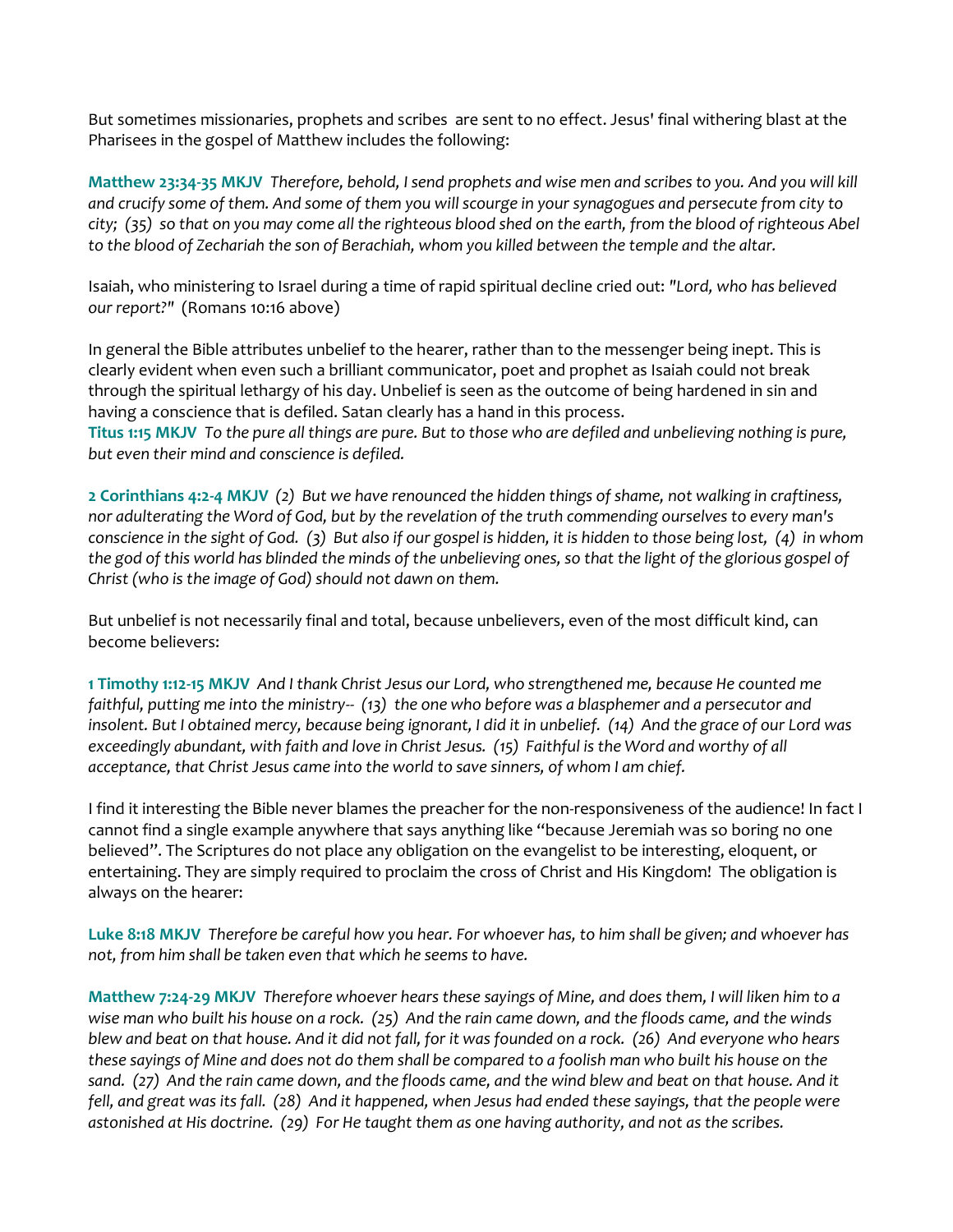Paul then concludes with "so faith comes through hearing". Now you might have expected him to say "faith comes through preaching". However Paul does not say that! For to Paul the Word must be received, it must be implanted in the heart, it must be heard deeply in the soul. It must not just vibrate the tympani in the eardrum. It must go deep down into the soul if it is to result in spiritual life. This meaning to "to hear" is like the Old English expression "to harken" or the military term "listen up". The Shema is a famous Jewish recitation of the words of Moses in the sixth chapter of Deuteronomy:

Deuteronomy 6:4-7 JPS *HEAR, O ISRAEL: THE LORD OUR GOD, THE LORD IS ONE. (5) And thou shalt love the LORD thy God with all thy heart, and with all thy soul, and with all thy might. (6) And these words, which I command thee this day, shall be upon thy heart; (7) and thou shalt teach them diligently unto thy children, and shalt talk of them when thou sittest in thy house, and when thou walkest by the way, and when thou liest down, and when thou risest up.*

So faith comes by hearing, by listening with the inner man, by harkening with the conscience (which is where we know truth), and by attending with one's entire soul to who God is and to what God says – and especially to the gospel.

Paul concludes with "and hearing by the Word of God". The Greek for "word" here is rhema or utterance and means primarily the preached or spoken word of the prophets or the gospel messenger, the preached word. It is the immediate verbal uttered word of God encountering the person. Our souls are opened up to hear when the preacher's word comes to us - we are awakened, we listen deeply and we grow in faith. It is the proclaimed word of God that opens the ear, and not the word sitting idle in a book on a shelf.

#### *Romans 10:18-21* **But ........Have They Not Heard?**

**Romans 10:18-21 MKJV** *But I say, Have they not heard? Yes indeed, their voice went out into all the earth, and their words to the end of the world. (19) But I say, Did not Israel know? First Moses says, "I will provoke you to jealousy by those who are no people, and by a foolish nation I will anger you." (20) But Isaiah is very bold and says, "I was found by those who did not seek Me, I became known to those who did not ask after Me." (21) But to Israel He says, "All day long I have stretched forth My hands to a disobeying and gainsaying people."*

The question that started off this whole section since the beginning of Romans chapter 9 is the question of the lack of salvation of the Jews - which leads Paul to discuss the question of the efficacy of the gospel. It looks as if "the Word of God has failed" (Romans 9:6). So this is the burning question: *Does the unbelief of the Jews indicate that the word of God has been ineffective in producing salvation?* In other words has the word of God "returned void" ?

**Isaiah 55:10-11 MKJV** *For as the rain comes down, and the snow from the heavens, and does not return there, but waters the earth, and makes it bring out and bud, and give seed to the sower and bread to the eater; (11)*  so shall My Word be, which goes out of My mouth; it shall not return to Me void, but it shall accomplish what I *please, and it shall certainly do what I sent it to do.*

So Paul goes through a long series of arguments to show that God's Word has not been ineffective and useless.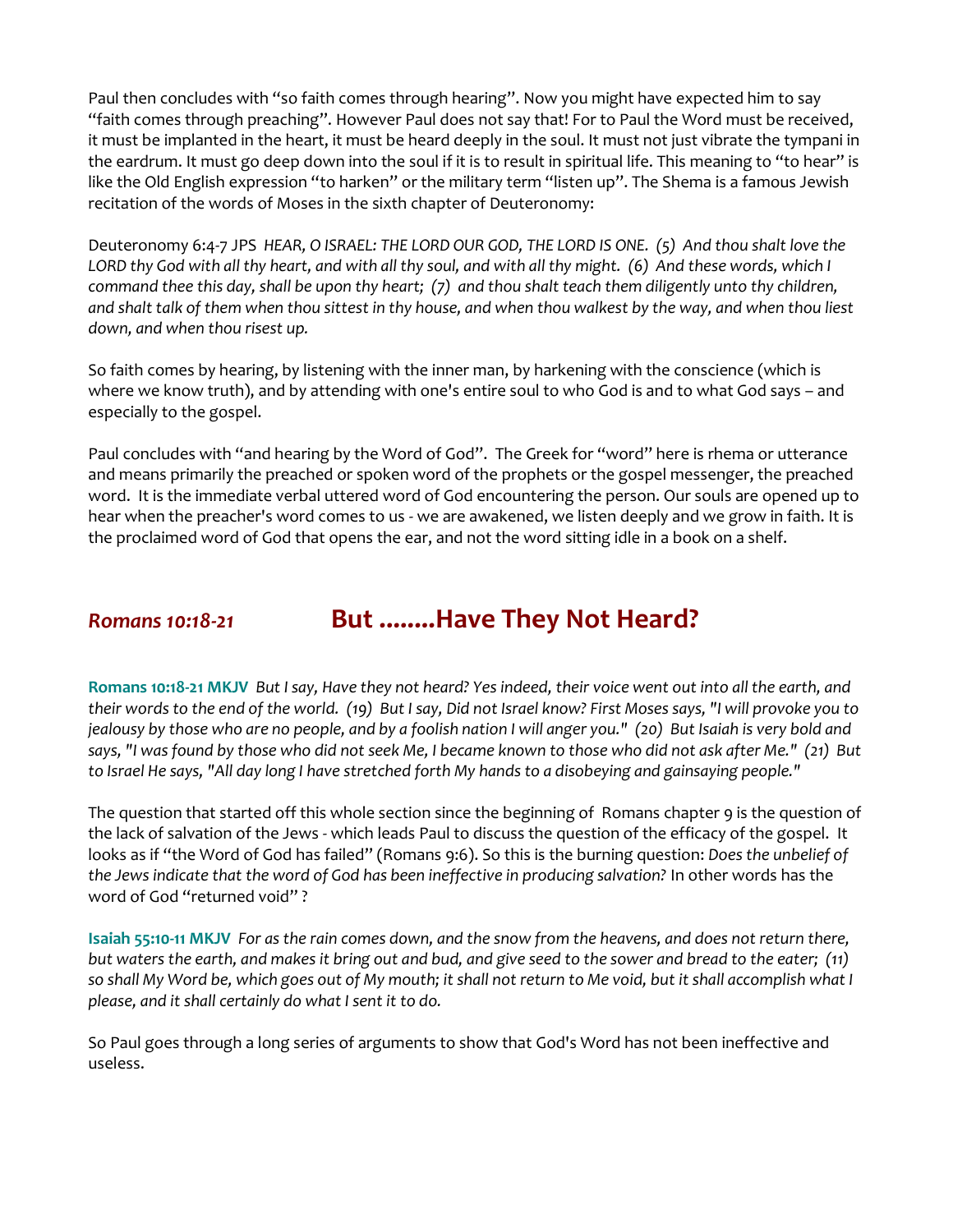- 1. Not all who are of Israel are "the true Israel" but only a holy remnant called "the children of promise" (Romans 9:1-8)
- 2. Salvation is not an automatic entitlement of the Jews but is God's covenant initiative and choice and He has mercy on whom He has mercy and compassion of whom He has compassion. (Romans 9:9-18)
- 3. God is the Potter and Israel has no right to question His working or impugn the effectiveness of His Word. (Romans 9:19-26)
- 4. Those called of God are extracted as a remnant out of all nations, some are saved among the Jews and some are saved from among the Gentiles (Romans 9:24-29)
- 5. Israel did not obtain God's righteousness of faith because they sought their own righteousness by works (Romans 9:30-10:8)
- 6. Israel was not saved because it did not believe, and it did not believe because it refused to "hear" the Word of God (Romans 10:9-17)
- 7. Therefore the problem is not with the word of God but with those who refuse to listen to it and believe it!

The only refuge left by which Israel can defend its unbelief is to say "but we never heard in the first place – so how can we blamed for not believing?" So Paul puts the question as a rhetorical device and then convincingly answers it:

**Romans 10:18 MKJV** *But I say, Have they not heard? Yes indeed, their voice went out into all the earth, and their words to the end of the world.*

The last part of this verse is a quote from Psalm 19 and refers to the revelation of God that is contained in nature - and in particular in the Heavens:

**Psalms 19:1-4 MKJV** *To the Chief Musician. A Psalm of David. The heavens declare the glory of God; and the expanse proclaims His handiwork. (2) Day to day pours forth speech, and night to night reveals knowledge. (3) There is no speech nor are there words; their voice is not heard. (4) Their line has gone out through all the earth and their words to the end of the world. In them He has set a tabernacle for the sun,*

There is a natural feeling for God we get when we observe the night sky or ponder the works of God in nature. This natural sense of awe is God speaking to us in our inner self and in fact it is so loud and clear that sinful mankind has had to actively repress it:

**Romans 1:18-23 MKJV** *For the wrath of God is revealed from Heaven against all ungodliness and unrighteousness of men, who suppress the truth in unrighteousness, (19) because the thing which may be known of God is clearly revealed within them, for God revealed it to them. (20) For the unseen things of Him from the creation of the world are clearly seen, being realized by the things that are made, even His eternal power and Godhead, for them to be without excuse. (21) Because, knowing God, they did not glorify Him as God, neither were thankful. But they became vain in their imaginations, and their foolish heart was darkened. (22) Professing to be wise, they became fools (23) and changed the glory of the incorruptible God into an image made like corruptible man, and birds, and four-footed animals, and creeping things.*

Note the emphasis Paul puts on this clarity of natural revelation: "clearly revealed with them" , "for God clearly revealed it to them" , "the unseen things...are clearly seen..even His eternal power and Godhead", "for them to be without excuse". There is no excuse for anyone because God testifies to use both in nature and within our souls, about His eternal power and Godhead. Revelation calls this the "eternal gospel" which will be preached in Tribulation times when all other access to the gospel seems to have been prevented: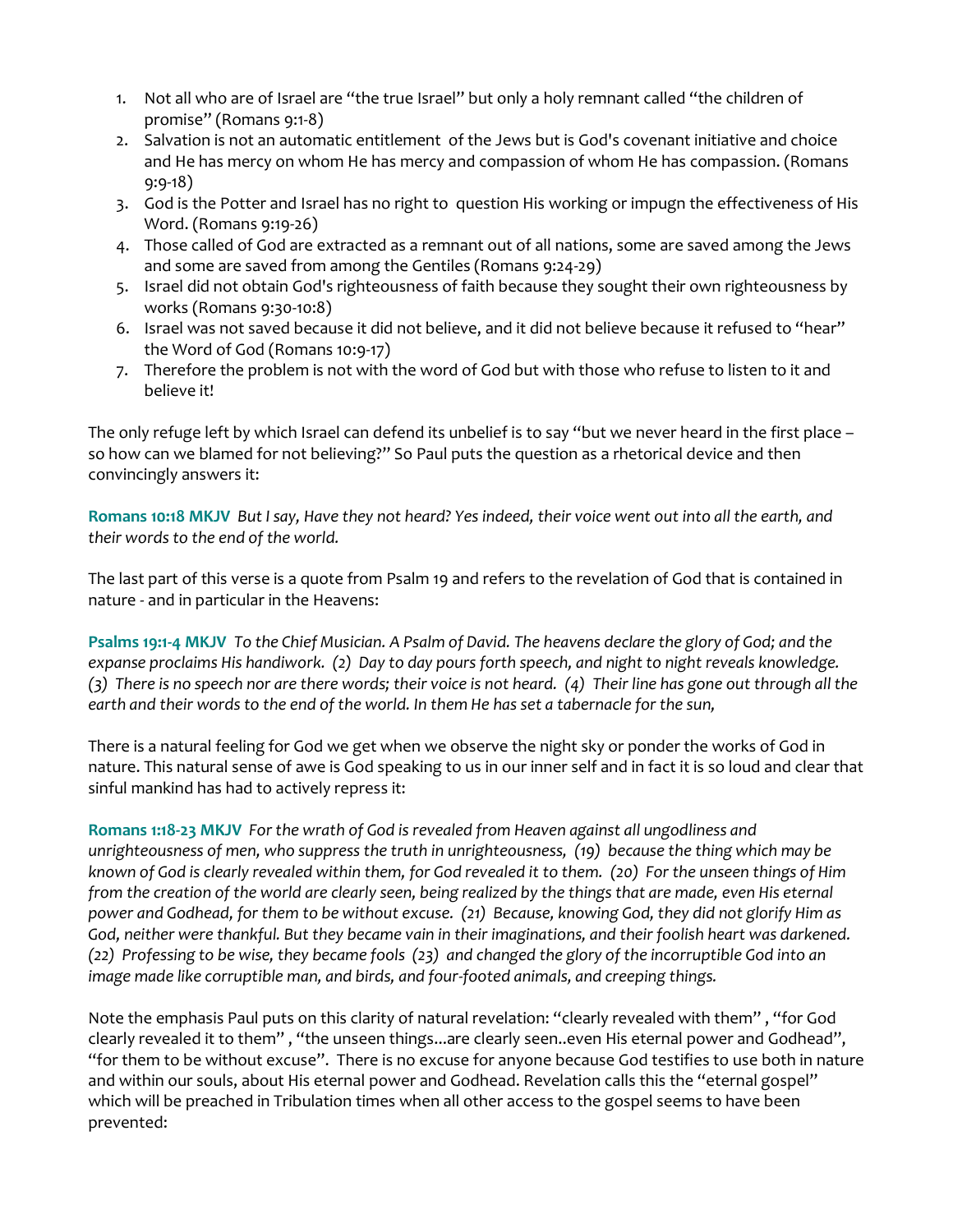**Revelation 14:6-7 MKJV** *And I saw another angel flying in mid-heaven, having the everlasting gospel to preach to those dwelling on the earth, even to every nation and kindred and tongue and people, (7) saying with a great voice, Fear God and give glory to Him! For the hour of His judgment has come. And worship Him who made the heaven and the earth, and the sea, and the fountains of waters.*

All people everywhere are called to respond to God's self-revelation in nature and in their conscience and to: "W*orship Him who made the heaven and the earth, and the sea, and the fountains of waters."* and to refrain from idolatrous worship of the works of their hands. There is enough light available for a spiritually sensitive person to have faith in God and forsake idols (as Abraham did without a Bible, a church or any other help).

The answer to the question "But what about the people in the jungle who have never heard of Jesus" is that God has revealed Himself through nature and in their conscience. It seems that it is somehow possible that they can follow God in an Abrahamic fashion and worship the one true Creator God with reverence and awe and at least believe the 'eternal gospel' proclaimed by the angel.

I am *not* taking a 'universalist' position here and saying that all are saved, nor am I saying that missionary work is not necessary. Jesus clearly tells us that the Harvest requires laborers (Matthew 9:37,38). However I am saying that enough light is available in nature for an honest seeker to connect to God by faith as Abraham did. Paul makes that very clear in Romans 1 as we saw above. Mankind is "without excuse", because they have all had the gospel proclaimed to them "by the things that are made" and it is "clearly revealed within them" by God's inner work in each sensitized human conscience. No one will be able to stand before the throne and say " I had no idea that there was a Creator God that I was supposed to worship".

Back to the Jews.. Paul is saying that the Jews had every chance to believe and simply chose not to do so! Paul then turns to the difference in response between the Jews (who did not believe) and the Gentiles (who believed in large numbers). He uses three different Old Testament quotes to show God's purposes in this:

- 1. God was using the Gentiles to make Israel spiritually jealous (Romans 10:19); and even in their unbelief God was still trying to reach them by using the faith of the Gentiles to make them jealous so they might repent. (Romans 11:11-14)
- 2. God was able to save even those who did not seek Him and to make Himself known to those who did not ask after Him – such as the Gentiles. (Romans 10:20)
- 3. God had given Israel plenty of chances and 'all day long' had stretched out His hands to a stubborn and disobedient people (Romans 10:21)

So the Israelites were without excuse. God had done everything to help them understand, and God was still trying to reach them (via the Gentiles) yet they were hardening their hearts and still not believing. The word of God had *not* failed. The failure was with the sinful human heart that 'suppressed the truth in unrighteousness' (Romans 1:18).

Questions about the efficacy of the gospel such as: "Why are not all the folk in so-called Christian nations saved?" *Or* "Why is the church growing so fast in the global South and dying out in Europe?" *Or even* "Why isn't the whole world saved by now?" all boil down to the following basic answer:

**The gospel is still powerful to save all who call upon the name of the Lord (Romans 10:13) and the gospel has gone out to the ends of the world (Romans 10:18) but it has not often encountered faith, instead it has often encountered unbelief.**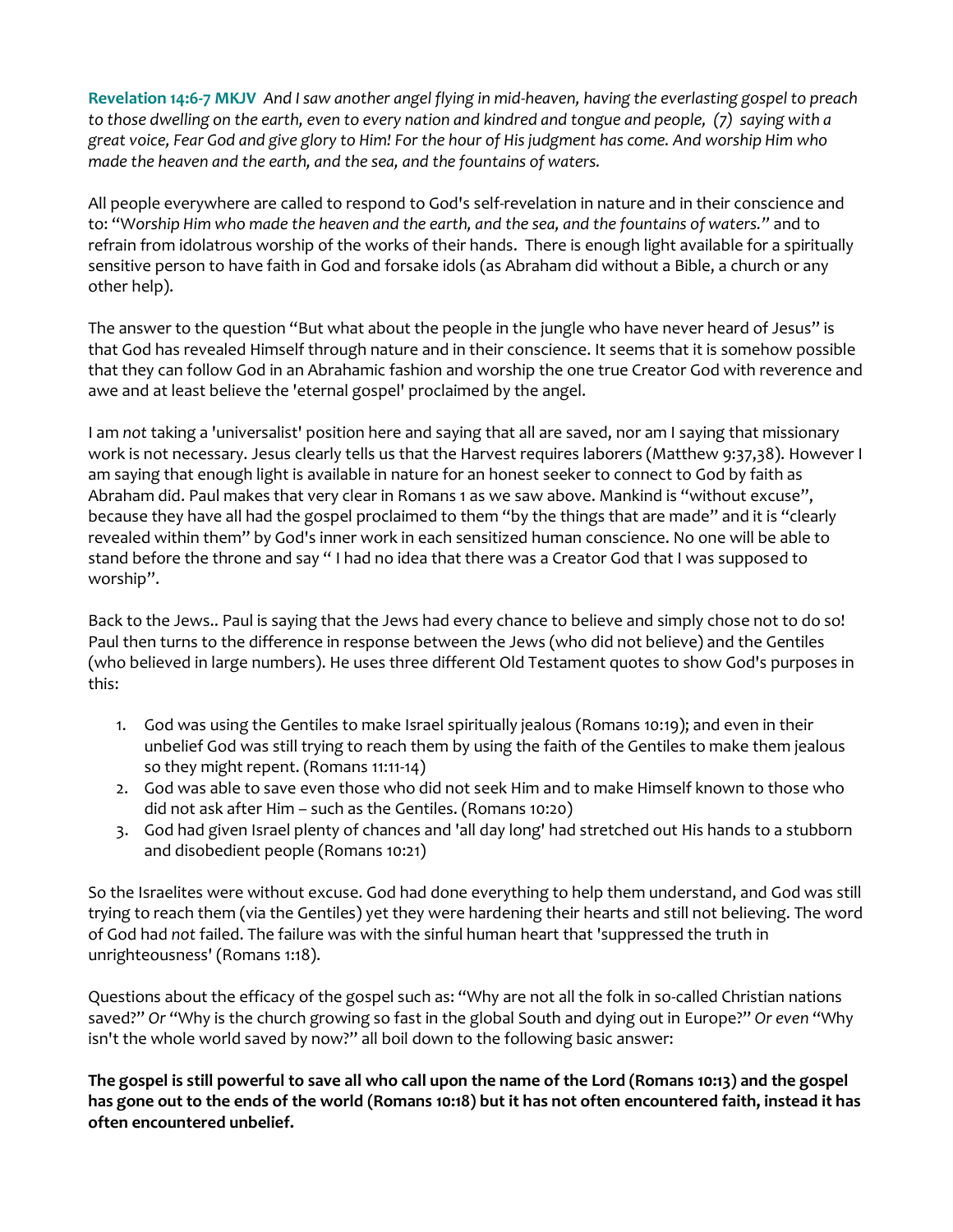The writer to the Hebrews puts it this way:

**Hebrews 4:1-2 MKJV** *Therefore, a promise being left to enter into His rest, let us fear lest any of you should seem to come short of it. (2) For also we have had the gospel preached, as well as them. But the Word preached did not profit them, not being mixed with faith in those who heard it.*

#### *Romans 11:1-5* **Israel Has Not Been Rejected**

**Romans 11:1-5 MKJV** *I say then, Did not God put away His people? Let it not be said! For I also am an Israelite, of the seed of Abraham, of the tribe of Benjamin. (2) God did not thrust out His people whom He foreknew. Or do you not know what the Scripture said in Elijah, how he pleaded with God against Israel, saying, (3) "Lord, they killed Your prophets and dug down Your altars, and I am left alone, and they seek my life." (4) But what does the Divine answer say to him? "I have reserved to Myself seven thousand men who have not bowed the knee to Baal." (5) Even so then, also in this present time a remnant according to the election of grace has come into being.*

Paul then asks "Are all the Jews rejected by God?" and firmly answers "No, and on two counts". Firstly Paul himself is a Jew and is saved - and secondly, that God always preserves a saved and faithful remnant.

The illustration of this is that even during the worst time of Jewish apostasy, during the reign of Ahab and Jezebel, when Elijah thought that he alone was left, god had in fact kept seven thousand who had not bowed their knees to Baal. That is, no apostasy is so bad, or so total, that God cannot preserve a faithful remnant for Himself (which is encouraging news given the falling away from the standards of godliness we see today!)

Paul says emphatically: *God did not thrust out His people whom He foreknew.* Paul always sees God as coming into the world to save sinners. The gospel is more inclusive than it is exclusive. The New Testament is full of terms such as "everyone ", "whosoever", and "all" making out that salvation, prayer and the Holy Spirit are widely available by faith to all genders, classes, ethnicities, and language groups.

So we can see that God's salvation is more inclusive (including of others into the family of God) that exclusive (shutting people out ) and even the most unlikely people and worst sinners (such as Saul the persecutor) can be saved. I am certain that God will not shut the door on humblest person who truly believes:

**Matthew 12:20 MKJV** *He will not break a bruised reed, and He will not quench a smoking wick, until He sends out judgment to victory.*

As the old hymn goes:

There's a wideness in God's mercy like the wideness of the sea; there's a kindness in his justice, which is more than liberty. There is welcome for the sinner, and more graces for the good;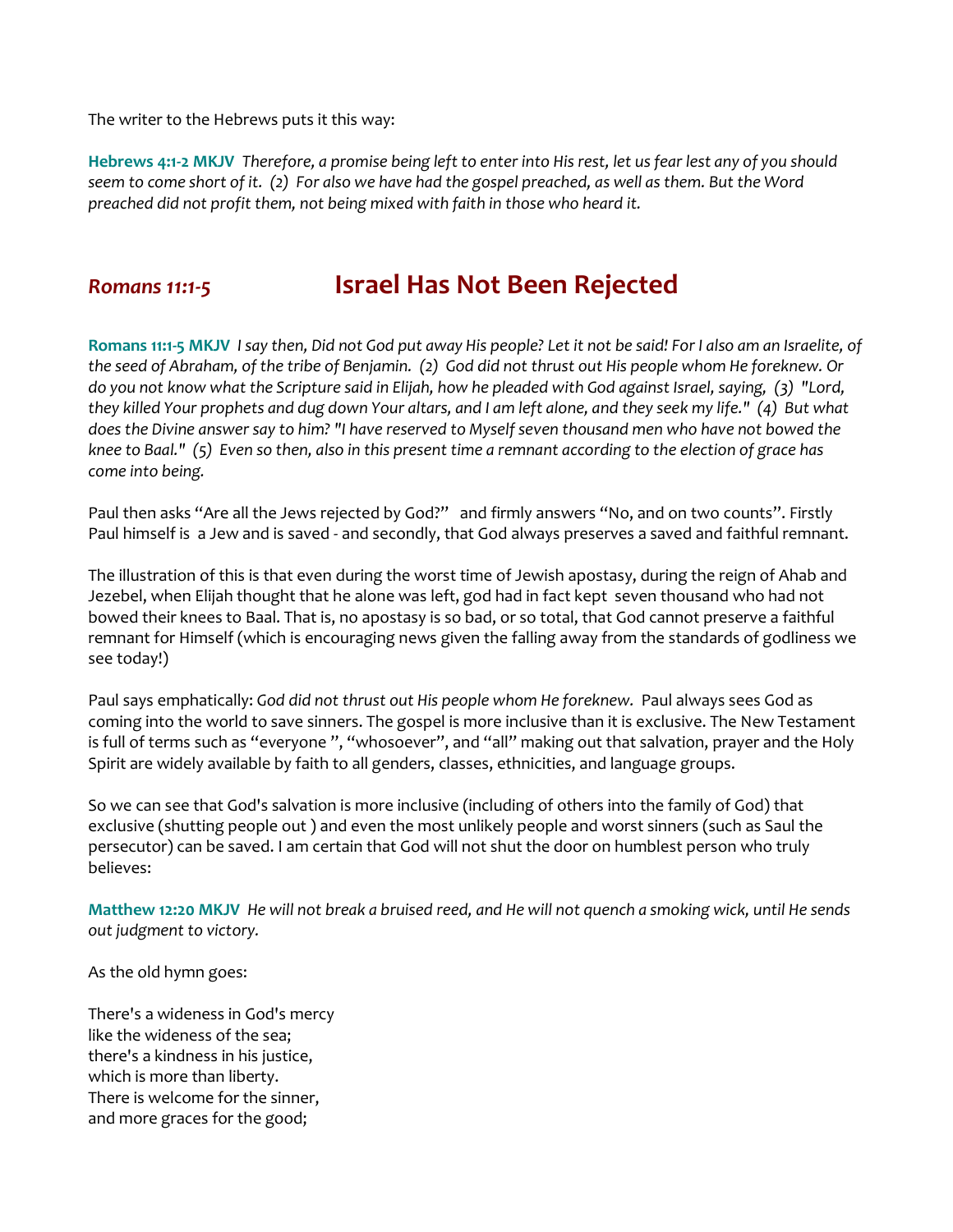there is mercy with the Savior; there is healing in his blood.....

For the love of God is broader than the measure of man's mind; and the heart of the Eternal is most wonderfully kind. If our love were but more faithful, we should take him at his word; and our life would be thanksgiving for the goodness of the Lord.

Words: Frederick William Faber, 1862;

The wideness of God's mercy and the "narrow gate" seem ever at odds with each other, but the condition of mercy is calling on God in repentance and faith. The wide mercy of "whosoever" is always coupled with a conditional verb such as: "calls on", "believes" or "confesses":

**John 3:15 MKJV** *so that whosoever believes in Him should not perish, but have everlasting life.*

**John 12:46 MKJV** *I have come as a Light into the world, so that whoever believes on Me should not remain in darkness.*

**1 John 4:15 MKJV** *Whoever shall confess that Jesus is the Son of God, God dwells in him and he in God.*

**Romans 10:12-13 MKJV** *For there is no difference both of Jew and of Greek, for the same Lord over all is rich to all who call on Him. (13) For everyone, "whoever shall call on the name of the Lord will be saved."*

**Romans 1:16 MKJV** *For I am not ashamed of the gospel of Christ, for it is the power of God unto salvation to everyone who believes, to the Jew first and also to the Greek.*

Therefore God did not reject the Israelites, in fact if any of them repent and believe they will most certainly be saved. They are His people, who He foreknew. God has attached himself to Israel but Israel through its unbelief has detached itself from God. Yet even this refractory stubbornness is not final - for God is able to rescue a remnant:

*Or do you not know what the Scripture said in Elijah, how he pleaded with God against Israel, saying, (3) "Lord, they killed Your prophets and dug down Your altars, and I am left alone, and they seek my life." (4) But what does the Divine answer say to him? "I have reserved to Myself seven thousand men who have not bowed the knee to Baal." (5) Even so then, also in this present time a remnant according to the election of grace has come into being.*

My great-grandmother was from an exceedingly wealthy Jewish family and became a Christian as a teenager, through the witness of her nanny. Later she married a Scottish doctor and went as a missionary to China alongside Hudson Taylor and his famous "70". She was of course disinherited by her family for this! So my great-grandmother was part of God's remnant among the Jews. There will always be some Jews who find faith in Jesus Christ for the sake of His promises with Abraham, Isaac and Jacob.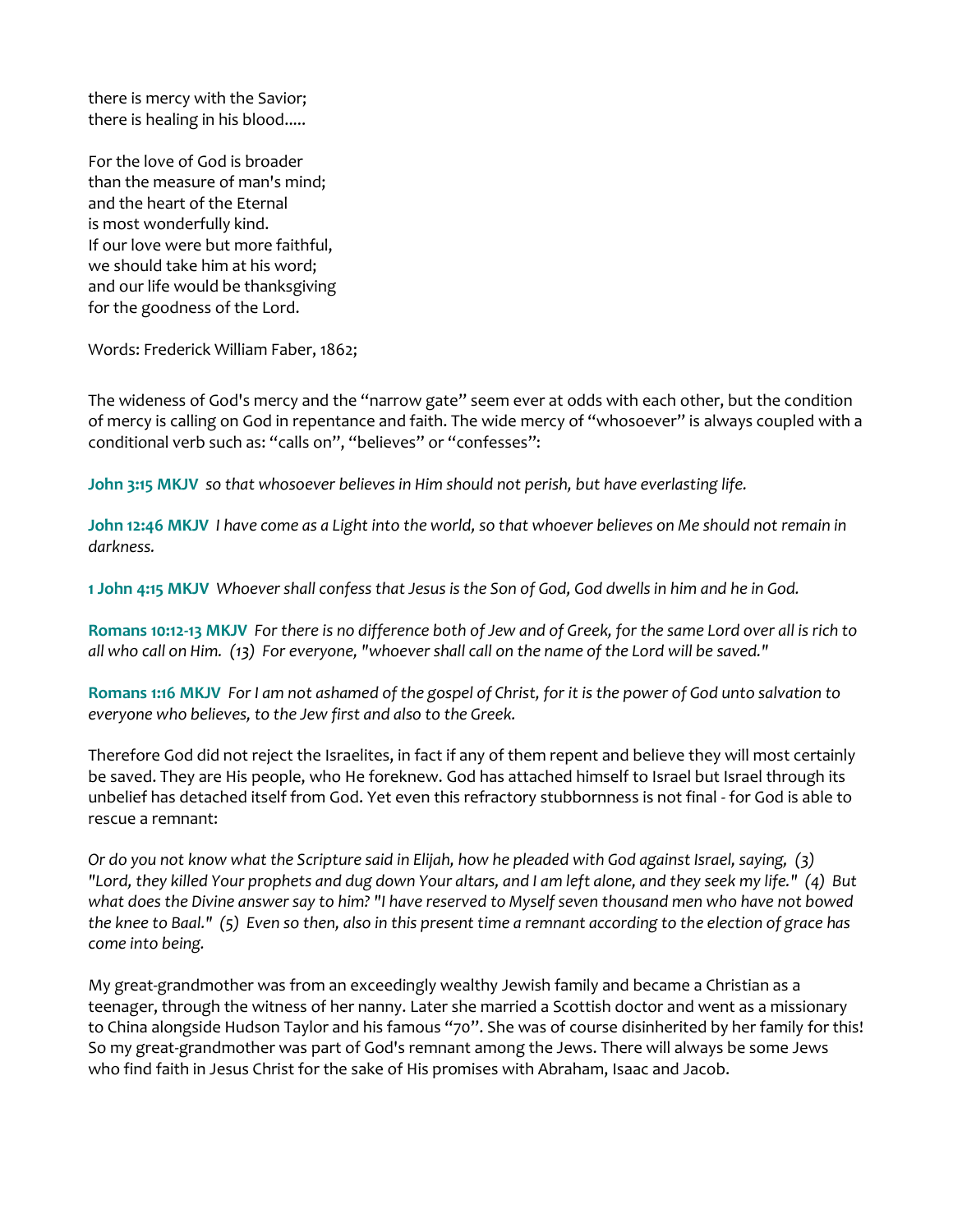From the days of Paul until now only a relatively small fraction of the Jewish population has even been saved (despite some major efforts to convert them) - *in this present time a remnant according to the election of grace has come into being.*

This remnant is God's gracious act to choose some for salvation despite the deep resistance of so many Jewish families to the gospel (we will look further at why this remnant is 'of grace' in the next study).

So modern-day Israel has not been abandoned by God, nor is it a nation full of Christian believers. It is a largely unbelieving nation, that has some, a holy remnant, who have found faith in God. This will be so until the "time of the Gentiles" finishes and the gospel has been preached as a witness to all nations (Matthew 24:14), then the Jews shall all be saved (Romans 11:25-28), and the end shall come (Matthew 24:14).

#### *Romans 11:5-10* **God Gave Them.....**

**Romans 11:5-10 MKJV** *Even so then, also in this present time a remnant according to the election of grace has come into being. (6) But if by grace, then it is no more of works; otherwise grace is no more grace. But if it is of works, then it is no more of grace; otherwise work is no more work. (7) What then? Israel has not obtained that which it seeks, but the election obtained it, and the rest were hardened (8) even as it is written, "God gave to them a spirit of slumber, eyes not seeing, and ears not hearing" until this day. (9) And David said, "Let their table become for a snare and a trap and a stumbling block and a recompense to them. (10) Let their eyes be darkened so that they may not see, and their back always bowing."*

At first glance the expression: *"God gave to them a spirit of slumber, eyes not seeing, and ears not hearing"*  seems like God predestining a whole group of people to lostness and to eternal punishment. However on closer inspection we find out that the expression "God gave to them" or "God gave them over to..." is used elsewhere in Romans to refer to God's reluctant reaction to persistent unrepentant human sin:

**Romans 1:21-32 MKJV** *(21) Because, knowing God, they did not glorify Him as God, neither were thankful. But they became vain in their imaginations, and their foolish heart was darkened. (22) Professing to be wise, they became fools (23) and changed the glory of the incorruptible God into an image made like corruptible man, and birds, and four-footed animals, and creeping things. (24) Therefore God also gave them up to uncleanness through the lusts of their hearts, to dishonor their own bodies between themselves. (25) For they changed the truth of God into a lie, and they worshiped and served the created thing more than the Creator, who is blessed forever. Amen. (26) For this cause, God gave them up to dishonorable affections. For even their women changed the natural use into that which is against nature. (27) And likewise also the men, leaving the natural use of the woman, burned in their lust toward one another; males with males working out shamefulness, and receiving in themselves the recompense which was fitting for their error. (28) And even as they did not think fit to have God in their knowledge, God gave them over to a reprobate mind, to do the things not right, (29) being filled with all unrighteousness, fornication, wickedness, covetousness, maliciousness; being full of envy, murder, quarrels, deceit, evil habits, becoming whisperers, (30) backbiters, haters of God, insolent, proud, braggarts, inventors of evil things, disobedient to parents, (31) undiscerning, perfidious, without natural affection, unforgiving, unmerciful; (32) who, knowing the righteous order of God, that those practicing such things are worthy of death, not only do them, but have pleasure in those practicing them.*

In other words, in this context, the expression "God gave them" is His giving in to their wicked natures - and allowing them to follow the downward gravitational force of their own sin and depravity. So we see God's sovereign action "giving them over to" is simply His just and righteous response to stubborn human sin. It is giving people what they want, even though it is evil, and damns them: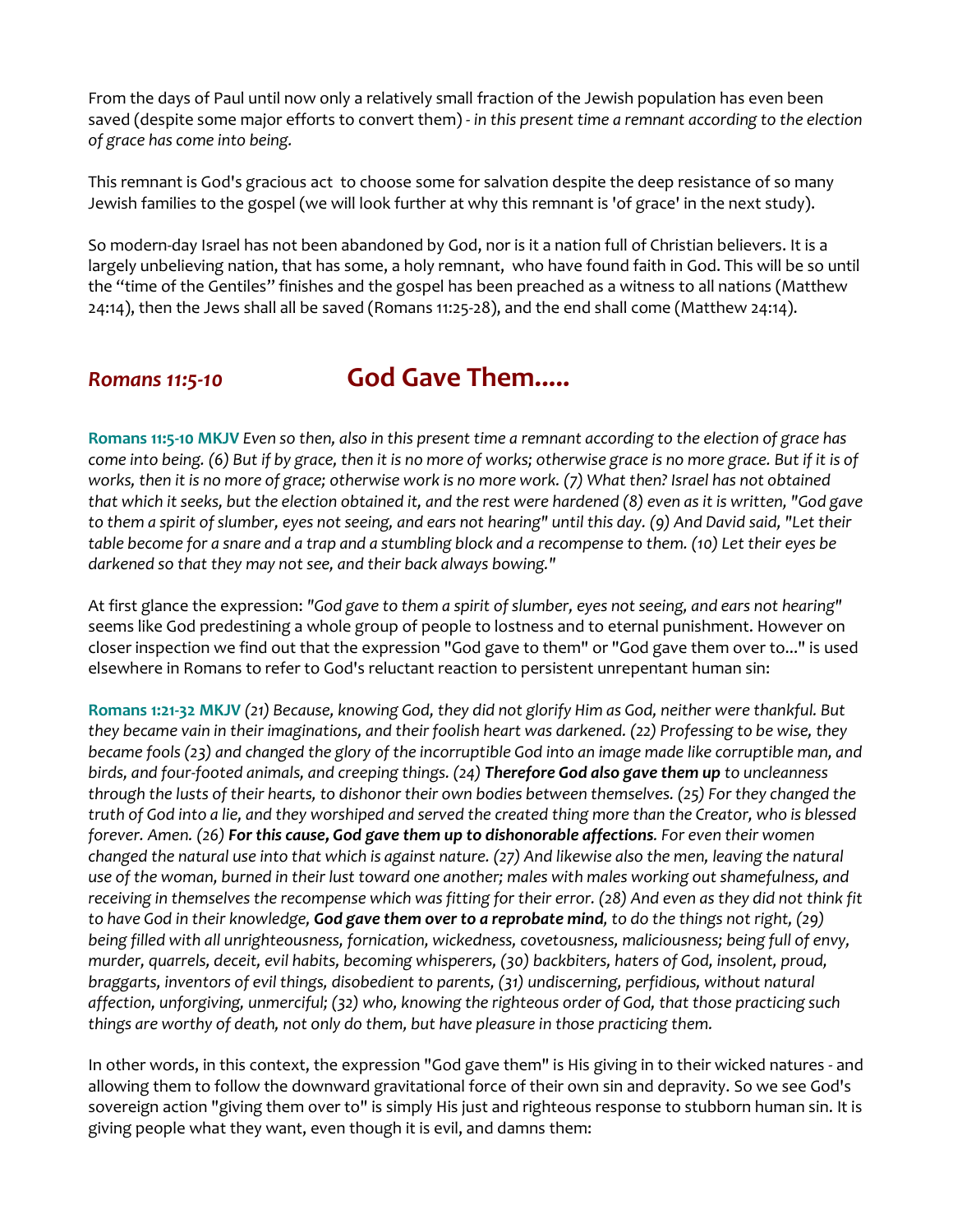In Acts it is used to refer to Israel's sinful choice of a king:

**Acts 13:21 MKJV** *And afterward they asked for a king. And God gave them Saul the son of Kish, a man of the tribe of Benjamin, for forty years.*

And in Revelation it is used to refer to the people choosing to be ruled by the Anti-Christ "beast" figure:

**Revelation 17:17 MKJV** *For God gave into their hearts to do his mind, and to act with one mind, and to give their kingdom to the beast until the Words of God will be fulfilled.*

In all the above verses we see a picture of fallen humanity clamoring for its idols, its lusts and perversions and for a "strong man" to rule over them and refusing the glory of God that is revealed to them in Christ Jesus.

So what happened to the Israelites? Why did God give to them *"a spirit of slumber, eyes not seeing, and ears not hearing"* ? Because they refused to listen to Moses, the law and the prophets and to His revelation in Christ Jesus and instead chose their own laws and the rules of men, justifying themselves by their own works. Israel received so much revelation, and refused so much revelation, that it became deeply hardened to God! This is surely a lesson for the church in Western lands today! It is also a lesson to many Muslim lands which were "once Christian" (such as Egypt, Syria and Turkey) but which turned to the teachings of the Koran and which have remained in stubborn defiance of the witness of Christ to this very day!

Spiritual darkness comes from persistently refusing the light! "*Let their eyes be darkened so that they may not see"* is a curse pronounced on those who simply will not see. It refers in particular to those Jews at the time of Jesus who gave assent to the crucifixion of Christ and the persecution of the Church and comes from Psalm 69:

**Psalms 69:21-28 MKJV** *They also gave Me gall for my food; and in My thirst they gave Me vinegar to drink. (22) Let their table become a snare before them; and to those at ease a trap. (23) Let their eyes be darkened, so that they do not see; and make their loins shake without ceasing. (24) Pour out Your wrath on them, and let the glow of Your anger take hold of them. (25) Let their dwelling be wasted; let none dwell in their tents. (26) For they persecute him whom You have stricken, and they talk to the grief of those You pierced. (27) Add iniquity to their iniquity, and let them not come into Your righteousness. (28) Let them be blotted out of the Book of Life, and not be written with the righteous.*

Verses 21 and 26 refer specifically to the cross and Matthew quotes verse 21 in his account of the cross (Matthew 27:34). Psalm 69 indicates a spiritual state of having no kindness, and in fact having deep contempt and hatred, for God's Son. Soon after the cross, the Romans invaded, Jerusalem and the temple were destroyed, the dwelling of the Jews was wasted and the land became empty with "none dwelling in their tents" for thousands of years.

Yet God spared some! The 'elect' were saved by grace!

**Romans 11:5-7 MKJV** *Even so then, also in this present time a remnant according to the election of grace has come into being. (6) But if by grace, then it is no more of works; otherwise grace is no more grace. But if it is of works, then it is no more of*

*grace; otherwise work is no more work. (7) What then? Israel has not obtained that which it seeks, but the election obtained it, and the rest were hardened*

Israel as a whole did not obtain what it sought (v.7) - salvation, because it sought it by works. Some were saved, a spiritually sensitive few, touched by the cross, believed and were saved. These Paul calls "the elect" in order to emphasize the Sovereign hand of God.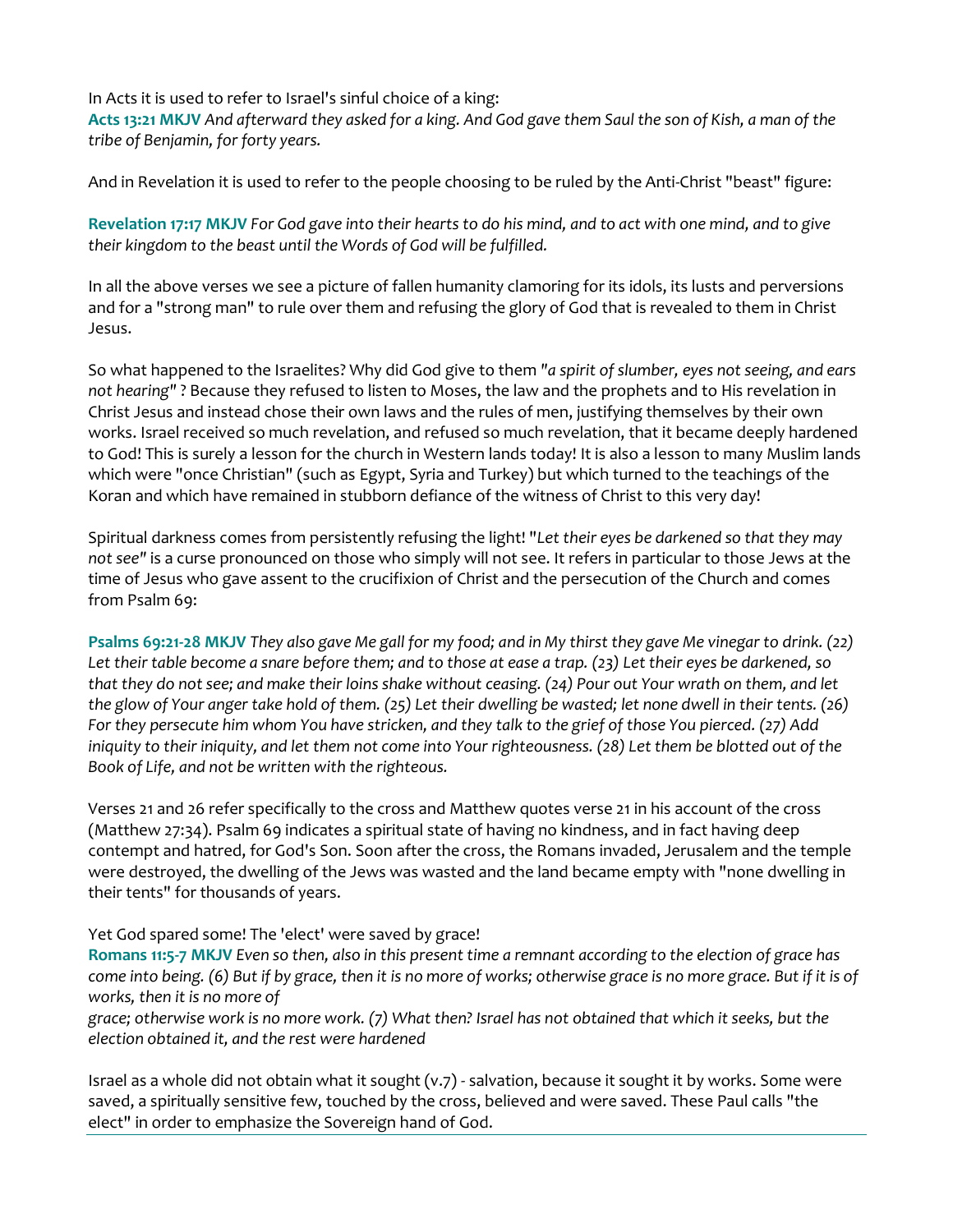Paul makes a complete distinction between grace and works. It is almost the same distinction as that between a wage and a gift. The works approach to salvation see Heaven as a "wage" that is owed to the righteous and which is earned by many, many good deeds.

However the grace approach to salvation sees Heaven as a free gift that God can give to anyone He chooses and He chooses to give it to all who believe! Works follow later, out of gratitude and as a good and fitting expression of our new nature in Christ.

Thus the two approaches are not even in the least bit compatible. If salvation is earned, then it is certainly not a free gift, and if salvation is a free gift then it is certainly not earned in any way.

To keep refusing the free gift that God has provided and to say instead " No, I will earn my own salvation thank you very much" is to harden one's heart. That is what the Israelites did - *and the rest were hardened.*  However as we will see later, this hardening is not permanent and we may be close to the day soon when "all Israel will be saved" (Romans 11:26).

Therefore do not be stubborn. Do not persist in sin. Do not resist the voice of God when He speaks, and do not resist, grieve or quench the Holy Spirit.

**Hebrews 3:7-13 MKJV** *Therefore, as the Holy Spirit says, "Today if you will hear His voice, (8) do not harden your hearts, as in the provocation, in the day of temptation in the wilderness, (9) when your fathers tempted Me, proved Me, and saw My works forty years. (10) Therefore I was grieved with that generation and said, They always err in their heart, and they have not known My ways. (11) So I swore in My wrath, They shall not enter into My rest." (12) Take heed, brothers, lest there be in any of you an evil heart of unbelief, in departing from the living God. (13) But exhort one another daily, while it is called today, lest any of you be hardened through the deceitfulness of sin.*

#### *Romans 11:11-15* **Life From The Dead**

**Romans 11:11-15 MKJV** *I say then, Did they not stumble that they fall? Let it not be! But by their slipping away came salvation to the nations, to provoke them to jealousy. (12) But if their slipping away is the riches of the world, and their default is the riches of the nations, how much more their fullness? (13) For I speak to you, the nations; since I am the apostle of the nations, I glorify my ministry; (14) if by any means I may provoke those*  who are my flesh to jealousy, and might save some of them. (15) For if their casting away is the reconciling of *the world, what is the reception except life from the dead?*

Paul has a rather strange argument here that is common in Jewish rabbinical thought, called "from the lesser to the greater". If the lesser event – the slipping away of the Jews from salvation, results in the salvation of the rest of the world, then the greater event, that is the Jews coming back to God, must result in something even greater than the salvation of the nations, indeed it will result in "life from the dead".

This makes the Jews a sort of prophetic litmus test or time clock as if what happens to them has cosmic implications.

Now what does Paul mean by "life from the dead"? Does he mean a revival, a time of spiritual renewal for the entire world, once the Jews come to Christ? Does Paul imply the resurrection from the dead will take place shortly after the Jews are saved in the End Times? Does "life from the dead" mean the spiritual revival of Israel as in the Valley of Dry Bones in Ezekiel 37?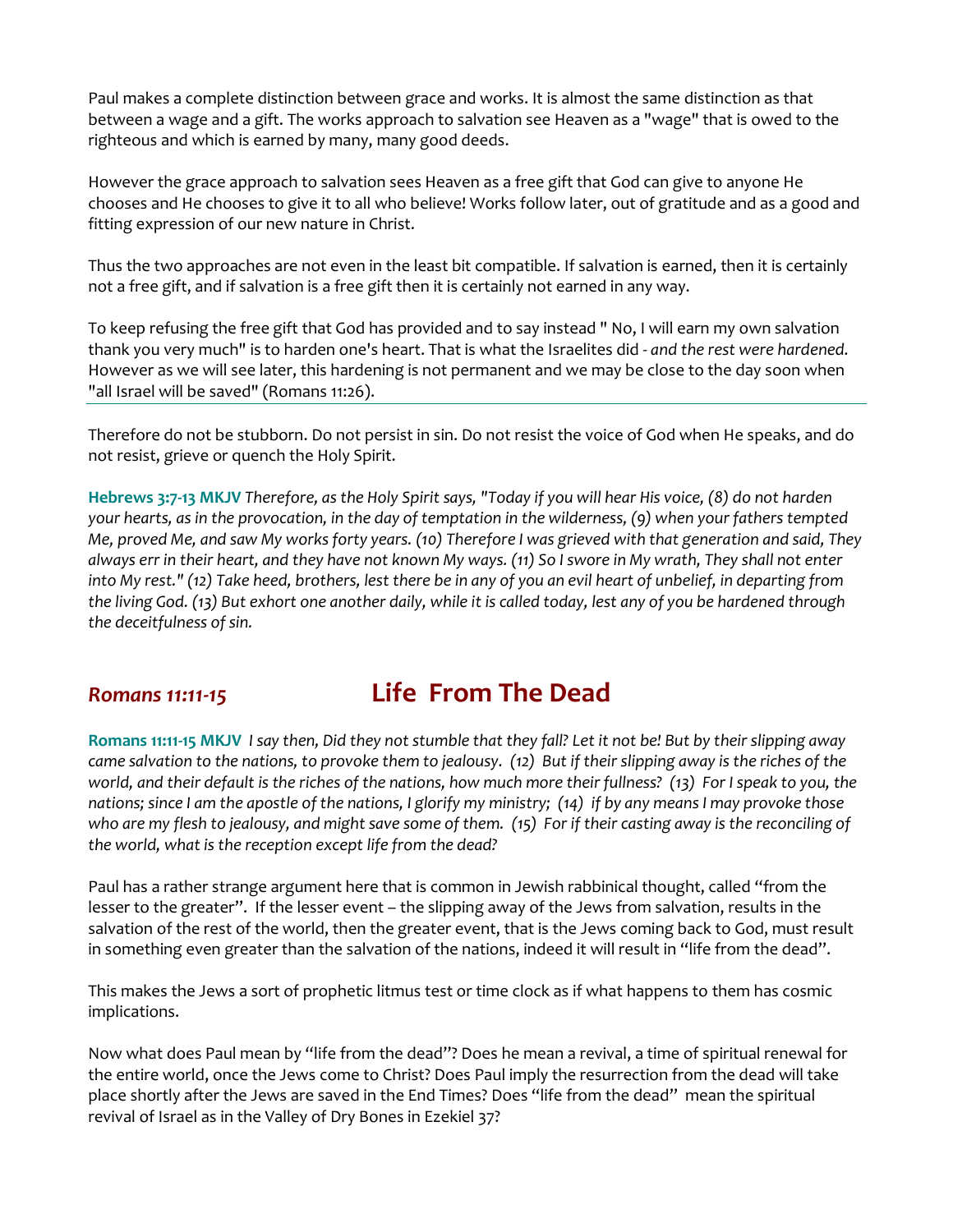**Ezekiel 37:1-14 MKJV** *The hand of Jehovah was on me, and brought me by the Spirit of Jehovah, and made me rest in the midst of a valley, and it was full of bones. (2) And He made me pass among them all around. And behold, very many were on the face of the valley. And lo, they were very dry. (3) And he said to me, Son of man, can these bones live? And I answered, O Lord Jehovah, You know. (4) Again He said to me, Prophesy to these bones, and say to them, O dry bones, hear the Word of Jehovah. (5) So says the Lord Jehovah to these bones: Behold, I will cause breath to enter into you, and you shall live.* (6) And I will lay sinews on you, and will *bring up flesh on you, and cover you with skin, and put breath in you, and you shall live. And you shall know that I am Jehovah. (7) So I prophesied as I was commanded. And as I prophesied, there was a noise. And behold, a shaking! And the bones came near, a bone to its bone. (8) And I watched. And behold! The sinews and the flesh came up on them, and the skin covered them above. But there was no breath in them. (9) And He said to me, Prophesy to the Spirit, prophesy, son of man, and say to the Spirit, So says the Lord Jehovah: Come from the four winds, O Spirit, and breathe on these dead ones so that they may live. (10) So I prophesied as He commanded me, and the Spirit came into them, and they lived and stood on their feet, an exceedingly great army. (11) And He said to me, Son of man, these bones are the whole house of Israel. Behold, they say, Our bones are dried and our hope is lost; we are cut off by ourselves.* (12) Therefore prophesy and say to them, *So says the Lord Jehovah: Behold, O My people, I will open your graves and cause you to come up out of your graves, and will bring you into the land of Israel. (13) And you shall know that I am Jehovah when I have opened your graves, O My people, and have brought you up out of your graves. (14) And I shall put My Spirit in you, and you shall live, and I will place you in your own land. And you shall know that I Jehovah have spoken and have done it, says Jehovah.*

Now many prophecies in Scripture have double, triple or even quadruple fulfillments – and this is one of them. It was partially fulfilled by the return of the exiles from Babylon, it is still being fulfilled as the Jews return to their own land today. In the end it will be fulfilled in the End Times when the Spirit finally comes upon Israel with power. Today the bones are "back together" but there is no spiritual life in them yet and we are waiting for that heavenly wind to blow! Just after chapter 37 are chapters 38 and 39 – Gog and Magog! And after that the Temple is rebuilt. So if the Ezekiel order is the prophetic order then we can expect a return of the Jews to their land and to Christ and a might move of the Holy Spirit among them just before the Gog and Magog event and the New Temple. Now the signs are that a Gog and Magog style invasion of Israel by a combined Islamic jihad of Muslim nations is not too many years away. Some time before then the Holy Spirit will visit Israel with salvation!

Paul is really struggling with the falling away of the Jews here: *I say then, Did they not stumble that they fall? Let it not be!* It cannot be permanent! It is not total, God will visit them again – and then the whole world will shake with Holy Spirit power! There is a common them that God allows even good people to fall – but only so far, and then raises them up again:

**Psalms 37:23-24 MKJV** *The steps of a good man are ordered by Jehovah; and He delights in his way. (24) Though he fall, he shall not be cast down; for Jehovah upholds his hand.* 

**Proverbs 24:16 MKJV** *for a just one falls seven times, and rises up again; but the wicked shall fall into evil.*

**Daniel 11:33-35 MKJV** *And those who understand among the people shall teach many; yet they shall fall by the sword, and by flame, by exile, and spoil, for days. (34) And when they stumble, they shall be helped with a little help, but many will join them, with hypocrisy. (35) And many of those who understand shall stumble, to refine and purge them, and to make white, to the time of the end. Because it is still for the appointed time.*

So the Jews have fallen – but only so far, and only for so long, and God will raise them up to salvation, as if He were bringing them up from the grave, and giving new life to dry bones!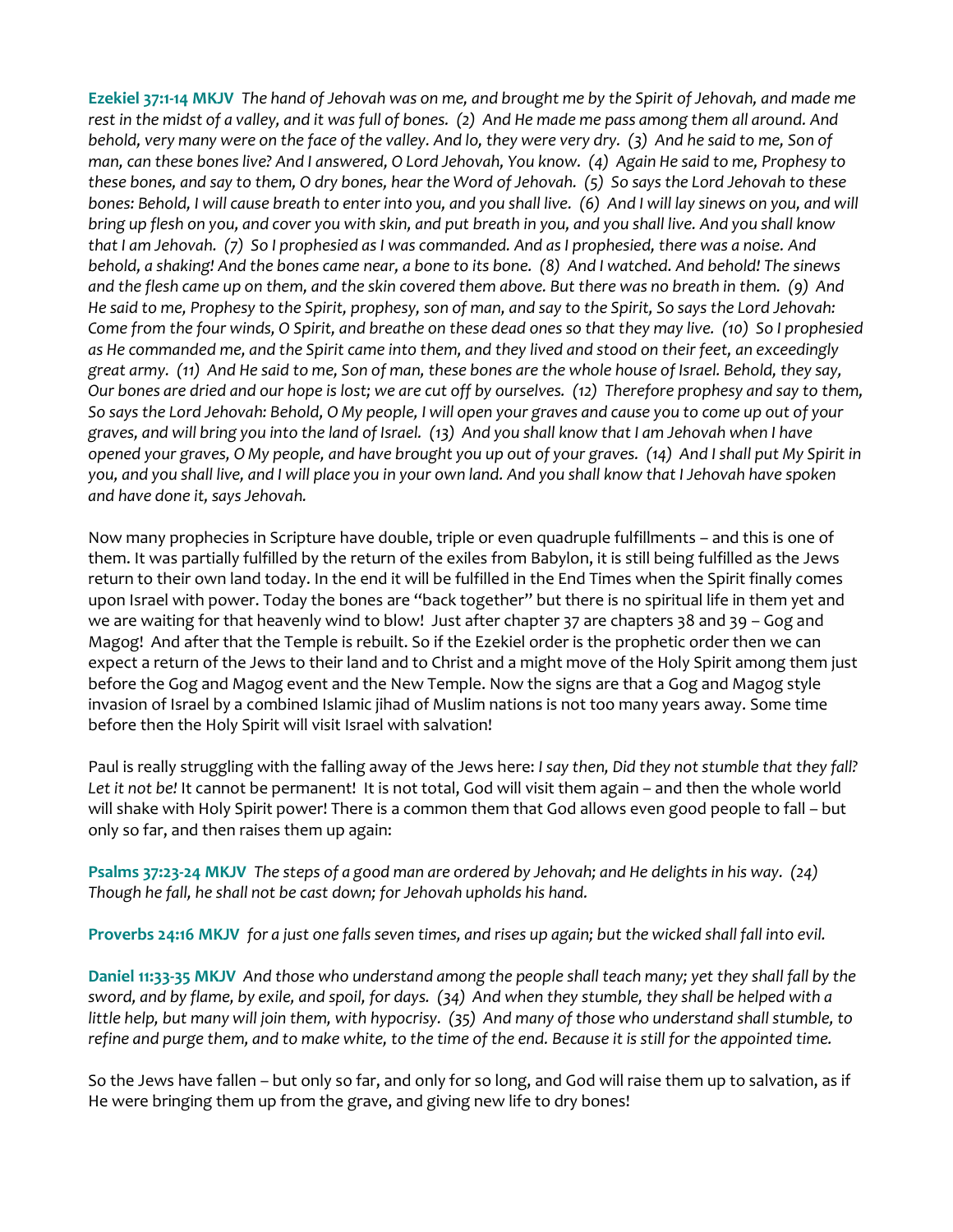Paul then makes another strange statement – that he was preaching the gospel to the Gentiles, in order to save the Jews. Paul's idea was that the Jews would be so bitterly provoked by seeing salvation come to the Gentiles that they wold turn to Christ! It is a bit like saying "If that fool can do it, surely I can too!". Or when parents say to a child "even your little sister can do that!" in order to provoke them into doing it themselves! Paul thought that the Jews had such a low opinion of the Gentile nations that they would say "if they can receive the Holy Spirit, surely I can too!". They would be so incensed with spiritual jealousy that they would investigate the claims of Christ!

*13) For I speak to you, the nations; since I am the apostle of the nations, I glorify my ministry; (14) if by any means I may provoke those who are my flesh to jealousy, and might save some of them.*

I think Paul knew that this tactic might not be terribly successful for his phrase "might save some of them" does not seem very hopeful. Paul still knows that only a remnant will be saved.

This raises the question about ministry being 'not worth it' if only a few are saved. Many ministries are not spectacularly successful and many a pastor tries this or that in his community so that he "might save some of them". Paul never saw a great revival among the Jews – even though he was a great apostle. He saw revival for a couple of years in Ephesus, and perhaps in some other places as well, but it was rare - even for Paul. In each situation God has His timing when He will bring "life from the dead" and until then we are simply called to be faithful!

### *Romans 11:16-24* **The Olive Tree Of God**

**Romans 11:16-24 MKJV** *For if the firstfruit is holy, the lump is also holy; and if the root is holy, also the branches. (17) And if some of the branches were broken off, and you, being a wild olive tree, were grafted in among them, and became a sharer of the root and the fatness of the olive tree with them, (18) do not boast against the branches. But if you boast, it is not you that bears the root, but the root bears you. (19) You will say then, The branches were broken off so that I might be grafted in. (20) Well, because of unbelief they were broken off, and you stand by faith. Do not be high-minded, but fear.* (21) For if God did not spare the natural *branches, fear lest He also may not spare you either! (22) Behold then the kindness, and the severity of God; on those having fallen, severity; but on you, kindness, if you continue in the kindness. Otherwise you also will be cut off. (23) And those also, if they do not continue in unbelief, will be grafted in. For God is able to graft them in again. (24) For if you were cut out of the natural wild olive tree, and were grafted contrary to nature into a good olive tree; how much more these being according to nature will be grafted into their own olivetree?*

In this theological illustration of Paul's Israel is the natural olive tree and the "holy root", and the Gentiles are the wild olive tree and the "branches". The purpose is to warn the Gentile Roman Christians to a) fear God b) respect Israel and c) continue in faith. A secondary point is that God does not select people according to their ethnicity, but according to their faith.

The olive tree is an ancient symbol of spirituality, with olive oil being a symbol of anointing (Exodus 29:7), healing (James 5:14) and of the Holy Spirit (Zechariah 4:1-12, Matthew 25:1-13) and the olive tree being a symbol of "spiritual Israel" (Jeremiah 11:16, Hosea 14:6, Romans 11:17,24).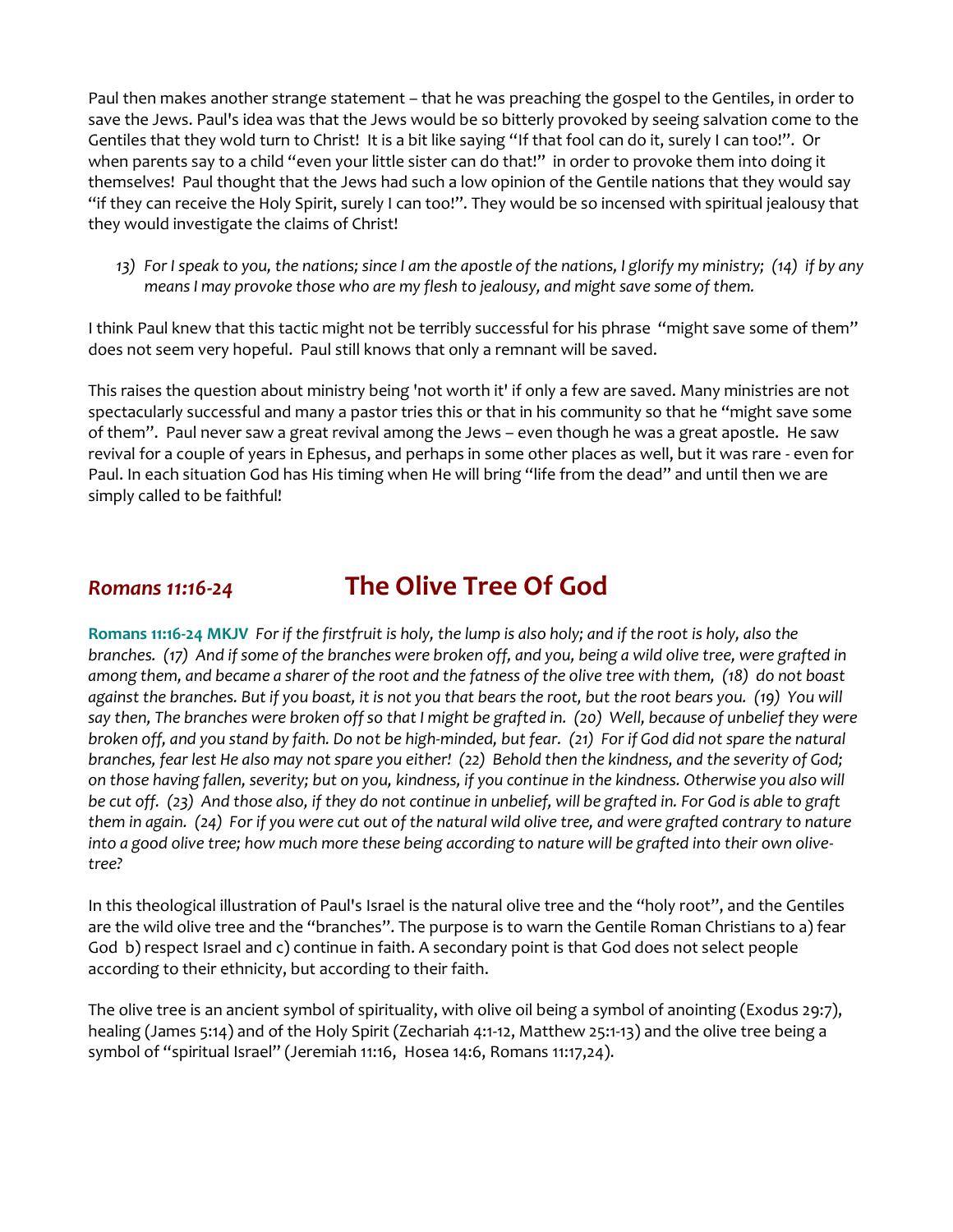Paul sees Israel as the source of holiness in the Church. Holiness spreads outward from the first part of the lump to the whole, or upwards from the root to the branches. *For if the firstfruit is holy, the lump is also holy; and if the root is holy, also the branches.* Things that were "most holy" could transmit holiness to whatever they touched:

**Exodus 29:37 MKJV** *You shall make an atonement for the altar seven days, and sanctify it. And it shall be a most holy altar. Whatever touches the altar shall be holy.* By this principle holy Israel "sanctified" the Gentiles who were grafted into the Church.

Paul's illustration is agriculturally unusual. Generally the wild olive was the sturdy root and the fruitful cultivated olive was grafted on to it. To do it the other way around (a fruitful cultivated root with a wild olive grafted on top) would produce a scraggly and unfruitful plant. No one would do it! The International Standard Bible Encyclopedia says the following: *As a rule the wild olive is but a shrub, with small leaves, a stem more or less prickly, and a small, hard drupe with but little or no oil. That a wild olive branch should be grafted into a fruitful tree would be a proceeding useless and contrary to Nature*

So Paul is using a startling (and almost insulting) illustration to make his point that the Gentile church was a mere scraggly offshoot grafted onto a magnificent Jewish root! When the true stock was grafted back on – that is when the fruit and oil would come forth! The point was that the Gentiles were not to despise the Jews -"*do not boast against the branches. But if you boast, it is not you that bears the root, but the root bears you."*

The root of Christianity is Jewish – the patriarchs, the prophets, the various authors of the books of the Bible, the twelve apostles, and the leaders of the early Church were all Jews - and of course Jesus Himself was Jewish. The rest of us are grafted into this Jewish root.

However, as we have seen, most Jews did not believe the gospel. They thought their religion was "good enough" and needed no improvement. They did not believe in the revelation that came in Jesus Christ, and because of this unbelief they were "broken off".

Paul calls this "the kindness and severity of God" - *Behold then the kindness, and the severity of God; on those having fallen, severity; but on you, kindness, if you continue in the kindness. Otherwise you also will be cut off.* 

If the Gentiles refuse to believe they will meet the same fate as the Jews – falling from grace and being "cut off" from salvation. Therefore the Gentiles are not to take salvation for granted, as if it was some sort of expected right, but rather they were to walk in the fear of God: *Do not be high-minded, but fear. (21) For if God did not spare the natural branches, fear lest He also may not spare you either!* 

It is as if God is a gardener who prunes away all unfruitful branches. This aspect of God's character is also reflected in the parable of the vine-dresser in John 15:1-8

**John 15:1-8 MKJV** *I am the True Vine, and My Father is the Vinedresser. (2) Every branch in Me that does not bear fruit, He takes away. And every one that bears fruit, He prunes it so that it may bring forth more fruit. (3) Now you are clean through the Word which I have spoken to you. (4) Abide in Me, and I in you. As the branch cannot bear fruit of itself unless it remains in the vine, so neither can you unless you abide in Me. (5) I am the Vine, you are the branches. He who abides in Me, and I in him, the same brings forth much fruit; for without Me you can do nothing. (6) If anyone does not abide in Me, he is cast out as a branch and is withered. And they gather and cast them into the fire, and they are burned. (7) If you abide in Me, and My Words abide in you, you shall ask what you will, and it shall be done to you. (8) In this My Father is glorified, that you bear much fruit, so you shall be My disciples.* The common element in both parables is that God wants us to live fruitful lives, abiding in Him, being joined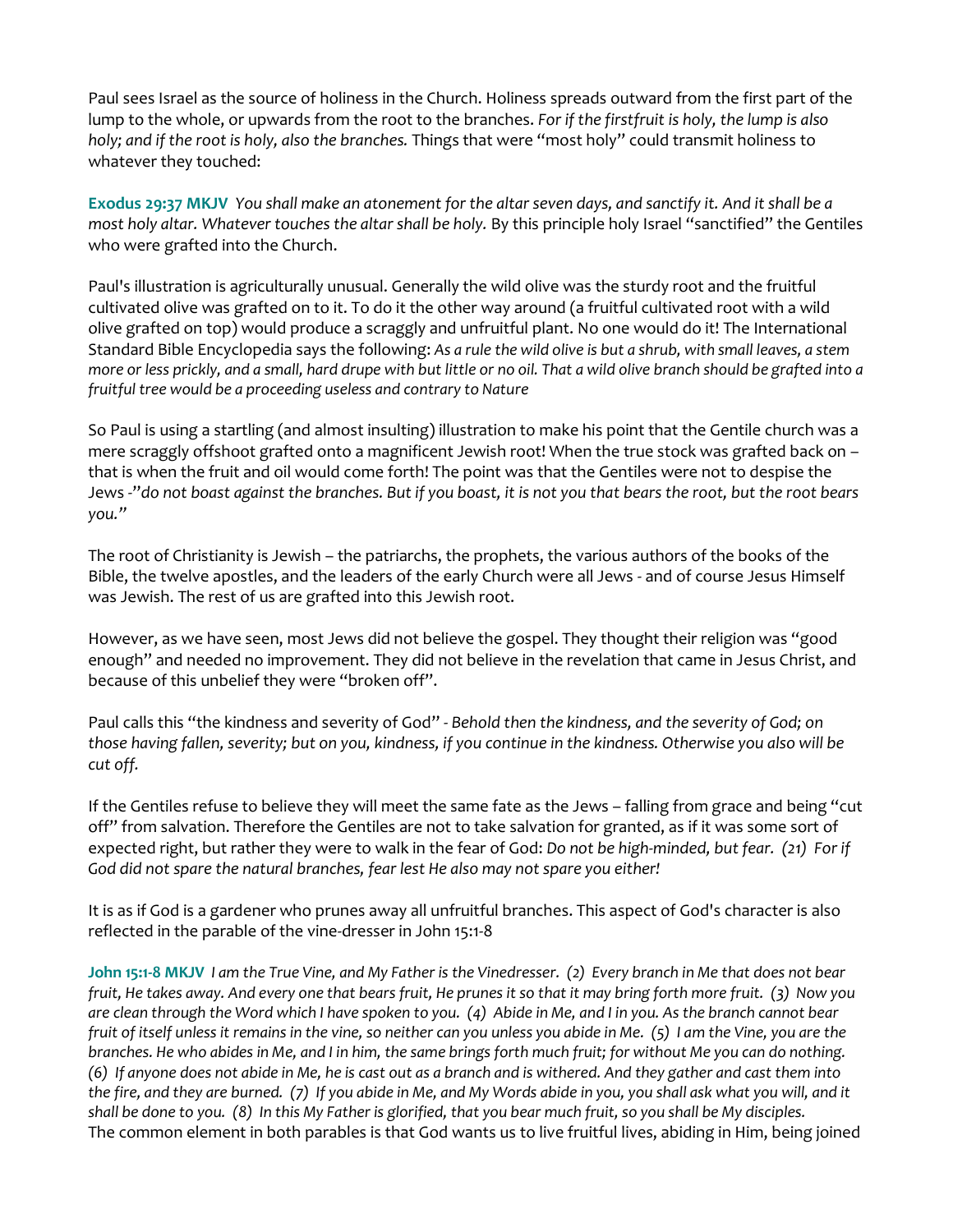to both the Christ-Vine and the Church-Olive Tree by faith. However in both parables God is also severe on the useless, dry and unfruitful branches and they are "cut off" and burned.

There is a lesson here – if we abide in Christ, then the kindness and grace of God flows into us and we bear much fruit, but if we refuse to believe then kindness and grace cannot flow to us, and if kindness cannot flow, then the only alternative is severity. The dry dead branches are cut off and thrown away!

The proper response to this is holy fear, that is a diligent carefulness about one's spiritual life to keep it within the bounds set by God and to obey His commandments. God is the source of 100% of our spiritual life and so we must stay close to Him!

Finally Paul says that the Jews have not fallen completely, they can in fact be grafted back in again once they believe and it will be a natural fit:

*23) And those also, if they do not continue in unbelief, will be grafted in. For God is able to graft them in again. (24) For if you were cut out of the natural wild olive tree, and were grafted contrary to nature into a good olive tree; how much more these being according to nature will be grafted into their own olive-tree?*

### *Romans 11:25-28* **The Fullness Of The Nations / Gentiles**

**Romans 11:25-28 MKJV** *For I do not want you to be ignorant of this mystery, brothers, lest you should be wise within yourselves; that blindness in part has happened to Israel, until the fullness of the nations has comes in. (26) And so all Israel shall be saved; as it is written, "There shall come out of Zion the Deliverer, and He will turn away ungodliness from Jacob. (27) For this is My covenant with them, when I have taken away their sins." (28) Indeed as regards the gospel, they are enemies for your sakes. But as regards the election, they are beloved for the fathers' sakes.*

**Matthew 24:14 ASV** *And this gospel of the kingdom shall be preached in the whole world for a testimony unto all the nations; and then shall the end come.*

Paul says that the salvation of Israel first requires the salvation of the nations (or Gentiles) and when that process, which we call the Great Commission is complete, then Israel will turn back to God "and then the end shall come".

So the salvation of the Jews, and the end of this age, depend on the progress of the gospel – or rather the progress of the proclamation of the gospel. "The fullness of the nations" does not mean that all gentiles will be saved, but it does mean they will all have a meaningful chance to be saved and some from each group will believe. This is made clear by several verses in the Book of Revelation indicating that people from every ethnic group will a) be in heaven and b) will have the gospel proclaimed to them:

**Revelation 5:9-10 HCSB** *And they sang a new song: You are worthy to take the scroll and to open its seals; because You were slaughtered, and You redeemed people for God by Your blood from every tribe and language and people and nation. (10) You made them a kingdom and priests to our God, and they will reign on the earth.*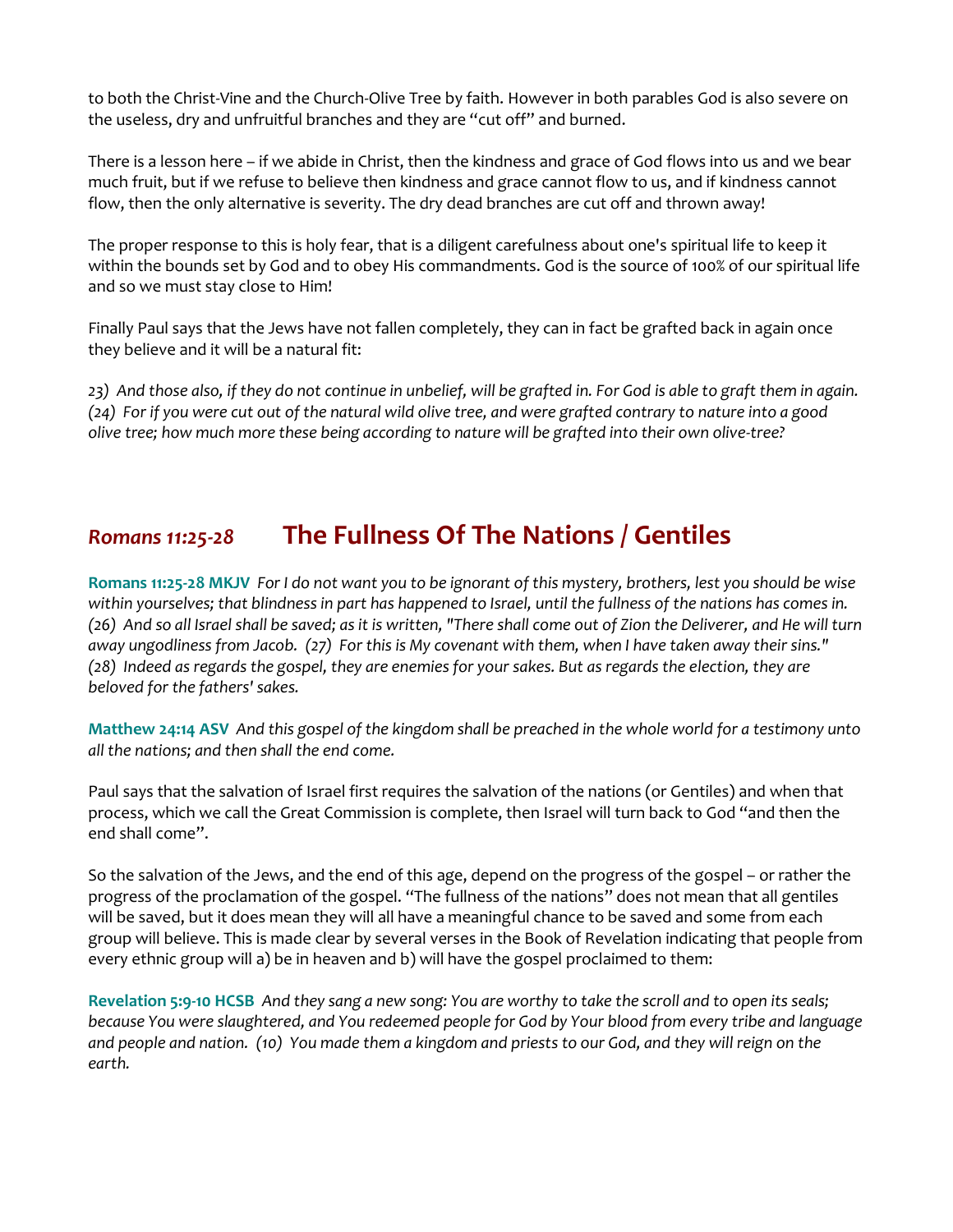**Revelation 7:9-10 HCSB** *After this I looked, and there was a vast multitude from every nation, tribe, people, and language, which no one could number, standing before the throne and before the Lamb. They were robed in white with palm branches in their hands. (10) And they cried out in a loud voice: Salvation belongs to our God, who is seated on the throne, and to the Lamb!*

**Revelation 14:6-7 HCSB** *Then I saw another angel flying in mid-heaven, having the eternal gospel to announce to the inhabitants of the earth--to every nation, tribe, language, and people. (7) He spoke with a loud voice: "Fear God and give Him glory, because the hour of His judgment has come. Worship the Maker of heaven and earth, the sea and springs of water."*

This naturally leads to the question of "how far along in the process are we". It was in 1945 Archbishop William Temple announced that "finally the Church is in every nation on earth". Later in the 1970's it was realized that there were many "hidden people" inside each nation who had no church in their particular tribe and no gospel in their particular language. This has led to today's emphasis on "unreached people groups". Estimates vary on how many groups exist without a vital, evangelizing church in their midst (from around 4,000 to 10,000). The Joshua Project now uses the term Least-Reached People Groups and says there are currently 6,505 of them. For some excellent information and statistics you can go to: <http://www.joshuaproject.net/globalstatistics.php>

It is interesting that it was right after Archbishop William Temple's proclamation in 1945 that momentum gathered for the existence of the State of Israel which was founded in 1948. I believe we are now in the overlap between the two (Present Gentile and Coming Jewish) eras, as the gospel finally reaches the last groups who have not heard and as Israel gains tenure and land and plans to rebuild its Temple one day. The fullness of the Gentiles is about to come in, and once this has happened Israel will experience revival and salvation.

But Israel will not gain its security without a colossal fight and the storm clouds are gathering as this weeks Holocaust-Denial conference in Iran and the statement of its controversial President that "Just as the Soviet Union was wiped out and today does not exist, so will the Zionist regime soon be wiped out," (see http://www.cnn.com/2006/WORLD/meast/12/12/iran.holocaust.conference.reut/index.html)

I believe that we are about to see the end of the Gentile era of gospel expansion and the beginning of a rise in Jewish Christianity (which is sometimes referred to as Messianic Judaism). The revival in Ezekiel 37 (Valley of Dry Bones) is followed by chapters 37 and 38 - the Gog and Magog invasion from lands that are Islamic today!

As a missionary I used to think it could take 20 to 120 years for the gospel to finally reach the least reached people groups, but with the Internet and amazing connectivity that is all beginning to change. Perhaps the rise of mass communication of the gospel since the end of WW2 – first with radio and then huge short-wave transmitters, and 8 Mm projectors - then with TV and video, Internet and DVD – is part of God's plan to get the gospel out to all nations in this last hour!

In the verses at the start of this study Paul describes the Jews as suffering a great spiritual blindness that made them "enemies of the gospel" and even to this day some Jews are vehemently anti-Christian and oppose even such innocent displays of the faith as Christmas trees and nativity scenes and some Jewish film directors have made some extremely anti-Christian references in their films.

We are not yet at the point where everyone has heard, nor are we anywhere near a mass conversion of Jews to Christ - but the times are a'changing and we are much closer now than we ever were.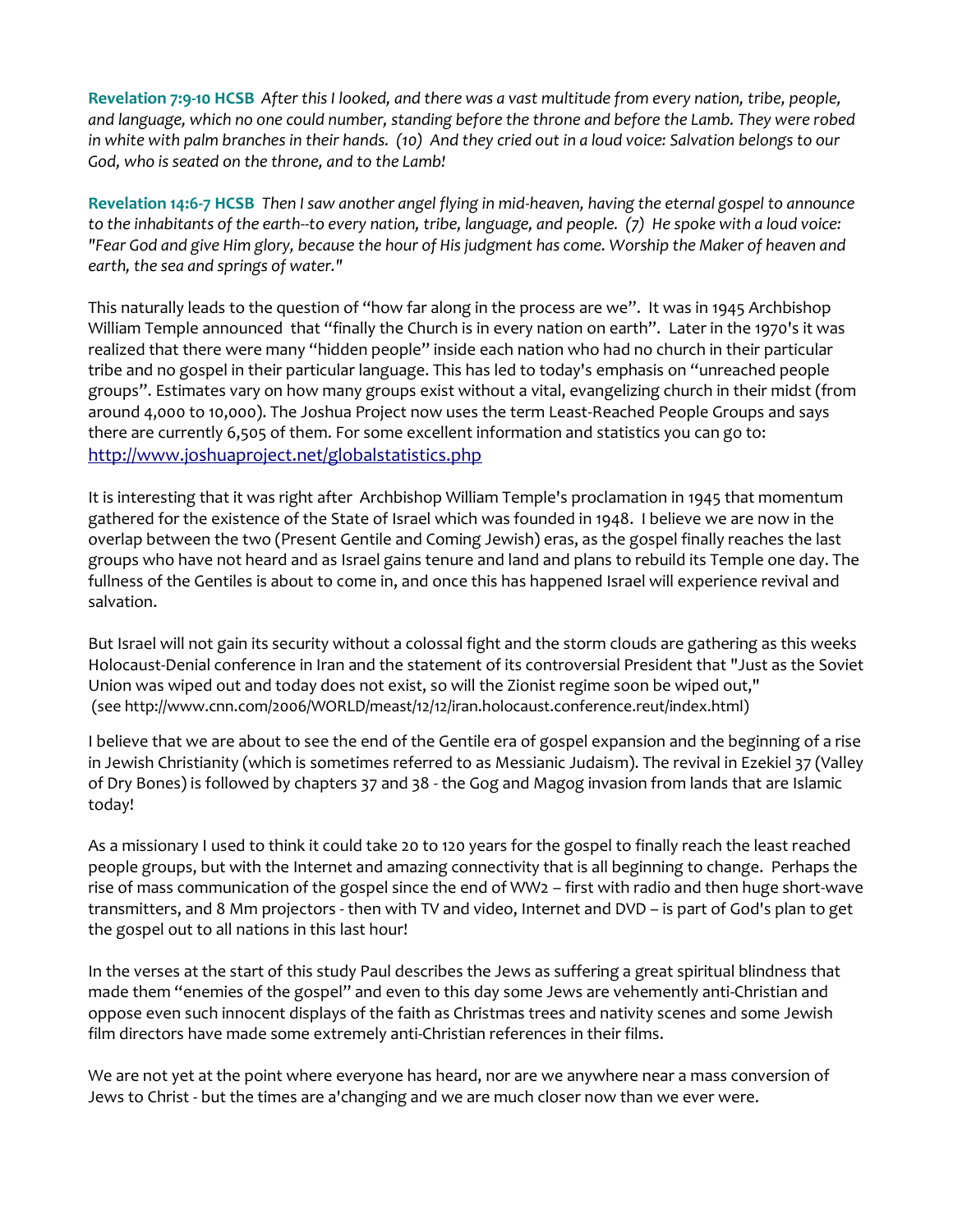### *Romans 11:28-36* **The Mercy Of God**

Mercy can only be shown to someone who needs merc**Romans 11:28-36 HCSB** *Regarding the gospel, they are enemies for your advantage, but regarding election, they are loved because of their forefathers, (29) since God's gracious gifts and calling are irrevocable. (30) As you once disobeyed God, but now have received mercy through their disobedience, (31) so they too have now disobeyed, resulting in mercy to you, so that they also now may receive mercy. (32) For God has imprisoned all in disobedience, so that He may have mercy on all. (33) Oh, the depth of the riches both of the wisdom and the knowledge of God! How unsearchable His judgments and untraceable His ways! (34) For who has known the mind of the Lord? Or who has been His counselor? (35) Or who has ever first given to Him, and has to be repaid? (36) For from Him and through Him and to Him are all things. To Him be the glory forever. Amen.*y, that is to sinners, to the disobedient, to the ungrateful and to the rebellious. So for God to be seen as merciful then there must be a "supply of sinners"! Because if there were no sinners, then there could be no mercy! So the Gentiles "once disobeyed God" but now have found mercy, and then it is the turn of the Jews – to disobey God – so God could be merciful to them as well! *For God has imprisoned all in disobedience, so that He may have mercy on all.* 

Try and follow the twists and turns here. In an absolutely perfect world full of perfect people who always obeyed all the rules and were always financially prosperous and in good health and so on – in such a world, there would be no justice (because there would be no wrongs to correct), and no forgiveness (because there would be no sins to forgive) and no charity (because there would be no poor and needy to give to) and no sympathy or compassion (because everyone would be happy all the time and not ever need sympathy or compassion) and no uplifting or restoration(because no one would ever fall) and no homecoming for the Prodigal Son (because he would never stray to begin with) and no repentance (because there would be no sin) and no mercy (because there would be no sinners). Such a world would be extremely pleasant and well organized but it would be a moral and spiritual vacuum where no one would be challenged, doubt, struggle or grow.

Taking another angle, if the world was simply what the evolutionists say it is – a jungle, where "survival of the fittest" and good genetics sort out the species - then how can we explain the long-term survival of the weak and of the vulnerable and of the less than optimal? Only the grace of God! For many years I suffered from quite severe epilepsy and in a world of "survival of the fittest" I logically should have been weeded out and cast aside. Only the fact that God has put compassion and love and kindness and mercy in people's hearts - only these divine qualities, as part of the "image of God" in us, kept me from that fate.

Everywhere we look we see weakness and sin and pain and suffering. It seems illogical – but these things are testimony to a world in which mercy is abundant. If we could all survive alone, as rugged tough individuals, without the need of anyone else, making our own way, under our own steam, then there would be no need for love or for nurture or for teamwork or for marriage or for most forms of love apart from some temporary erotic passion.

Jesus said "the poor will always be with you" - the poor are always there to draw compassion, love and justice out of our hearts - just as Lazarus sat at the rich man's gate to test his character each day – and to call him to repentance from selfish luxury.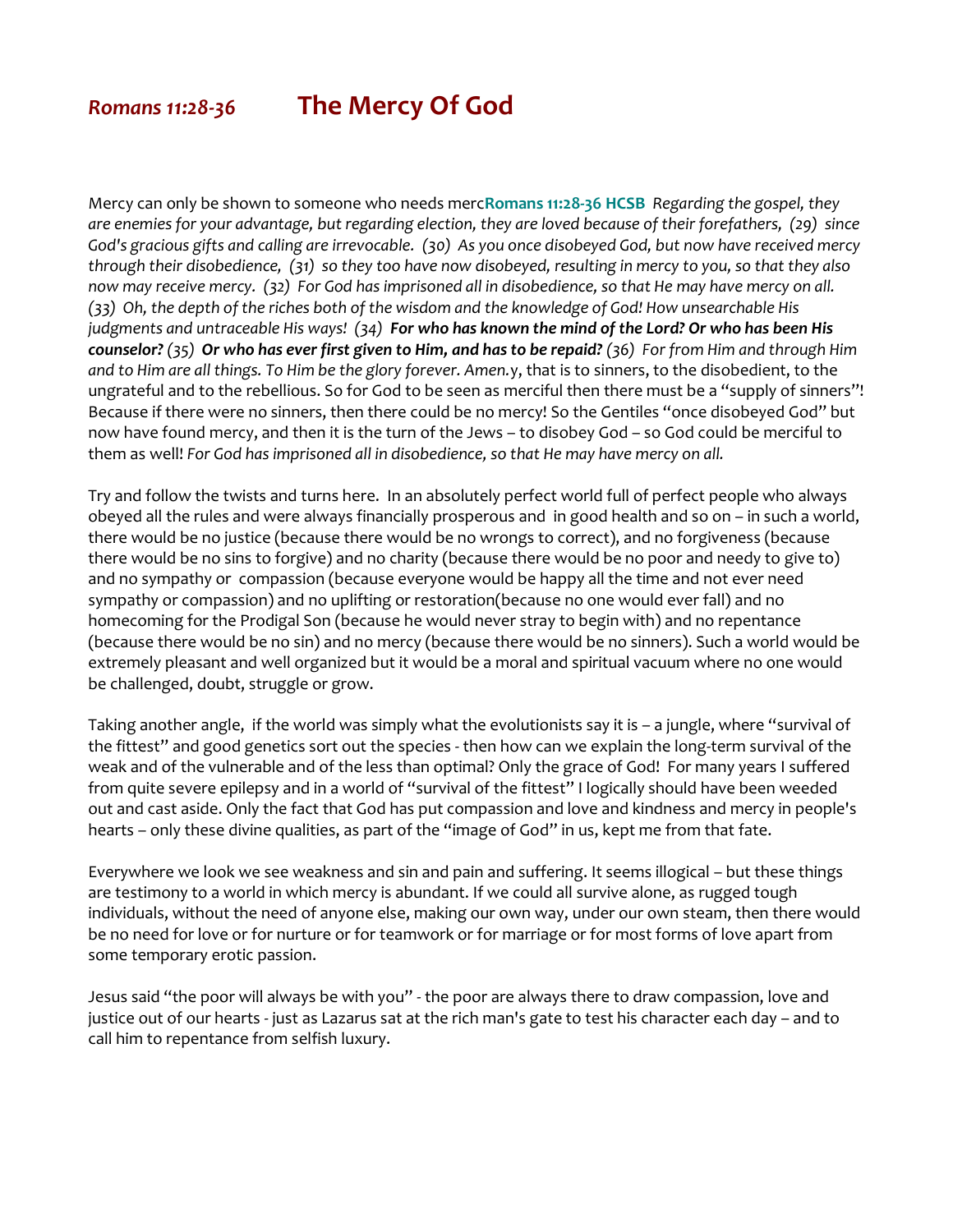The imperfections in this world are put there for a reason – to draw out the perfections that are in our heart such as compassion, love, mercy, patience, forgiveness and kindness. Once we have learned these precious spiritual lessons - then we are ready to walk on the golden streets of Heaven – but not before. We will be ready for a world "in which righteousness dwells" once we have learned how to manage graciously in one where sin dwells.

So God has allowed everyone to fall into sin and disobedience, so that He might have mercy on all, and so each of us may learn what it is to be loved unconditionally. That is He wants us to learn what it is to be loved even after we have made a complete mess of things and we cry out "Lord. Remember me when you have come into Your Kingdom" as did the dying thief. God wants us to believe in His total mercy and in His complete unconditional love. So He allows us to make a mess of things so we can be forgiven and restored. He wants to show us that His love does NOT depend on our performance. And that is a lesson He wants both Jew and Gentile to learn together.

God remains true to us when we make a complete and utter and total botch of things: *Regarding the gospel, they are enemies for your advantage, but regarding election, they are loved because of their forefathers, since God's gracious gifts and calling are irrevocable.* No matter how big a mess the Jews may make of things God still loves them because His gracious gifts and calling are irrevocable.

God's love and God's calling on your life – whether it be your calling to salvation, to the ministry, and to the use of certain spiritual gifts are irrevocable (however your "office" and realm of responsibility may be greatly reduced if you fall into moral failure). God will persist in loving you even when you have given up on yourself!

### **2 Timothy 2:13 HCSB** *if we are faithless, He remains faithful, for He cannot deny Himself.*

Now the aim of God is to build a new world based on unconditional love which is poured out into our hearts through the Holy Spirit. Now if we are to learn how to love our love must be tested – and that means the world needs to be imperfect for now. The trials and tests of love, in patient endurance and suffering and faith and hope and believing and in personal sacrifice and generosity and hard labor – these trials need a world that is "bound up in disobedience", for only a world that has fallen into sin can be redeemed!

So God's logic is not our logic and His ways are not our ways. God has so ordered things so that after we have sinned and suffered we will end up being far better people than if we had never sinned and suffered at all. At the end of our sin we will know redemption, grace and mercy and at the end of our suffering we will know faith, love, hope and have a loving and perfected character (Romans 5:1-5). Now this is not to say "so let us sin that grace may increase" (Romans 6:1-11) for God has never meant us to continue in sin, but to move beyond it to holy love.

Paul is astonished at God's method of binding all up in disobedience so that He might have mercy on all and writes: *Oh, the depth of the riches both of the wisdom and the knowledge of God! How unsearchable His judgments and untraceable His ways! (34) For who has known the mind of the Lord? Or who has been His counselor? (35) Or who has ever first given to Him, and has to be repaid?*

This messed up, demon-indwelt, sin-wracked, suffering, fallen and battered world is part of God's plan, part of His unsearchable judgments and untraceable ways. This "present evil age" will come to an end at some point once certain lessons have been learned and evil put away forever and then a new heaven and a new earth in which righteousness dwells will take its place. Age after age will go on as God perfects His people and the lesson of this age is holy and redeeming love.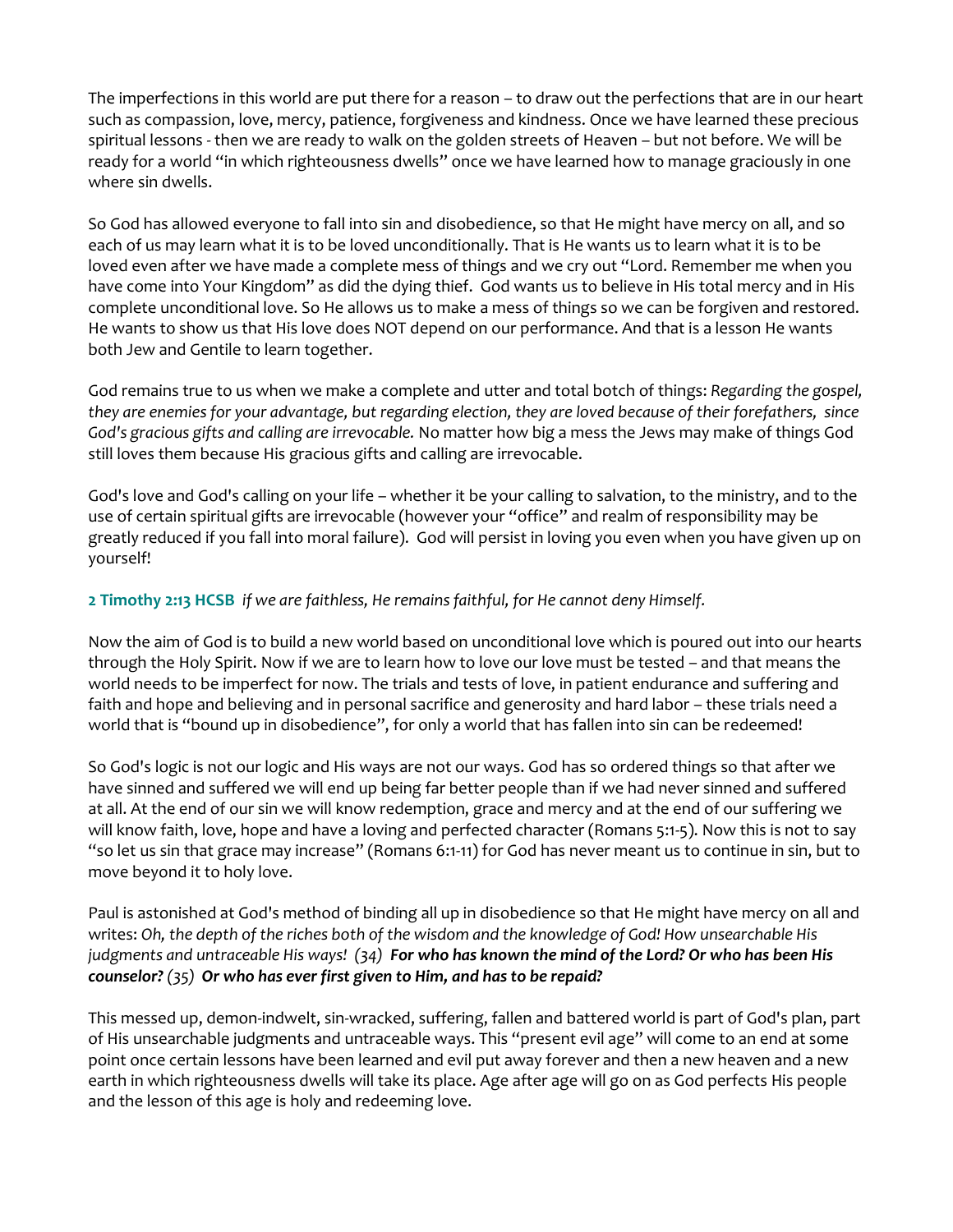None of us knows the mind of the Lord, or can tell Him how to run the Universe better. It is His, and He will make something wonderful out of it – and out of us. Because after all it is "all His" - *For from Him and through Him and to Him are all things. To Him be the glory forever. Amen.*

## *Romans 12:1,2* **Personal Sanctification**

**Romans 12:1-2 MKJV** *I beseech you therefore, brothers, by the mercies of God to present your bodies a living sacrifice, holy, pleasing to God, which is your reasonable service. (2) And do not be conformed to this world, but be transformed by the renewing of your mind, in order to prove by you what is that good and pleasing and perfect will of God.*

Having journeyed through the long theological excursus of Romans 9-11 we now get back into practical Christian living and will stay there until the end of Romans. These two verses we will examine today are among the most preached on verses in Scripture and shine a clear and concise light on what is involved in personal sanctification (or holiness).

Paul starts with our bodies, and according to him they are not evil, but are redeemable, even acceptable on God's altar and can become "holy, pleasing to God" and part of our logical and reasonable service (Gk: logiken latreian) to our Creator. In 1 Corinthians 6 Paul says:

**1 Corinthians 6:13 MKJV (13)** *Meats for the belly and the belly for meats, but God shall destroy both it and them. But the body is not for fornication, but for the Lord; and the Lord is for the body.*

Notice that the body is "for the Lord" and the Lord is "for the body". Our body is meant to be dedicated to God, and God means to indwell our bodies and sanctify them! How is God "for the body"? He loves it, indwells it, heals it, uses it for ministry and will raise it from the dead at the Last Trump! God has a big, huge plan for your body so you had better like it and had better dedicate it to Him in praise and worship and obedience.

How then do we become a "living sacrifice". Sacrifice has two meanings in English but only one in Greek and Hebrew – which confuses things a bit. In Greek and Hebrew it means something offered on an altar, an act of worship, it can be grain, corn, a dove, a sheep, a bullock, a goat – and was worked out so that even the poorest person could afford it. Sacrifice in this sense means sacred offering (sacra – sacred). Later on the meaning of painful renunciation was added with the association of the slain sheep and perhaps Abraham's sacrifice of Isaac. However in the Bible while sacrifices were supposed to cost something they were never supposed to be burdensome – so poor people were allowed to sacrifice a pigeon that cost less than a days wage (Leviticus 5:7, 12:8, 14:22, Matthew 10:29). The phrase used means "within reach of their hand" or "what they can easily afford". So the notion of "sacrificial giving" as only being good "when it hurts" is not a thoroughly biblical concept.

So the basic idea of the sacrifice is that it is simply something completely given over to God. Your body should be completely given over to God but you may not have to live in a bark hut in the Amazon jungle to be truly consecrated! You simply have to be Christ's completely, right where you are.

Consecrating the body means consecrating what your hands do, where your feet take you, what your tongue says, what your eyes see and ears hear and how your body interacts with others - including of course your sexual and moral life.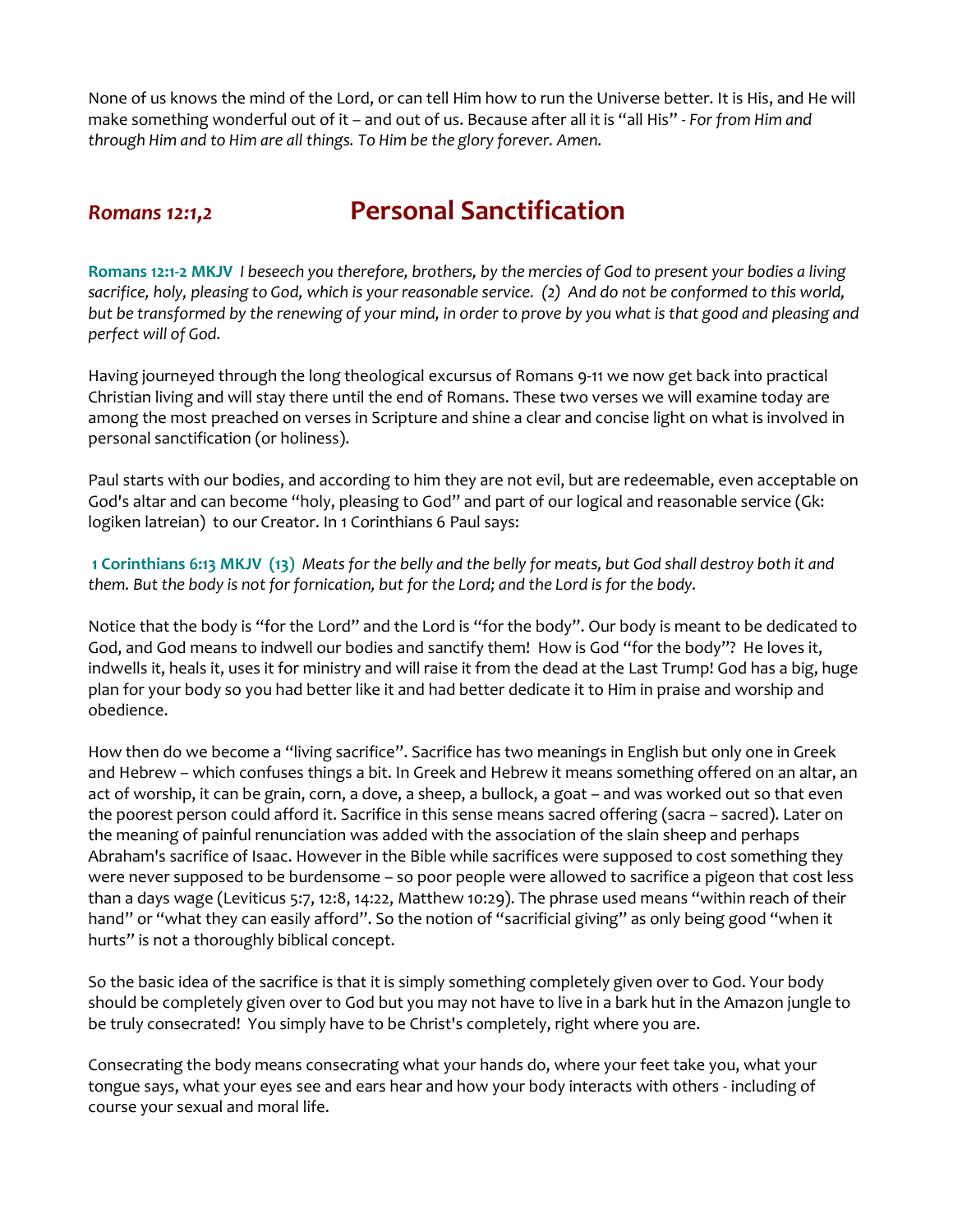But the body tends to follow the mind and its aspirations so Paul asks us to have renewed minds which are not squeezed into the world's mold. We are not be conformed to lust, materialism, envy and selfish ambition. We are not to let our minds and thoughts dwell on pornography or violence or on crude and vulgar things.

The last week has seen a number of counseling incidents with "wrong financial thinking" as the main theme – gambling, risky stock market speculation, financial addictions, a woman leaving her godly husband over financial concerns and so on and so forth. The mind went after money, mind was conformed to this world – and the life catastrophically followed:

**1 Timothy 6:9-10 MKJV** *But they who will be rich fall into temptation and a snare, and into many foolish and hurtful lusts which plunge men into destruction and perdition. (10) For the love of money is a root of all evils, of which some having lusted after, they were seduced from the faith and pierced themselves through with many sorrows.*

The mind was divided into multiple parts by the Greek philosophers but two parts concern us – the phronema or "framework" of the mind (the worldview) and the nous or thoughts of the mind that fill the mental framework. As Christians we have the "mind of Christ" that is the phronema or mental framework and worldview of Christ (1 Corinthians 2:16). However we have to plug the right thoughts (nous) into the Christian mental framework. If we put the right thoughts into our minds then the mental framework is made stronger and more useful, however if we insist on pushing ugly, ungodly, misshapen thoughts into our minds our mental framework is twisted, distorted and weakened. Our thoughts need to be renewed, made clean and redeemed and as we do this we will discover the "good, acceptable and perfect will of God".

So how do we renew our minds? Keep the garbage out, and put the good stuff in.

Keeping trash out: Don't view porn, don't listen to violent rap music, don't daydream about violent or sexual scenarios, don't read rubbish or enjoy tabloid gossip, avoid materialistic people and consuming too much advertising, avoid accepting wrong lifestyles as normal, don't indulge "Days Of Our Lives" fantasy existences, and don't let superstition, paranoia, fear, skepticism, unbelief and irrationality fill your mind!

Putting the good stuff in: Do study the Scriptures, get knowledge and wisdom wherver it can be found, read classic Christian authors and missionary biographies, isten to uplifting and Christian music, think logically and clearly, associate with people who are positively fully of faith and hope, go to lectures at a good bible college near you, listen to teaching on your CD player, think about world issues in a Christian context, cultivate boldness, and affirm your sexuality without caving in to it.

AS you do this your mind will straighten up and you will begin to clearly understand spiritual things and to see God's will for your life and His power to help you live it.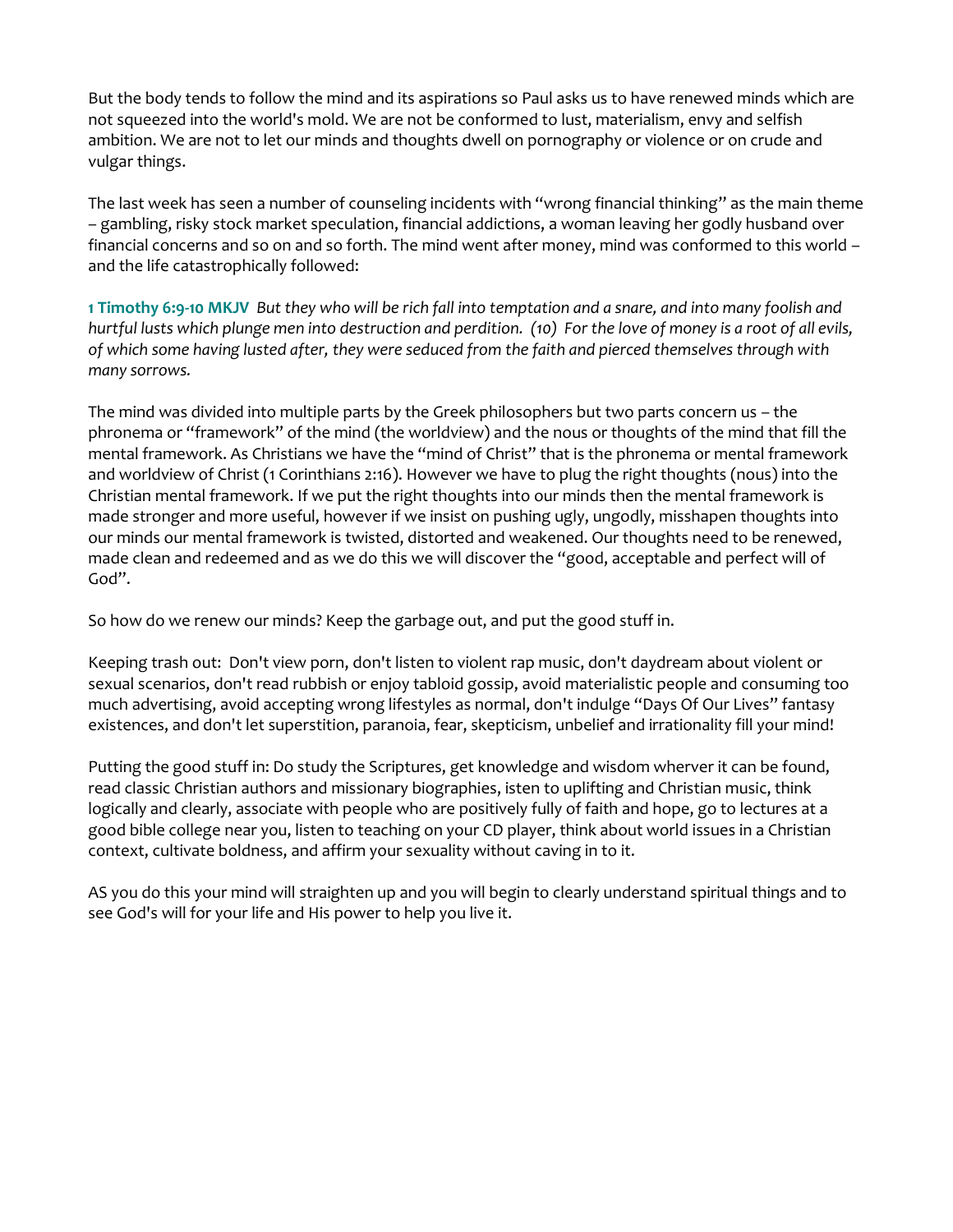## *Romans 12:3* **A Humble Mind Is A Sane Mind**

**Romans 12:3 MKJV** *For I say, through the grace given to me, to every one who is among you, not to think of himself more highly than he ought to think. But set your mind to be right-minded, even as God has dealt to every man the measure of faith.*

"Delusions of grandeur" are common among the insane, humility however seems reserved for those who have a solid grasp on life and on their place in the cosmos. Our natural human tendency is to imagine that we are much more important or more able than we really are. Some years ago at the age of 39 I decided that because I was OK at cycling when I was young I could get fit by training for a 55km road race. I did lose weight and I did get much fitter but I came dead last in the road race (I will spare you the details!). I was not what I thought I was - I did not have a "sober estimate of myself".

Lacking a sober estimate of one's abilities and importance can have much worse consequences than losing a bicycle race. It can result in repeated failure in life, in humiliation and even in bankruptcy. Occasionally it can result in death – when an officer overestimates the strength of his troops or the wisdom of his strategy. In corporate life it results in stressed out staff ad people scramble to "pick up the pieces" after someone senior promised but could not deliver.

Now that does not mean that very low self-esteem is a virtue. God does not ask us to think of ourselves as worms – but rather as children of God. Yet we are flawed and finite children of God. We have to face up to the fact that we are not all Billy Graham or Mother Teresa. We are a mixture of good and evil, and our abilities (even in the one person) range from brilliant to woeful. Someone my be a great evangelist and a hopeless administrator, or a wonderful bible teacher and hopeless pianist. And the sooner we come to terms with this – the better for all involved.

Many people want to be missionaries who are simply not gifted for living under tough conditions in foreign countries. That is no shame on them, only about 2% of people do have such a calling. Such people should breathe easy and pursue a calling that God has called them to and which He will bless them in. Others want to be bible teachers, when in fact they are very good evangelists – great at explaining the basics, but definitely not theologians. That is fine – just stick to their true calling as an evangelist and they will be blessed. Others are terrific administrators (one of the most needed giftings in the body and in shortest supply) but feel they should be "more spiritual" and insist on preaching and get hurt by the feedback. We all need a solid sense of ourselves – and of what we are, and what we are not – and the grace to accept that "we are who we are".

The human potential movement has kept telling people that they can be "anything they like". That is patent nonsense. I will never be a great cyclist no matter how hard I try. Lance Armstrong and a few thousand others will be way, way ahead of me! People want to be all sorts of things they are unsuited for because of parental pressure or peer pressure or because it is cool or out of sheer vanity. Just look at some of the odd and peculiar folk that run as political candidates!

A few years after the humiliating cycle race God gave me an illustration about the fish in the sea. Some fish are sardines and are meant be small, some are whales and are meant to be huge. A sardine the size of a whale would be out of place and a whale the size of a sardine would be similarly "wrong". God made BOTH the whale and the sardine and loves both and intended both to simply be as they are. We do not require our cats to bark or fetch the newspaper – after all they are cats! But we are not so clever about ourselves. We feel guilty because we are not super-achievers in every field. We feel that we SHOULD be slim, trim, good looking, and able to run the four minute mile while doing Tensor Calculus.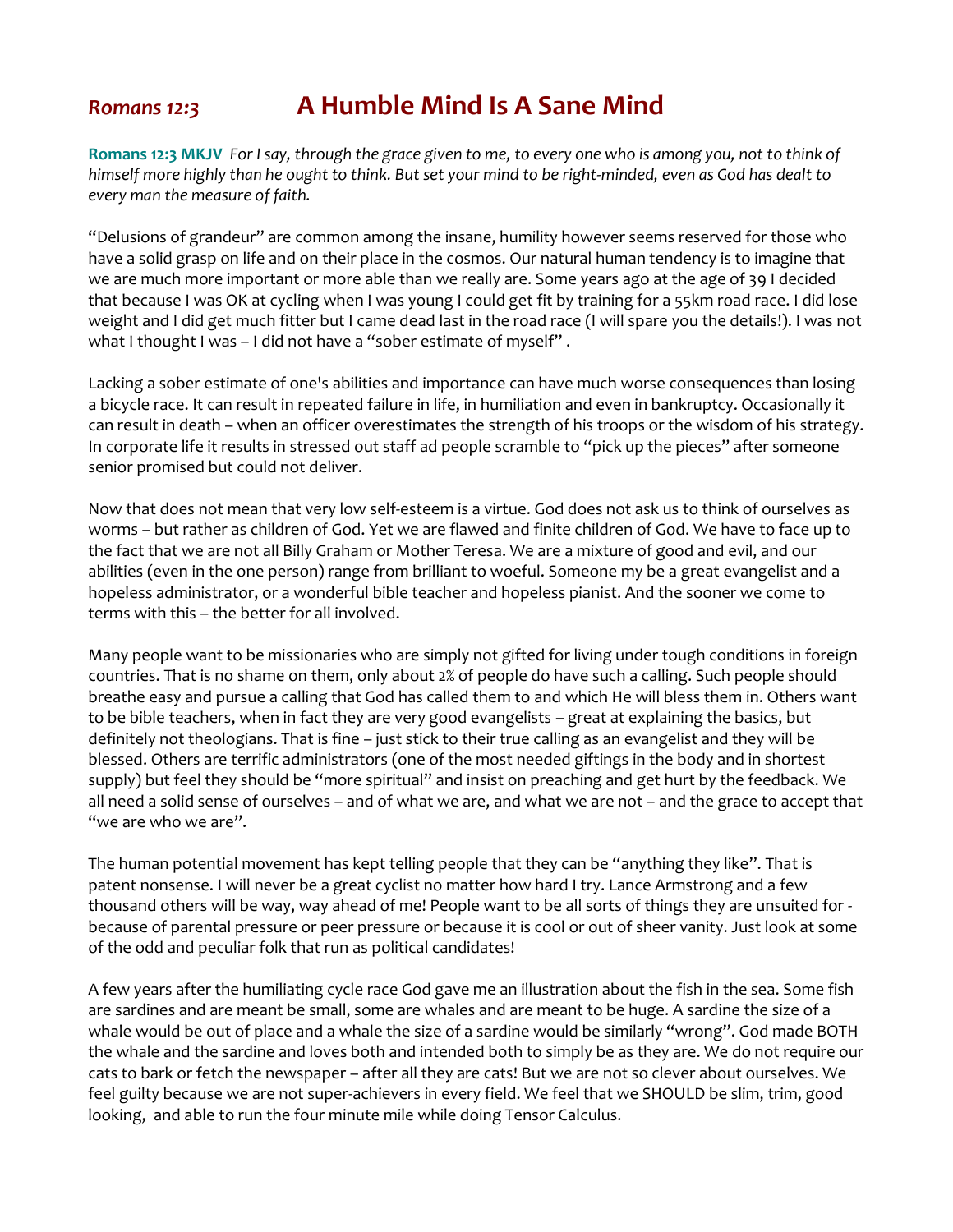Spiritual objectives can clash with career ambitions so that some folk want be both Ghandi and Donald Trump at the same time. We have to make choices and choose to focus on this or that, as Jesus said "You cannot server two masters, .....you cannot serve both God and Mammon." And those important choices require a solid sense of personal reality.

Paul tells us that the solid sense of personal reality comes from our faith and from understanding the "measure of faith" that God has given to each of us. The word for measure is "metron" - which we find in words such as meter, metronome, metric etc. It means a graduated, measured out portion, an alloted amount. God gives each person a certain amount of faith for functioning in the body of Christ. In fact the very next verse starts a whole section on this:

**Romans 12:4-8 MKJV** *For even as we have many members in one body, and all members do not have the same function, (5) so we the many are one body in Christ, and each one members of one another. (6) Then having gifts differing according to the grace that is given to us, if prophecy, according to the proportion of faith; (7) or ministry, in the ministry; or he who teaches, in the teaching; (8) or he who exhorts, in the encouragement; or he who shares, in simplicity; or he who takes the lead, in diligence; or he who shows mercy, in cheerfulness.*

So the measure of faith primarily relates to our ministry gifting (and not to saving faith). As saved Christians we have a kind of working measure of faith to believe God for some things and not for others. Some have faith for healing, others for prophecy, others to be able to win people to Christ, others have great faith in prayer and become intercessors, yet others have great faith in God's sovereign wisdom and become leaders and administrators. So our area of faith and our area of gifting go hand in hand.

So Paul is saying – check what you really have faith in God for before you think you have a gift in that area. Where is your spiritual heart beating? That is probably where God wants you to be. Where are you doubtful, skeptical or cynical – that is definitely NOT your ministry! Most of us find our working faith confined to a few main areas – and it is those areas we should develop in all godliness, wisdom and humility.

# *Romans 12:4-8* **Spiritual Gifts**

**Romans 12:4-8 MKJV** *For even as we have many members in one body, and all members do not have the same function, (5) so we the many are one body in Christ, and each one members of one another. (6) Then having gifts differing according to the grace that is given to us, if prophecy, according to the proportion of faith; (7) or ministry, in the ministry; or he who teaches, in the teaching; (8) or he who exhorts, in the encouragement; or he who shares, in simplicity; or he who takes the lead, in diligence; or he who shows mercy, in cheerfulness.*

Here Paul gives the Romans a condensed version on 1 Corinthians 12 and portrays the Church as a complex organic body of highly differentiated believers who serve each other diligently and possess a humble attitude (having a sober estimate of themselves – see verse 3).

We are members of the body of Christ – and also members of each other. I am a typical cerebral bible teacher, my wife Minda is a very organized "helper" with the gift of mercy. Minda would give away everything to the poor. I would make sure they had right doctrine! Yet I need her gifts to keep me in the real world and she needs my teaching so that she stays close to God and does not get totally wrapped up in "tasks" that always need to be done. I always feel guilty that I am not helpful enough, but Minda always feels guilty that she does not do enough bible study! We are not the same – and that is a good thing!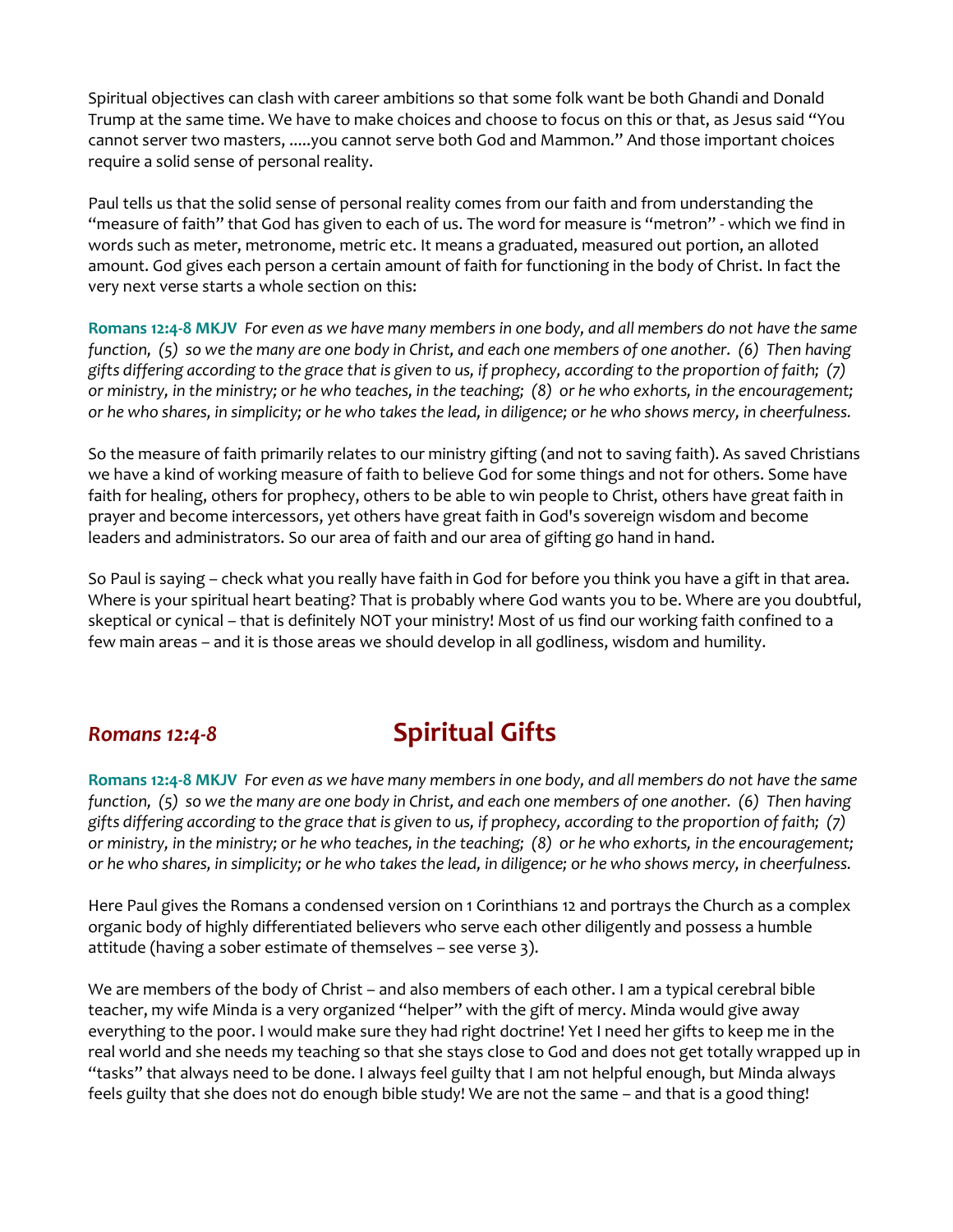What I have applied to Minda and I can be applied to Christians as a whole. We each have a different personality, gifts and area of responsibility. Some people are great at helping alcoholics, others server God in universities while yet others are missionaries, evangelists, or pastors. Each of us has strengths and weaknesses, things we do well and things we continually feel guilty about. Many bible teachers are a bit "aloof" personally, many pastors are poor at handling conflict, many prophets are a bit tactless, many apostles are too driven and demanding. None of us has our act totally together so we all need each other and when all the colors of the gift rainbow are blended together a beautiful church results.

Paul tells us to stick to what we do best: *or ministry, in the ministry; or he who teaches, in the teaching; (8) or he who exhorts, in the encouragement; -* in other words enter fully into your gift and serve in that capacity fully and totally. It is often better to develop one gift deeply that to try and have "all the gifts". Billy Graham perfected being an evangelist, John Stott perfected being a bible teacher – and so on and so forth. Do not try and win every race – just run your own race!

Now there are numerous (about 30 I think) different spiritual gifts listed in various places in Scripture – tongues, prophecy, pastoring, apostle, encouragement, healing, leadership, faith, miracles, teaching, sharing, showing mercy, discernment of spirits, interpretation of tongues, wisdom, knowledge, helps, administration, speaking, serving, hospitality, among others (Romans 12, 1 Corinthians 12-14, Ephesians 4, 1 Peter 4 among other references).

I sense that these are not in any way a complete list – the variegated grace of God as Peter calls it, can produce an infinite variety of spiritual callings – Sunday School teachers, workers with the disabled and so on. And some gifts seem to have numerous sub-categories 'apostle to the Gentiles', 'apostle to the circumcision' etc. Worship leaders are not even mentioned in the New Testament house church environment – but it is a gift that is well recognized today.

The idea is that God makes us mutually interdependent and gives us each a spiritual ability or calling that is our place, our niche, in the body of Christ. Some of these gifts are clearly supernatural – such as tongues, miracles and healing, while others are just the practical outworking of God's wisdom in our midst – wisdom , knowledge, teaching, administration, and leadership. Some churches emphasize the supernatural gifts and neglect the more "mundane" callings, while others do the reverse and are superbly administered but without the miraculous! However it is not a matter of either/or – but both/and.

*if prophecy, according to the proportion of faith; -* Our faith perception of God determines how we can "prophesy" - how we can hear Him and bring His words to others. We are not to prophecy "cool stuff' that we hear from others but according to our own faith, and our own individual understanding of God in the Spirit. We are simply to say what we ourselves see, and our spiritual "sight" depends on our faith.

*or he who shares, in simplicity; or he who takes the lead, in diligence; or he who shows mercy, in cheerfulness.*  Some gifts require special precautions – the donor must do so simply and transparently without ostentatious "trumpet-blowing", the leader must knuckle down to the task diligently doing all that is required and not skipping out from under the unpleasant administrative tasks, and the person who shows mercy must not get all upset at things or moan about their lack of appreciation by those helped.

Sometimes we want the whole world to be like us – missionaries want everyone to go to the mission field, evangelists want everyone to share their faith, bible teachers want everyone doing deep bible study for hours on end, intercessors insist we fast and pray and pastors want everyone in a dozen church activities. This can be innocent enthusiasm but it can also be dangerous if we get angry and frustrated that everyone is not lining up with how we see things. I knew a wonderful lady who had a gift of mercy and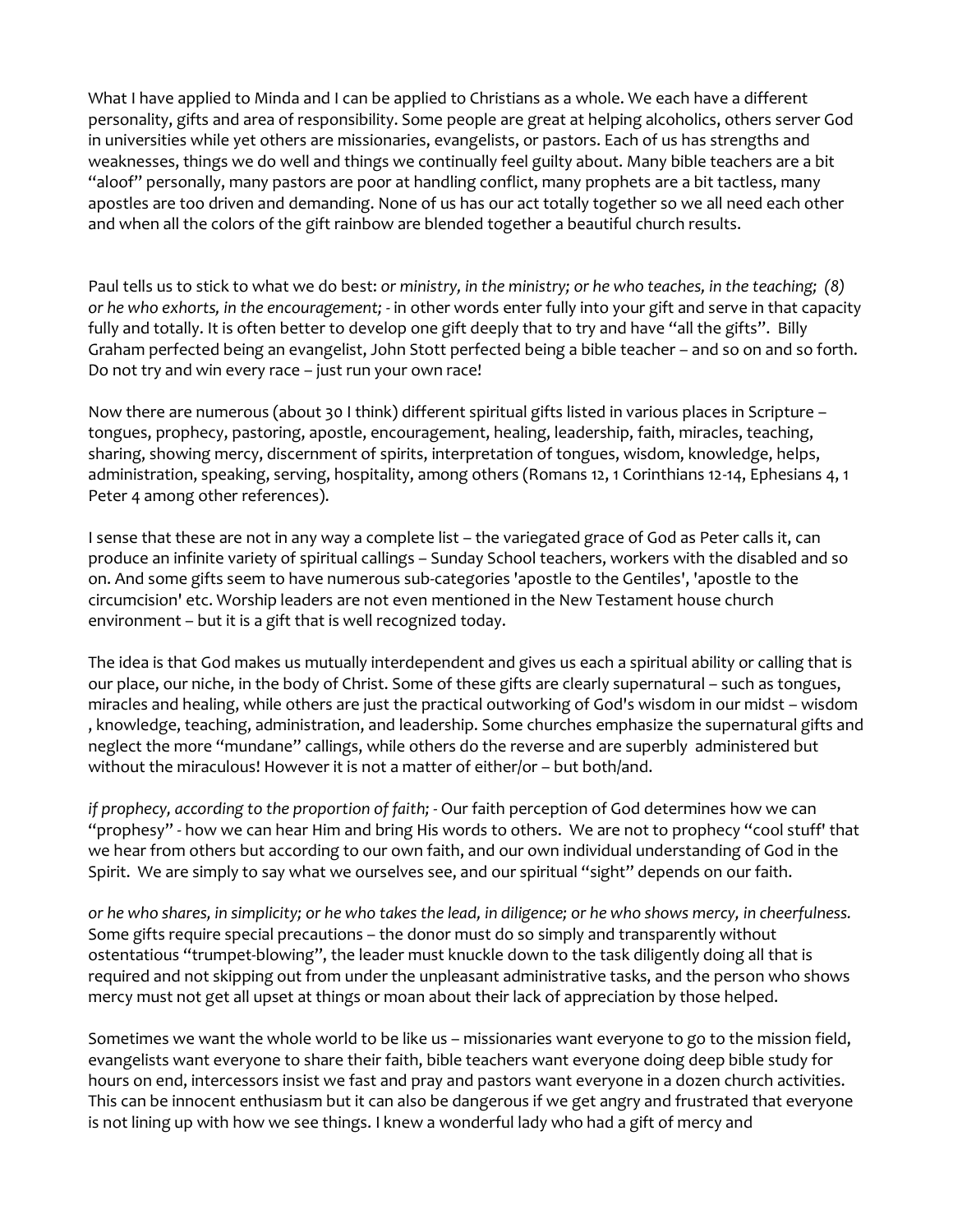encouragement who felt bad because she was not an evangelist. That is not the way we should feel! We ALL work together to lead people to Christ and her winning ways led many to like the church – and the pastor who was a great evangelist reaped the harvest.

Lets just "be what God has made us to be" and not question His goodness and wisdom in the matter but set out to perfect those gifts that He has given to us and to use them for His glory and for the upbuilding of His Church.

### **Romans 12:9-13 Christian Actions In Community**

**Romans 12:9-13 HCSB** *Love must be without hypocrisy. Detest evil; cling to what is good. (10) Show family affection to one another with brotherly love. Outdo one another in showing honor. (11) Do not lack diligence; be fervent in spirit; serve the Lord. (12) Rejoice in hope; be patient in affliction; be persistent in prayer. (13) Share with the saints in their needs; pursue hospitality.*

**Romans 12:9-13 ISV** *Your love must be without hypocrisy. Abhor what is evil; cling to what is good. (10) Be devoted to each other with mutual affection. Excel in showing respect for each other. (11) Never be lazy in showing such devotion. Be on fire with the Spirit. Serve the Lord. (12) Be joyful in hope, patient in trouble, and persistent in prayer. (13) Supply the needs of the saints. Extend hospitality to strangers.*

(Paul's cascade of Greek participles and adjectives is a bit difficult to translate so I have put two slightly different translations above.)

The key concept here is community: "one another", "each other", "the saints" - all these commands are about how Christians are to treat each other with love, honor and hospitality.

Let's stand back and ask "what was Paul obviously assuming as he wrote this"? He is clearly assuming that the Romans will be like a loving family! He assumes that all Christians will love each other, share with each other, know each other, care for each other, and honor each other just as a loving family would.

The Holy Spirit in their midst would distribute gifts (see verses 3-8) that would produce a loving and caring community. Spiritual gifts are not just given so that individual Christians can "have a ministry" or "fulfill their destiny", rather they are given so that Christ may dwell among His people in community (Ephesians 4:11-16).

You CANNOT be an obedient holy biblical Christian on your own – living an isolated life, refusing Christian fellowship – because so MANY of the commands in the NT involve the word "one another"! The Great Command is "love your neighbor as yourself", and the New Commandment is "love one another as I have loved you" and both commandments assume that we get involved with other people!

There is an intense zeal in what Paul is asking here "be on fire with the Spirit" (literally be boiling over with Spirit) a literal translation of verse 11 would be "in speed, not tardy, boiling over with the Spirit to serve the Lord as a slave". Zoom, zoom, zoom into the things of God! Paul is asking for a high speed, high energy, high effort faith!

This sounds exhausting but it is not so hard because in community "what goes around comes around" and you receive back three times as much! As you give love, you receive love. It is not one spiritual expert burning out trying to serve everyone but a whole community encouraging each other onward.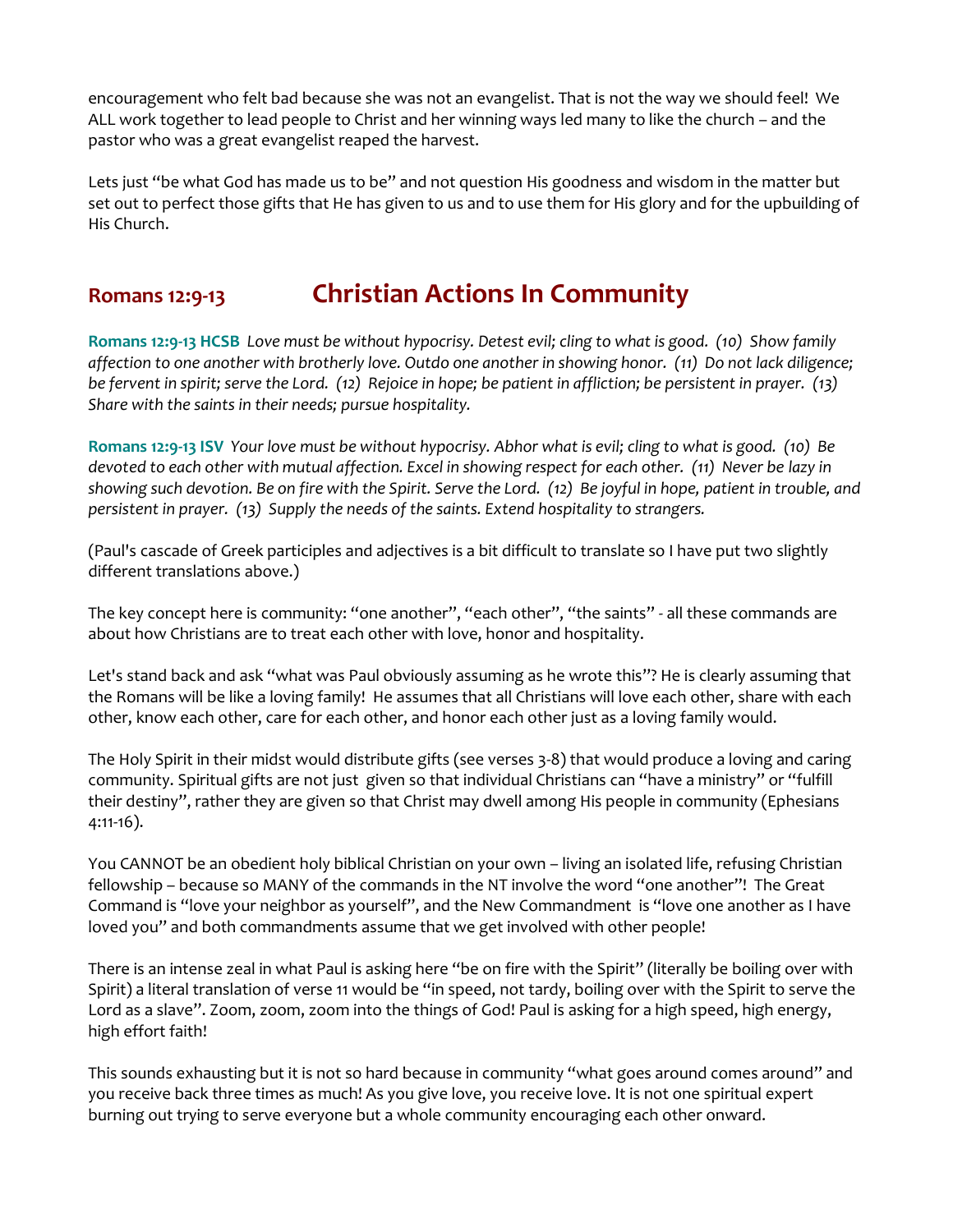But communities have their tough times and the Roman Christians were severely persecuted. In Romans 8 Paul even goes so far as to say "we are considered as sheep to be slaughtered all day long".

**Romans 8:35-39 HCSB** *Who can separate us from the love of Christ? Can affliction or anguish or persecution or famine or nakedness or danger or sword? (36) As it is written: Because of You we are being put to death all day long; we are counted as sheep to be slaughtered. (37) No, in all these things we are more than victorious through Him who loved us. (38) For I am persuaded that neither death nor life, nor angels nor rulers, nor things present, nor things to come, nor powers, (39) nor height, nor depth, nor any other created thing will have the power to separate us from the love of God that is in Christ Jesus our Lord!*

So Paul issues the following commands for tough times: *(12) Rejoice in hope; be patient in affliction; be persistent in prayer. (13) Share with the saints in their needs; pursue hospitality.*

We are to have an inner strength from the Holy Spirit that allows us to rejoice in hope knowing God will work things out – and to wait patiently and prayerfully for the outcome. Meanwhile we are to help our fellow sufferers by sharing our money and goods with those in need and by actively pursuing hospitality. Open wallets and open homes were to characterize the Roman Christians!

But why should we bother? Because we are part of a spiritual family: *Show family affection to one another with brotherly love. Outdo one another in showing honor.* 

And we are not to "fake it" like the insincere Christians who wear masks: *Love must be without hypocrisy. (v9)* (Hypocrite literally means "actor" or "mask wearer"). Love is not an "act" - it is a lifestyle! Christians were to be "real", true to each other, solid supports in tough times and not flaky folk who are "all personality but have no character".

The issue of character is reflected in Paul's desire for believers to have a clear moral stance: *Detest evil; cling to what is good.(v.9)* Paul tells them to "detest evil" - to hate and repudiate it. The Greek word here "apostugountes" means "to hate violently, abhor, loathe". The spiritual person has moral clarity and utterly detests wickedness in all its forms.

The spiritual person also "clings to what is good" - there is a sticking with what is right and noble and good, even it hard or difficult. They take a high moral position and hold it. The Christian community is entirely dedicated to pursuing a high and holy Christian ideal!

Christian community is to be an energetic spiritual obeying of Christ in love, with great mutual care and concern and with very clear moral boundaries.

What if your church is not like this? What if it is cold,stingy and self-absorbed? What if it is utterly lonely or even worse has no clear moral boundaries? Then you need to pray for it, fervently pray for it to change! God loves those folk – but wants so much more for them! Christian obedience is much more than prayer, bible reading and tithing – it is Christian love lived out in real and practical ways in the power of the Holy Spirit!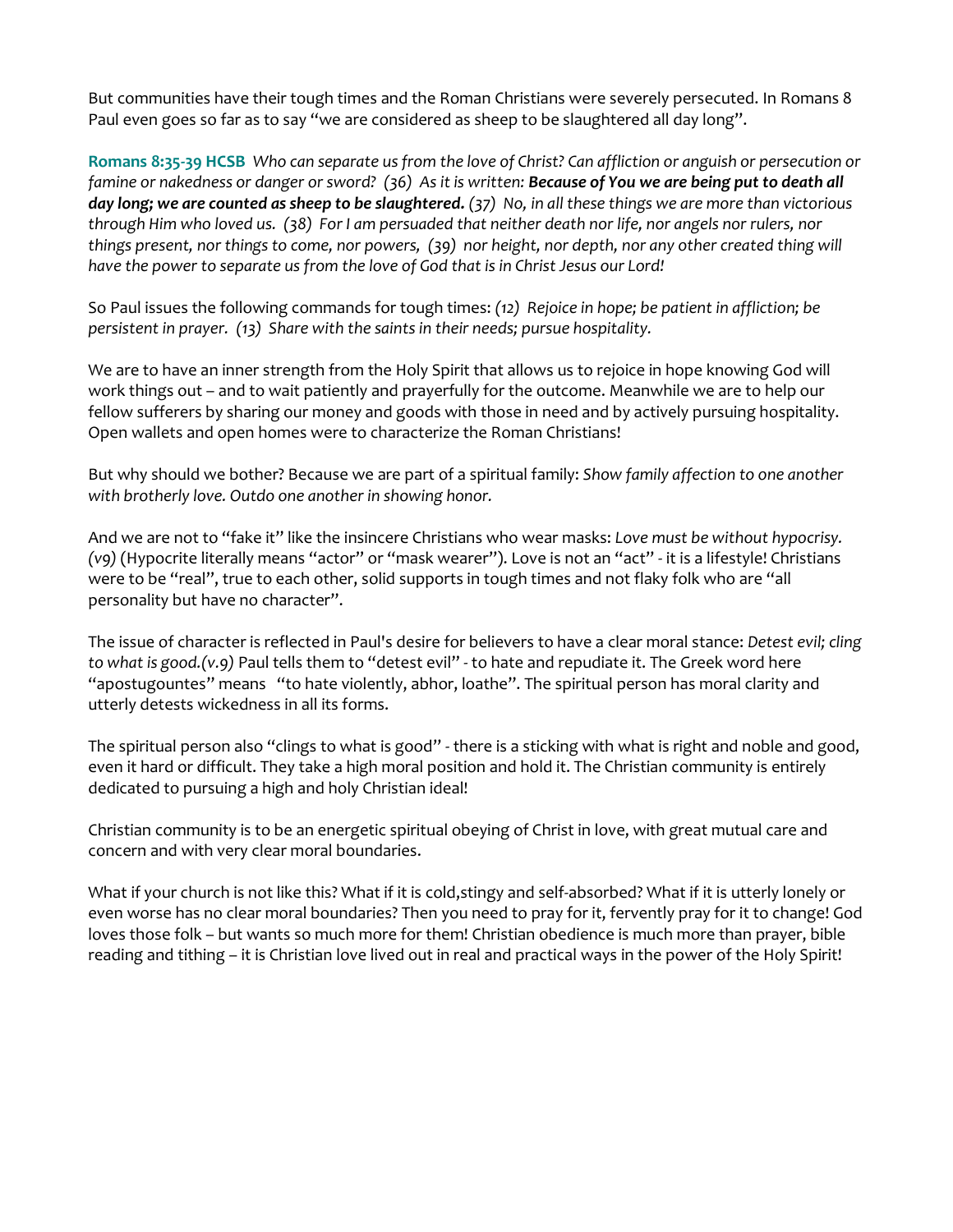### **Romans 12:14-21 The Christian Response To Evil**

**Romans 12:14-21 HCSB** *Bless those who persecute you; bless and do not curse. (15) Rejoice with those who rejoice; weep with those who weep. (16) Be in agreement with one another. Do not be proud; instead, associate with the humble. Do not be wise in your own estimation. (17) Do not repay anyone evil for evil. Try to do what is honorable in everyone's eyes. (18) If possible, on your part, live at peace with everyone. (19) Friends, do not avenge yourselves; instead, leave room for His wrath. For it is written: Vengeance belongs to Me; I will repay, says the Lord. (20) But If your enemy is hungry, feed him. If he is thirsty, give him something to drink. For in so doing you will be heaping fiery coals on his head. (21) Do not be conquered by evil, but conquer evil with good.*

In our incredibly militarized world of instant threats and massive retaliation the command "do not repay anyone evil for evil" seems quaint, out-of-touch and very unrealistic. Perhaps these commands were only meant for the Christian community, or for personal matters – not national self-defense. But if someone is about to kill your family what will you do? The Bible does not repudiate legitimate self-defense or even capital punishment, but it does create a spirit of grace that minimizes their use:

**Luke 22:35-38 HCSB** *He also said to them, "When I sent you out without money-bag, traveling bag, or sandals, did you lack anything?" "Not a thing," they said. (36) Then He said to them, "But now, whoever has a moneybag should take it, and also a traveling bag. And whoever doesn't have a sword should sell his robe and buy one. (37) For I tell you, what is written must be fulfilled in Me: And He was counted among the outlaws. Yes, what is written about Me is coming to its fulfillment." (38) "Lord," they said, "look, here are two swords." "Enough of that!" He told them.*

Jesus a) clearly tells the disciples to defend themselves from danger as a real priority and even allows them to use lethal weapons (swords) but b) is clearly unenthusiastic about any use of violence and wants all talk of it to be minimized. Similarly in Romans 13 Paul allows the state to exercise capital punishment but is not an enthusiastic advocate of it.

The main meaning of Romans 12:14-21 is personal conflict and personal evil. I see it applying generally to squabbles, arguments, envy, loss of prestige, neighborhood disputes, parking disputes, financial matters, broken courtships and the persecutions, betrayals and disappointments of life. When we deal with a big corporation and feel shoddily treated -how do we react? When someone puts us down publicly – what do we think of doing in return? If someone despises us for being a believer – how do we respond?

The first principle is that of "reacting in the opposite spirit" this sees evil and spiritual, and trying to reproduce itself in people. So if someone is mean to you, and you become bitter and mean back then evil has conquered another human heart and multiplied itself. A second "mean spirit" has been generated. That is why Paul says: *Bless those who persecute you; bless and do not curse.*

By blessing instead of cursing we are reacting in the opposite spirit and not allowing evil to dominate us, live within us, and reproduce its evil ways in the world. Rather we are attempting to "overcome evil with good". In the process we also become less reactive and more masterful and strong.

Acting in the opposite spirit also has an impact in the spiritual realm: *But if your enemy is hungry, feed him. If he is thirsty, give him something to drink. For in so doing you will be heaping fiery coals on his head. The* "fiery coals" may be the feeling of shame that comes to the perpetrator, or the judgment that comes from God. Either way, the one who acts in the opposite spirit comes out the winner spiritually.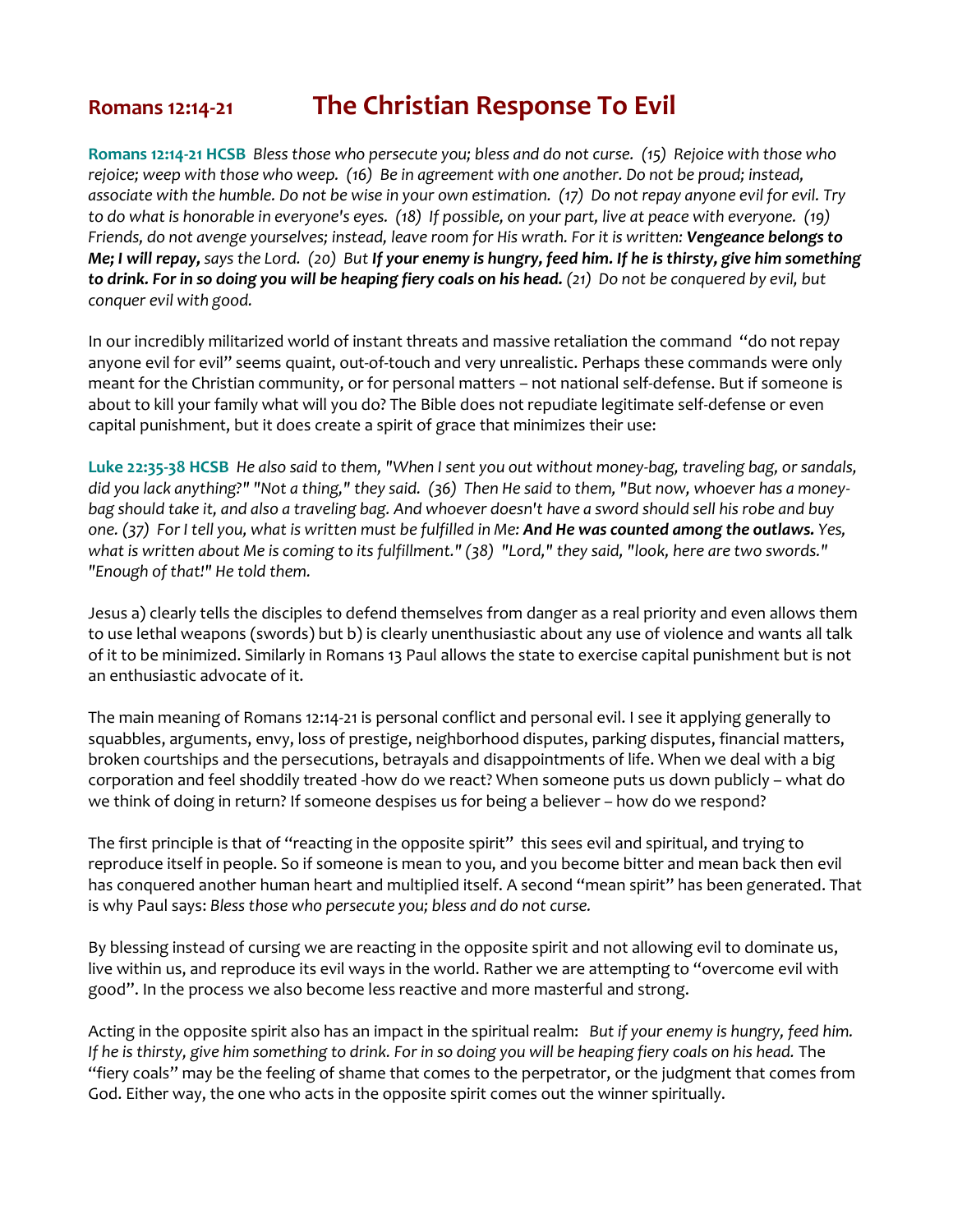The next principle is the "the emotional unity of the saints". We can best withstand persecution and evil if we are one united body, held together with strong bonds of love. Just as one twig is easily broken but a bundle of sticks is hard to break, so Christian unity gives us the power to resist evil. This unity was to be built through deep emotional congruence – a truly empathetic and understanding Christian community: *Rejoice with those who rejoice; weep with those who weep.* Christians were to enter into each others emotional worlds, in trust and empathy, rejoicing with those who rejoiced and weeping with those who wept. This sense of being heard, understood and loved kept everyone together.

The third reaction to persecution was to avoid the natural tendency to division that comes when people of different classes and abilities mix together - disagreement, pride, social snobbishness, and intellectual elitism. Such common causes of division were not to be present among God's people. Instead the rich were to hang out with the poor and all were to realize that God alone is the source of all wisdom. *Be in agreement with one another. Do not be proud; instead, associate with the humble. Do not be wise in your own estimation.* 

Fourthly Christians were to be noble, honorable, large-hearted and above petty disputes: *Do not repay anyone evil for evil. Try to do what is honorable in everyone's eyes.* The honorable person is not a mud-slinger. The recent rancorous dispute involving two media personalities with large egos is not a Christian way to behave! It has diminished everyone involved in it. She said X, so I'll say Y... is immaturity in action. The noble, mature Christian shows restraint and does not retaliate when provoked. We all have a "hot button" that can flip, and a tendency to want to return evil for evil as a matter of "justice". Spirit-filled Christians try to keep that "hot button" under control and to keep the feeling of power through anger to a minimum.

Fifthly Christians are to be pre-disposed towards peace rather than conflict. *(18) If possible, on your part, live at peace with everyone.* Sometimes peace is not possible because the other person is either irreconcilable, hostile and implacable, or in some cases is even dangerous to deal with (e.g. a violent abuser). But where peace is possible, we should seek it.

Let me quickly add that seeking peace does not mean that you give up a valid right to protect yourself from harm, nor does it mean that you should stay in a violent and abusive situation. The most peaceful thing to do may be to move to a safe location while the problem is being resolved.

Finally the Spirit-filled Christian is to show restraint so that God will have room to act: *(19) Friends, do not avenge yourselves; instead, leave room for His wrath. For it is written: Vengeance belongs to Me; I will repay, says the Lord. (20) But If your enemy is hungry, feed him. If he is thirsty, give him something to drink. For in so doing you will be heaping fiery coals on his head. (21) Do not be conquered by evil, but conquer evil with good.*

God will repay, in this way or that, and when the time is most fitting. Dictators eventually fall, the proud get humbled, the liar gets found out, and so on. It is not up to us to decide to take revenge. Christianity has stumbled most and done its worst when a group of Christians has decided to take revenge against another group of Christians. These public internal wars between preachers denominations, theologies and so forth have done more to hurt the faith than almost anything else. Go to prayer before you go to war with a brother! Calm down, back off, and let God be the judge! Protect your heart from violent anger, hatred, bitterness and revenge. Do not be conquered by evil, keep a pure and good heart – and overcome evil with good!

There are some times when evil cannot be ignored – for instance we cannot let a child molester work his way through a church youth group! There is indeed a time for strict church discipline and even a time to call the police. Some evils have to be restrained through appropriate legal means. However we should not rush into such things with an angry and violent spirit. We should do so calmly and wisely, seeing them as the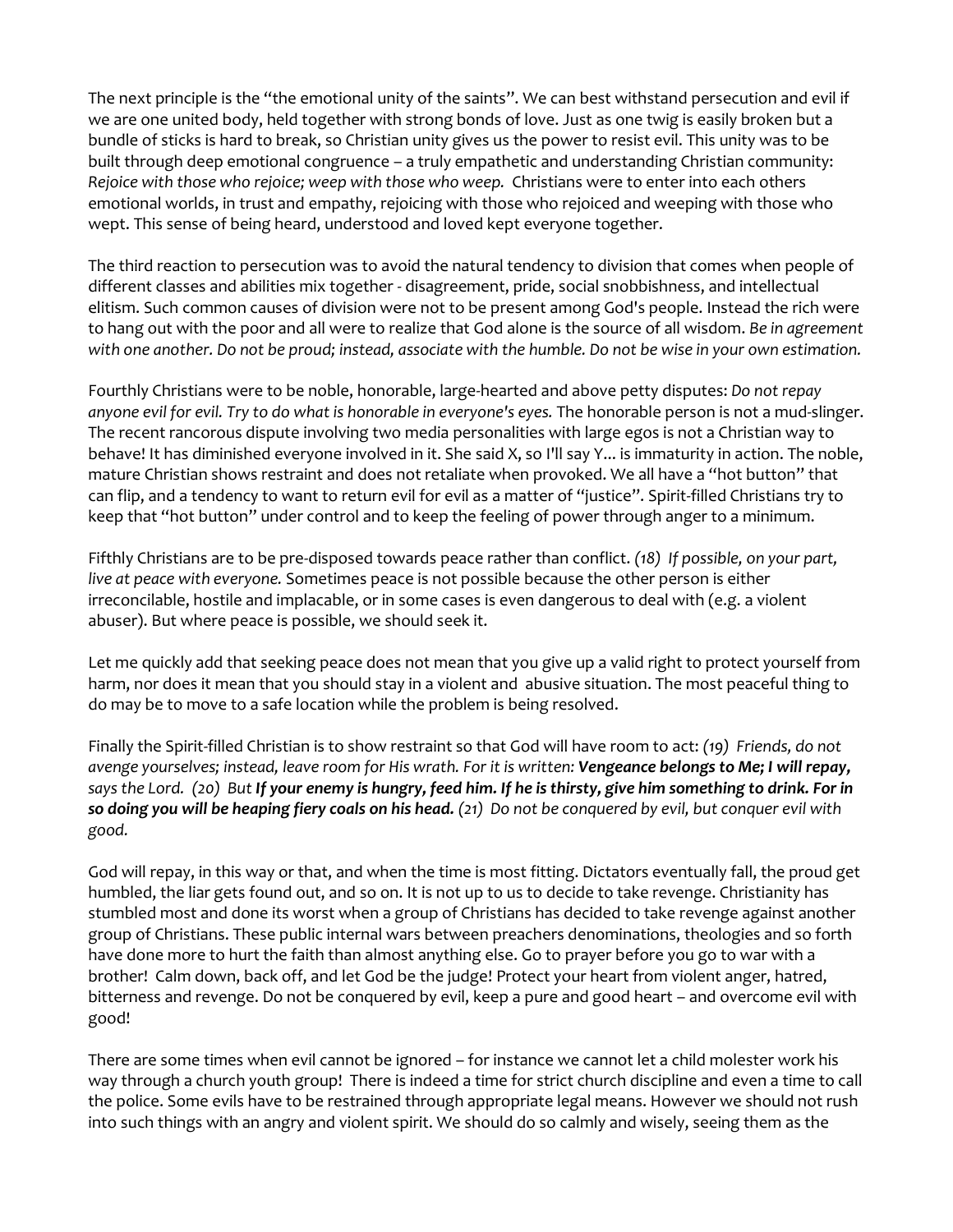best available option at the time.

# *Romans 13:1-7* **Submitting to Governments**

**Romans 13:1-7 HCSB** *Everyone must submit to the governing authorities, for there is no authority except from God, and those that exist are instituted by God. (2) So then, the one who resists the authority is opposing God's command, and those who oppose it will bring judgment on themselves. (3) For rulers are not a terror to good conduct, but to bad. Do you want to be unafraid of the authority? Do good and you will have its approval. (4) For government is God's servant to you for good. But if you do wrong, be afraid, because it does not carry the sword for no reason. For government is God's servant, an avenger that brings wrath on the one who does wrong. (5) Therefore, you must submit, not only because of wrath, but also because of your conscience. (6) And for this reason you pay taxes, since the authorities are God's public servants, continually attending to these tasks. (7) Pay your obligations to everyone: taxes to those you owe taxes, tolls to those you owe tolls, respect to those you owe respect, and honor to those you owe honor.*

Submission to governing authorities is not as simple as Romans 13 makes it sound. For instance - should Christians have submitted to Stalin, Hitler, Idi Amin or Pol Pot? Should Moses have submitted to Pharaoh and should Elijah have submitted to Jezebel? Romans 13 is the "default" position for Christians in relationship to a normal functional secular government. But Scripture also paints a picture of other kinds of government and how the people of God responded to them! There are seven basic Church-State postures that we see in Scripture. To make it easy I have started them all with the letter R.

**1. Rapport** – when there is orderly and godly government - Nathan, Priests & David and Solomon

**2. Respect** - when there is orderly pagan government - Daniel & Nebacudnezzar, Darius

**3. Rebuke** - when there is significant systemic sin - the prophets relationship with most of the Kings of Judah

**4. Rejection / Keeping One's Distance** - When there is despicable , dangerous, disorderly and profane government - Daniel & Belteshazzar, Jesus and Herod.

**5. Resistance/Civil disobedience** - When there is a clearly Anti-Christian authority - Peter and the Sanhedrin.

**6. Reformation/Restoration** - When there is an idolatrous government - Ahab, Jezebel vs Elijah, Elisha &Jehu. OT reform movements.

**7. Revolution/War** - When there is a very oppressive and evil government - Moses & Pharaoh, Maccabees & Antiochus Epiphanes.

These responses were so common a part of the Jewish heritage that they were widely known as being rather difficult to govern! Paul is not repudiating the stances of Moses, Elijah or Nathan but is rather ensuring that Christians do not think that belonging to the kingdom of God gives them the right to be a poor citizen of the kingdoms of this world. Paul is advocating a kind of dual citizenship – a citizenship in Heaven and a citizenship on Earth, with the heavenly citizenship of course taking priority. Christian faith is no excuse for tax evasion!

Thus Romans 13 must be taken in the light of the whole of Scripture and of common sense. If you decide that because you are a son of God and a "child of the King" that you need not pay taxes, obey the speed limit, or obey airport restrictions on carrying weapons on planes – you will get yourself in a lot of trouble and that trouble, in some way will be an expression of God's judgment: *So then, the one who resists the*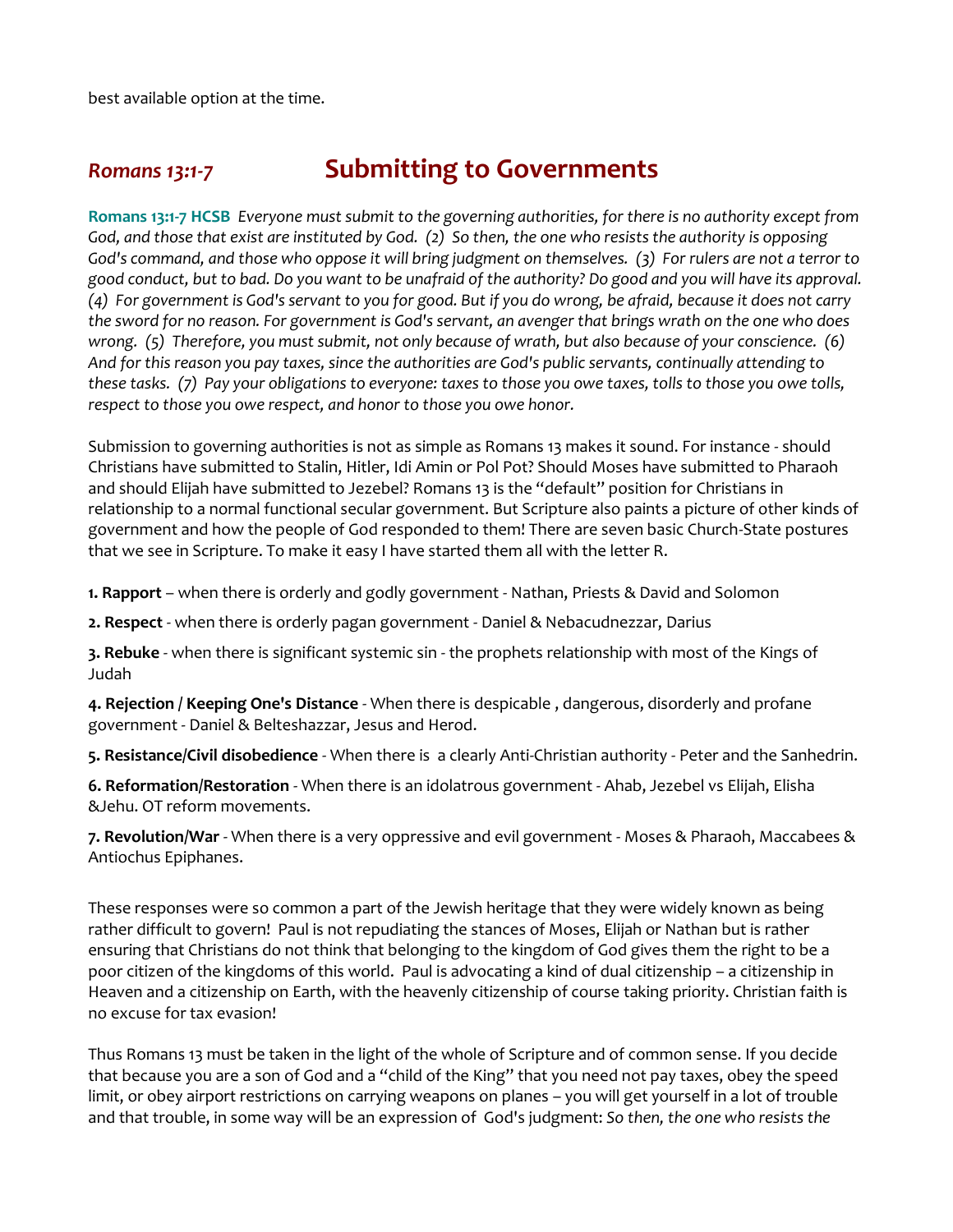*authority is opposing God's command, and those who oppose it will bring judgment on themselves.* 

Paul makes clear Who is boss – governments are "God's servants to do good" and they must serve Christ or perish (Psalm 2). Indeed eventually all non-submitting governments will be utterly abolished:

**Daniel 2:44-45 MKJV** *And in the days of these kings, the God of Heaven shall set up a kingdom which shall never be destroyed. And the kingdom shall not be left to other peoples, but it shall crush and destroy all these kingdoms, and it shall stand forever. (45) Because you saw that the stone was cut out of the mountain without hands, and that it crushes the iron, the bronze, the clay, the silver, and the gold, the great God has made known to the king what shall occur after this. And the dream is certain, and its meaning is sure.*

**Revelation 11:15 MKJV** *And the seventh angel sounded. And there were great voices in Heaven, saying, The kingdoms of this world have become the kingdoms of our Lord, and of His Christ. And He will reign forever and ever.*

It is interesting that on one hand Scripture says that authority is ordained by God (Romans 13:1) and on the other hand that it is ordained by Satan!

**Luke 4:5-8 MKJV** *And the Devil, leading Him up into a high mountain, showed Him all the kingdoms of the*  world in a moment of time. (6) And the Devil said to Him, All this power I will give you, and the glory of them; *for it has been delivered to me. And I give it to whomever I will. (7) Therefore if you will worship me, all shall be yours. (8) And Jesus answered and said to him, Get behind me, Satan! For it is written, "You shall worship the* Lord your God, and Him only shall you serve."

### **1 John 5:19 HCSB** *We know that we are of God, and the whole world is under the sway of the evil one.*

Which is correct? Paul's version, Luke's version or that of the apostle John? There are many accounts of people gaining political power through doing deals with the Devil. Most notably a revolutionary in Haiti who went to the forest and sacrificed a pig and promised the nation to the Devil for 100 years if he would be successful in his slave revolution – and indeed that happened! There indeed seems to be places (often with long occult histories) where the Devil seems to appoint the dictatorial and terrible leadership (which is part of the reason why we should pray for our leaders 1 Timothy 2:1-4).

The theological doctrine of the "divine right of Kings" which lasted all through the Middle Ages and into the early modern period – though even Thomas Aquinas disagreed with it (see [http://en.wikipedia.org/wiki/Divine\\_right\\_of\\_kings](http://en.wikipedia.org/wiki/Divine_right_of_kings)) was largely based on Romans 13:1 – that all authority is of God's creation. Many historians think that Paul was writing just before the outbreak of serious Roman persecution and was advising the Christians to "keep their nose clean" when living in the city that was the center of Imperial power.

Nevertheless Christians should be "law-abiding" and not rebellious or fractious. At times a "higher law" must be obeyed – such as hiding Jews from the Nazis or keeping Islamic converts to Christianity safe in Saudi Arabia. Indeed in Saudi Arabia, no Christian worship, not even a home bible study, is allowed on pain of death. In such a case there is a clear choice between God and government to be made!

North Korea has made the "Dear Leader" to be God and their secret agents will kill anyone trying to convert North Koreans to Christ. It is the only country in the world that goes that far. North Korea used to be the Vatican of the East it had so many churches, now Christianity has been all but wiped out! Again we see a clear tension between God and government and the list of such examples is very long indeed. So what is Paul trying to say here? Under "normal circumstances" government is instituted by God to bring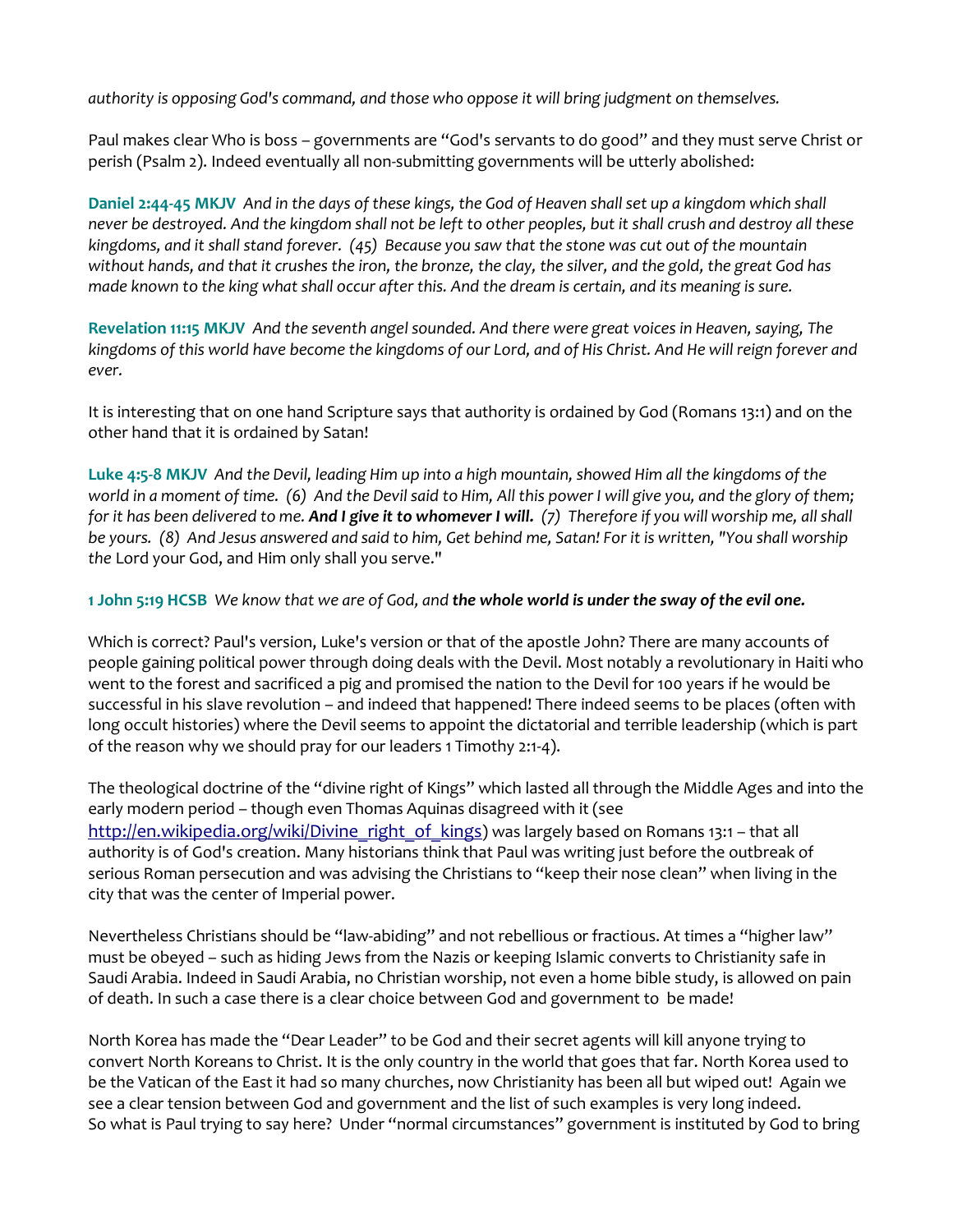civil order and to punish wrongdoing as a servant of God - so it deserves respect, honor and taxes. Government is powerful and "not to be trifled with" for "it does not bear the sword in vain". The Roman Christians were to be good citizens and stay out of trouble and not attempt any religiously motivated revolutions against Caesar. That was good advice in the context of the day – and for many Christians today it still applies, but one day a wicked government will rule over the whole earth (Romans 13) and we are not to submit to its demands to renounce Christ or to take the "mark of the Beast".

**Revelation 14:9-11 HCSB** *(9) And a third angel followed them and spoke with a loud voice: "If anyone worships the beast and his image and receives a mark on his forehead or on his hand, (10) he will also drink the wine of*  God's wrath, which is mixed full strength in the cup of His anger. He will be tormented with fire and sulfur in *the sight of the holy angels and in the sight of the Lamb, (11) and the smoke of their torment will go up forever and ever. There is no rest day or night for those who worship the beast and his image, or anyone who receives the mark of his name.*

## *Romans 13:8-10* **The Debt of Love**

**Romans 13:8-10 HCSB** *Do not owe anyone anything, except to love one another, for the one who loves another has fulfilled the law. (9) The commandments: You shall not commit adultery, you shall not murder, you shall not steal, you shall not covet, and if there is any other commandment--all are summed up by this: You shall love your neighbor as yourself. (10) Love does no wrong to a neighbor. Love, therefore, is the fulfillment of the law.*

Love is the only debt a Christian should have. All other debt is bondage: **Proverbs 22:7 HCSB** *The rich rule over the poor, and the borrower is a slave to the lender.*

But the "debt to love" brings inner freedom! It is easy to see that I owe a continuous 'debt of love' to my excellent wife Minda, after all she loves me in return! Every day I am to "pay' my debt by loving her – and there is nothing terribly hard or onerous about that.

However it gets tougher when we have a 'debt of love' to other Christians, or to difficult relatives or even to a neighbor who litters the footpath with trash. In fact we are to 'love one another' - especially in the Christian community, as if we 'owed them' love. Love is not an "extra" - it is an obligation. And our soul grows and is sanctified as we undertake this obligation.

Now when we think of obligation we think of the Law, of commandments and of rules and ceremonies that we must keep. Paul tells us that all such legal and ceremonial obligations have, spiritually speaking, being replaced by this duty to love one another.

All the commandments are summed up in one "You shall love your neighbor and yourself", all the ritual requirements, all the things we "must do" under the Law – are fulfilled by Christian love. Love is the complete spiritual fulfillment of the Law. This is so, Paul tells us because "love does no wrong to a neighbor". Love is harm-less, therefore love never breaks the Law.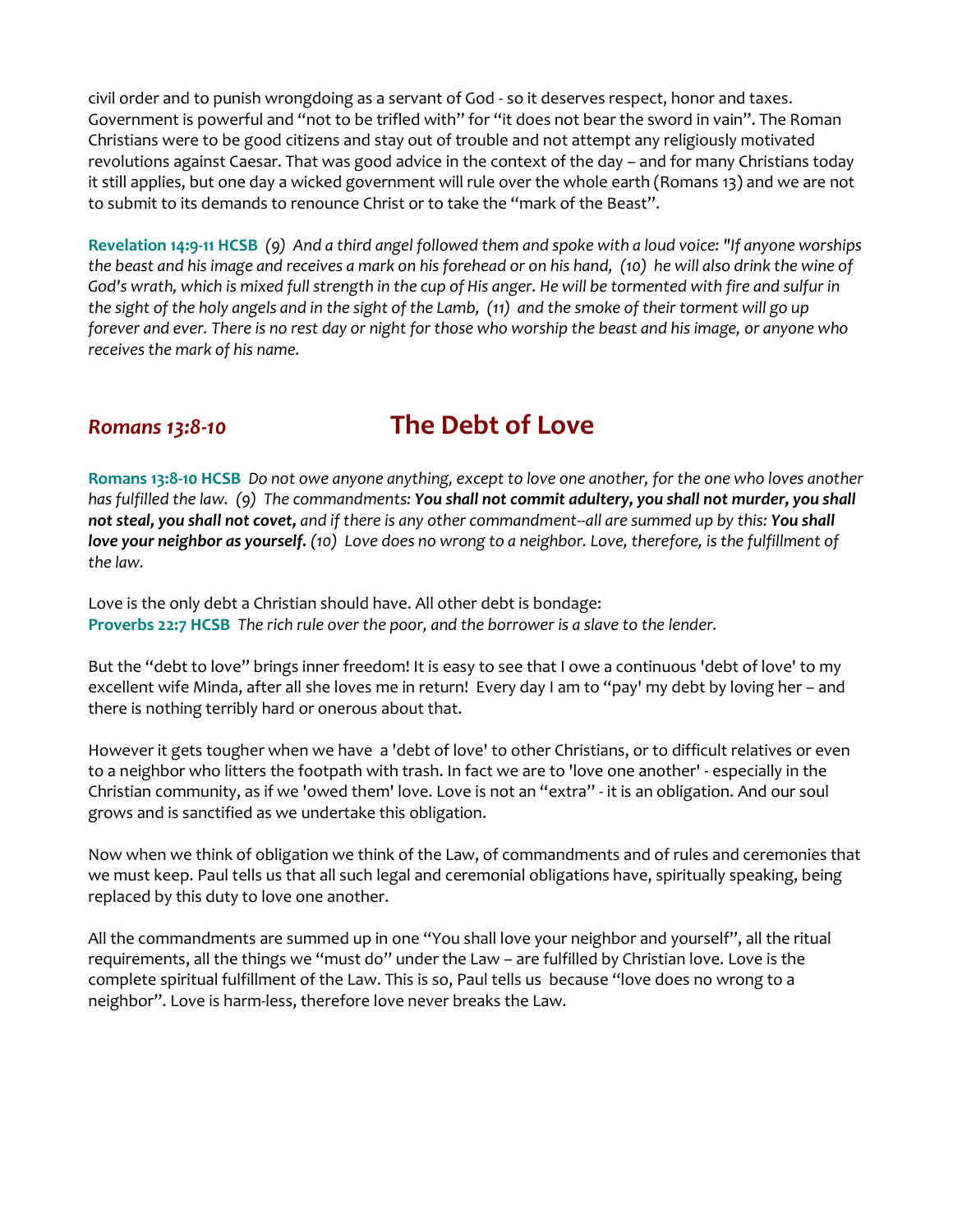This enables Christian ethics to be boiled down to the single consideration "am I loving my neighbor or am I harming my neighbor?" Abortion (except when the mother's life is in danger) is clearly "harming" the neighbor (the unborn child) and can harm the mother as well. Lying, theft, murder, rape, swindling, treachery – these all harm one's neighbor and are violations of love. On a larger level destroying the environment so that one's neighbor lives in a polluted and unsafe world is also an act against love. Pouring dioxane into a river so people get cancer may be legal in some very poor nations, but it is not Christian love.

Is it Christian love to provide good medical attention to the rich while the uninsured poor often die from easily preventable causes? Is such a system "loving" or is it doing great harm to many people? Christians in such a system must work to find a way for the poor to be served with adequate and affordable medical help.

The parable of the Good Samaritan, which is the way Jesus defined 'loving one's neighbor as yourself' – tells us that ignoring pain is not appropriate (that is what the priest and the Levite did). The loving person acts and acts in practical and compassionate ways:

**Luke 10:29-37 HCSB** B*ut wanting to justify himself, he asked Jesus, "And who is my neighbor?" (30) Jesus took up the question and said: "A man was going down from Jerusalem to Jericho and fell into the hands of robbers. They stripped him, beat him up, and fled, leaving him half dead. (31) A priest happened to be going down that road. When he saw him, he passed by on the other side. (32) In the same way, a Levite, when he arrived at the place and saw him, passed by on the other side. (33) But a Samaritan on his journey came up to him, and when he saw the man, he had compassion. (34) He went over to him and bandaged his wounds, pouring on oil and wine. Then he put him on his own animal, brought him to an inn, and took care of him. (35) The next day he took out two denarii, gave them to the innkeeper, and said, 'Take care of him. When I come back I'll reimburse you for whatever extra you spend.' (36) "Which of these three do you think proved to be a neighbor to the man who fell into the hands of the robbers?" (37) "The one who showed mercy to him," he said. Then Jesus told him, "Go and do the same."*

We can harm our neighbor by 'leaving him for dead' – the simple act of walking by on the other side as he bleeds out is an act of harm in and of itself. Mercy, compassion, and practical help are part and parcel of the loving Christian life. Love is more than smiles and hugs – it is a muscular, active thing that sees needs and does good.

For instance I have found that if my wife is busy doing housework and I give her a hug, then go and switch on the TV and ignore her need for help – then my wife perceives me as being "unhelpful" and selfish and sees the hug as just a "con", a way of getting out of work. On the other hand if I hug her and then ask "how can I help" then the hug is seen as a genuine act of love because I am willing to meet her need for help instead of just thinking of myself. Similarly the smiles and hugs and Christian greetings at church need to be also backed up by the practical meeting of felt needs.

**James 2:15-16 HCSB** *If a brother or sister is without clothes and lacks daily food, (16) and one of you says to them, "Go in peace, keep warm, and eat well," but you don't give them what the body needs, what good is it?*

**1 John 3:16-17 HCSB** *This is how we have come to know love: He laid down His life for us. We should also lay down our lives for our brothers. (17) If anyone has this world's goods and sees his brother in need but shuts off his compassion from him--how can God's love reside in him?*

Places like Africa are a vast challenge to our Christian love and compassion. But so is the lonely widow, the friendless school student, the old woman with dementia, and the newcomer at church. We need to see all the people that the Lord brings into our life as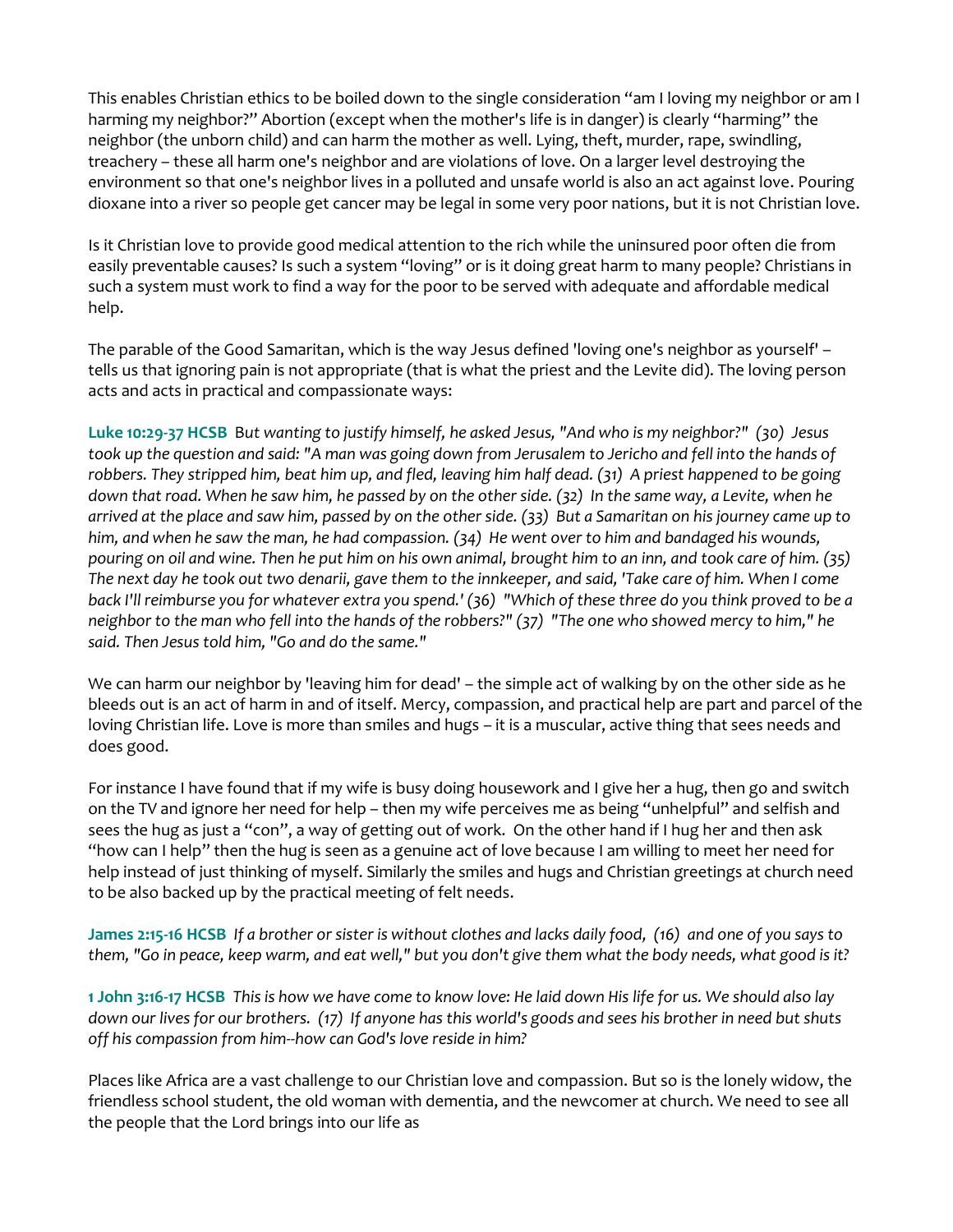folk for whom Christ died and who He wants us to love. We "owe it" to the woman with dementia to be kind and patient with her and to genuinely ask how she is. We "owe it" to the lonely kid at school to help him to fit in. We "owe it" to the newcomer at church to greet them, and to ask them to lunch.

One last thing – do not expect people to ask for help! The wounded man had an obvious need and did not need to ask for help, indeed he may even have been unconscious. But the Good Samaritan saw the need and took the initiative. Take the initiative to ask someone "would you like a drink", "have you eaten", "would you like lunch" and so on.

### *Romans 13:11-14* **Christians Are Not Party Animals**

**Romans 13:11-14 MKJV** *This also, knowing the time, that it is already time to awake out of sleep; for now our salvation is nearer than when we believed. (12) The night is far spent, the day is at hand; therefore let us cast off the works of darkness, and let us put on the armor of light. (13) Let us walk becomingly, as in the day; not in carousings and drinking; not in co-habitation and lustful acts; not in strife and envy. (14) But put on the Lord Jesus Christ, and do not take thought beforehand for the lusts of the flesh.*

St. Augustine was converted to Christ through the above passage of Scripture the following account is from the website [http://www.midwestaugustinians.org/saints/s\\_augconversion.html](http://www.midwestaugustinians.org/saints/s_augconversion.html) :

Augustine's life as a young man was characterized by loose living and a search for answers to life's basic questions.

He would follow various philosophers, only to become disillusioned with their teachings. For nine years he was associated with the Manichean sect. But he gradually became aware that Manicheism was unable to provide satisfactory answers to his probing questions.

At this time, Augustine was teaching rhetoric in Milan. He went to hear the preaching of Saint Ambrose, the Bishop of Milan. At first he went only to hear Ambrose's eloquent style of speaking. But the Bishop's preaching led Augustine to a new understanding of the Bible and the Christian Faith.

Some time in the year 386, Augustine, his mother Monica, his son Adeodatus, and several friends, were spending time in Cassiciacum, a small village near Milan. While outdoors, Augustine heard the voice of a child singing a song, the words of which were, "Pick it up and read it. Pick it up and read it." He thought at first that the song was related to some kind of children's game, but could not remember ever having heard such a song before.

Then, realizing that this song might be a command from God to open and read the Scriptures, he located a Bible, picked it up, opened it and read the first passage he saw. It was from the Letter of Paul to the Romans. Augustine read:

*Not in carousing and drunkenness, not in sexual excess and lust, not in quarreling and jealousy. Rather, put on the Lord Jesus Christ, and make no provision for the desires of the flesh.* --Romans 13: 13-14

Reading this scripture, Augustine felt as if his heart were flooded with light. He turned totally from his life of sin. He was Baptized by Ambrose during the Easter Vigil April 24, 387. His friend Alypius and his son Adeodatus were Baptized at the same time.

Later, reflecting on this experience, Augustine wrote his famous prayer: *You have made us for yourself, Lord, and our hearts are restless until they rest in you.* He went on to become a powerful influence on the spirituality and theology of the Christian Church.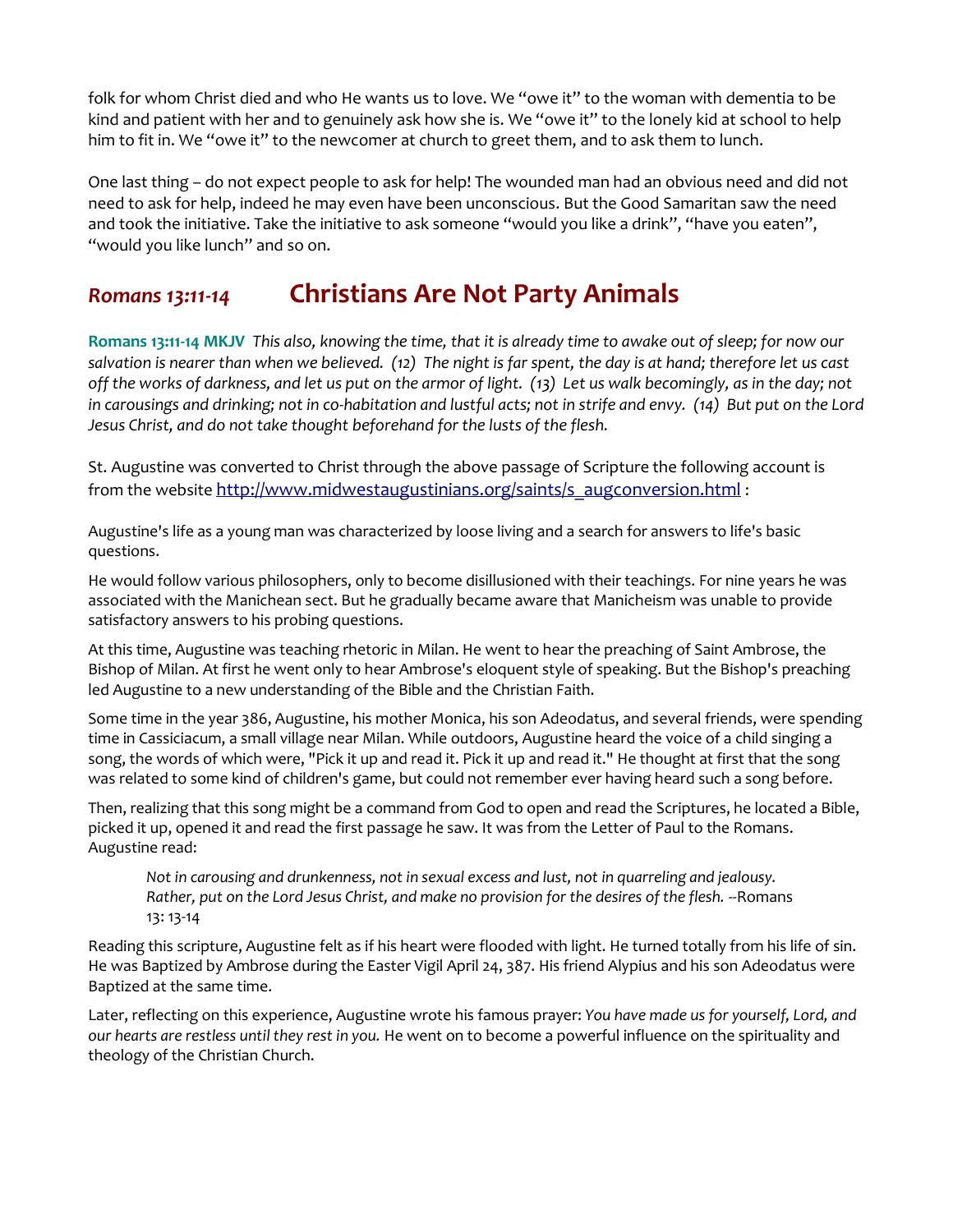Christians are not to be "party animals" - the recent drunken carousing and self-exposure of certain Hollywood celebrities and the popularity of "Girls Gone Wild" is symptomatic of the rapid moral decline of some (rather large) sub-sections of Western culture. But Christians are not to be like that! Rather we are to "put on the armor of light" and to live decent, holy and becoming lives - lives suited to the folk in whom Christ dwells.

The gaudy, lustful, indecent, squabbling, envious and foolish life of the flesh is on display all around us here in California. Slanging matches, hateful feuds, and atrocious and immoral behavior are the stuff of gossip, legend and press attention. People are being given the lowest possible moral examples by the media!

The Holy Spirit does not call us to live in the gutter – but in the Kingdom of God! We are to live with decency and dignity, we are to be a noble, wise and spiritual people, and we are to be awake and alert to the voice of God.

We are not to even think of such a lifestyle or to plan for it. "Make no provision for the lusts of the flesh". Not planning on sinning means some quite obvious things - Don't go to that wild convention in Los Vegas, don't carry a condom "just in case" you meet someone attractive, don't think of how to meet that person that God does not want you involved with, don't think of joining the drunken crowd, don't hang out near the home of the immoral woman etc. We are not to supply sin with a method of gratification!

Paul uses many metaphors that describe a rapid growth in spiritual awareness: knowing the time, awake, cast off (darkness), put on (the armor of light, Jesus Christ). These are sudden things, that are done in a moment. For instance Augustine "woke up" and put off the darkness, and was flooded with light in the short time it takes to read a verse of Scripture. We are to stop mollycoddling our lusts and instead we should make a sudden and definite break with them.

Paul gives a most unusual command – *But put on the Lord Jesus Christ*! What on earth does that mean? How do you put on a person? You act like that person, you walk and talk and think like that person, you become "in character" with that person even adopting their every thought, gesture and mood. We are to be "imitators of Christ" and to take His commandments (for example in the Sermon On The Mount) with absolute seriousness.

As we put on Christ we will find that we live an enlightened life and a spiritually safe life for we will also have "put on the armor of light". We are to step out of the darkness and move into a new zone of living that is righteous, pure and good. The light is positive, pure, holy and clean. And as we dwell in it we are cleansed, healed and purified. The light will at first make us very aware of our sins – but only so they can be forgiven and removed:

**1 John 1:5-10 HCSB** *Now this is the message we have heard from Him and declare to you: God is light, and there is absolutely no darkness in Him. (6) If we say, "We have fellowship with Him," and walk in darkness, we are lying and are not practicing the truth. (7) But if we walk in the light as He Himself is in the light, we have fellowship with one another, and the blood of Jesus His Son cleanses us from all sin. (8) If we say, "We have no sin," we are deceiving ourselves, and the truth is not in us. (9) If we confess our sins, He is faithful and righteous to forgive us our sins and to cleanse us from all unrighteousness. (10) If we say, "We have not sinned," we make Him a liar, and His word is not in us.*

In Ephesians 5 Paul has an extensive passage on what it means to live in the light: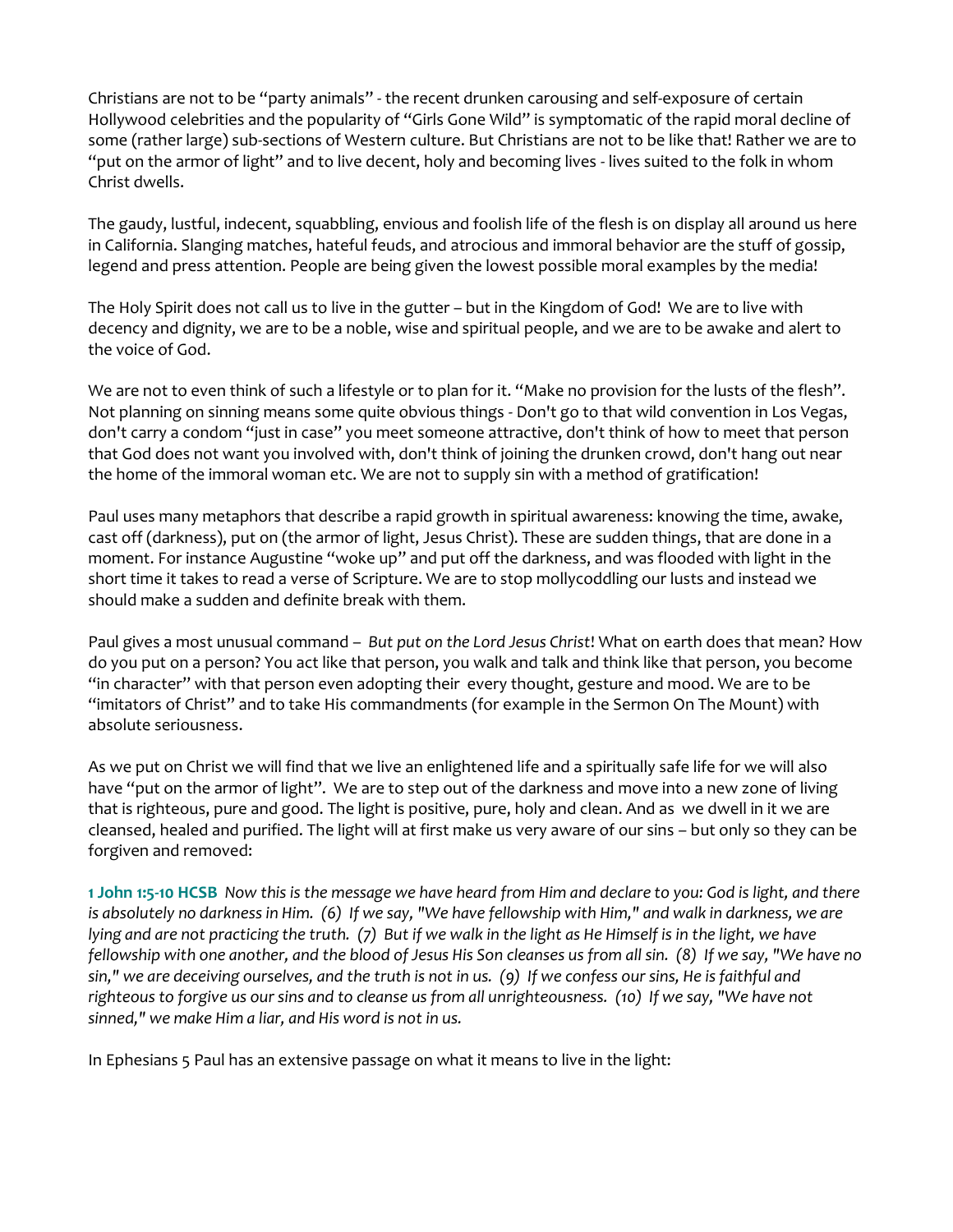**Ephesians 5:8-20 HCSB** *For you were once darkness, but now you are light in the Lord. Walk as children of light-- (9) for the fruit of the light results in all goodness, righteousness, and truth-- (10) discerning what is pleasing to the Lord. (11) Don't participate in the fruitless works of darkness, but instead, expose them. (12) For it is shameful even to mention what is done by them in secret. (13) Everything exposed by the light is made clear, (14) for what makes everything clear is light. Therefore it is said: Get up, sleeper, and rise up from the dead, and the Messiah will shine on you. (15) Pay careful attention, then, to how you walk--not as unwise people but as wise-- (16) making the most of the time, because the days are evil. (17) So don't be foolish, but understand what the Lord's will is. (18) And don't get drunk with wine, which leads to reckless actions, but be filled with the Spirit: (19) speaking to one another in psalms, hymns, and spiritual songs, singing and making music to the Lord in your heart, (20) giving thanks always for everything to God the Father in the name of our Lord Jesus Christ,*

Living in the light is a joyous, Spirit-filled life of goodness, righteousness and truth. We live awake, sober and alert lives, discerning the will of the Lord and refusing the works of darkness, making the most of every day for God. The wild party lifestyle belongs to pre-conversion days, for Christians are not party animals, rather they are the children of God.

## *Romans 14:1-4* **Doubtful Issues**

**Romans 14:1-4 HCSB** *Accept anyone who is weak in faith, but don't argue about doubtful issues. (2) One person believes he may eat anything, but one who is weak eats only vegetables. (3) One who eats must not look down on one who does not eat; and one who does not eat must not criticize one who does, because God has accepted him. (4) Who are you to criticize another's household slave? Before his own Lord he stands or falls. And stand he will! For the Lord is able to make him stand.*

The point of chapter 14 is "but don't argue about doubtful issues" and we need to keep that in mind as we look at this chapter! It is fundamentally an appeal for unity between the "strong in faith" and the "weak in faith" which we shall define shortly.

The strong in faith were not worried about "small stuff" and felt fine about eating meat and did not ask questions about where it came from or whether it had been sacrificed to heathen gods (idols). They just ate the food and gave glory to God.

The weak in faith suffered from what the ancient divines termed the "sin of particularity" - that is they were preoccupied with minor ethical quibbles. These folk are still around today and get concerned about the color of lipstick, the names of certain bible versions and the root derivation of common words. They probably also would never decorate a Christmas tree because of its "pagan origins". Paul calls these folk "weak in faith" because of their inordinate fear of moral impurity and spiritual contamination.

The "strong in faith" however were given to scoffing at the fears of their brethren and hurt their feelings. They were unloving, cruel and disdainful of the sensitivities of their brothers and sisters in the faith! So on one hand we have quibbling and on the other hand we have insensitivity – and both are wrong!

Now we need to remember that issues of food and drink were "hot potatoes" that arose time and time again. The strict Jewish Christians would not eat pork and tended to keep the Jewish food laws, the Gentiles however were concerned about the dedication of the animals to idols (much as Halal meat today is slaughtered facing Mecca). They saw this as making the food spiritually suspect and preferred to eat vegetables rather than eat meat slaughtered in such a pagan fashion.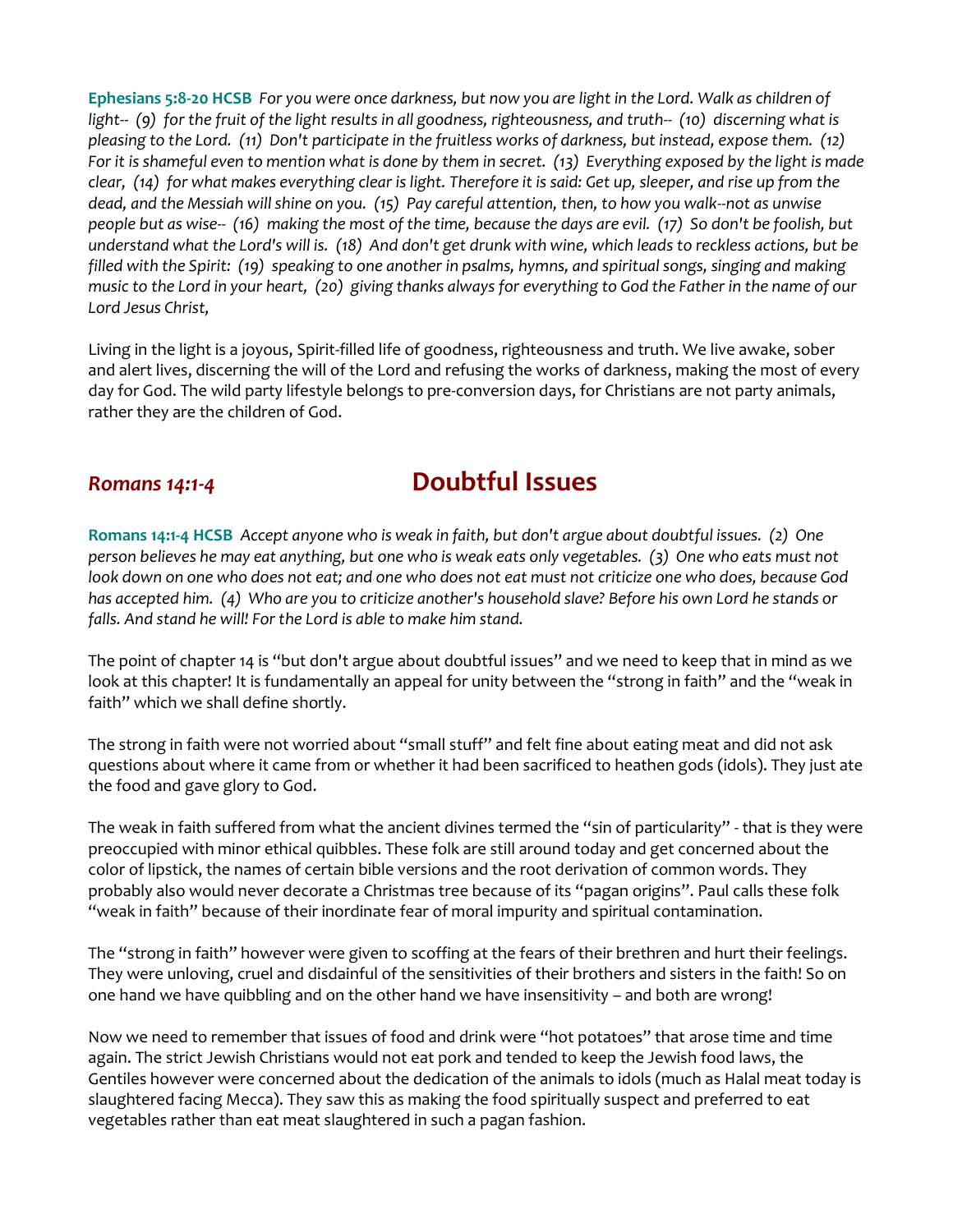Later on Paul tells the Corinthians that meat that is actually within the bounds of an idols temple is taboo. You don't go into the temple of Diana just to eat barbecue! However if you are outside of the temple precincts – just eat the meat without asking any questions ( 1 Corinthians 10:14-33).

This is still an issue for Asian students with "family shrines" in the kitchen where food is often dedicated to the spirits of the ancestors or to Buddha. If one of the family members is a Christian how should he or she handle it. Generally they just ask for their food to be put aside and not dedicated – but it can be a very delicate issue.

The thing is that the varying spiritual approaches can cause divisions between people. Paul simply says "you are BOTH right!". The people who do not eat the food are right for following their conscience and the people who go ahead are right because their faith tells them that "idols are nothing" and enables them to be bold! Both sides are serving God – just in slightly different ways:

*One who eats must not look down on one who does not eat; and one who does not eat must not criticize one who does, because God has accepted him. (4) Who are you to criticize another's household slave? Before his own Lord he stands or falls. And stand he will! For the Lord is able to make him stand.*

God has accepted BOTH sets of people. The weak in faith will be "made to stand" by God, and the strong in faith is still accepted by God even though he eats (v.3). If we are saved, then we are accepted by God because of the work of Christ on the cross. Every single born-again Christian is acceptable to God! For the blood of Jesus Christ has made us acceptable! Therefore we are never to see another believer as "unacceptable" or to reject them for having a different practice or opinion on a minor matter.

### **Romans 15:7 ISV** *Therefore, accept one another, just as Christ accepted you, for the glory of God.*

To put it another way: The people who do not put up a Christmas tree because it was an ancient pagan practice are acceptable to God, and so are those who do put up a Christmas tree in faith as a commemoration of Christ are acceptable to God. Both serve God in their own way.

Paul wants us to stop arguing about such things and to just love one another even though we have differences in the way that we interpret our faith. Unity is more important that uniformity. We are allowed diversity in personal faith practice on "minor matters". As someone (I think Augustine) has said: "In the essentials unity, in non-essentials liberty, and in all things charity."

I drive a rather large car, and some Christians accuse me of contributing to global warming. But I see it as being between me and God – and He is my Master and not them (v. 4) Yet I should respect them and give them the liberty to have their views. And they should leave me alone for I am not to be "judged by another man's conscience" (1 Corinthians 10:29).

We have to learn to live with each other. Christians have very different political views, environmental views, approaches to Christian music and to festivals and church practices and to matters of food and drink. In all these matters Paul tells us that love is the number one priority and that both sides are fine with God and that arguing about who is "right" and who is "wrong" is divisive and does far more harm than good.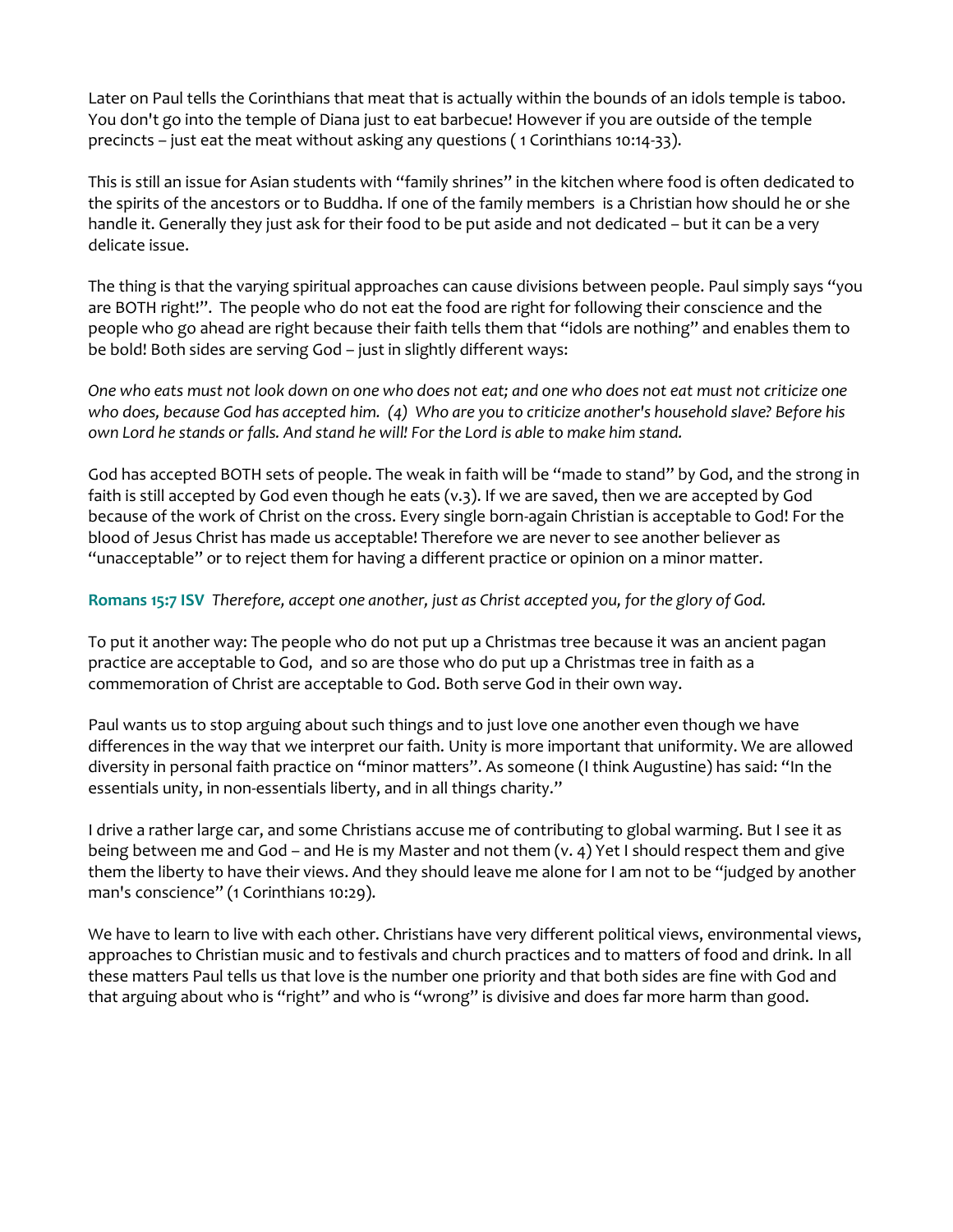# *Romans 14:5-8* **Living To The Lord**

**Romans 14:5-8 HCSB** *One person considers one day to be above another day. Someone else considers every day to be the same. Each one must be fully convinced in his own mind. (6) Whoever observes the day, observes it to the Lord. Whoever eats, eats to the Lord, since he gives thanks to God; and whoever does not eat, it is to the Lord that he does not eat, yet he thanks God. (7) For none of us lives to himself, and no one dies to himself. (8) If we live, we live to the Lord; and if we die, we die to the Lord. Therefore, whether we live or die, we belong to the Lord.*

In verse 5 Paul tackles the question of the Sabbath:

*One person considers one day to be above another day. Someone else considers every day to be the same. Each one must be fully convinced in his own mind.* 

According to Paul the Sunday Sabbath, Saturday Sabbath and non-Sabbath folk are all equally correct – as long as they hold their view "as unto the Lord". The fact that they are living for God is the main thing – and this makes each differing view correct!

This is hard for us Westerners with our "if A is right then B must be wrong" view of reality, to grasp. That three different views of the same thing can be equally acceptable to God seems puzzling. Perhaps there is small truth, middle truth and big truth.

Small truth is something like " it is better to open a boiled egg at the pointy end". In Jonathan Swift's work "Gulliver's Travels" the inhabitants of Lilliput were always at war between the Big-Endians and the Little Endians – those who opened their boiled eggs at the big end, and those who opened their boiled eggs at the little end! The furious debates between Mac users and PC users fit in this category for me – as do disputes over hymn books, where the organ should be placed in the church and the minor legalisms in church life.

Middle truth would be what we learn at school - the facts of geometry and chemistry and history. Important and worth debating, but not worth physically fighting over. Debates over eschatology or exegetical interpretations of Scripture would fit here.

Big truth is the "stuff worth dying for" - love, justice, mercy, compassion, conscience, human dignity, salvation, freedom, loyalty to Christ and the glory of God.

Thus if someone is demonstrating their loyalty to Christ by worshiping on Saturday, Sunday or even Wednesday – then leave them alone! They are serving God with their conscience and that is a good and a very important thing.

Do we see any examples of this in Scripture? I think we do in Mark chapter 2:

**Mark 2:23-28 HCSB** *On the Sabbath He was going through the grainfields, and His disciples began to make their way picking some heads of grain. (24) The Pharisees said to Him, "Look, why are they doing what is not lawful on the Sabbath?" (25) He said to them, "Have you never read what David and those who were with him did when he was in need and hungry-- (26) how he entered the house of God in the time of Abiathar the high priest and ate the sacred bread--which is not lawful for anyone to eat except the priests--and also gave some to his companions?" (27) Then He told them, "The Sabbath was made for man and not man for the Sabbath. (28) Therefore the Son of Man is Lord even of the Sabbath."*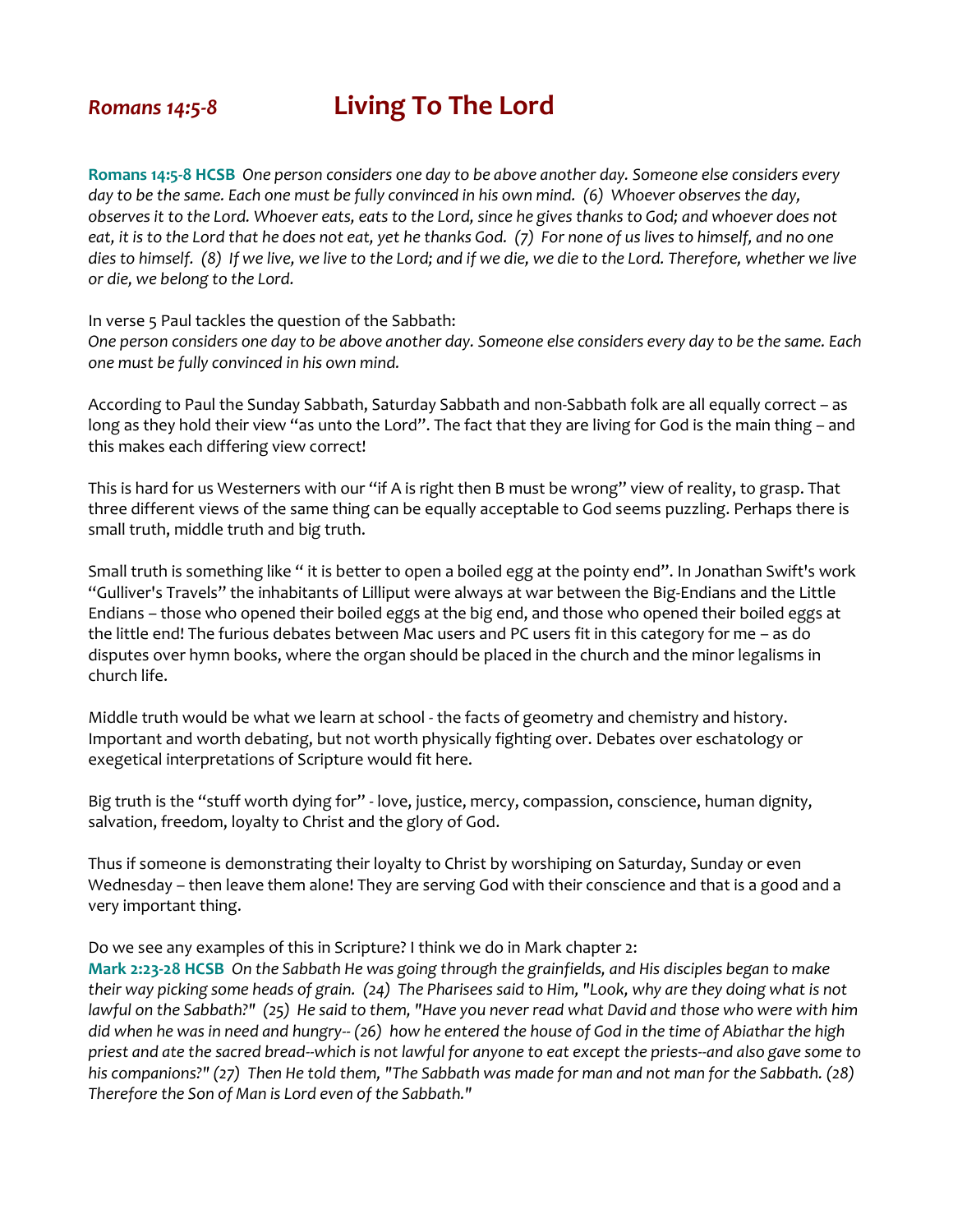Here Jesus says the "small truth" of who could eat the sacred bread, was less important than satisfying the desperate hunger of David's men. Jesus then goes on to say "the Sabbath was made for man, not man for the Sabbath" and furthermore says that He, the Son of Man is "Lord of the Sabbath".

Jesus was very anti-nitpicking. He frequently upbraided the Pharisees for emphasizing the "small stuff" at the expense of the larger picture:

**Matthew 12:7,8** *If you had known what this means: I desire mercy and not sacrifice, you would not have condemned the innocent. (8) For the Son of Man is Lord of the Sabbath."*

**Matthew 9:11-13 HCSB** *When the Pharisees saw this, they asked His disciples, "Why does your Teacher eat with tax collectors and sinners?" (12) But when He heard this, He said, "Those who are well don't need a doctor, but the sick do. (13) Go and learn what this means: I desire mercy and not sacrifice. For I didn't come to call the righteous, but sinners."*

**Matthew 23:23-24 HCSB** *"Woe to you, scribes and Pharisees, hypocrites! You pay a tenth of mint, dill, and cumin, yet you have neglected the more important matters of the law--justice, mercy, and faith. These things should have been done without neglecting the others. (24) Blind guides! You strain out a gnat, yet gulp down a camel!*

**Mark 7:6-13 HCSB** *He answered them, "Isaiah prophesied correctly about you hypocrites, as it is written: These people honor Me with their lips, but their heart is far from Me. (7) They worship Me in vain, teaching as doctrines the commands of men. (8) Disregarding the command of God, you keep the tradition of men." (9) He also said to them, "You completely invalidate God's command in order to maintain your tradition! (10) For Moses said: Honor your father and your mother; and, Whoever speaks evil of father or mother must be put to death. (11) But you say, 'If a man tells his father or mother: Whatever benefit you might have received from me*  is Corban'" (that is, a gift committed to the temple), (12) "you no longer let him do anything for his father or *mother. (13) You revoke God's word by your tradition that you have handed down. And you do many other similar things."*

Thus "living unto the Lord" first of all involves practice of the 'weightier" matters of the Law" - justice, mercy and compassion, and minor matters of religious practice are not to take precedence over these things.

We are to live tolerantly with people who worship on different days of the week, or who have different dietary customs, or who raise their hands in worship, or who do not do so, or who like contemporary Christian music, or who prefer hymns and so on and so forth. As long as they do so "unto the Lord' with sincerity and gladness of heart, then we are to leave them well alone.

The bitterness and acrimony over bible versions, Christian music and the like is a sign of spiritual immaturity. (Now that is not to say that we should use the Watchtower Bible or any other gross mistranslation by cult groups). Division is far more harmful than "transgression" in such minor matters. Christians no longer go to war over the correct mode of baptism (as they did on the  $16^{th}$  century) and that is a very good thing. So with the Sabbath – according to Paul everyone is right - as long as they are fully convinced in their own mind and observe their tradition "as unto the Lord"! We call this the freedom of the Christian conscience.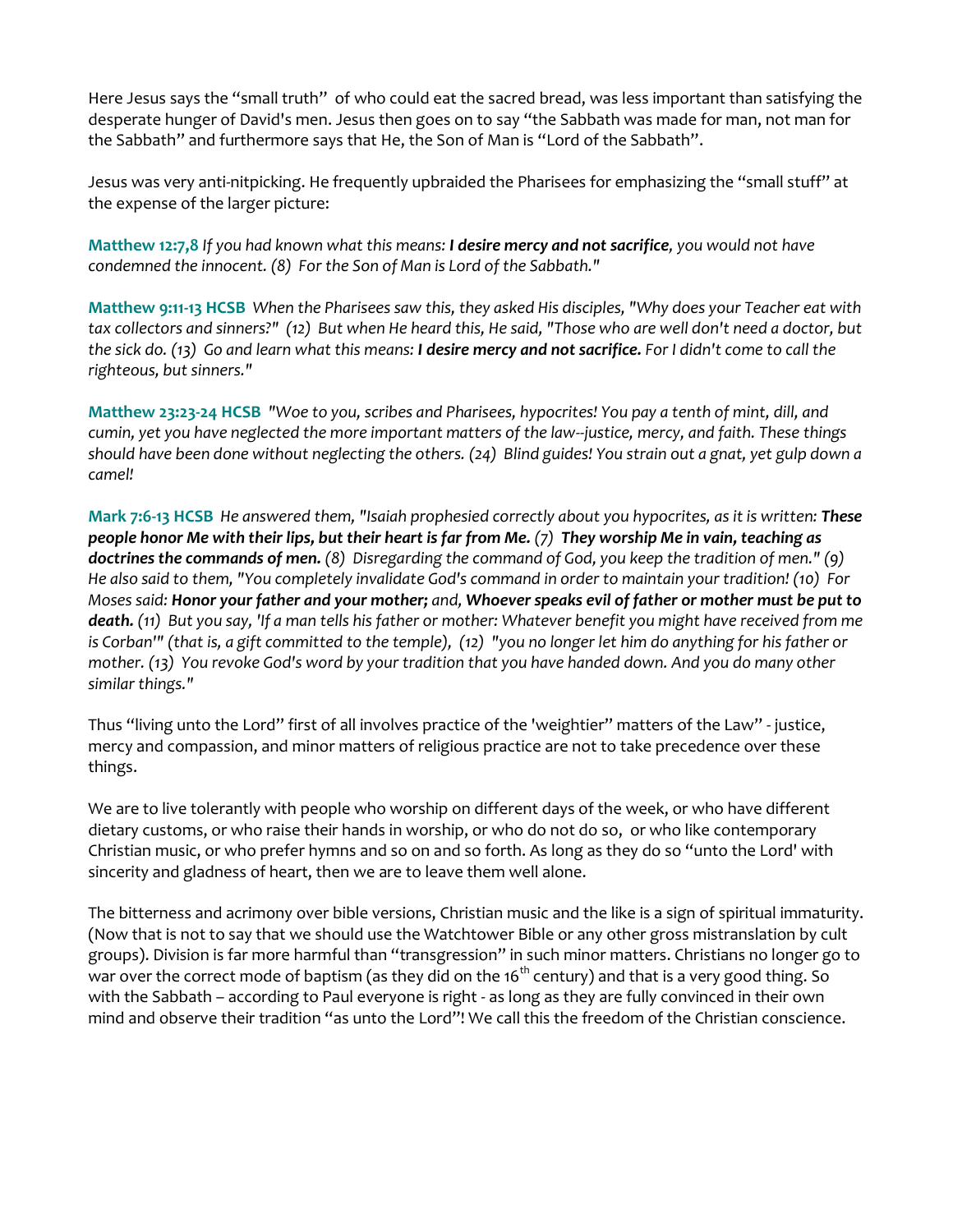### *Romans 14:9* **The Universal Rule Of Christ**

**Romans 14:9 HCSB** *Christ died and came to life for this: that He might rule over both the dead and the living.*

In the midst of Paul's explanation on Christian tolerance he "throws in" this sentence about the universal rule of Christ over all believers for all time. The idea is that Christ rules over all Christians for all time, whether we live, or whether we die. Therefore the Kingdom is very large, and by nature must include a wide range of people from different places and times and customs and ways of worship, therefore we need to accept this massive diversity of the Kingdom of God.

Yet there are other implications as well. For if Christ rules over the dead, then the dead are "conscious" in some way and continue to exist in such a state that it is meaningful to assert that Christ is their Lord.

Indeed Paul says that : *Christ died and came to life for this -*in other words the cross and the resurrection were "in order that" He would achieve dominion over both the living and the dead and that His love and justice would have full sway in the entire Universe both physical and spiritual.

Now if Christ is to have Lordship over the living, then all human institutions and governments and families and nations, all that we call "living" must finally submit to Him. It is not as if Christ rules over the dead in Heaven while the Devil rules over politics down here! No such bargain has been struck! Indeed Christ has come to "undo the works of the Devil".

**1 John 3:8 MKJV** *He who practices sin is of the Devil, for the Devil sins from the beginning. For this purpose the Son of God was revealed, that He might undo the works of the Devil.*

The incarnation, cross and resurrection were not just to save us, but also to form us into a Christ-governed people. The rebellion and iniquity in our hearts were to be uprooted and the work of the Devil in our soul was to be undone – along with his wicked works in the wider world. In the Christ-governed world evil will be rolled back.

Christ creates culture. He creates a new realm of mercy, grace, compassion and justice, a place of healing and sharing that we see during the high points in the gospels and in the Acts of the Apostles. This gracious rule of Christ over both the dead and the living is what we call the Kingdom of God.

Now Christ does not rule over tombstones and corpses and moldy coffins. Rather He rules over the spirits and souls of the departed saints that continue in some form of conscious and blessed existence in Heaven. While the wicked dead existence in a place of torment, a holding / remand cell, prior to the final judgment:

**Luke 16:22-26 MKJV** *And it happened that the beggar died and was carried by the angels into Abraham's bosom. The rich one also died and was buried. (23) And in hell he lifted up his eyes, being in torments, and saw Abraham afar off, and Lazarus in his bosom. (24) And he cried and said, Father Abraham, have mercy on me and send Lazarus so that he may dip the tip of his finger in water and cool my tongue, for I am tormented in this flame. (25) But Abraham said, Son, remember that you in your lifetime received your good things, and likewise Lazarus evil things. But now he is comforted and you are tormented. (26) And besides all this, there is a great chasm fixed between you and us; so that they desiring to pass from here to you cannot, nor can they pass over to us from there.*

**2 Peter 2:4 MKJV** *For if God did not spare sinning angels, but thrust them down into Tartarus, and delivered them into chains of darkness, being reserved to judgment.*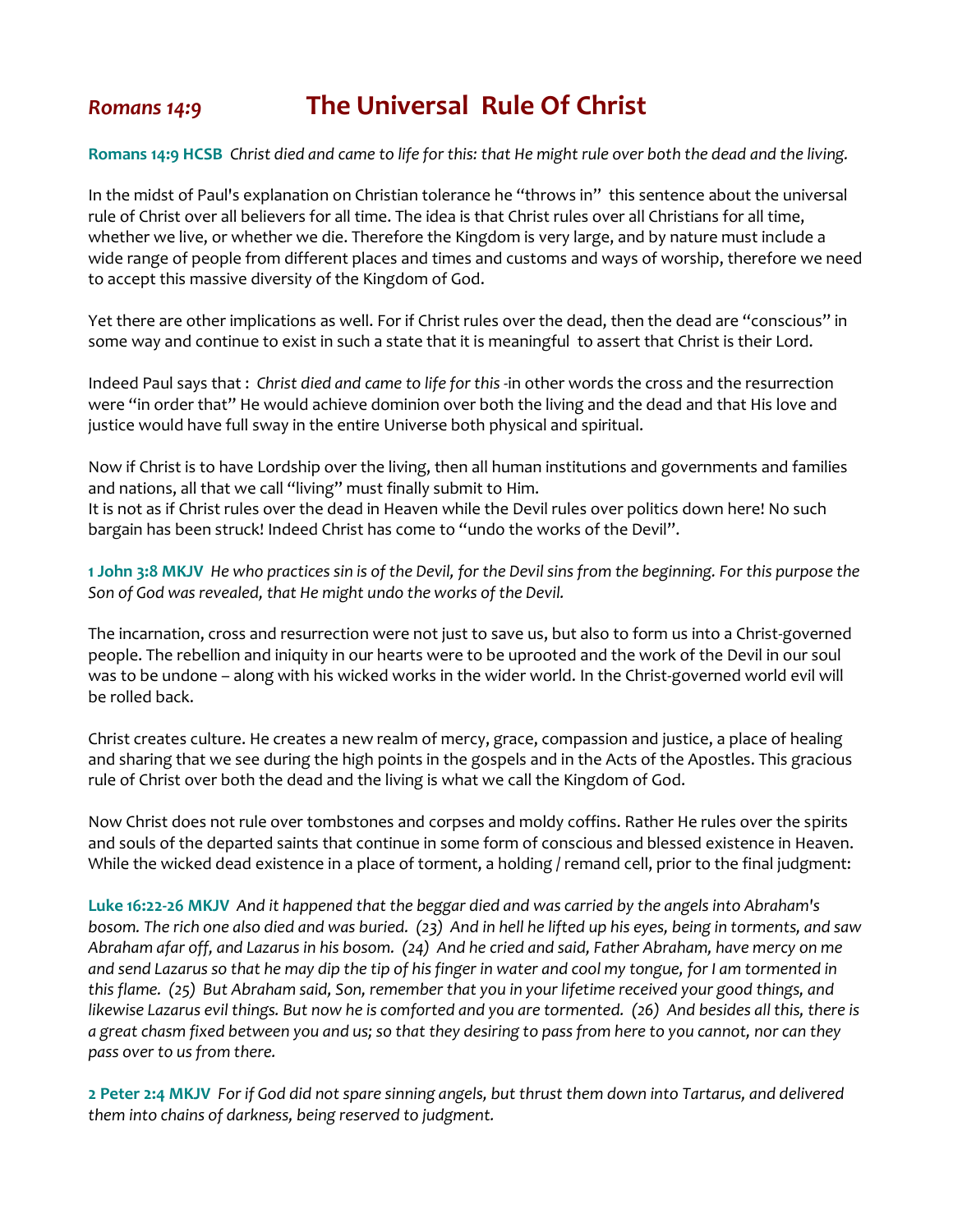**Revelation 6:9-11 MKJV** *And when He had opened the fifth seal, I saw under the altar the souls of those who had been slain for the Word of God, and for the testimony which they held. (10) And they cried with a loud voice, saying, Until when, Master, holy and true, do You not judge and avenge our blood on those who dwell on the earth? (11) And white robes were given to each one of them. And it was said to them that they should rest yet for a little time, until both their fellow servants and their brothers (those about to be killed as they were ) should have their number made complete.*

**Philippians 1:20-24 HCSB** *(20) My eager expectation and hope is that I will not be ashamed about anything, but that now as always, with all boldness, Christ will be highly honored in my body, whether by life or by death. (21) For me, living is Christ and dying is gain. (22) Now if I live on in the flesh, this means fruitful work for me; and I don't know which one I should choose. (23) I am pressured by both. I have the desire to depart and be with Christ--which is far better-- (24) but to remain in the flesh is more necessary for you.*

For Christians departing and being with Christ is "far better", while for the unrepentant rich man and the fallen angels it was far worse! Lazarus and the souls under the altar received comfort from God, and were able to perceive others, see what was happening in the world and engage in conversations with those in Heaven.

Since Christ rules over all dimensions of space, time, culture and human experience we cannot confine Him to this or that particular cultural form – to long hair or short hair, to this food or that drink, to hymns or choruses, to Republicans or Democrats, to this race or that nation or to church buildings of a certain size and shape or to worship on this day or that. But each of us lives in a particular time and place and we each serve God in our own way, and through our own cultural forms and understandings. Such forms are important expressions of faith for us, but they are not universals, they do not express the faith for all time. Gothic cathedrals expressed the faith of their builders then, and surely brought glory to God in that age, but they do not dictate how we must worship today.

Because the Lordship of Christ's is universal the Christian faith is never captive to any set of cultural particulars – though they may usefully express the faith of a certain group of people at a certain moment in time.

## *Romans 14:10-13* **Do Not Judge One Another**

**Romans 14:10-13 MKJV** *But why do you judge your brother? Or also why do you despise your brother? For all shall stand before the judgment seat of Christ. (11) For it is written, "As I live, says the Lord, every knee shall bow to Me, and every tongue shall confess to God." (12) So then each one of us will give account concerning himself to God. (13) Then let us not judge one another any more, but rather judge this, not to put a stumblingblock or an offense toward his brother.*

We are not judges – Christ alone is the Judge and we will all stand before Him. And we will be judged with the same judgment with which we have judged others – so let us not judge anyone at all!

Weighing up how "spiritual" another Christian is, or judging their walk with God, is very common in some evangelical circles – but is completely wrong! We are not the judges of another Christian! It is simply not our business to make evaluations of how they observe the Sabbath, or about the food they eat or the clothes they wear or the music that they listen to!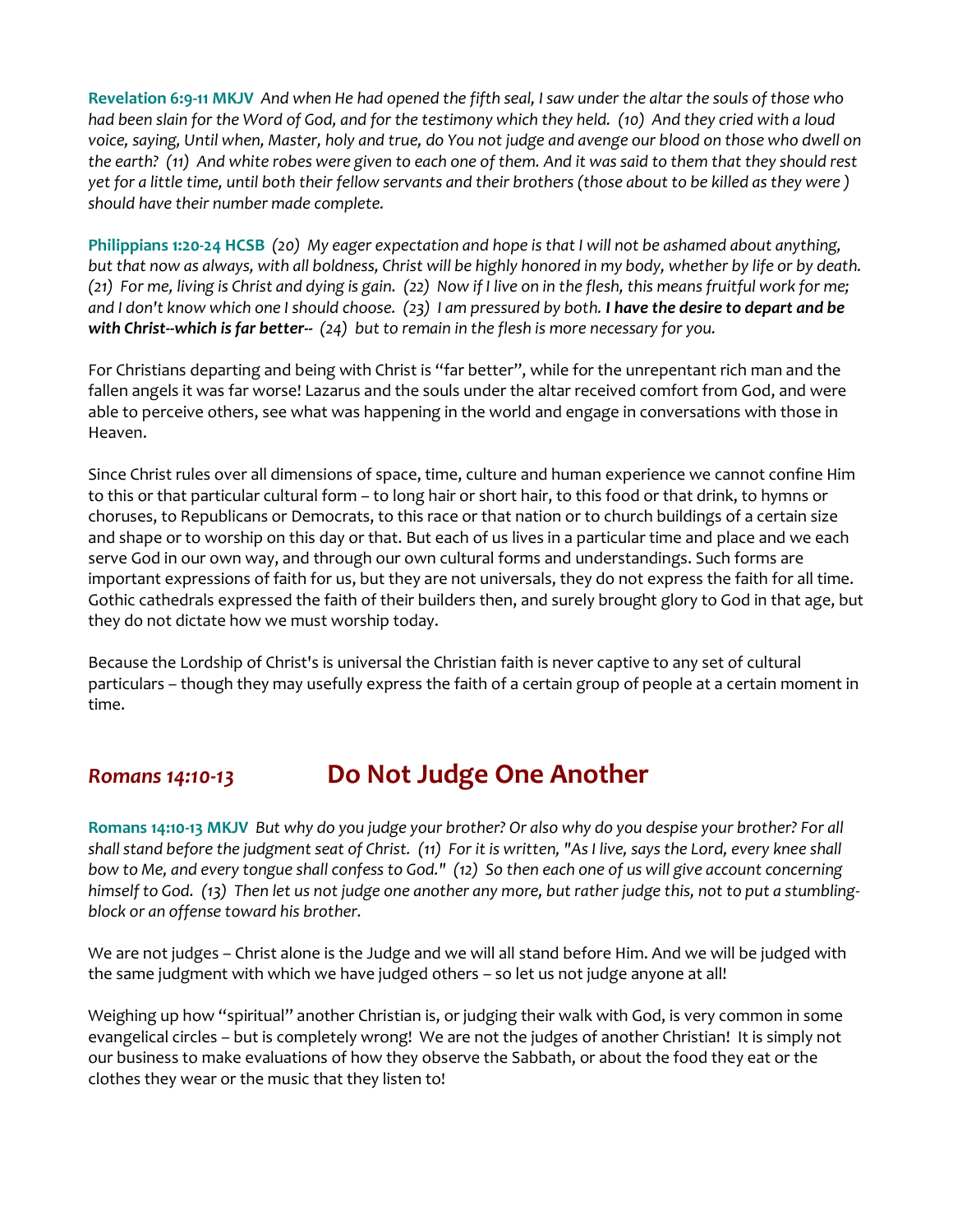There are three different Greek words that are often translated "judge" - the first is "krino" and is a judicial word meaning (according to Thayer's Lexicon): t*o judge, to pronounce an opinion concerning right and wrong, to be judged, i.e. summoned to trial that one's case may be examined and judgment passed upon it, to pronounce judgment, to subject to censure. Of those who act the part of judges or arbiters in matters of common life, or pass judgment on the deeds and words of others*

Thus "krino" means to judge absolutely, to criticize, to take the whole person and say they are good or bad because of some factor. Only God can do this, and Christians are totally forbidden from making "krino" style absolute judgments about each other.

The second word is "diakrino" which means to "discern" and is used in a positive sense of self-judgment and personal inspection. Thayer's defines it as "*discrimination*" (in the positive sense as in a discriminating purchaser of antiques): *to separate, make a distinction, discriminate, to prefer, to learn by discrimination, to try, decide*

The other Greek word is "dokimazo" – which means to test or approve: *to test, examine, prove, scrutinise (to see whether a thing is genuine or not), as metals , to recognise as genuine after examination, to approve, deem worthy.* This is necessary part of spiritual wisdom 'testing the spirits" (1 John 4:1) and deciding between true and false doctrine. Gullibility is not a fruit of the Spirit! Nevertheless this is testing with the expectation that good will be found in the end. It is hopeful testing rather than destructive testing.

While Christians are to have active minds and alive critical faculties they are to be used constructively for rooting out sin and weakness within one's own heart and to test doctrines and spirits in a constructive and kind (but wise) fashion.

What Paul is against is the sort of pompous judging of other Christians that contains a large measure of contempt or disapproval: *Or also why do you despise your brother?* We commonly see this contempt with respect to "other denominations": "those bible-bashing Baptists" "the chosen frozen", "the crazy charismatics" and so on and so forth. Such talk violates the spirit of Christ and makes judgments that we should not be making!

Paul asks us to have a bit more humility and to remember that each of us will stand before the judgment seat of Christ. *For all shall stand before the judgment seat of Christ. (11) For it is written, "As I live, says the Lord, every knee shall bow to Me, and every tongue shall confess to God." (12) So then each one of us will give account concerning himself to God.* 

Now this judgment by Christ is not a judgment as to our salvation (which was accomplished when we believed) but for our reward, and as an assessment of how we have lived our lives here on earth in obedience to Christ's commandments (1 Corinthians 3:10-15). It is our "giving an account" of how we served the Lord (v. 12).

**2 Corinthians 5:10 MKJV (10)** F*or we must all appear before the judgment seat of Christ, so that each one may receive the things done through the body, according to that which he has done, whether good or bad.*

**1 Corinthians 3:12-15 MKJV** *(12) And if anyone builds on this foundation gold, silver, precious stones, wood, hay, stubble, (13) each one's work shall be revealed. For the Day shall declare it, because it shall be revealed by fire; and the fire shall try each one's work as to what kind it is. (14) If anyone's work which he built remains, he shall receive a reward. (15) If anyone's work shall be burned up, he shall suffer loss. But he shall be saved, yet so as by fire.*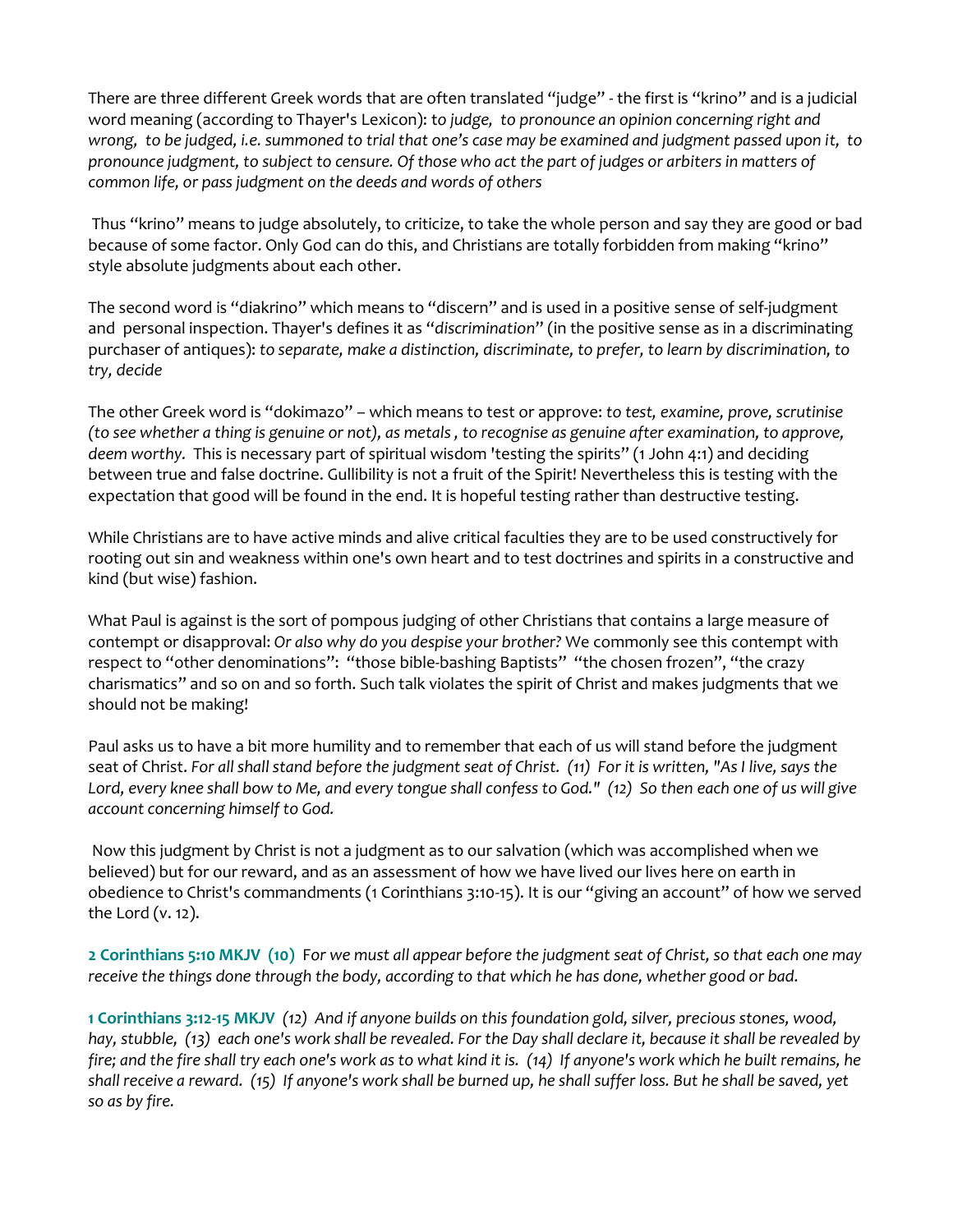Jesus tells us that when we give our account the measure used to judge us – will be the measure that we used to judge others! O pity the strict, harsh, impatient and unkind souls on that Day!

**Matthew 7:1-5 MKJV** *Judge not, that you may not be judged. (2) For with whatever judgment you judge, you shall be judged; and with whatever measure you measure out, it shall be measured to you again. (3) And why do you look on the splinter that is in your brother's eye, but do not consider the beam that is in your own eye? (4) Or how will you say to your brother, Let me pull the splinter out of your eye; and, behold, a beam is in your own eye? (5) Hypocrite! First cast the beam out of your own eye, and then you shall see clearly to cast the splinter out of your brother's eye.*

Many who think they were "right" in judgment will be found wrong in love, mercy and compassion – which are the greatest of all!

Judging people causes them to become discouraged. Disapproval is an obstacle to fellowship and to Christian growth. Rather God wants a community of encouragers!

So Paul says: *Then let us not judge one another any more, but rather judge this, not to put a stumbling-block or an offense toward his brother.* Lets get out of the way of the growth of the saints – and stop judging one another!

## *Romans 14:14-17* **The Nature Of The Kingdom**

**Romans 14:14-17 HCSB** *(I know and am persuaded by the Lord Jesus that nothing is unclean in itself. Still, to someone who considers a thing to be unclean, to that one it is unclean.) (15) For if your brother is hurt by what you eat, you are no longer walking according to love. By what you eat, do not destroy that one for whom Christ died. (16) Therefore, do not let your good be slandered, (17) for the kingdom of God is not eating and drinking, but righteousness, peace, and joy in the Holy Spirit.*

What is the nature of the Kingdom of God? Is it all about externals (such as eating, drinking, and Sabbaths) or is the Kingdom all about internals (love, righteousness, peace and joy in the Holy Spirit)? Paul comes down clearly and firmly on one side of this dispute. The Kingdom of God is about attitudes, and the disposition of our soul and spirit and not about what we wear or eat or drink, or about when we go to church!

Paul starts with an astonishing statement: *I know and am persuaded by the Lord Jesus that nothing is unclean in itself.* Pork was not unclean "in itself" nor was wine, nor was beef or liver or snails or frog's legs. The idea of "unclean things" was removed by the Lord Jesus. It seems to have taken some time for Paul the former Pharisee to arrive at this remarkable conclusion because he says *I know and am persuaded by the Lord Jesus* 

Jesus had to persuade Paul of this truth because it was not self-evident to Paul, in fact it went right against all of Paul's upbringing! The Pharisees believed in ritual contamination. That is if a holy thing touched and unclean thing, then the holy thing became unclean also. But Jesus reversed this!

When Jesus touched a dead body (like the girl on the bier) Jesus did not become unclean – rather the girl rose from the dead! And when Jesus touched a leper He did not become leprous or unclean – rather the leper became clean and whole and healed. And when Jesus was touched by a woman with the issue of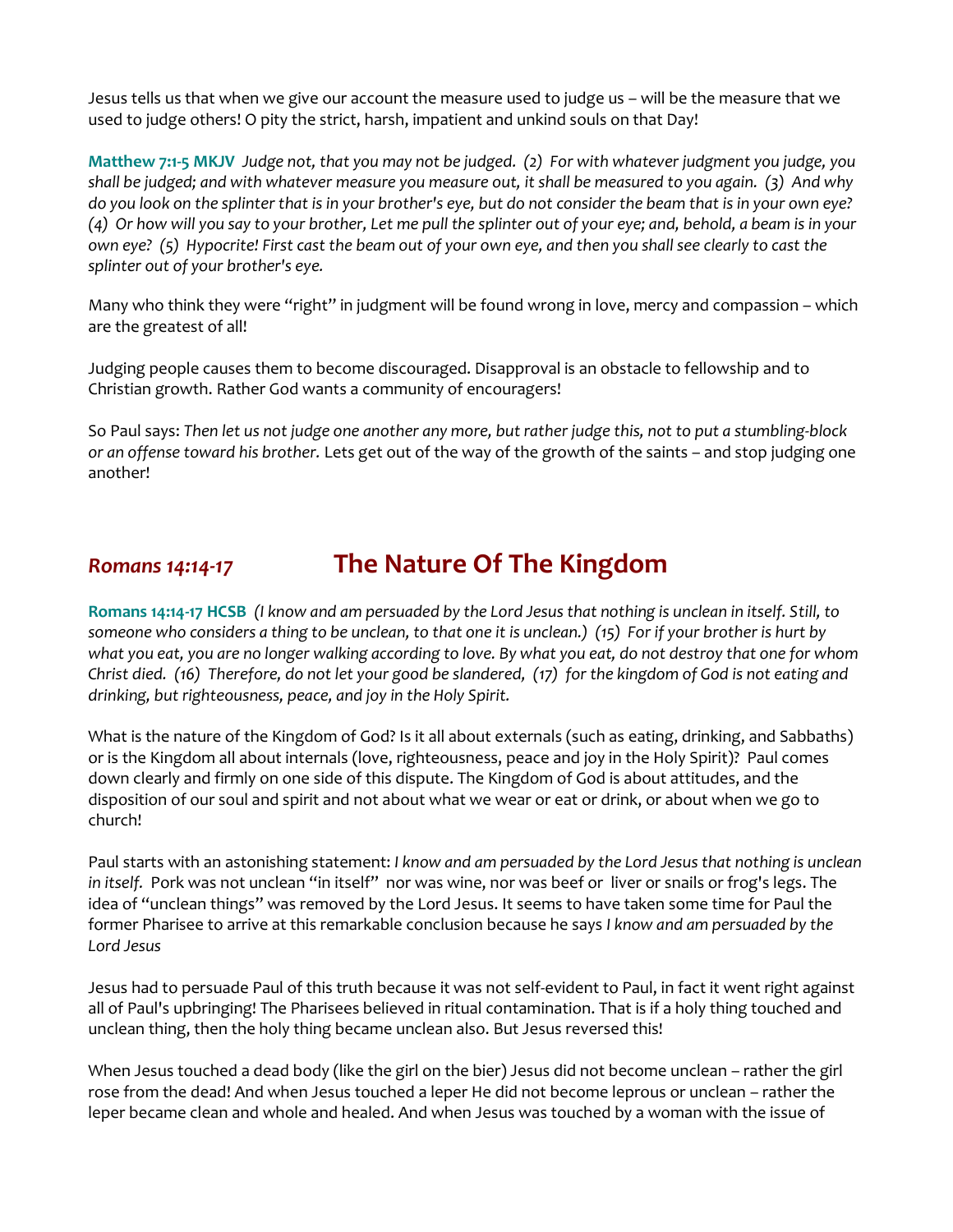blood or came across a demoniac, He was not defiled, rather the person was healed and the demon cast out! Jesus taught and demonstrated with great clarity and frequent repetition that the power of the Holy Spirit was not diminished in any way by the impure, the unclean, the diseased, the demonic or the insane!

A preacher full of the Holy Spirit can go into a bar or a brothel and come out with converts and changed lives! A young preacher called David Wilkerson went to New York and even transformed a bikie gang! Corrie Ten Boom was alight in the darkness of Nazi concentration camps that did not destroy her soul, and Jackie Pullinger went into the opium dens of the Walled City of Hong Kong to minister Christ and the power of the Holy Spirit brought great Spirit-filled revival! Nothing is unclean to the person of faith!

The Paul adds a warning: Still, to someone who considers a thing to be unclean, to that one it is unclean. For instance to some people alcohol is unclean and they will never go to a bar, and it would hurt them spiritually to do so – and I respect that! For me playing tournament chess (which brought out a spirit of excessive competition) was unclean for a long while. It was something I simply could not do without sinning! There are limits to our faith!

I know Christians who minister to the porn industry and who attend conventions and shows in Las Vegas – and can do so successfully and without compromise. But for 99% of men that would be an absolute disaster! Paul warns us so we don't go too far in our freedom. We have to combine Jesus' call to freedom with his call to holiness! (Scriptures always have to be interpreted in balance with each other).

So when a person of strong faith for whom X is clean, meets a person of weak faith for whom X is unclean – who gives way? The person of strong faith should respect the feelings of the person with weaker faith in the matter: *For if your brother is hurt by what you eat, you are no longer walking according to love. By what you eat, do not destroy that one for whom Christ died.* 

In other words if I prefer a good California red wine, and my brother in Christ believes wine is sinful – then it is up to me to give way and I should not partake in his or her presence. I don't want to stumble an alcoholic, I don't want to hurt a single soul, so the communion will be with grape juice!

Liberty has to be exercised with love and consideration for those around me *do not destroy that one for whom Christ died* is a powerful principle! If Christ died for them, then we should nurture them and love them and respect their spiritual sensitivities. This includes such things as not having vigorous theological debates in front of new believers. Exposing young Christians to some scholars' doubts about the Canon of Scripture or the Trinity does far more harm than good!

Paul then brings the debate around to the nature of the Kingdom of God: *Therefore, do not let your good be slandered, (17) for the kingdom of God is not eating and drinking, but righteousness, peace, and joy in the Holy Spirit.*

In other words do not let what is good to you, be spoken of as evil, because it destroyed someone of weaker faith. I like peanuts. But to some people with peanut allergies they are potentially fatal. The good thing – peanuts, would be spoken of as evil if I was so insensitive as to give peanuts to someone who had the allergy. Does that mean that everyone has to stop eating peanuts? No! They are good! But you must not give them to your brother who has a peanut allergy! (And that principle can be applied to many things). We must walk in love and consideration.

The Kingdom of God is not about the externals of what you do or do not eat or drink. It is about how you act towards other people in love. It is the hidden internal stuff of the heart and the transformational work of God in us producing righteousness, peace and joy in the Holy Spirit.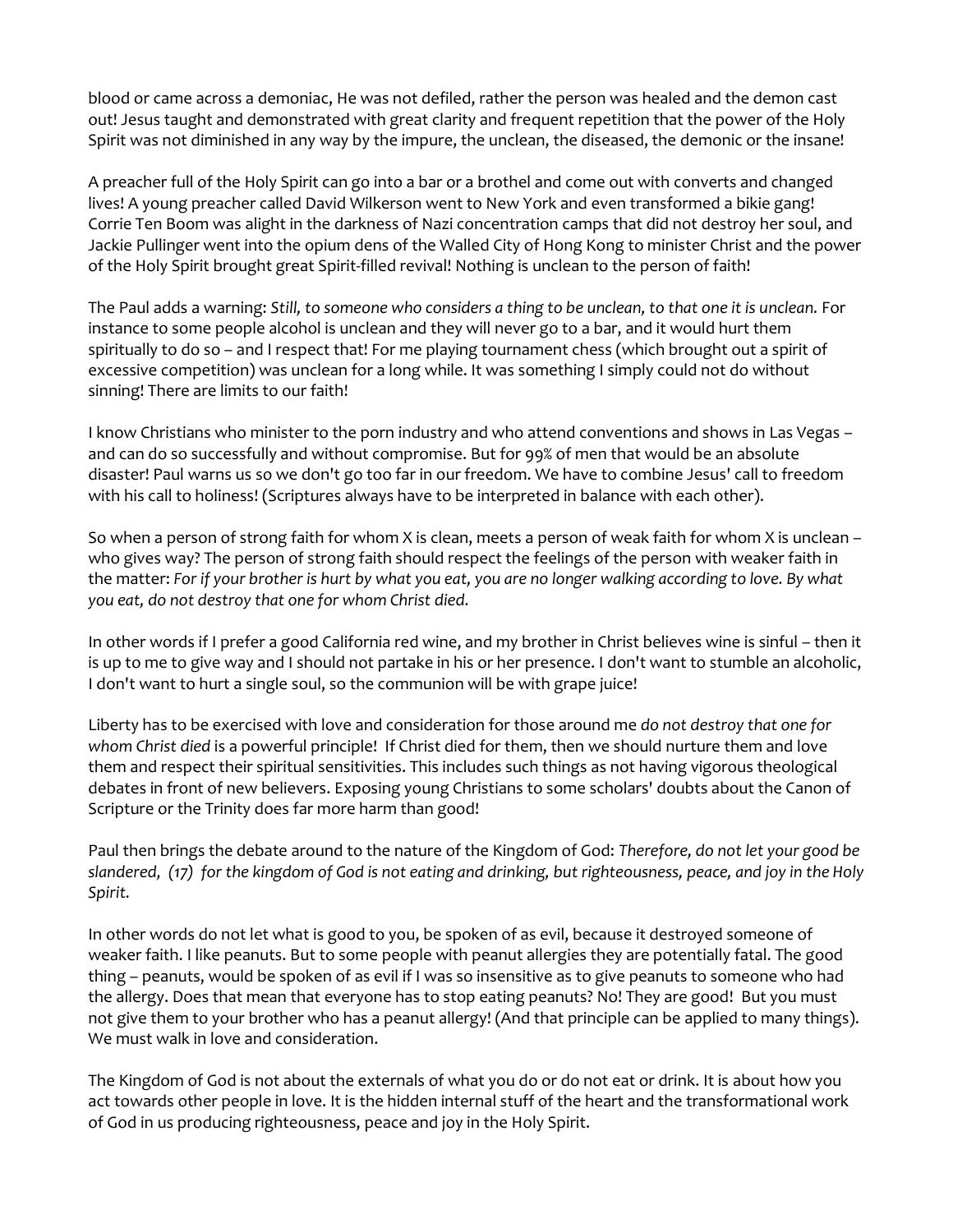Lets summarize this with a few principles:

- 1. Nothing is unclean in and of itself.
- 2. The power of the Holy Spirit is so great that it overcomes ritual uncleanness and redemption is more powerful than sin.
- 3. But we cannot go around playing with fire. If it is unclean to you, then its unclean. If in doubt don't!
- 4. The stronger in faith gives way to the weaker we may have to give up some freedoms to ensure others are not injured in their Christian life.
- 5. The focus of the Christian life should not be on external conformity to rules about what we can eat or drink, or when we should go to church.
- 6. The focus of the Christian life should be on internal conformity to Christ-likeness e.g. love, righteousness, peace and joy in the Holy Spirit.

# *Romans 14:18-23* **Stumbling One's Brother**

**Romans 14:18-23 MKJV** *For he who serves Christ in these things is well-pleasing to God, and approved by men. (19) So then let us pursue the things of peace, and the things for building up one another. (20) Do not undo the work of God for food. Truly, all things indeed are clean, but it is bad to the man eating because of a stumbling-block. (21) It is good neither to eat flesh, nor to drink wine, nor anything by which your brother stumbles, or is offended, or is made weak. (22) Do you have faith? Have it to yourself before God. Blessed is he who does not condemn himself in what he approves. (23) But, the one doubting, if he eats, he has been condemned, because it is not of faith; and all that is not of faith is sin.*

- 1. We are to serve Christ in "these things" that is righteousness, peace and joy in the Holy Spirit.  $(17,18)$
- 2. We are to pursue "the things of peace" harmony in the Christian community
- 3. We are to build each other up
- 4. We are not to "undo the work of God for food" that is use our freedom in Christ to upset another person's weaker faith
- 5. We are to restrain our liberty so as not to cause a brother to stumble, be spiritually offended, or made weak
- 6. We can still exercise our freedom to ourselves, before God.
- 7. If our faith and conscience is pure about what we approve then we are blessed
- 8. But if we find something to be doubtful then don't do it. If it is not according to our faith and conscience then it is sin.

Lets take some controversial examples: tithing, drinking alcohol and attending church on Sunday. Each of these is a "strong matter of conscience" to some people and "not a problem" to others. Arguments rage about the rights and wrongs of these issues. As we have seen earlier on in this chapter "both sides are right" and should live in peace. If someone wants to attend church regularly each Sunday "unto the Lord" that is fine, if someone things Saturday is better or any day at all and does so "unto the Lord" that is fine too. Both sides should learn to get along! And if someone believes in being a teetotaler, that is good if they do so unto the Lord, and if someone drinks wine and praises God, that is also fine (as long as they do not get drunk), and if someone tithes exactly ten percent and gives diligently and faithfully unto the Lord they are blessed, and if another person gives 8% or 15% or whatever they feel moved to by the grace of God and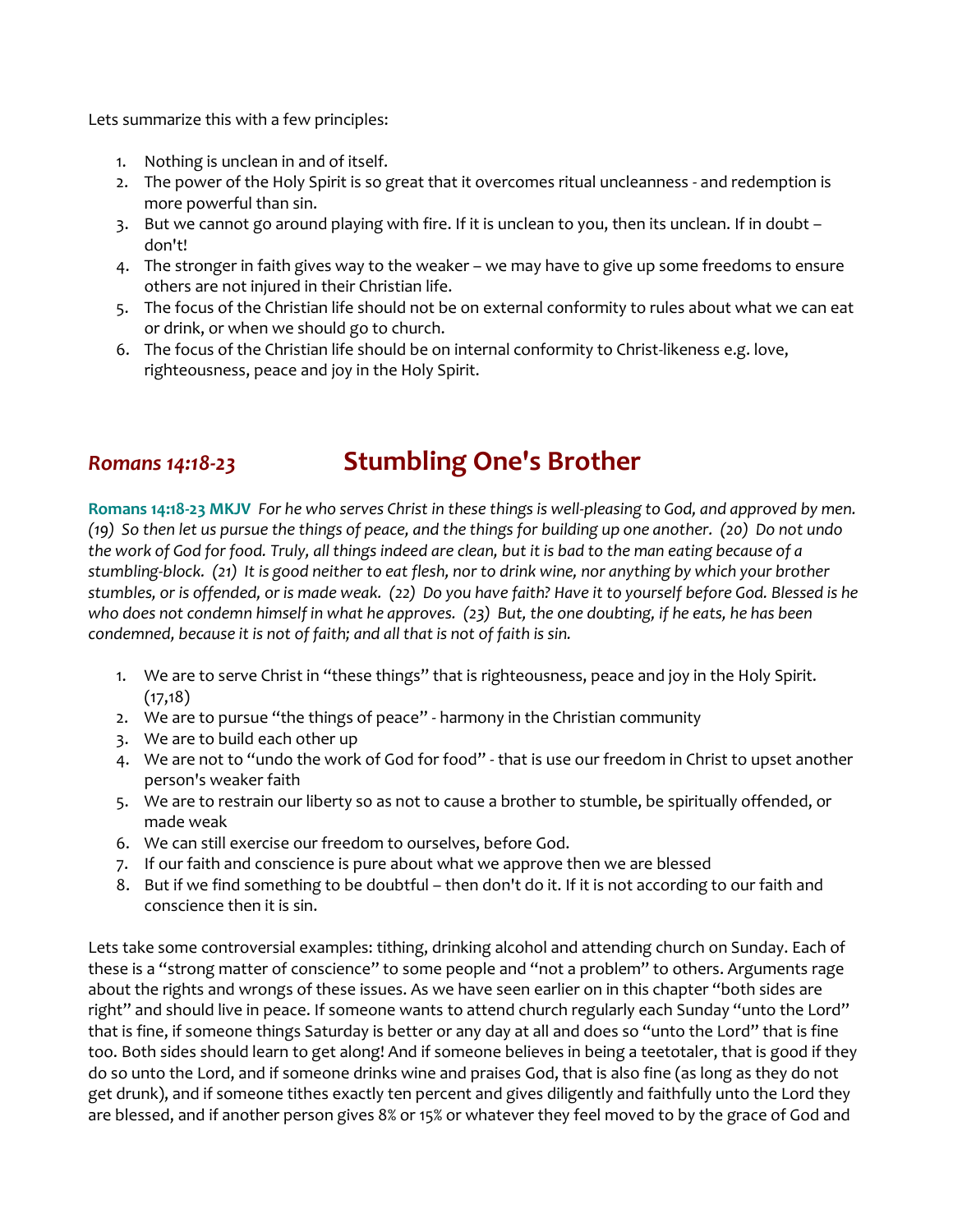do so unto the Lord, that is fine as well. Both sides are right – and the important thing is righteousness, peace and joy in the Holy Spirit, not the formula, not the exactly right religious practice!

However – and it is a BIG however, we are automatically WRONG if we exercise our freedom in a way that stumbles our brother. If I were to drink around a teetotaler – then I could hurt that person and cause spiritual damage, around an alcoholic - I could even destroy them! This is wrong, plain wrong! I am never to exercise my freedom in a way that stumbles, offends or makes weak a brother!

Yet that does not mean that I am at the mercy of every legalistic and hyper-sensitive individual. Just because someone is offended by the car I drive, or the clothes I wear, or by my Australian accent does not mean I have to change! We are free to be ourselves in the Lord. However when it really is a spiritual issue for that person we should compromise.

Should Christian women wear mini-skirts? Is a brother stumbled by this? Surely he sees worse on TV or at the office? Yet it does not help! It adds to the burden of temptation, and is perhaps best avoided. Consideration means modesty – for both men and women.

On issue after issue we have to balance our freedom with the spiritual effects of our actions. Mini-skirts, lottery tickets, Sabbaths, meat offered to idols, alcohol, tithing or grace giving, or even driving an SUV or Hybrid can be contentious issues.

In the end we have to make up our own mind according to our own conscience. *Do you have faith? Have it to yourself before God. Blessed is he who does not condemn himself in what he approves.*

And if we do decide that something is doubtful or off-limits then we should abide by that and not try to do things just for the sake of "personal liberation": *But, the one doubting, if he eats, he has been condemned, because it is not of faith; and all that is not of faith is sin.*

If you feel bad about not tithing – then you must tithe! If you feel guilty when you take a drink – then don't drink. If you feel something is wrong if you are not at church on Sunday – then you must go to church! You cannot violate your conscience but you can slowly reeducate it.

The apostle Peter was very strict about what he would and would not eat until Jesus showed him a vision and told him to eat that which Peter considered unclean. Then Peter had trouble visiting Gentiles – until God showed him that too was OK (see Acts chapters 10 and 11).

As our faith grows, so does our freedom in Christ. The "rules" we were so worried about before, rules about eating and drinking and Sabbaths and clean and unclean and Christmas and Easter - all fade away (see Colossians 2:8-23).

Yet there are some folk for whom those rules are still very important. To a new Christian in 45 AD eating a pork chop may have seemed like a terrible sin (if they were from a Jewish background) and serving them pork could have stumbled them in their obedience to God. In the end it is not pork that matters – but people.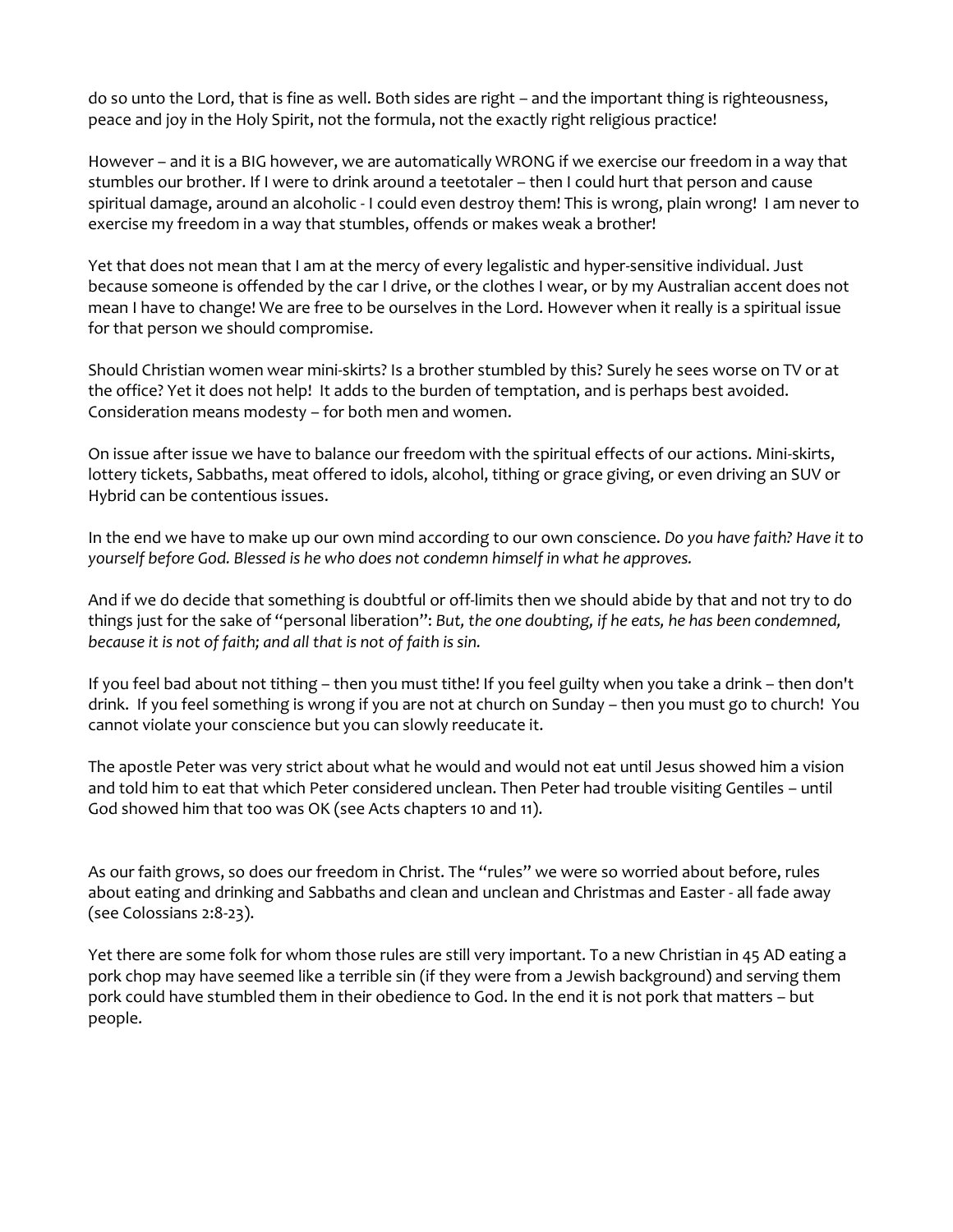# *Romans 15:1-3* **Building Up Our Neighbor**

**Romans 15:1-3 HCSB** *Now we who are strong have an obligation to bear the weaknesses of those without strength, and not to please ourselves. (2) Each one of us must please his neighbor for his good, in order to build him up. (3) For even the Messiah did not please Himself. On the contrary, as it is written, The insults of those who insult You have fallen on Me.*

There is a certain amount of proper inconvenience and self-restraint in being a Christian. The Christian life is not "all about me" or about "self-fulfillment", rather it is about community, grace, edification and loving "one another".

The strong have an obligation toward the weak – to help them, to bless them, to strengthen them and to be considerate toward them. If someone is limping, we slow down, give them a hand and go together with them to their destination. This applies also to spiritual things. It is a team effort and we need to "slow down" and help the weaker brothers in our midst. The person we please is our neighbor – and not ourselves: *Now we who are strong have an obligation to bear the weaknesses of those without strength, and not to please ourselves. (2) Each one of us must please his neighbor for his good, in order to build him up.* 

Jesus had every right to please Himself. He could have asked God for a gold chariot and a grand palace and been perfectly worthy of them! Instead of living the high life, He chose the life of incarnate humility – even to the point of accepting scorn and derision: *For even the Messiah did not please Himself. On the contrary, as it is written, The insults of those who insult You have fallen on Me.*

Jesus accepted suffering, and insults and even died on a cross, so that others (you and I) might find salvation. So also you and I must be prepared to be "put out" a little for others. As a missionary that may involve living at the level of the community rather than the level I am used to "back home". After all that is what Jesus did. For most people it may involve smaller sacrifices such as using non-theological language when conversing with new believers or not having materials around the house that would cause spiritual confusion for a visitor. Or it may be something as simple as not rushing home after church but instead stopping and greeting new people and asking them out for lunch.

The old adage, *God first, others second, self last -* is a good one and fits with much NT teaching and with the example set by the courageous redemptive suffering of Christ and His apostles.

There is much self-centered Christian teaching around today about how we can have "the life we want now". Instead we should be teaching: "How you can help others to have salvation in Christ"! It is not about our personal comfort, rather it is about the other person's eternal salvation.

As a bible teacher one issue that bothers me is the price of Christian resources. Too often good resources are priced at commercial rates, and yet the costs of production are subsidized through faith giving to the ministry. This means the profit margins are huge. As well as that the ministry is tax exempt and probably pays lower than average wages. Such a ministry is not passing these lower costs on to the consumer, or to the staff, or to the government or to the community in general, rather it goes to enrich the leadership or to enlarge the premises. This may be good business but students at bible colleges, who can seldom afford it, are paying top dollar for materials that can and should be supplied at a much lower price. Such organizations are not acting to "edify their neighbor" but rather simply to increase their wealth. This was never the apostolic mindset.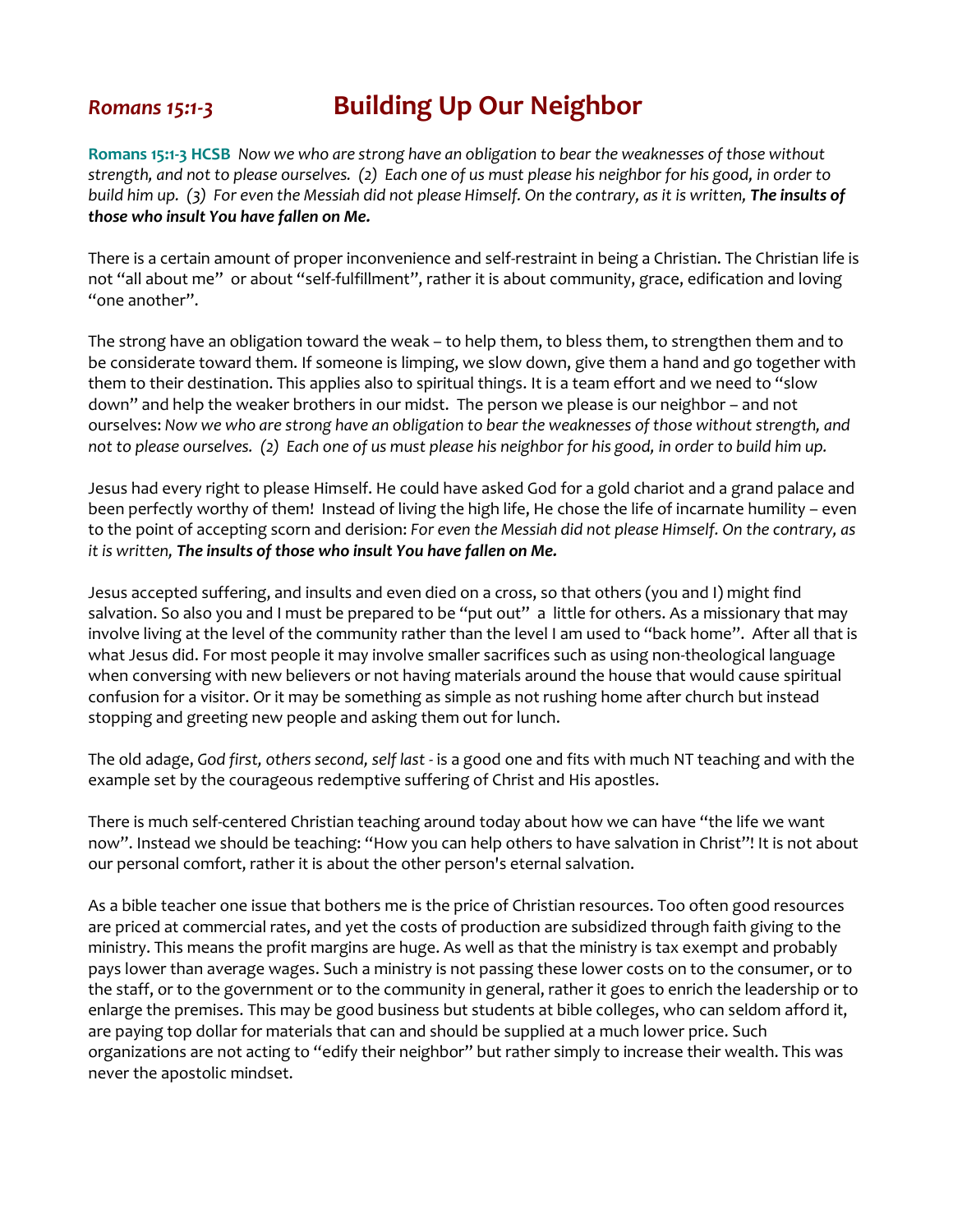Every ministry worthy of the name should consider the needs of those they minister to be first and foremost – and profits should be way down the list of priorities. There is way to much "commercialized Christianity" and way too little apostolic and redemptive simplicity.

Peter once said to Jesus 'we have given up all to follow You" (Matthew 19:27). That is the true apostolic spirit! Peter and Paul did not please themselves but followed Christ and built up His Church!

Self-denial is not good in and of itself. Paul knocks that squarely on the head in Colossians 2:18-23. We are not Christian masochists.

Yet self-denial is needed because it is an essential part of building up our neighbor. Building others up takes consideration and care and time and thought and money and sacrifice. Jesus did npot go to the cross as a form of self-flagellation, He went to the cross because it was necessary for our salvation and we are to do likewise:

**1 John 3:16-18 MKJV** *By this we have known the love of God, because He laid down His life for us. And we ought to lay down our lives for the brothers. (17) But whoever has this world's goods and sees his brother having need, and shuts up his bowels from him, how does the love of God dwell in him? (18) My children, let us not love in word or in tongue, but in deed and in truth.*

In fact our works and our reward are grounded in our self-denial for the cause of the Cross:

**Matthew 16:24-27 MKJV** *Then Jesus said to His disciples, If anyone desires to come after Me, let him deny himself and take up his cross and follow Me. (25) For whoever desires to save his life shall lose it, and whoever desires to lose his life for My sake shall find it. (26) For what is a man profited if he shall gain the whole world and lose his own soul? Or what shall a man give in exchange for his soul? (27) For the Son of Man shall come in the glory of His Father with His angels, and then He shall reward each one according to his works.*

Therefor let us not just please ourselves, but instead let us accept the inconvenience and restraints, and take up the cross that comes as we serve others in the Spirit.

## *Romans 15:4* **Hope From The Bible**

**Romans 15:4 MKJV** *For whatever things were written before were written for our learning, so that we through patience and comfort of the Scriptures might have hope.*

Some Christians dismiss the Old Testament, but Paul says that it was still of great value: "*whatever things were written before were written for our learning" -* and at this point in Christian history the "things written before" were the OT Scriptures.

Paul also wrote to the Corinthians about the continuing relevance of OT examples (in this case of God's discipline of Israel in the wilderness).

**1 Corinthians 10:11 MKJV** *(11) And all these things happened to them as examples; and it is written for our warning on whom the ends of the world have come.*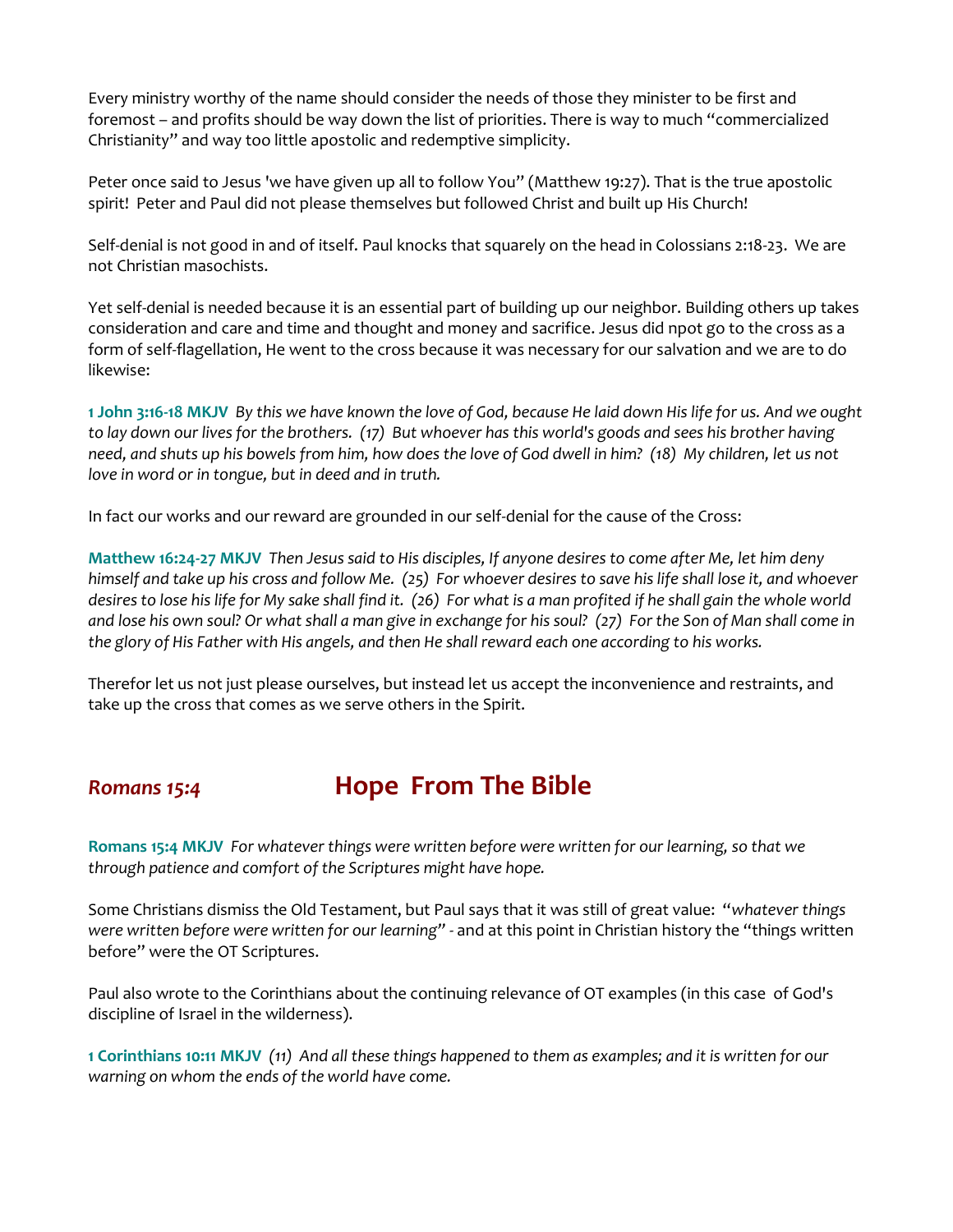And the Scriptures Timothy would have known as a child would have been the current books of the Old Testament:

**2 Timothy 3:14-17 MKJV** *But continue in the things that you have learned and have been assured of, knowing from whom you have learned them, (15) and that from a babe you have known the Holy Scriptures, which are able to make you wise to salvation through faith in Christ Jesus. (16) All Scripture is God-breathed, and is profitable for doctrine, for reproof, for correction, for instruction in righteousness, (17) that the man of God may be perfected, thoroughly furnished to every good work.*

Paul tells us that the Scriptures are a source of hope: *so that we through patience and comfort of the Scriptures might have hope.* In the trials of life it is often a word from the Bible that brings light and hope into our life. But this often needs to be combined with patience as we wait for the word from God to become manifest in our lives. It is this waiting on the word of God that builds character into our lives. The impatient person ends up hope-less because they always give up or take a short-cut before God's word has a chance to blossom into reality.

This is especially true in situations of injustice and great suffering such as the persecutions that came upon the early Christians in Rome. It is not easy to suffer at any time, and undeserved suffering can be especially difficult to bear. To see relatives and fellow-believers dragged off and crucified, or used as human torches to light processions must have been truly dreadful (though the worst persecutions may have occurred after Romans was written). Even in such dreadful situations the Scriptures, patiently borne, would have been a great source of hope as they told of a just and loving God who would reward them with eternal life, and who would punish their enemies on the Day of Judgment.

**2 Thessalonians 1:5-10 MKJV** *(5) For this is a manifest token of the righteous judgment of God, that you may be counted worthy of the kingdom of God for which you also suffer, (6) since it is a righteous thing with God to repay tribulation to those who trouble you, (7) and to give rest with us to you who are troubled, at the revealing of the Lord Jesus from Heaven with the angels of His power, (8) in flaming fire taking vengeance on those who do not know God and who do not obey the gospel of our Lord Jesus Christ, (9) who shall be punished with everlasting destruction from the presence of the Lord and from the glory of His power, (10) when He shall come to be glorified in His saints and to be admired in all those who believe (because our testimony among you was believed) in that Day.*

Having solid hope in the Scriptures will see us though this life and lay a solid foundation for the life to come. By contrast, putting one's hope in people, or money, or governments or political parties or even in success formulas – is a sure path to ultimate disappointment.

The mature Christian is one who can patiently trust in the promises of God without doubting and without taking unethical short-cuts to the desired end. The apostle Peter, in his second epistle, gives a beautiful snapshot of what this process is like:

**2 Peter 1:2-8 MKJV** *Grace and peace be multiplied to you through the knowledge of God and of Jesus our Lord, (3) according as His divine power has given to us all things that pertain to life and godliness, through the knowledge of Him who has called us to glory and virtue, (4) through which He has given to us exceedingly great and precious promises, so that by these you might be partakers of the divine nature, having escaped the corruption that is in the world through lust. (5) But also in this very thing, bringing in all diligence, filling out your faith with virtue, and with virtue, knowledge; (6) and with knowledge self-control, and with self-control, patience, and with patience, godliness, (7) and with godliness, brotherly kindness, and with brotherly kindness, love. (8) For if these things are in you and abound, they make you to be neither idle nor unfruitful in the knowledge of our Lord Jesus Christ.*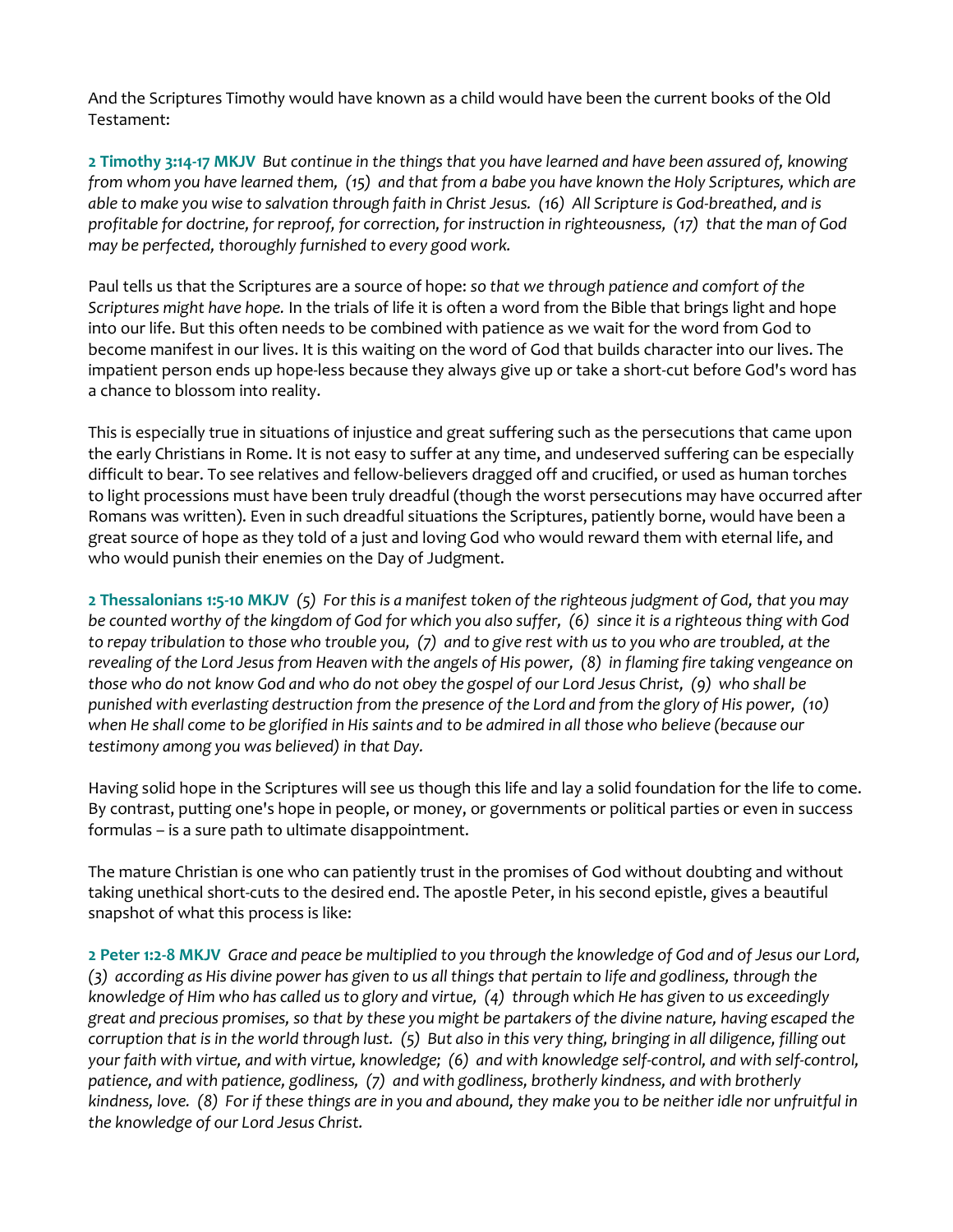In the central place in Christian growth are phrases such as "*through the knowledge of Him"* and " *through which He has given to us exceedingly great and precious promises, so that by these you might be partakers of the divine nature".* As we get to know God and as we rely on His wonderful promises the rest unfolds around us – and this knowledge of God and His promises almost entirely comes from the Bible.

It is as we steadfastly believe what is written in the Bible, including the Old Testament, that we come to know God and grow in faith. Note that I say "believe" not just "know". We have to trust the Scriptures, and hang on them as true words from God with real application to our lives. The key example here is Abraham trusting God for the birth of Isaac despite the discouraging external realities.

**Romans 4:18-22 MKJV** *For he who beyond hope believed on hope for him to become the father of many nations (according to that which was spoken, "So your seed shall be"). (19) And not being weak in faith, he did not consider his own body already dead (being about a hundred years old) or the deadening of Sarah's womb. (20) He did not stagger at the promise of God through unbelief, but was strong in faith, giving glory to God, (21) and being fully persuaded that what God had promised, He was also able to perform. (22) And therefore it was imputed to him for righteousness.*

Let us therefore take solid refuge in the Scriptures knowing that in trusting God's promises we shall find hope in the midst of life!

## *Romans 15:5-7* **Being Like-Minded**

**Romans 15:5-7 HCSB** *Now may the God of endurance and encouragement grant you agreement with one another, according to Christ Jesus, (6) so that you may glorify the God and Father of our Lord Jesus Christ with a united mind and voice. (7) Therefore accept one another, just as the Messiah also accepted you, to the glory of God.*

**Romans 15:5-7 MKJV** A*nd may the God of patience and consolation grant you to be like minded toward one another according to Christ Jesus, (6) so that with one mind and one mouth you may glorify God, even the Father of our Lord Jesus Christ. (7) Therefore receive one another as Christ also received us, to the glory of God.*

These verses tel us that Christian unity is first a gift of God "*grant you to be like-minded*" and secondly an act of obedience "t*herefore accept one another*" that results in clearly manifest glory for God: "*glorify the God and Father of our Lord Jesus Christ*" ..... "*to the glory of God*".

It is the character of God manifest in us and among us that allows us to put up with one another – which is why Paul calls on "*the God of endurance and encouragement"* also translated as " *the God of patience and consolation".* God is not touchy, prickly or defensive. Rather He is patient, kind and encouraging! These are great "team player" qualities that help Christians to hang in there together among all the tests and challenges of Christian fellowship.

The phrase "agreement with one another" or "like-minded toward one another" is "phronein en allelois" which can be translated 'interested in one another" or "thoughtful toward one another". Phronein is from the Greek word family that describes cognition (phroneo) and means to think about, or to pay attention to. Unity comes from caring about one another and being actually interested in each other.

So far we have a community of people that is interested in one another and is patient and encouraging toward one another – that is a pretty good start! This community then proceeds to worship as one: *so that you may glorify the God and Father of our Lord Jesus Christ with a united mind and voice.*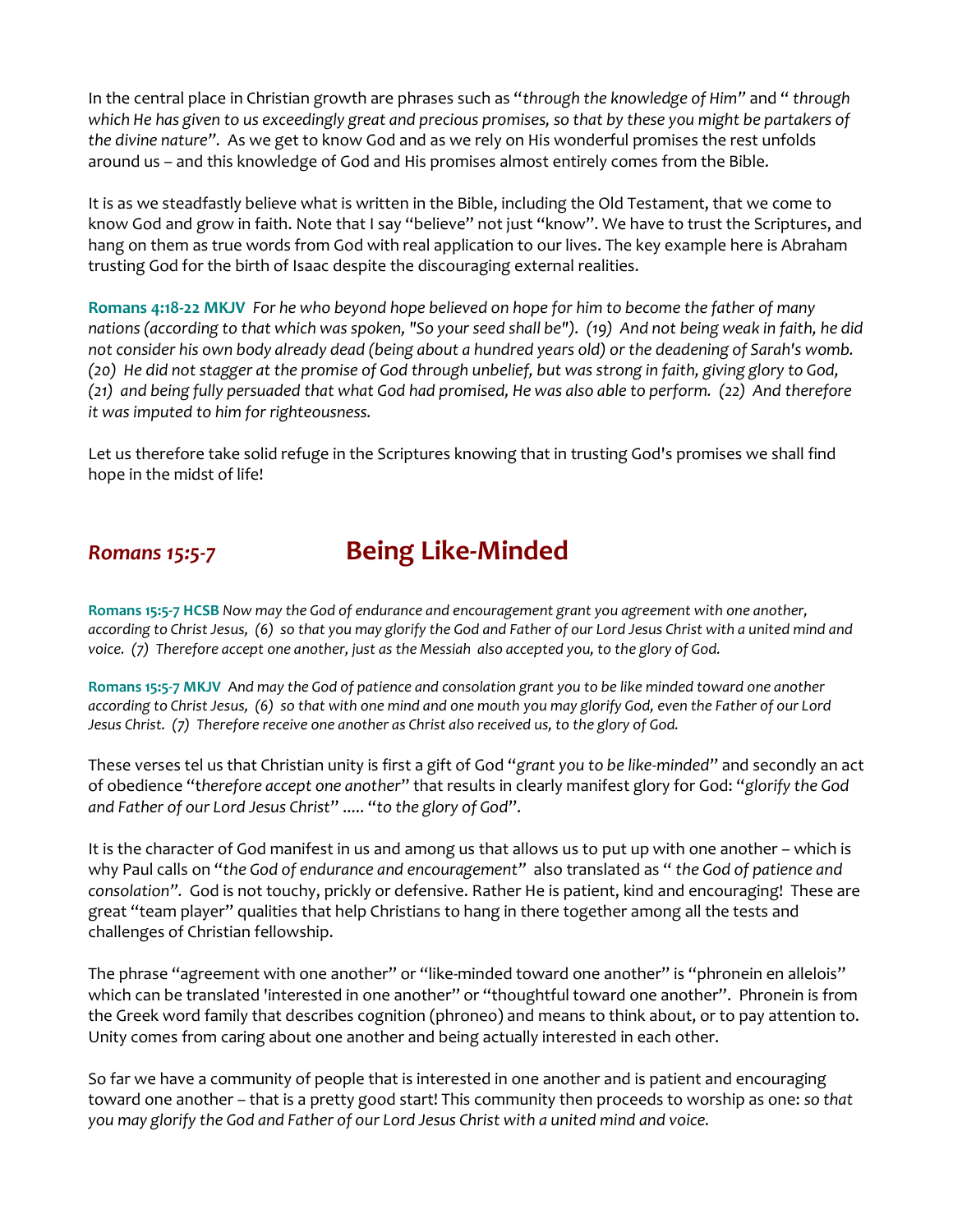The Greek for "united mind" is homothumadon which (according to Thayer's Lexicon) means "with one mind, with one accord, with one passion". It is almost like we are a large group climbing a mountain with God at the summit. As we get closer to God, we also automatically get closer to one another and to a community that is in spiritual and emotional harmony.

The Spirit-led community has "one mouth" and in the early days of the Jerusalem Church it was the apostle Peter that was the spokesperson for the Church when it engaged the outside world. Christian unity means that we will not be contradicting each other publicly all the time. At times this will mean that we support our pastor or other spokesperson and that we as a group will stand together and speak as one for God.

Freedom of speech is not the same as freedom to tear each other apart with squabbling. Sometimes we must bridle our tongue – out of love. The Christian mind and heart is not about self-expression, but about Christ-expression!

Unity has a tremendous spiritual power both on earth and in the spiritual realms (Matthew 18:19). So when we manifest this spiritual, intellectual, emotional and verbal unity we bring great glory to God.

Our unity is to be based on mutual acceptance, which in turn is to be based on our acceptance in Christ. If Christ has accepted you, then I must not reject you, otherwise I am going against God. Who am I to condemn that which God has already accepted? And who is any man or woman who dares to condemn what Christ has justified through the Cross?

To say that another Christian is "unacceptable" is to say that God is wrong, or at least that He is badly mistaken in dying for, saving, redeeming and loving such a person. Now which are we to abide by – human social convention or divine mercy? If we judge others without mercy – then God will also do the same to us!

**James 2:1-13 HCSB** *My brothers, hold your faith in our glorious Lord Jesus Christ without showing favoritism. (2) For suppose a man comes into your meeting wearing a gold ring, dressed in fine clothes, and a poor man dressed in dirty clothes also comes in. (3) If you look with favor on the man wearing the fine clothes so that you say, "Sit here in a good place," and yet you say to the poor man, "Stand over there," or, "Sit here on the floor by my footstool," (4) haven't you discriminated among yourselves and become judges with evil thoughts? (5) Listen, my dear brothers: Didn't God choose the poor in this world to be rich in faith and heirs of the kingdom that He has promised to those who love Him? (6) Yet you dishonored that poor man. Don't the rich oppress you and drag you into the courts? (7) Don't they blaspheme the noble name that you bear? (8) If you really carry out the royal law prescribed in Scripture, You shall love your neighbor as yourself, you are doing well. (9) But if you show favoritism, you commit sin and are convicted by the law as transgressors. (10)*  For whoever keeps the entire law, yet fails in one point, is guilty of breaking it all. (11) For He who said, Do not *commit adultery, also said, Do not murder. So if you do not commit adultery, but you do murder, you are a lawbreaker. (12) Speak and act as those who will be judged by the law of freedom. (13) For judgment is without mercy to the one who hasn't shown mercy. Mercy triumphs over judgment.*

Race, wealth, age, fashion, and other social factors should not determine whether or not someone is acceptable to us or not. If Christ has accepted them – then we must accept them also.

People notice unity. It is one of the marks of true Christianity:

**John 13:34-35 HCSB** *"I give you a new commandment: love one another. Just as I have loved you, you must also love one another. (35) By this all people will know that you are My disciples, if you have love for one another."*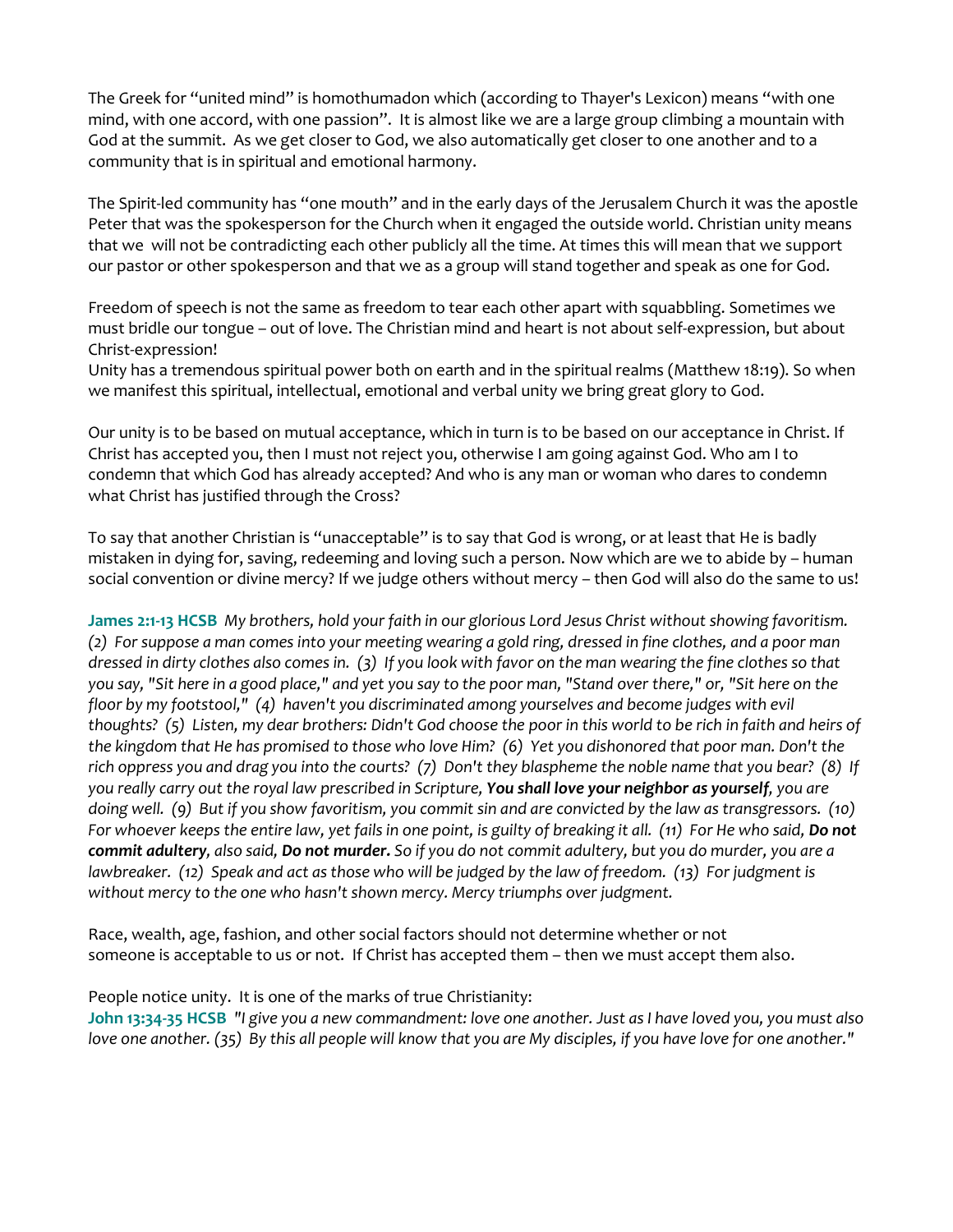Unity is a God-given discipline that we practice in love and out of care and consideration for each other. We are to be interested in one another, patient, kind and encouraging, and accepting of each other - because Christ has also accepted us!

One further thought – if Christ has accepted you, then you need to accept yourself!

## *Romans 15:8-12* **The Salvation Of The Gentiles**

**Romans 15:8-12 HCSB** *Now I say that Christ has become a servant of the circumcised on behalf of the truth of God, to confirm the promises to the fathers, (9) and so that Gentiles may glorify God for His mercy. As it is written: Therefore I will praise You among the Gentiles, and I will sing psalms to Your name. (10) Again it says: Rejoice, you Gentiles, with His people! (11) And again: Praise the Lord, all you Gentiles; all the peoples should praise Him! (12) And again, Isaiah says: The root of Jesse will appear, the One who rises to rule the Gentiles; in Him the Gentiles will hope.*

The "promise to the fathers" (Abraham, Isaac and Jacob) was that "in you all the nations of the earth will be blessed" (Genesis 18:18) which of course includes the Gentiles. In fact the Holy Spirit coming upon the Gentiles was seen as an integral part of the Abrahamic blessing:

**Galatians 3:13-14 HCSB** *Christ has redeemed us from the curse of the law by becoming a curse for us, because it is written: Cursed is everyone who is hung on a tree. (14) The purpose was that the blessing of Abraham would come to the Gentiles in Christ Jesus, so that we could receive the promise of the Spirit through faith.*

What Paul is trying to say is that the Gentiles owe their salvation to promises that were originally made to Jews. Remember there were divisions in the mainly Gentile Roman church and a fracturing with Jewish Christians so that Paul spent chapters 9-11 explaining that the Jews were not cast off and rejected, and chapter 14 carving out some space for Jewish Sabbath observance and dietary customs, and now Paul gets back to his theme of unity between Jewish and Gentile Christians by pointing out that:

- 1. The salvation of the Gentiles depended on promises originally made to Jews.
- 2. That the Jews, on the other hand, were to view the salvation of the Gentiles, as the full flowering of the religion of YHWH and the promises made to the patriarchs.

Therefore there was to be no separation between Jew and Gentile, because the Gentiles depended on the "root" that was God's dealings with the Jews, and the Jews were to see the salvation of the Gentiles as the crowning achievement of their faith.

Paul illustrates this with a clutch of OT quotes introduced by "it is written": *As it is written: Therefore I will praise You among the Gentiles, and I will sing psalms to Your name. (10) Again it says: Rejoice, you Gentiles, with His people! (11) And again: Praise the Lord, all you Gentiles; all the peoples should praise Him! (12) And again, Isaiah says: The root of Jesse will appear, the One who rises to rule the Gentiles; in Him the Gentiles will hope.*

The formula "it is written" was used when quoting the Bible in a very formal and powerful way much as a lawyer quotes the Constitution during a legal battle in the Supreme Court. It was used by Jesus when disputing with the Devil in the wilderness and the form of the Greek verb (perfect) is that of a "completed past action with continuing force and consequences into the present" e.g.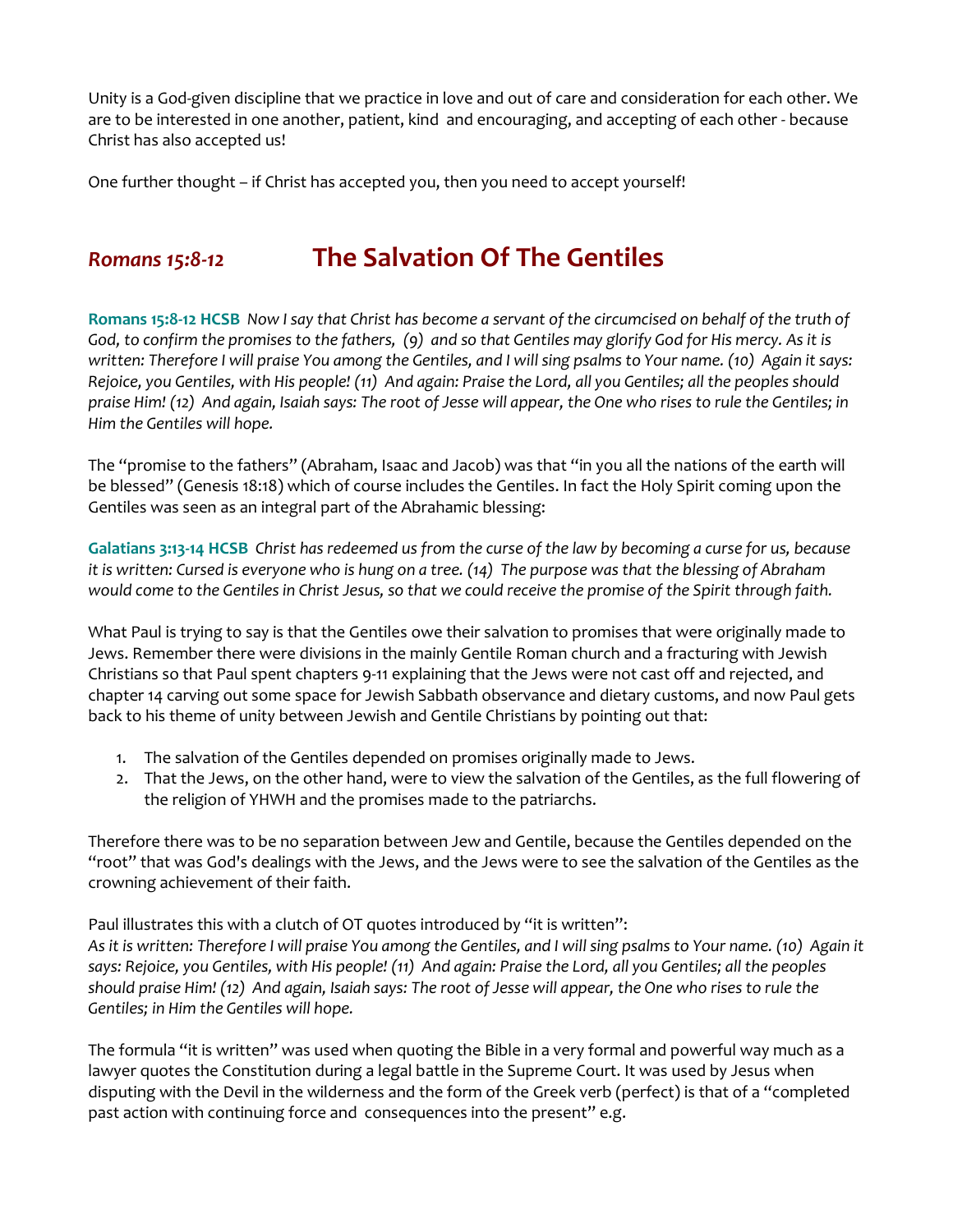**Matthew 4:3-4 HCSB** *Then the tempter approached Him and said, "If You are the Son of God, tell these stones to become bread." (4) But He answered, "It is written: Man must not live on bread alone but on every word that comes from the mouth of God."*

So in the legal battle over Jewish – Gentile unity Paul brings four quotes that over the main sections of Jewish Scripture (the Law, the Writings, and the Prophets). Two quotes were from the Psalms (the Writings), one from Deuteronomy (the Torah / Law), and one from Isaiah (the prophets). (In order quoted they are: Psalm 18:49, Deuteronomy 32:43, Psalm 117:1, Isaiah 11:10)

Thus the Abrahamic covenant, the Law, the Writings and the Prophets are all brought to bear on the conclusion that it was always God's intention for the Gentiles to hope in Christ. This was a devastating argument for those who saw Christianity as being solely Jewish affair with Jesus as solely a Jewish Messiah. The verses Paul quotes show that the Messiah would be for the Gentiles also.

On the other hand the Gentiles would have to acknowledge that their Messiah was a Jew and that their salvation came to them along Jewish railroad tracks. The root of the olive tree of faith was Israel.

On a practical note we need to take heed of Paul's high regard for Scripture and the formula "it is written". The Bible was Paul's constitution and every word had true and absolute legal force – including the Old Testament, thought it was interpreted through the later revelation that came in Christ.

Even though Paul made it very clear that the OT law was no longer the covenant that bound Christian believers and that we were dead to the Law (Romans chapters 6-8) he still respects the written word of God and does not jettison it. Rather Paul reinterprets it in the light of the cross, yet sees every single word as authoritative, inerrant and infallible.

Paul saw Christ as the center of Scripture and since the Book was about Jesus and revealed Jesus then Jesus was the master key and master interpreter of the whole. By looking to Christ Paul could see what applied "after the cross" and what needed to be reinterpreted.

We need to revere the Word of God and to take it with absolute seriousness, not as just a "guide to daily" living" or an encouraging verse like a greeting card, or an intellectual plaything. It is a RULE for daily living (not just a guide that makes suggestions which we can take or leave) and it is the inspired spiritual word of God, and it is the complete Truth that our minds must shape themselves to instead!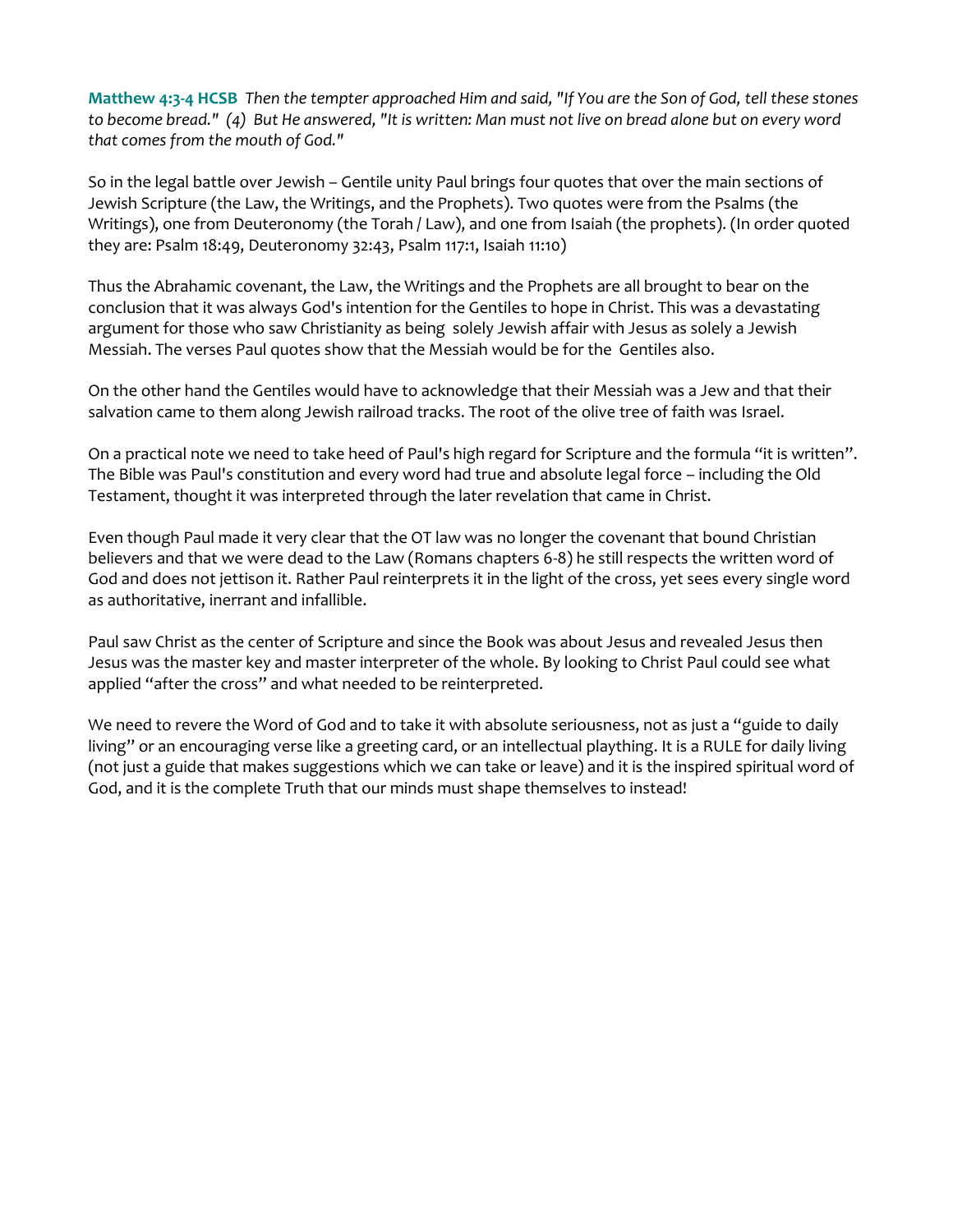# *Romans 15:13* **The God Of Hope**

**Romans 15:13 HCSB** *Now may the God of hope fill you with all joy and peace in believing, so that you may overflow with hope by the power of the Holy Spirit.*

How can a God who knows everything have hope? Surely hope depends on incomplete knowledge? How can we anticipate a sure thing? I think back to my twelfth birthday when I was given a watch. I knew I would receive that watch, but it was really special and I looked forward to it with great intensity. It was hope in a reward that I had literally waited for years to receive (this gives away my age and my era...) and I never doubted it but I still hoped for it. Hope is in our hearts as the future unfolds towards a good and certain ending.

God knows how we are going to turn out, He knows we will become immortal, imperishable, glorious, spiritual sons of God without spot or wrinkle and that Jesus will be the first among many brethren from every tribe and tongue and nation who will worship before the throne. God is delighting in this outcome and so is full of glorious hope. He is the God of hope because He knows the wonderful ending of the story of this Age.

Because God's purposes are always unfolding towards glorious and wonderful ends there will always be hope. **1 Corinthians 13:13 HCSB** *(13) Now these three remain: faith, hope, and love. But the greatest of these is love.*

This verse follows on after Paul's discussion of the salvation of the Gentiles (v. 8-12) and his assertion that this was part of God's glorious plan from long ago. Just as God hoped and delighted in the salvation of the Greeks and Romans and Scythians and so forth so He has other great purposes that He is working out even today.

When despair grips our heart we need to place ourselves in God's great unfolding plan of redemption and realize that He will "work all things together for good" (Romans 8:28). Our hope is grounded in God's own hope in the absolutely certain outworking of His plans towards the creation of a world "in which righteousness dwells".

**2 Peter 3:13 MKJV** *But according to His promise, we look for new heavens and a new earth in which righteousness dwells.*

Our hope is based on trust in God's good processes; the slow, sure processes of justice, redemption and unfolding glorification:

**Romans 8:28-30 MKJV** *And we know that all things work together for good to those who love God, to those who are called according to His purpose. (29) For whom He foreknew, He also predestined to be conformed to the image of His Son, for Him to be the First-born among many brothers. (30) But whom He predestined, these He also called; and whom He called, those He also justified. And whom He justified, these He also glorified.*

God's continuous hopeful intervention in human history is a far cry from evolution – where things improve themselves by random mutation and natural selection. The divine "working all things together for good" is a moral and spiritual action that involves the whole universe and is not in any way "accidental".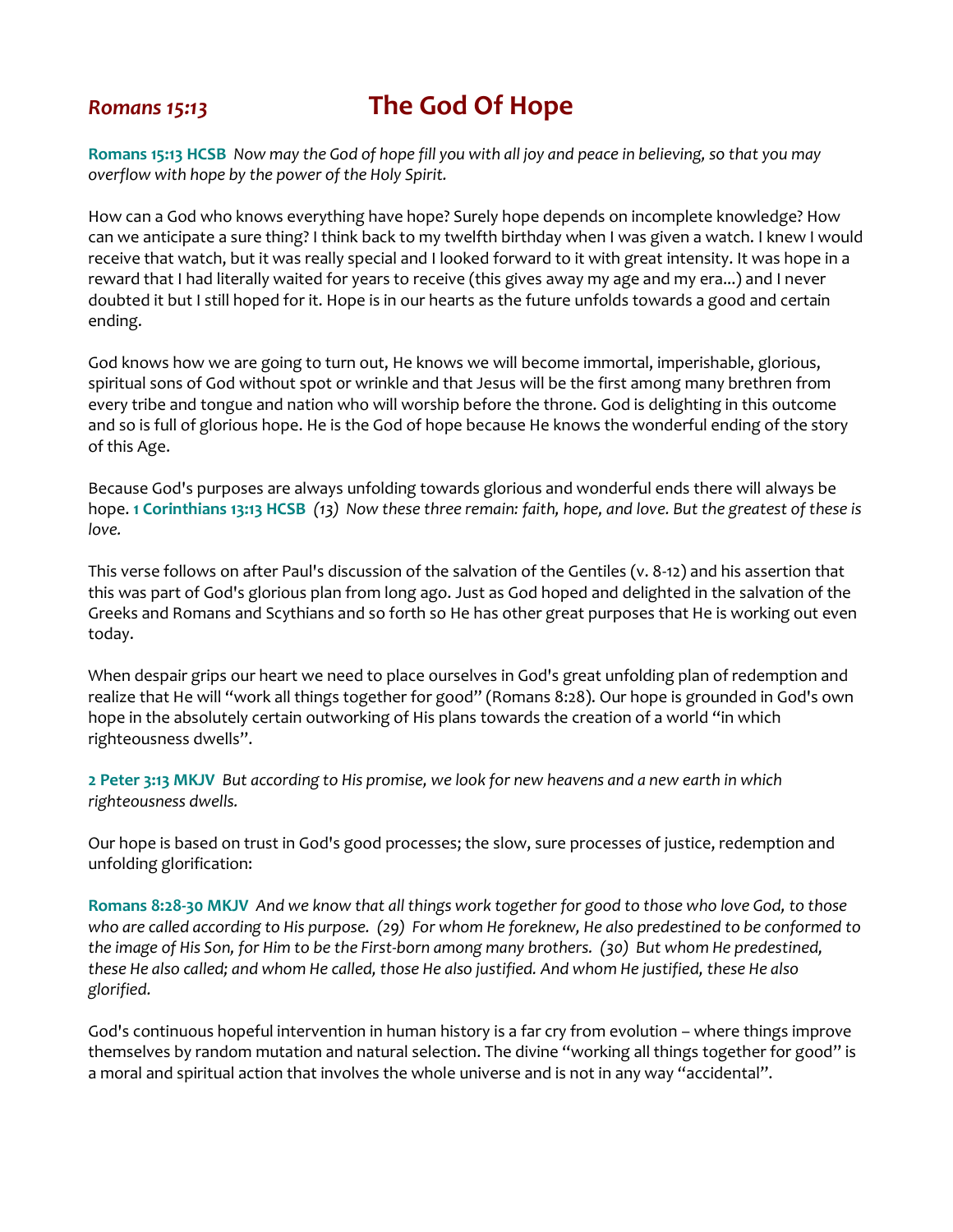As we grasp the fact that the end of the Story is always good and always joyful then we can be "filled with joy and peace in believing". The hope we have in who God is and in the way God works gives us a sure joy and a deep peace.

Now faith in God's processes is different from hope in a particular outcome – such as a large house or a red Mercedes-Benz. Sometimes God fills us with hope in a concrete and particular outcome such as Abraham's faith in the birth of Isaac but at other times we are called to a faith like Job's – that in the midst of pain God would turn up and work redemption " I know that my redeemer liveth and will take His stand upon the earth."

We can make big mistakes when we decide to put our hope not in God's character or ways of working - but in some cherished thing such as someone loving us, or a certain level of lifestyle or a certain problem being solved in a certain way. When this does not happen we feel disappointed in God. Yet God may be leading us through the trial to a deeper and less superficial form of faith. A faith in the invisible rather than in the visible. (Now I am not saying that we should not pray for tangible things such as healing, just that we should do so with faith in God and the way He works.)

The God of hope wants His sons and daughters to be people of hope who are confident that the end of all things will be good and will be joyful. God is light and in Him there is no darkness at all – no despair, no pessimism, no unbelief, no cynicism, no negativity, no wet blanket theology, no small-minded fault-finding and no dream-stealing AT ALL! Now we are to be like Him (1 John 3:1-3) and to walk in the light as He is in the light and to be positive and hopeful as He is positive and hopeful.

**1 John 1:5-7 MKJV** *And this is the message which we have heard from Him and declare to you, that God is light, and in Him is no darkness at all. (6) If we say that we have fellowship with Him and walk in darkness, we lie*  and do not practice the truth. (7) But if we walk in the light, as He is in the light, we have fellowship with one *another, and the blood of Jesus Christ His Son cleanses us from all sin.*

The old man is a grumpy, cynical worldly-wise pessimist – but the new man is hopeful with the power of God "*so that you may overflow with hope by the power of the Holy Spirit."* The Holy Spirit assures us that we are God's and that we are loved by Him and reveals to us the wonderful things God has in store for those who love Him (1 Corinthians 2:9-16). When I feel that I am sinful and wretched and hope-less then the Holy Spirit tells me that the blood of Jesus Christ cleanses me from all sin, that I am justified and acceptable to God, and that a wonderful eternity awaits me so I can have hope!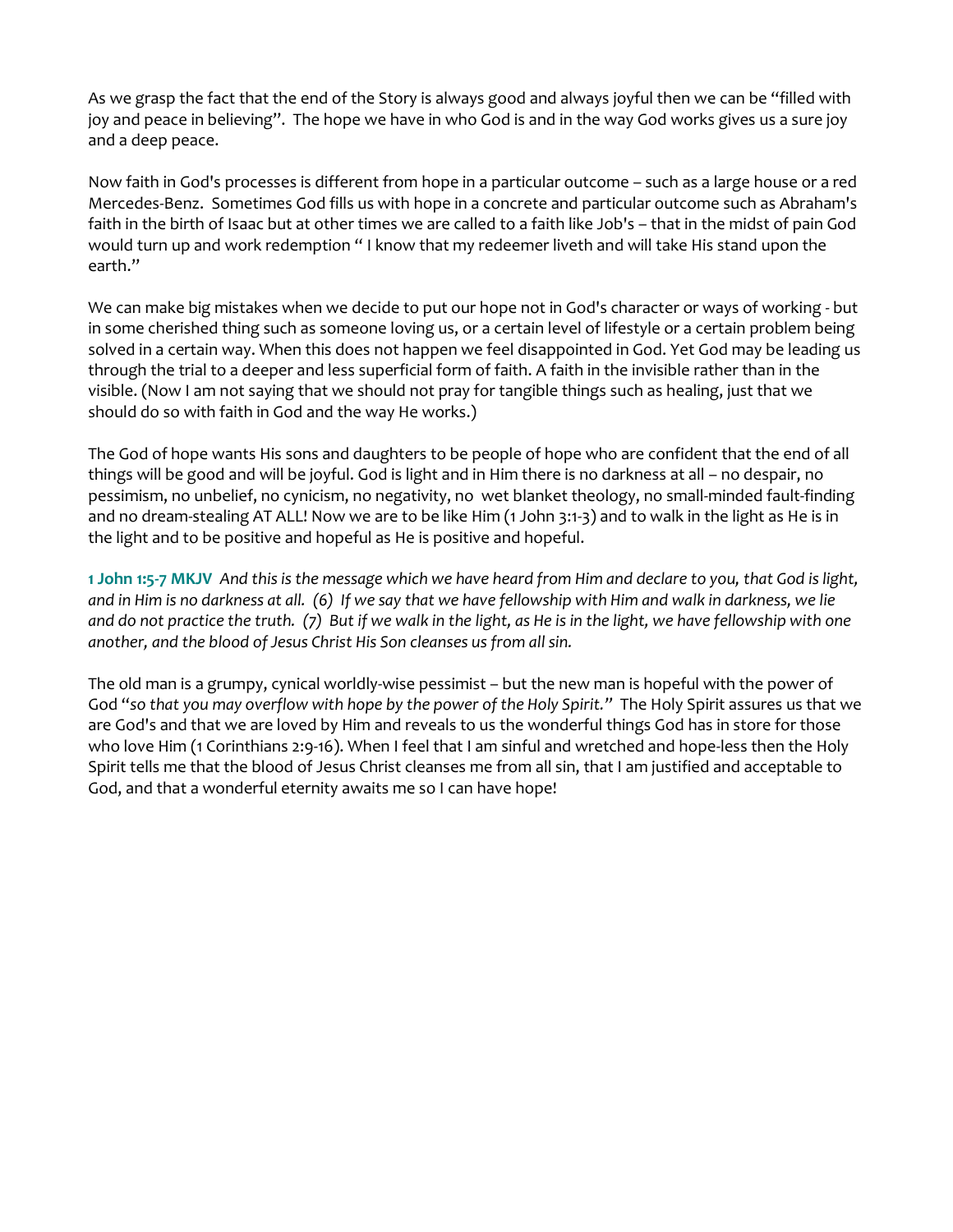# *Romans 15:14* **Lay Leadership**

**Romans 15:14 MKJV** *And I myself also am persuaded of you, my brothers, that you also are full of goodness, filled with all knowledge, able also to admonish one another.*

Paul writes to the Roman church and:

- 1. addresses them as equals, even as brothers
- 2. says they are full of goodness
- 3. acknowledges they are knowledgeable
- 4. and are "able to admonish one another" that is to exercise spiritual discernment and appropriate personal and teaching ministry

In other words Paul, while being an apostle with a deep revelation of God, does not see himself as "the expert" . Paul gives his readers due credit because he knew that the same Holy Spirit and Jesus Christ that was in him - was also in them.

This raises the whole question of the appropriateness of lay ministry and the role of full-time minsters of the gospel. Paul is clear about two things here a) lay minsters can be able, trustworthy and knowledgeable b) that apostles (and other full-time workers) have a special authority that allows Paul to write the epistle in the first place.

I have known many good solid deacons and elders who do a very faithful job of leading bible studies and discipling young Christians. Mature Christians should not be stifled but should be allowed to use their gifts in a worthy manner. On the other hand the lay minsters are not theologians or missionaries or evangelists – and most will readily and openly acknowledge that. There are still some high-level jobs that do require years of solid theological training whether we like it or not.

However the most common failing is a failure to train, equip and send lay ministers into the Harvest. We "professionals" tend to keep things to ourselves. Or we demand too much training and then give too little responsibility to very capable people. Our egos can be easily threatened by highly capable lay leaders.

Yet revival and the training of non-ordained ministers of the gospel go hand in hand throughout Church history. As the saints are "equipped for the work of the ministry" (Ephesians 4:11) much more ministry gets carried out.

We also need to define "ministry" in much broader terms. It is not just what happens for ninety minutes on a Sunday morning in a church building. Writing a devotional on the Internet or having a Christian blog or handing out tracts is also ministry as is feeding the homeless, visiting the sick, meeting one on one with new believers, and a host of other things such as ministry to shut-ins, singles and the elderly. While only a few people can preach or lead worship on Sunday, every mature Christian can have one of these other kinds of ministries in the "outside world" and this expansion outside the church walls is what brings revival to the city.

If the Roman believers were so capable – why then did Paul write his epistle to them? Because good, deep, solid training that is both theological (Romans 1-8), situational (Romans 9-11) and practical (Romans 12-16) is a key component for equipping the laity to minister skilfully and well.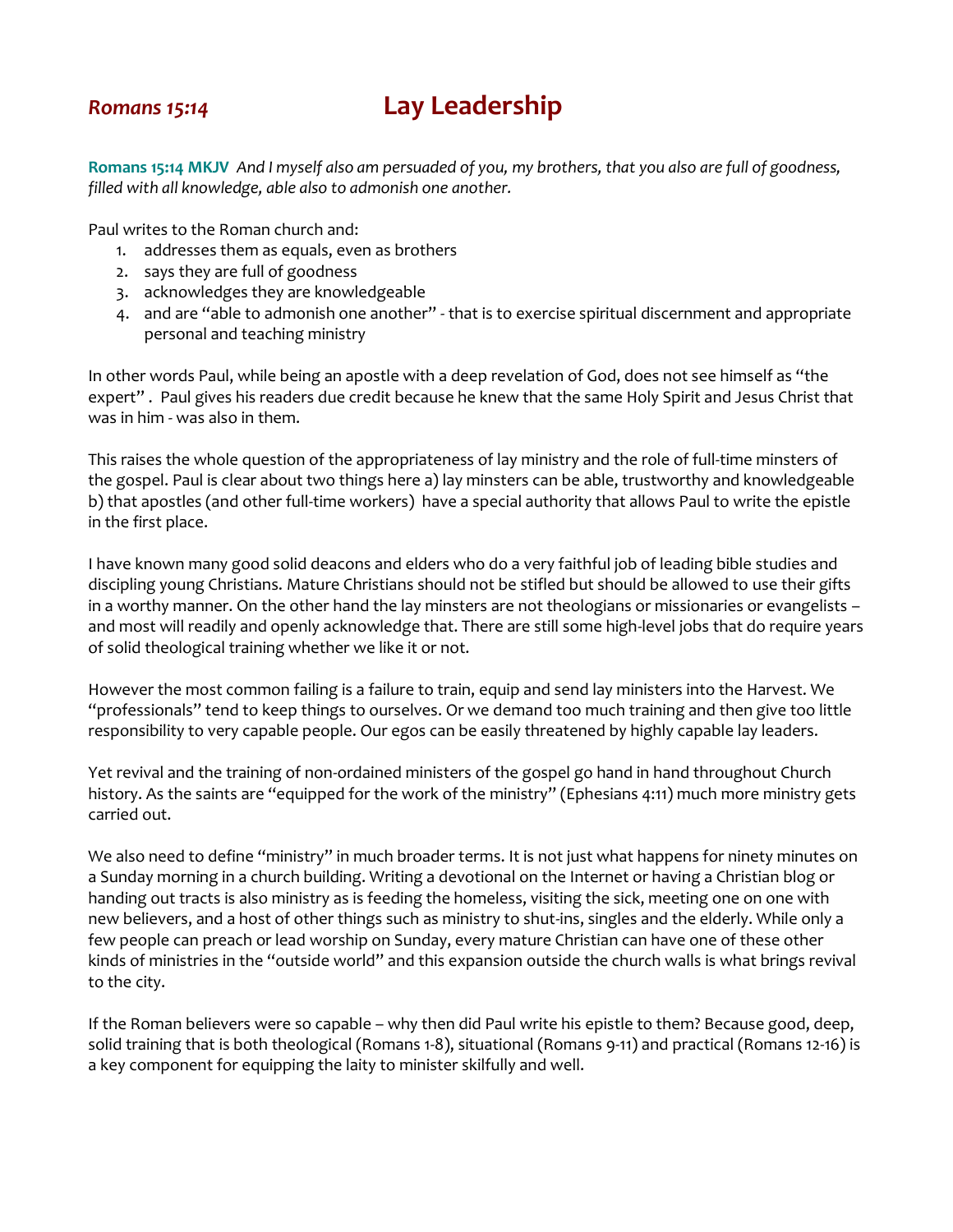Campus Crusade came up with the idea of Transferable Concepts – ten booklets that simply explained key theological and practical concepts such as assurance of salvation, praying the Spirit, loving in the Spirit and so forth so that average folk who could be trained and then transfer this training on to others.

**2 Timothy 2:2 MKJV** *And the things that you have heard from me among many witnesses, commit the same to faithful men who will be able to teach others also.*

Many others since then have come up with various training tools that help believers to mature in their faith and to go out and "do the stuff" of ministry. (Personal plug: you will find many such tools on the AIBI website at [www.aibi.ph](http://www.aibi.ph/) )

Can we then dispense with the M.Div. And higher level training? Not at all, it still has its place especially when major controversies arise and expert opinions are needed or when the faith needs defending from error.

However "lay people" can be knowledgeable, discerning, and full of goodness (virtue is not exclusively limited to the clergy PTL!) and able to admonish and correct people (sometimes even including the pastor!). They should be trained up and unleashed to reach the lost, visit the sick, help the widows and so on and so forth. They do not need to be up front on Sunday morning, indeed that sort of attention can ruin a new Christian, but they do need to exercise their faith and use their spiritual gifts. If the silent majority can be carefully trained, step by step, and motivated, prayed for and sent out into the community then a might revival might just sweep across the land!

Some things ALL Christians should be trained in are:

- 1. Prayer and intercession especially how to pray for the lost and for their nation
- 2. Deliverance casting out of demons and praying for the sick as the elders in James were required to do. As they pray for their friends and family many members will be added to the church!
- 3. Witnessing how to share their faith in the power of the Holy Spirit and how to teach new converts the basics of the Christian faith (Priscilla and Aquila)
- 4. Acts of compassion how to wisely and effectively help folk who need it most (as Dorcas did)

Imagine the impact as hundreds of prayed up, Spirit-filled believers, full of goodness and wisdom go out into your community to minister in the name of Jesus!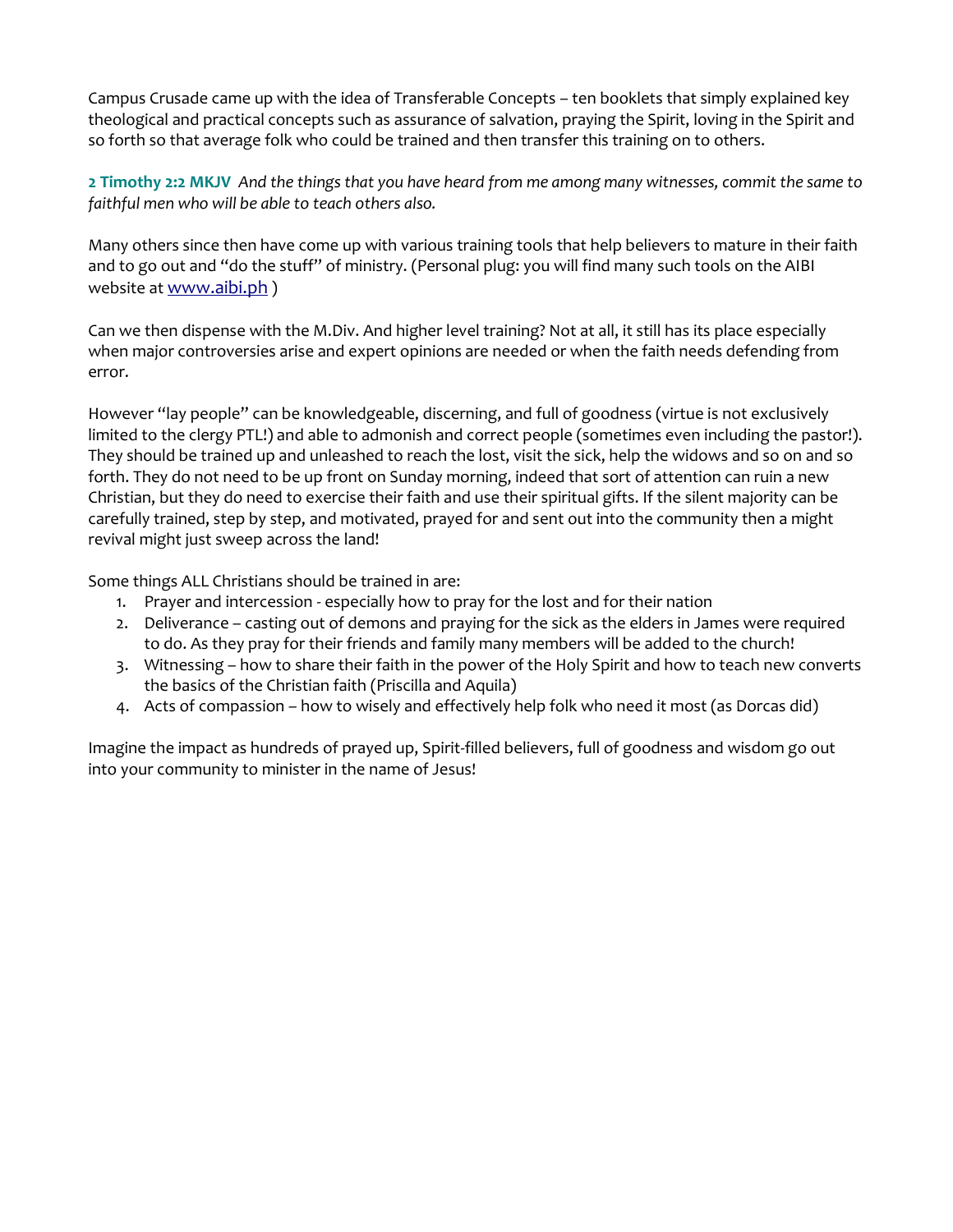## *Romans 15:15-19* **A Fulfilled Ministry**

**Romans 15:15-19 MKJV** *But, brothers, I wrote to you boldly, as reminding you in part, because of the grace that is given to me by God, (16) that I should be the minister of Jesus Christ to the nations, ministering the gospel of God, so that the offering up of the nations might be acceptable, being sanctified by the Holy Spirit. (17) Therefore I have boasting in Christ Jesus as to the things pertaining to God. (18) For I will not dare to speak of any of those things which Christ did not work out by me for the obedience of the nations in word and deed, (19) in power of miracles and wonders, in power of the Spirit of God, so that from Jerusalem, and all around to Illyricum, I have fully preached the gospel of Christ.*

Some people tap into God very deeply and have His power flowing through them "*in word and deed, in power of miracles and wonders, in power of the Spirit of God".* I have been thinking about this a lot lately after seeing programs on Adolf Hitler and on Alexander the Great both of whom achieved great (though temporary and evil) power through the use of the occult. It led me to think "if the Devil can give spectacular victories to people how much more can God do?" then I realized that the power of God operates entirely differently. The power of God does not produce dictators, it produces saints instead! The power of God aims at quality of character not quantity of conquest!

The Devil produces Hitler, Stalin, Alexander the Great, Papa Doc and Idi Amin. God produces Paul, Augustine of Hippo, St. Francis of Assisi, Martin Luther, Mother Teresa and Billy Graham.

Now Paul could have been a very successful member of the Jewish ruling elite. But he chose Christ instead and the power of the Holy Spirit, not the power of self, or the power of the Devil. When the broken Paul let God take him over there was a realigning of the source of personal power. God came in and became the locus for all Paul's actions so that he could only describe himself as someone "crucified" and could say "it is no longer I who liveth but Christ who liveth in me."

As a result of this surrender to the Holy Spirit and to the dynamic working of Christ within him Paul's ministry was characterized by signs and wonders and the Spirit of God!

I think part of the reason we see so few miracles is because of prayer-less, un-surrendered lives particularly among some Christian leaders. We need to be immersed in God, and to let God flow through us!

Paul's consecration went all the way to his identity which was as a "minister of Jesus Christ to the nations". The Greek word for minister here is not the usual "diakonos" (deacon) but the more specialized "leitourgos" - which means a priest, worshipper or functionary and in the NT is used of people performing priestly work such as sacrifices and offerings. It is mainly used for "full-time" ministers of the gospel. Here Paul is the "priest" who presents the Gentiles as a fully acceptable offering to God – without spot or blemish, sanctified and holy. Paul's identity was of someone preparing people for God so that God might be pleased with them as an "acceptable offering". (We are obviously not talking about literal human sacrifice but rather about a consecrated life.)

The goal of Paul's ministry was "obedience in both word and deed". Too often we are satisfied with words, with students who can recite the correct answers, rather than living correct lives. These days many modern seminary students know a great deal of Greek and with the latest computer bible aids can do wonderful bible and archaeological study. On a cognitive level they would know far more than the simple preaching saints of old such as St. Francis of Assisi! But despite all this extra knowledge often their lives do not match up. There needs to be a profoundly changed lifestyle so that we are conformed in our behavior to biblical Christian teaching such as the Sermon On The Mount.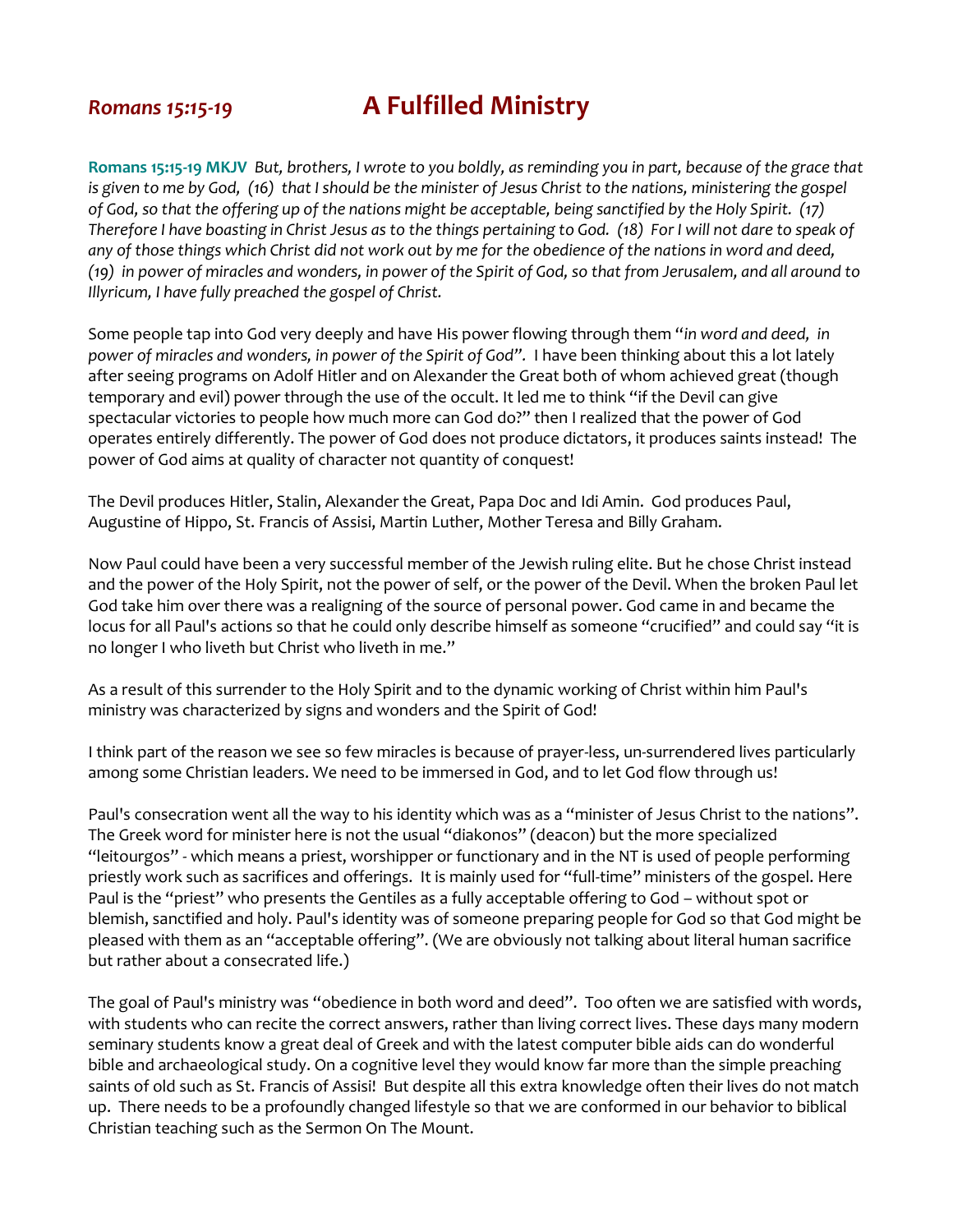As pastors, missionaries, bible teachers and Christian leaders we cannot be satisfied with disobedience. It is not "just sinful human nature" to be excused and even pandered to. Paul wrote that he wanted their "obedience to be complete" ( 2 Corinthians 10:6). We cannot let people off half way – even if they do not much like the process of being conformed to the image of Jesus Christ. We do them eternal damage and leave them as incomplete human beings when we indulge their sins.

In order to have the strength and energy to shape people and nations and to do signs and wonders Paul had to rely totally on Jesus Christ. Without divine authority Paul had no authority. Without divine answers to prayer Paul had no miracles, signs or wonders. Success for Paul was not dependent on fundraising or politics but on the Holy Ghost.

So dependent on Christ was he that Paul boasted of nothing except what Christ had done through him: **Romans 15:17-19 HCSB** *Therefore I have reason to boast in Christ Jesus regarding what pertains to God. (18) For I would not dare say anything except what Christ has accomplished through me to make the Gentiles obedient by word and deed, (19) by the power of miraculous signs and wonders, and by the power of God's Spirit. As a result, I have fully proclaimed the good news about the Messiah from Jerusalem all the way around to Illyricum.*

In other words "it wasn't me, it was God". Paul was very careful about pride creeping into his ministry and diminishing his effectiveness, sanctification and reward. *For I would not dare say anything except what Christ has accomplished through me* is powerful language! Paul was not going to boast of his heritage or his intellect or his business ability or his great tent-making skills – but only in Christ, and even then only about what God had done through him.

Paul was humble so God could pour out His grace into Paul's life and make it a mighty life. Back to our theme – the Devil produces proud dictators with temporary fiefdoms, but on the other hand Christ produces humble saints with holy lives that have an eternal impact. The power of God in us may not make us great and famous in a worldly sense but it will give us the means to fulfill our ministry and preach the gospel in our sphere of influence: *As a result, I have fully proclaimed the good news about the Messiah from Jerusalem all the way around to Illyricum.*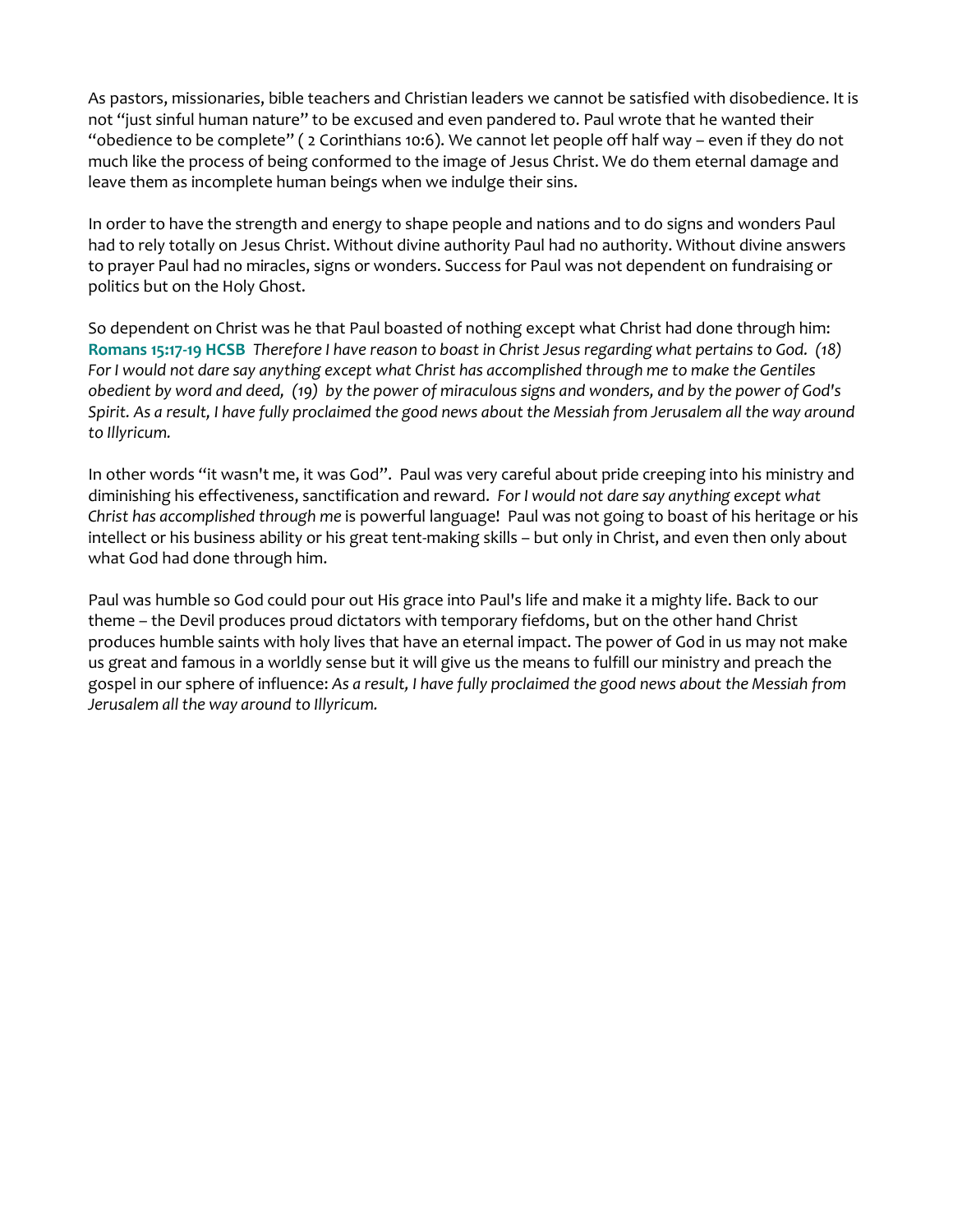### *Romans 15:20-24* **When Is The Job Done?**

**Romans 15:20-24 HCSB** *So my aim is to evangelize where Christ has not been named, in order that I will not be building on someone else's foundation, (21) but, as it is written: "Those who had no report of Him will see, and those who have not heard will understand." (22) That is why I have been prevented many times from coming to you. (23) But now I no longer have any work to do in these provinces, and I have strongly desired for many years to come to you (24) whenever I travel to Spain. For I do hope to see you when I pass through, and to be sent on my way there by you, once I have first enjoyed your company for a while.*

For Paul the unreached took priority over the reached – even if the "reached" were high profile and important Romans. As politically central as Rome was it had been well evangelized (by the apostle Peter among others) and Paul preferred to go where the gospel had not yet been preached. *So my aim is to evangelize where Christ has not been named, in order that I will not be building on someone else's foundation, (21) but, as it is written: "Those who had no report of Him will see, and those who have not heard will understand."* 

In order to do this Paul put these other less evangelized regions AHEAD of "important" Rome in his ministry priorities saying: *That is why I have been prevented many times from coming to you.*

It was only when the less reached provinces such as Galatia had been adequately evangelized that Paul could feel free to visit Rome. *But now I no longer have any work to do in these provinces, and I have strongly desired for many years to come to you (24) whenever I travel to Spain.* 

Now one of the thorniest problems in missionary work is the question of "When is the job done so the missionary can go home or move elsewhere?" Does it take five years, fifty years or five hundred years?

In verse 23 Paul writes the astonishing phrase: "*But now I no longer have any work to do in these provinces.."* In other words "the job was done" for Paul in the vast area (about one thousand miles) "*from Jerusalem, and all around to Illyricum*" (see v. 19). Illyricum was a Roman province in the far north of Macedonia and corresponding to modern Albania, Croatia, Bosnia and Slovenia (see <http://en.wikipedia.org/wiki/Illyricum> ) With the job done in these areas Paul could visit Rome on his way to Spain.

Romans was written about 58 AD, Paul's first missionary journey was 46-48 AD. So we are looking at a ten to twelve year period, and that without the aid of modern media. Were there no sinners left to convert, no pastors to train, no church problems to solve, no doctrinal controversies to sort out? For some reason Paul thought that the gospel had been "fully proclaimed" in these areas!

By 58 AD the gospel had been proclaimed to many, leaders like Timothy and Titus had been trained up and the main problems of local contextualization such as circumcision, meat offered to idols, the role of the Jewish law, and speaking in tongues had been solved, resolved and pronounced on. Now the local churches could take over the job and evangelize their local communities by being obedient to the gospel.

The local leadership understood the gospel and the Christian lifestyle and the power of the Holy Spirit and could be trusted to operate under God's guidance. Therefore Paul could leave them alone to do the job even though "savage wolves" would come in and cause problems (see Acts 20:17-38).

For Paul the missionary task was completed when the gospel had been clearly and unambiguously proclaimed in the area and trustworthy local leadership had been raised up who were capable of getting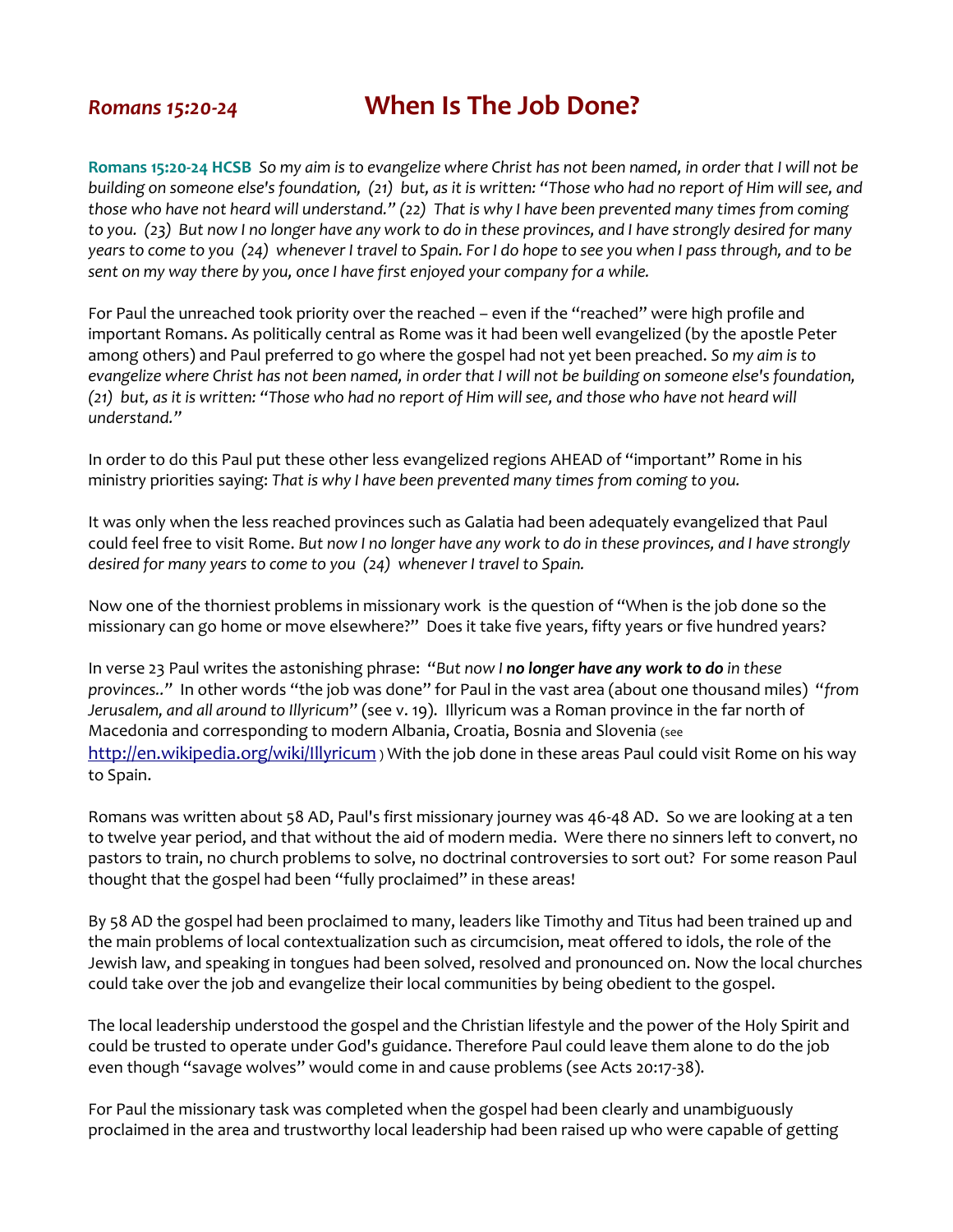God's guidance for themselves.

Paul did not wait until the local churches were perfect, or were financially sound, or were wonderful bible scholars. Once "faithful men (and women) who could teach others also" were raised up Paul moved on!

**2 Timothy 2:2 HCSB** *And what you have heard from me in the presence of many witnesses, commit to faithful men who will be able to teach others also.*

Paul was not interested in maintaining his own position or importance, or being the great guru and solver of all problems, or in maintaining control. Control belonged to God alone!

Paul allowed the local Christians to run their churches with a high degree of autonomy and local flavor. The gospel was the same but the food, dress and certain aspects of the leadership styles may be very, very different.

The whole idea for Paul was to produce churches that were run by Jesus Christ and filled with love and the Holy Spirit. Jesus was to run the church, not man, and certainly not a corporation.

Paul did not produce a denominational handbook, or a Paulistic logo, or a centralized government with a multi-story head office and fierce executive assistants that kept people away from their "very important" bosses. Paul produced living, holy disciples who in turn produced other living, holy disciples.

So when should a missionary leave, and what does that say about what a missionary should be doing? A missionary should leave as soon as the gospel has been clearly proclaimed and the local leadership can stand on their own. This should not take "too long". If Paul could do it in twelve years, perhaps we can say twenty to fifty years of missionary presence should be all that it takes. After that the missionary society should move to new areas where the gospel has not been as well proclaimed: *So my aim is to evangelize where Christ has not been named, in order that I will not be building on someone else's foundation, (21) but, as it is written: "Those who had no report of Him will see, and those who have not heard will understand."*

Missionaries are there to bring the gospel to those who have not heard and should prioritize the unreached over the reached. This priority should cause them to avoid places where the gospel has been well proclaimed (such as most of South America) and focus on areas where it has hardly been heard at all – such as the Muslim, Hindu and Buddhist blocs. And the goal of the missions agency should be to proclaim the gospel and to make faithful Spirit-filled disciples who can teach others also.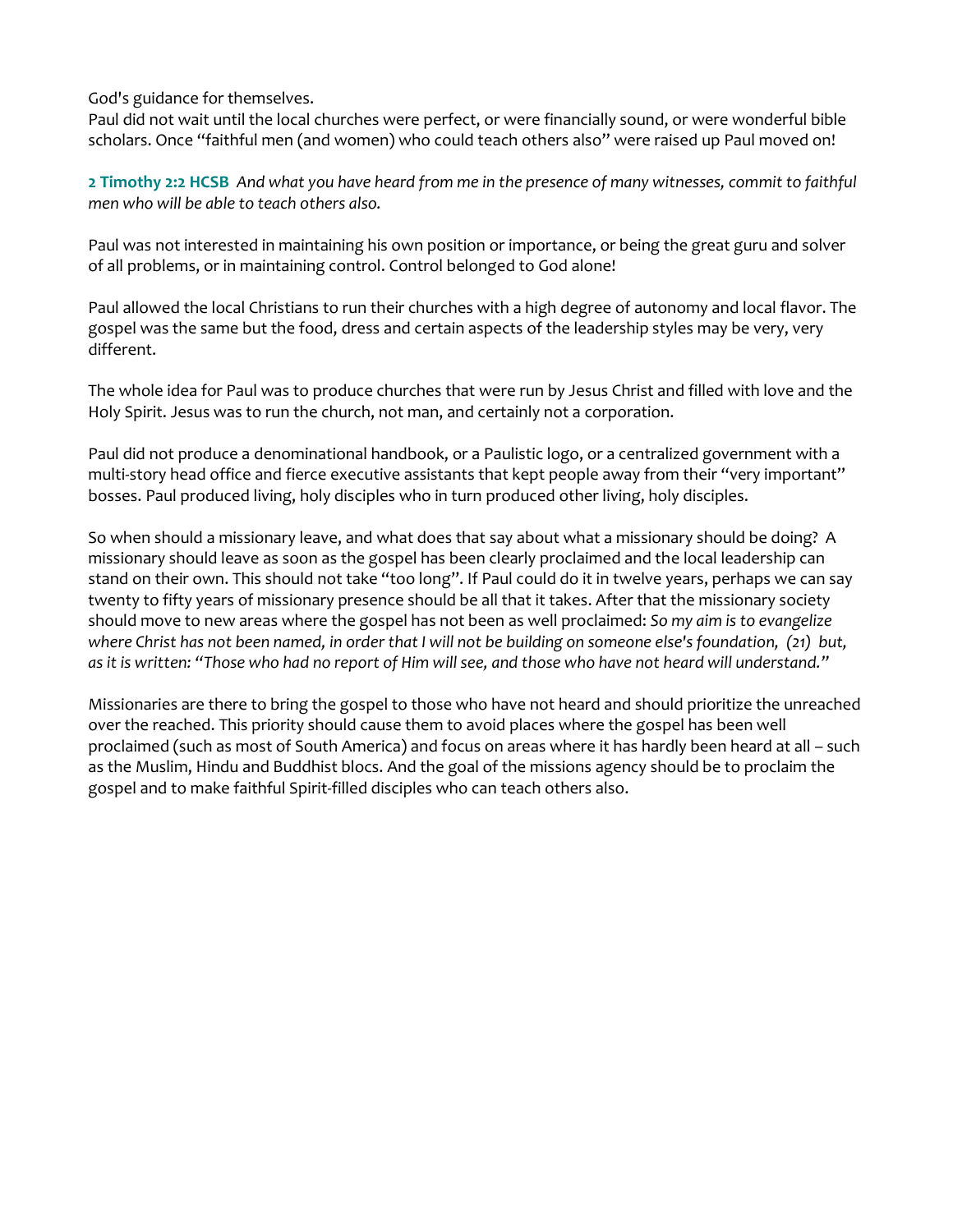## *Romans 15:20-29* **A Huge Mistake**

**Romans 15:25-29 HCSB** *Now, however, I am traveling to Jerusalem to serve the saints; (26) for Macedonia and Achaia were pleased to make a contribution to the poor among the saints in Jerusalem. (27) Yes, they were pleased, and they are indebted to them. For if the Gentiles have shared in their spiritual benefits, then they are obligated to minister to Jews in material needs. (28) So when I have finished this and safely delivered the funds to them, I will go by way of you to Spain. (29) But I know that when I come to you, I will come in the fullness of the blessing of Christ.*

The Hebrew Christians were experiencing a great famine, the one predicted by Agabus that came to pass during the reign of Claudius (Acts 11:28,29). So, out of brotherly love, the new Gentile Christians from Macedonia and Achaia were sending a large financial contribution (Acts 11:29). The gathering of this gift was expounded on at length in 1 Corinthians 16:1-4, 2 Corinthians 8:1-9:15. This helps us with our New Testament chronology as in 1 Corinthians the giving is explained, in 2 Corinthians there is an exhortation to complete it and later in Romans it is actually on its way to be delivered.

There is no explicit mention in Acts of the gift being gladly received and this has led some commentators maintain that it was refused by James and by the Jerusalem Church. But let us look at what Acts actually says:

**Acts 21:15-26 HCSB** *After these days we got ready and went up to Jerusalem. (16) Some of the disciples from Caesarea also went with us and brought us to Mnason, a Cypriot and an early disciple, with whom we were to stay. (17) When we reached Jerusalem, the brothers welcomed us gladly. (18) The following day Paul went in with us to James, and all the elders were present. (19) After greeting them, he related one by one what God did among the Gentiles through his ministry. (20) When they heard it, they glorified God and said, "You see, brother, how many thousands of Jews there are who have believed, and they are all zealous for the law. (21) But they have been told about you that you teach all the Jews who are among the Gentiles to abandon Moses, by telling them not to circumcise their children or to walk in our customs. (22) So what is to be done? They will certainly hear that you've come. (23) Therefore do what we tell you: We have four men who have obligated themselves with a vow. (24) Take these men, purify yourself along with them, and pay for them to get their heads shaved. Then everyone will know that what they were told about you amounts to nothing, but that you yourself are also careful about observing the law. (25) With regard to the Gentiles who have believed, we have written a letter containing our decision that they should keep themselves from food sacrificed to idols, from blood, from what is strangled, and from sexual immorality." (26) Then the next day, Paul took the men, having purified himself along with them, and entered the temple, announcing the completion of the purification days when the offering for each of them would be made.*

Even at this relatively late date the Jewish Christians were "all zealous for the Law" and were all circumcised and following the Jewish customs and the leaders of the Jerusalem Church all wanted Paul to demonstrate that he was still "careful about observing the law".

This must have created a great tension for Paul as we can clearly see from Romans, Galatians and many other places that Paul said the gospel abrogated the Jewish Law! At this point Paul must have realized his great error in going to Jerusalem despite the clear danger warnings of so many (Acts 21:10-14). Soon the situation becomes out of control with Jews from Asia who had heard Paul's teachings creating a riot and forcing his imprisonment (Acts 21:27-40).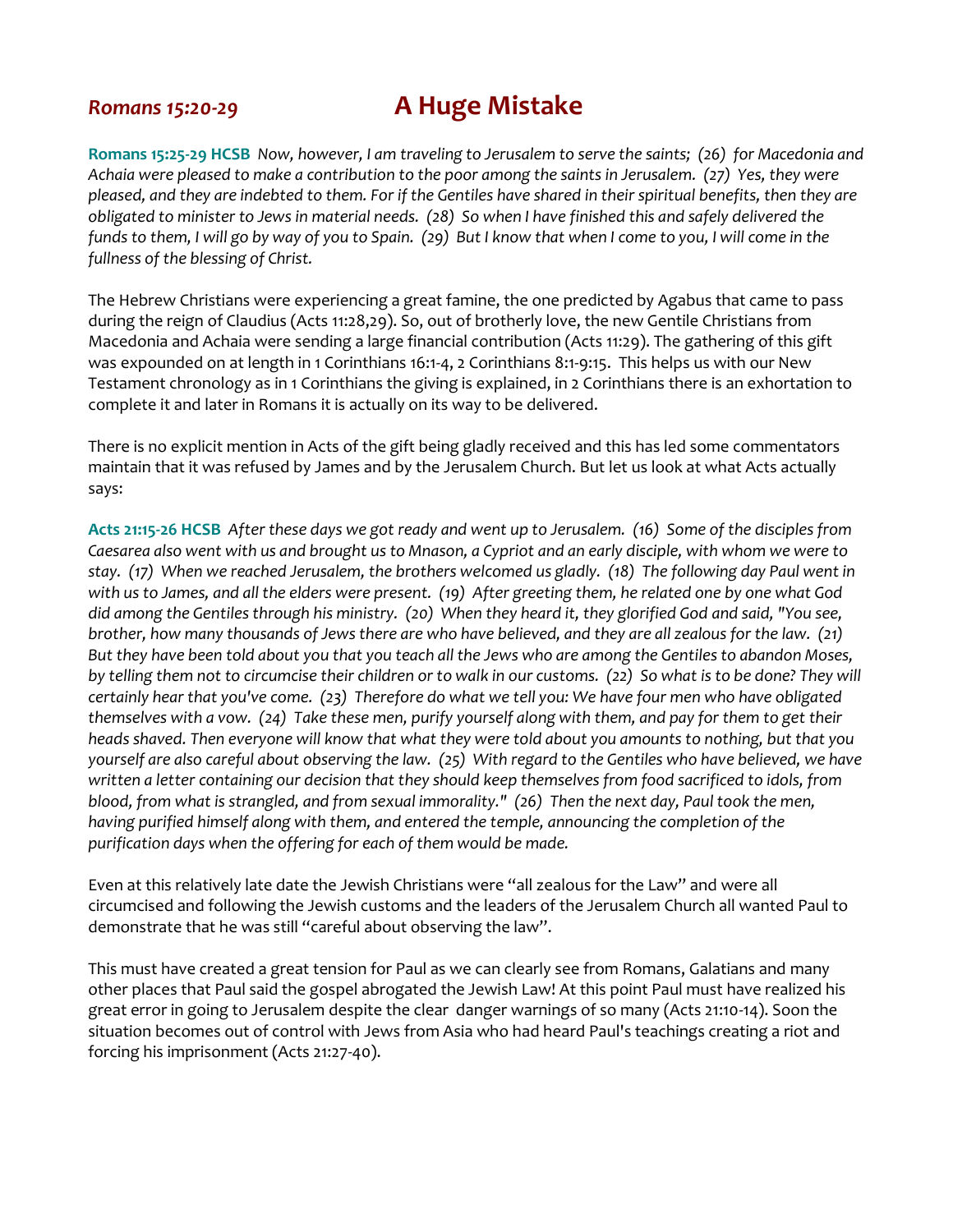We can see that James and the other apostles of the Jerusalem Church were still "under the Law" and thought that was proper for Jews such as Paul. They were also very cautious about having Paul in their midst but were glad that the Gentiles were believing in Jesus. But even so for them Christianity worked one way for Jews and another way for Gentiles, and the Jewish way was by implication the better way.

They asked that some of the money he brought be used to pay for four brothers who were taking a Jewish vow "under the Law" and by instructing Paul to join them, which he did. However what happened to the rest of the money?

My interpretation is that the offering was not warmly accepted and may even have been rejected and that this rejection of the goodwill and fellowship of the Gentiles marked the end of the authority of the Jerusalem church over the Gentile church. Here is how I got to that conclusion:

- 1. Acts never mentions the money being "gladly accepted" which, after the enormous effort put into gathering up this offering is quite unusual. The conversion of the Gentiles is accepted, but the gift itself is never mentioned.
- 2. The Jerusalem apostles could not accept Paul's gift without: a) angering the local Jewish population b) to some extent accepting Paul's theology and c) being under some obligation to Gentiles for the gift (which was very hard for a traditional Jew).
- 3. However if they refused the gift they insulted the entire Gentile church. Given the intense local pressures it was easier for them to insult the Gentiles who were far away and who were viewed by many as culturally and spiritually inferior.
- 4. By this date Paul had written Galatians and Romans and clearly was no longer a Torah-observing Jewish Christian and had burned all his theological bridges with Torah-observant Jewish Christians. His constant refrain that we died to the Law through the work of Christ on the cross and that circumcision was of the heart not the body would have completely upset Torah-observant Jewish Christians who circumcised their children and kept Jewish customs (Acts 21:21). The Gentiles sent their gift through Paul and thus by implication they agreed with Paul's theology.
- 5. The gift was a koinoinian or "fellowship offering" and was meant to cement fellowship between Gentile Christians and their Jewish founding church. Refusal of a fellowship offering was effectively refusal of fellowship. The churches of Macedonia and Achaia had given very liberally and sacrificially to the Torah-observant Jewish Christians. To have this goodwill offering rejected would have naturally caused deep resentment.
- 6. By disowning Paul and not intervening to help him once the other Jews started protesting the Jerusalem church also disowned the churches that Paul led – that is the Gentile churches.
- 7. When at the end of the book of Acts Paul finally does arrive in Rome and speaks to the Jews there his words are bitter and angry. In fact the last words of Paul in Acts are a bitter denunciation of Jewish unbelief (Acts 28:25-29).
- 8. The Gentile Christian literature after this point, with the possible exception of the Didache, is relatively free of Jewish legalism. Any desire to follow after the Jerusalem based apostles seems to have completely evaporated.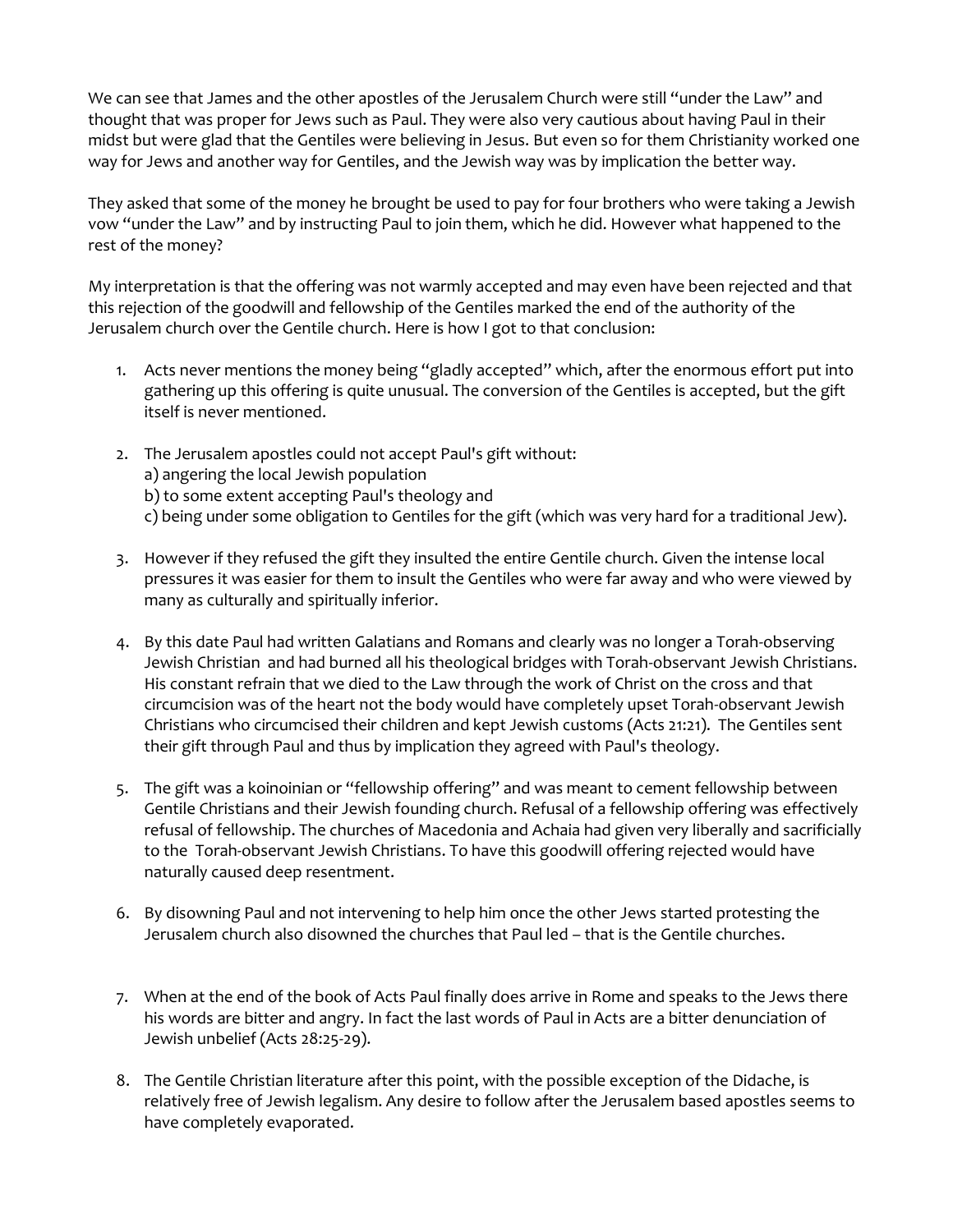- 9. Though Luke tactfully omits the refusal from the book of Acts others who were present such as Trophimus would have taken the word back to the Gentile church and Paul's imprisonment in Caesarea would not have gone unnoticed. The word would have got back and the damage would have been done. By the time Paul left prison two years later the Gentile church would have moved away from any Jerusalem based control.
- 10. After this the Jerusalem church becomes very Jewish and is led by relatives of Jesus until about 110 AD when all the Jews are expelled from Jerusalem. Towards the end it only accepted a Hebrew edition of the book of Matthew as the gospel. Its rejection of Paul's gift and of the validity of the faith of the Gentiles sent it into rapid and permanent decline.

What happened then? Paul's gift had a huge unintended consequence in splitting the early church. His attempt at reconciliation totally backfired. God even warned him not to go! Financial aid can seem a great idea but have terrible long term consequences! No matter how good or honorable our intentions or how deep our need for reconciliation and validation, we must follow the Holy Spirit.

Another spiritual lesson from this is seen today whenever denominational tradition or cultural pride causes group A to disdain group B. It is always those who reject fellowship, who are in turn rejected by God.

## *Romans 15:30-33* **An Unanswered Prayer**

**Romans 15:30-33 MKJV** *But I exhort you, brothers, for the sake of the Lord Jesus Christ and for the love of the Spirit, that you strive together with me in your prayers to God for me, (31) that I may be delivered from those disbelieving in Judea, and that my service which I have for Jerusalem may be accepted by the saints; (32) so that I may come to you with joy by the will of God, and may be refreshed with you. (33) Now may the God of peace be with you all. Amen.*

If you go and do something, against the direction of the Holy Spirit, will prayer get you out of the mess that you create?

Paul is heading to Jerusalem, everyone is telling him not to and God even send the prophet Agabus who tells him that the Holy Spirit is telling him not to go and what the consequences would be:

**Acts 21:9-14 MKJV** *And there were four virgin daughters to this one, who prophesied. (10) And as we stayed more days, a certain prophet from Judea named Agabus came down. (11) And coming to us, and taking Paul's belt, and binding his hands and feet, he said, The Holy Spirit says these things: So shall the Jews at Jerusalem bind the man whose belt this is, and will deliver him into the hands of the nations. (12) And when we heard these things, both we and those of the place begged him not to go up to Jerusalem. (13) Then Paul answered, What are you doing, weeping and breaking my heart? For I am ready not only to be bound, but also to die at Jerusalem for the name of the Lord Jesus. (14) And he not being persuaded, we ceased, saying, The will of the Lord be done.*

Paul was clearly aware of these dangers even when he wrote Romans because he asks the Romans:

- *a) that I may be delivered from those disbelieving in Judea,*
- *b) and that my service which I have for Jerusalem may be accepted by the saints;*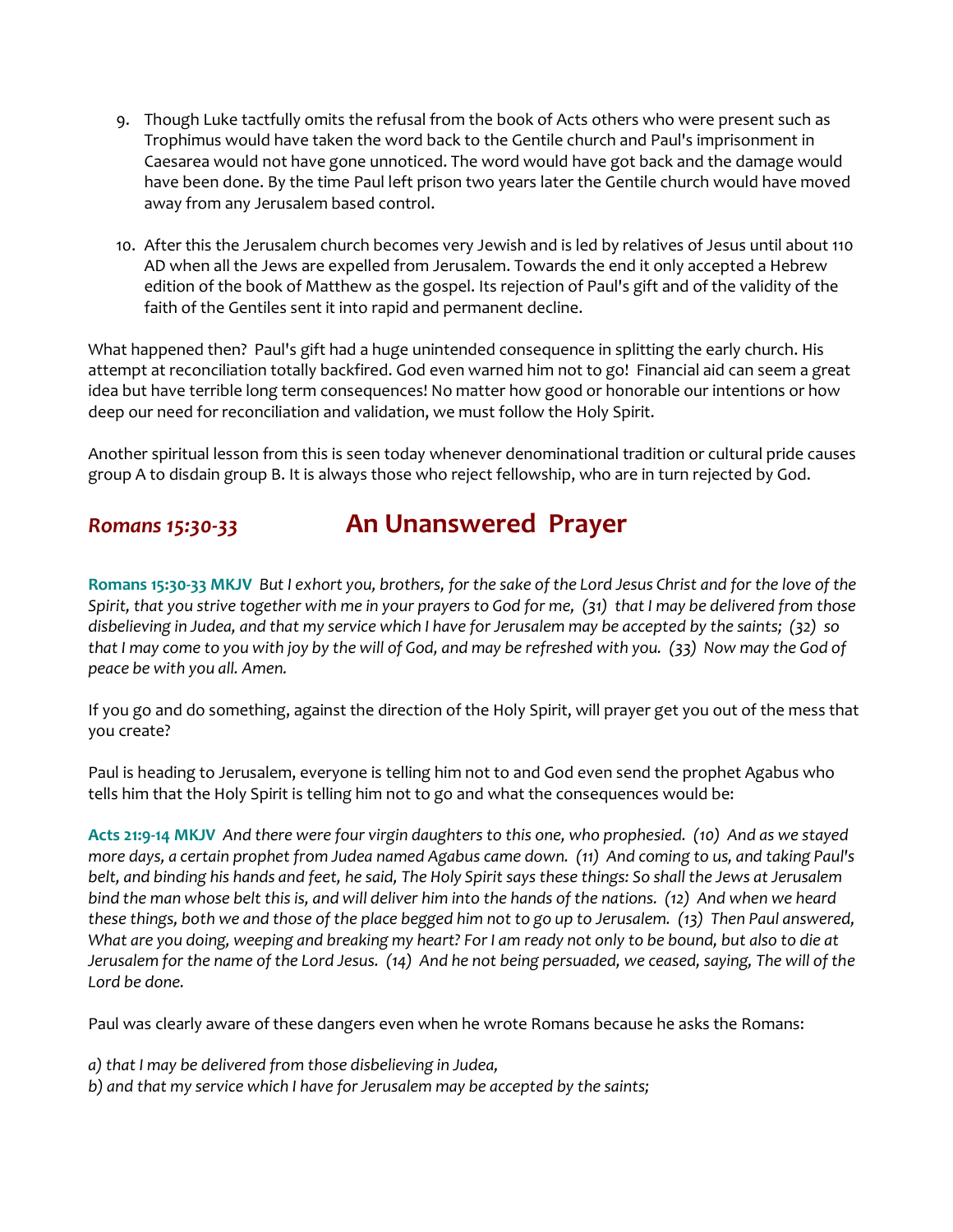Even at this point he was aware the unbelieving Jews might want to kill him and that the Jewish Christians might not accept his "service for the saints". Paul is clearly aware of the tensions that surround this matter – yet he goes ahead and asks people to pray fervently.

Paul was gambling on prayer! He knew the risks and the consequences and the warnings of the Holy Spirit but was hoping the fervent prayers of himself and others would work in his favor. But they did not work in his favor and he was lucky to survive, spent two years in jail and quite possibly (if my reasoning in yesterdays devotional was correct) split Christendom down the middle!

Now I still hold Paul in high regard as a mighty apostle of God, but this was not his smartest moment. It was a mistake and it was a huge mistake! Scripture is honest enough to record it - and we can still learn from it. Here are some lessons I see in this:

- 1. God does not answers prayers, even from great saints, when they are being foolish and stubborn.
- 2. Don't pray to change human nature *en masse*. The answer to Paul's prayer would have required the entire Jewish leadership and Torah-observant Jewish Christians to do a 180 degree cultural about face – and that was a very tall order!
- 3. Most of the time wisdom is more important than courage and discretion is often the better part of valor. Paul's reply *For I am ready not only to be bound, but also to die at Jerusalem for the name of the Lord Jesus* was courageous but foolhardy.
- 4. No one is infallible. Even if you are right 99.5% of the time as Paul may have been there is that 0.5% when you can be plain wrong and you need to be aware of that.
- 5. Your "one mistake" can have huge consequences especially if you are a leader.
- 6. It is more important to listen to the Holy Spirit that to our own desires, or our own logic or to the imperatives of even our most strategic plans.

It is very common in missionary work to have a "Grand Plan" that is impractical but which we are "in love with" and desperately try to make work, and as we do so the mess just keeps getting worse and worse.

Why did Paul press on? Perhaps there a few understandable reasons:

- 1. Paul had accepted a large amount of money from people all over Asia Minor and would have lost a huge amount of "face" and credibility if he had not delivered it.
- 2. Paul possibly had a huge personal need for acceptance by the Jewish Christians and the Jewish people whom he loved so much (see Romans 9-11).
- 3. Paul had once been at the top of Jewish society and could not understand the rejection of him that was now complete.
- 4. Paul had a type A "driven" personality and was highly committed to achieving his objectives and completing his projects. Failure was not an option.

God is merciful and He did not strike Paul dead and in fact God saved him from the worst of the Jewish conspirators. God understood Paul's mistake and forgave him – yet He did send many warnings beforehand. Prayer while it is a mighty force, is no substitute for listening to God and obeying Him in all wisdom and humility - even if it means abandoning or greatly altering a "pet project". Failure in the pet project is better than stubborn disobedience.

I, and many others in Christian service, can testify to the fact that we have foolishly gone ahead when God was saying "Whoa"! On such occasions the Grand Idea has become our "god" rather than the Lord. I take some comfort that even Paul made such a calamitous mistake. It is the mistake of one who strives and struggles and wrestles things to completion without giving in. Sometimes we should wake up, smell the coffee and acknowledge reality.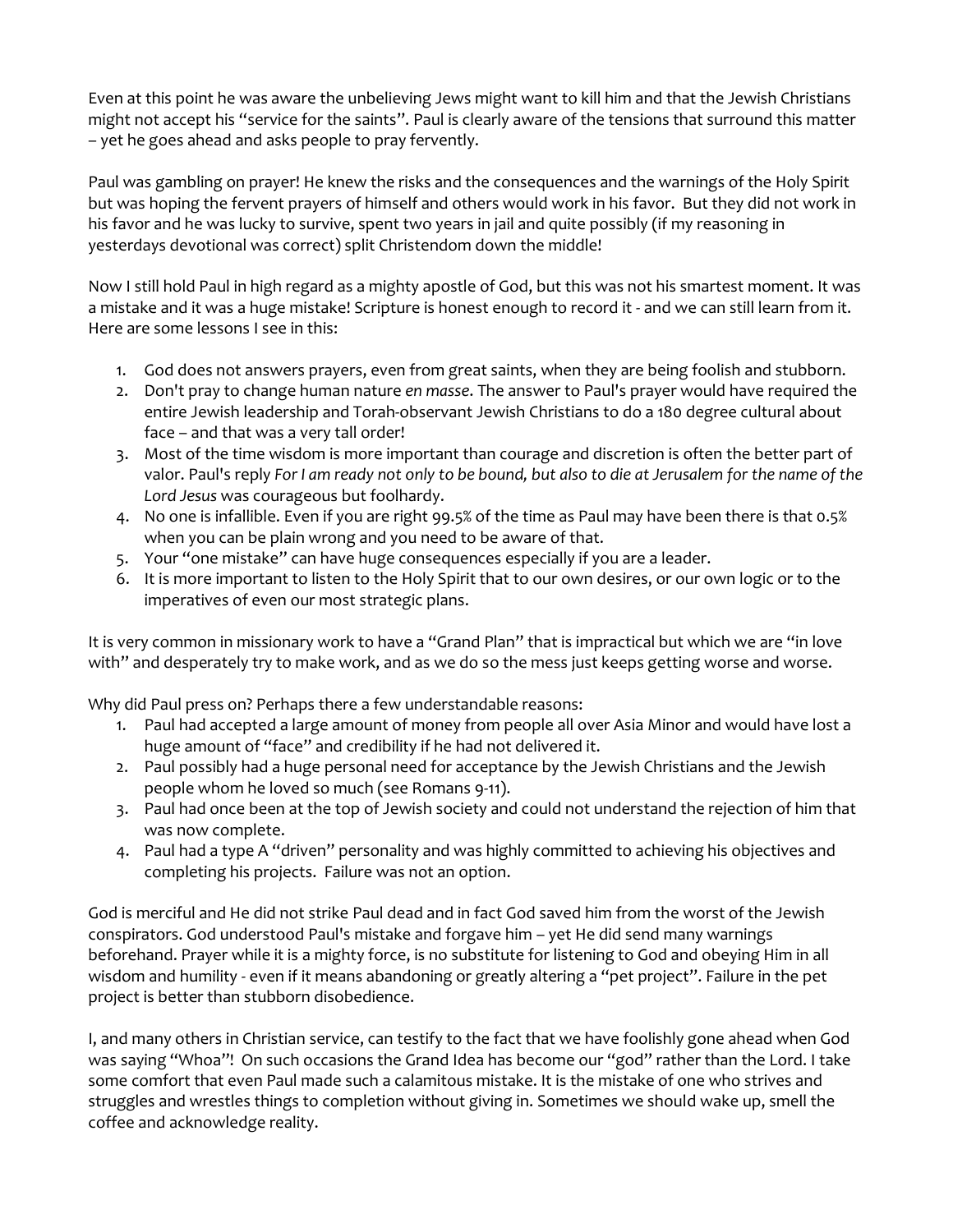### *Romans 16:1-16* **Greetings**

**Romans 16:1-16, 21-23 HCSB** *I commend to you our sister Phoebe, who is a servant of the church in Cenchreae. (2) So you should welcome her in the Lord in a manner worthy of the saints, and assist her in whatever matter she may require your help. For indeed she has been a benefactor of many--and of me also. (3) Give my greetings to Prisca and Aquila, my co-workers in Christ Jesus, (4) who risked their own necks for my life. Not only do I thank them, but so do all the Gentile churches. (5) Greet also the church that meets in their home. Greet my dear friend Epaenetus, who is the first convert to Christ from Asia. (6) Greet Mary, who has worked very hard for you. (7) Greet Andronicus and Junia, my fellow countrymen and fellow prisoners. They are outstanding among the apostles, and they were also in Christ before me. (8) Greet Ampliatus, my dear friend*  in the Lord. (9) Greet Urbanus, our co-worker in Christ, and my dear friend Stachys. (10) Greet Apelles, who is *approved in Christ. Greet those who belong to the household of Aristobulus. (11) Greet Herodion, my fellow countryman. Greet those who belong to the household of Narcissus who are in the Lord. (12) Greet Tryphaena and Tryphosa, who have worked hard in the Lord. Greet my dear friend Persis, who has worked very hard in the Lord. (13) Greet Rufus, chosen in the Lord; also his mother--and mine. (14) Greet Asyncritus, Phlegon, Hermes, Patrobas, Hermas, and the brothers who are with them. (15) Greet Philologus and Julia, Nereus and his sister, and Olympas, and all the saints who are with them. (16) Greet one another with a holy kiss. All the churches of Christ send you greetings....Timothy, my co-worker, and Lucius, Jason, and Sosipater, my fellow countrymen, greet you. (22) I Tertius, who penned this epistle in the Lord, greet you. (23) Gaius, who is host to me and to the whole church, greets you. Erastus, the city treasurer, and our brother Quartus greet you.*

These greetings may have been added later after the "Amen" that ends Romans 15 and include one from the amanuensis (scribe) Tertius (Romans 16:22). They seem to be written in a time when security of communication was not a concern. Such a list of names could have caused real trouble during the systematic persecutions of Nero or Domitian. The apostle John, who may have been the apostle to the underground church. is much more circumspect about what he put in writing (see 2 John  $\&$  3 John). This list of greetings is full of information about life in the early church. We find that:

- 1. This is almost a roll-call of Paul's ministry associates among the Gentiles and includes apostles, coworkers and the first convert from Asia (Epaenetus)
- 2. The term "apostle" is applied outside the Twelve and Paul and now includes itinerant missionary workers such as Andronicus and Junia.
- 3. The large number of greetings, and the mention of people like Priscilla and Aquila who seem to be always on the move seems to indicate that Gentile Christianity was a huge, highly mobile network of believers spread right across the Roman world even at this early date.
- 4. There seem to be three groups of greetings: a) People from Asia who traveled with the epistle to Rome such as Phoebe which the Romans were to greet (v.1,2 and possibly v.3-7) b) Personal friends of Paul who were in Rome, who he was passing his personal greetings to (v. 8-15) and c) People living in Asia who were passing their greetings to the church in Rome such as Tertius and Gaius (v. 21-23). It is sometimes difficult to figure out just who is in which group!
- 5. The church met in homes (v.5 and possibly 10,11)
- 6. Women were in prominent roles, Phoebe was literally a "deacon" (v.1), Priscilla is mentioned before Aquila  $(v.3)$  the apostle Junia – is the feminine version of the name) so we may have a female apostle. Mary, Tryphen and Tryphosa are seen as "laborers" in the Lord.
- 7. Hard work and sacrificial service is highly commended (v.2,4,6,7,12)
- 8. The commended work is done "in Christ Jesus" and "in the Lord" indicating that it was done in obedience to Christ's commands. (v. 3,11,12)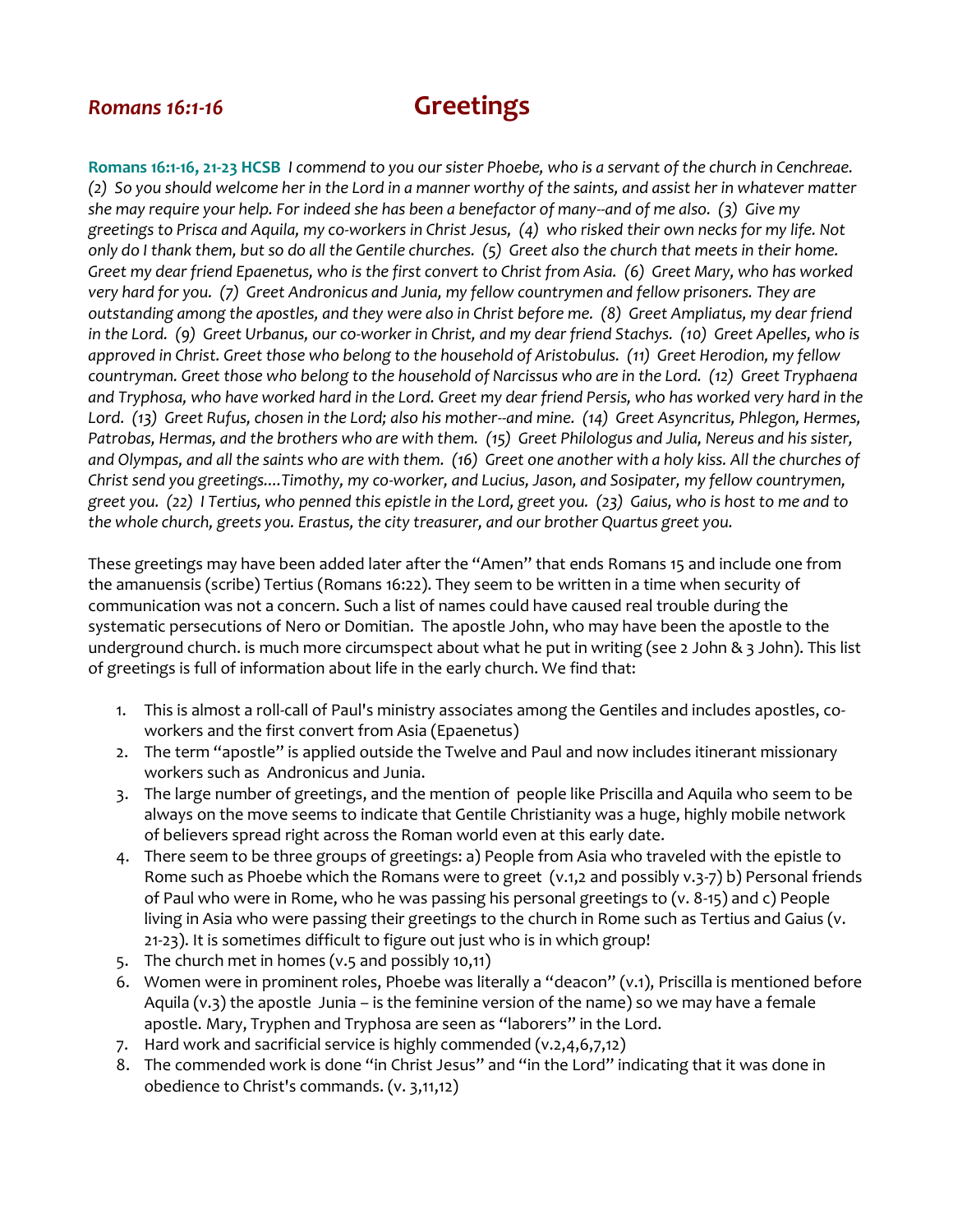- 9. The phrase "in Christ" and "in the Lord" is also used to indicate people who were believers. Those "in the Lord' were part of the church, called out from the world and from the surrounding culture and religions to a new and exciting way of being. (v. 7,8,10,11)
- *10.* The church is asked to support Phoebe. Helping traveling Christian workers who were "worthy" seems to have been a practice of the early church. **3 John 1:5-8 HCSB** *Dear friend, you are showing your faith by whatever you do for the brothers, and this you are doing for strangers; (6) they have testified to your love before the church. You will do well to send them on their journey in a manner worthy of God, (7) since they set out for the sake of the name, accepting nothing from pagans. (8) Therefore, we ought to support such men, so that we can be co-workers with the truth.*
- 11. The vast majority have Gentile names even though some are Paul's relatives or from a Jewish background. They may have been Jews from the Diaspora.
- 12. Paul's mother may still have been alive ! (v13) This gives an upper limit on Paul's age at this time. He is probably not much over 50.
- 13. Paul places a high value on relationship publicly noting who were his close friends and relatives.
- 14. The greetings seem to have been written from the area of Ephesus, as Timothy and local Ephesian officials such as Erastus and Gaius give greetings to the Roman church (v. 21-23)
- 15. From this we can deduce that Romans was written (or finally finished) in the vicinity of Ephesus just prior to Paul's trip to Jerusalem and around the time of Acts 20 and his farewell to the Ephesian elders at Miletus. Since Paul did not actually go to Ephesus on this particular journey (Acts 20:16,17) we can conclude the epistle was concluded by the scribe Tertius at the sea port of Miletus and sent to the Roman church from there via the hand of Phoebe and her companions.
- 16. The use of the scribe Tertius indicates that Paul's eye problem may have been acute (Galatians 4:15) as Paul could have easily written the letter himself. Some earlier epistles written Paul directly had very large handwriting (Galatians 6:16), by now he may have been unable to see close up at all, though he does appear to have some long distance vision and to be be able to travel safely. Some put his eye problems down to his conversion experience that left him blind for three days (Acts 9:8- 18)
- 17. Some seem to have suffered considerably for the gospel even at this stage with Andronicus and Junia having been imprisoned and Priscilla and Aquila having "risked their necks" for the church.
- 18. Adronicus and Junia were "outstanding among the apostles". This comment implies a much larger apostolic group that they could stand out from. This group is obviously separate from the Twelve. So "the apostles" being referred to here are probably a large group of apostles who worked alongside Paul in the ministry to the Gentiles. This considerably expands our idea of what an "apostle" was.
- 19. This group was representative of the Gentile movement "all the Gentile church" (v.4) "all the churches of Christ" (v.16). Thus Romans may have been the theological manifesto for the Gentile church movement in early Christianity explaining salvation apart from the Law, salvation by faith alone, and life guided by the Spirit rather than the Torah (Romans 1-8) and how Gentile Christians should relate to both unsaved Jews (Romans 9-11) and the customs of Jewish Christians (Romans 14).
- 20. Greetings were to be with a "holy kiss" the kiss on both cheeks common in the Middle East today. Church was not remote, cold or sedate but full of love and fellowship.

Thus we find a highly mobile, active, risk-taking, hard-working group of believers who really loved each other, cared for each other in practical ways, obeyed Christ and knew each other by name and were in and out of each other's homes and lives.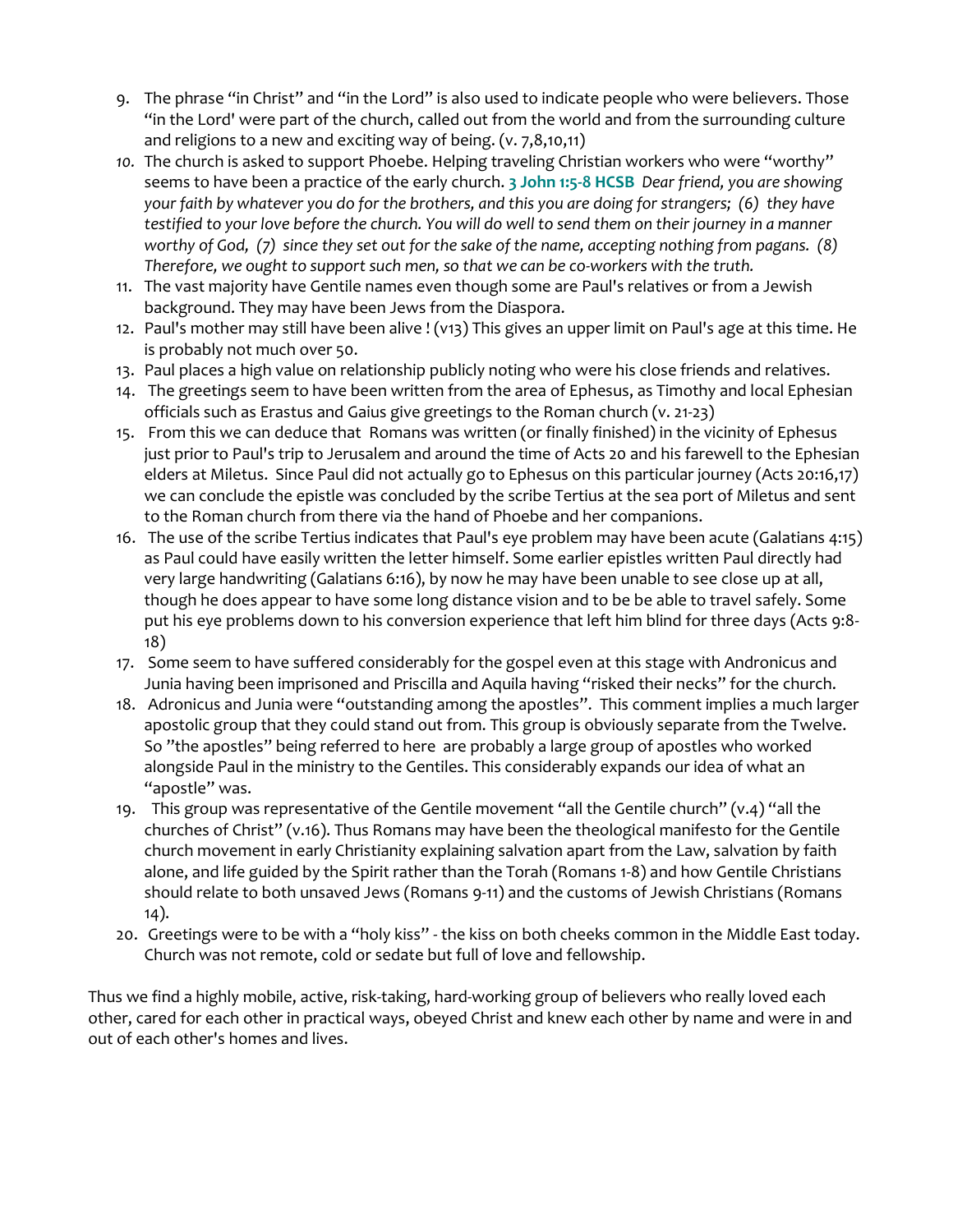### *Romans 16:17-27* **Final Notes**

**Romans 16:17-20, 24-27 HCSB** Now I implore you, brothers, watch out for those who cause dissensions and pitfalls contrary to the doctrine you have learned. Avoid them; (18) for such people do not serve our Lord Christ but their own appetites, and by smooth talk and flattering words they deceive the hearts of the unsuspecting. (19) The report of your obedience has reached everyone. Therefore I rejoice over you. But I want you to be wise about what is good, yet innocent about what is evil. (20) The God of peace will soon crush Satan under your feet. The grace of our Lord Jesus be with you. ... (24) [The grace of our Lord Jesus Christ be with you all.] (25) Now to Him who has power to strengthen you according to my gospel and the proclamation of Jesus Christ, according to the revelation of the sacred secret kept silent for long ages, (26) but now revealed and made known through the prophetic Scriptures, according to the command of the eternal God, to advance the obedience of faith among all nations-- (27) to the only wise God, through Jesus Christ--to Him be the glory forever! Amen.

In these final verses Paul seems to be equipping the Roman church to deal with evil by:

- a) Warning them against divisive people (v.17)
- b) Helping them to discern the nature and tactics of divisive people (v.18)
- c) Encouraging the development of spiritual and moral discernment. (v.19)
- d) Reminding them that God is on their side and will help them (v.20,25)
- e) Calling them to a deeper knowledge of the gospel (v.25,26)
- f) Commending all obedience. (v.19,26)

Evil is the very last thing that Paul deals with in his great theological epistle. In fact it is almost an afterthought, an addendum! There is no paranoia here. Paul is so confident in Christ and in His salvation that only a few verses are needed on this issue.

Firstly Paul deals with divisive people and tells the Romans to simply avoid them. The Greek means "to turn away from, to shun". 2 John puts it quite plainly:

**2 John 1:9-11 MKJV** *Everyone transgressing and not abiding in the doctrine of Christ does not have God. He who abides in the doctrine of Christ, he has both the Father and the Son. (10) If anyone comes to you and does not bring this doctrine, do not receive him into your house, nor speak a greeting to him. (11) For he who speaks a greeting to him is partaker of his evil deeds.*

In other words do not greet the Jehovah's Witnesses when they come to your door or imply in anyway that they are believers with whom you can have real fellowship! There is a fairly clear line of demarcation between true Christians and impostors and we must have nothing to do with those who peddle another gospel.

Paul tells us that the impostors: *do not serve our Lord Christ but their own appetites, and by smooth talk and flattering words they deceive the hearts of the unsuspecting.* 

Some ministries clearly engage in flattery as a means of fund-raising and for the ensnarement of followers. They are living for themselves and not for Jesus Christ! When you see supposed "Christian leaders" living a lifestyle that indulges all the human appetites you need to be very careful. You are probably dealing with a fake. All true Christian ministries will have the "ring of truth and sincerity" about them and speak rather plainly.

Paul says that the Romans should develop spiritual discernment and knowledge so that they can "be wise in what is good and innocent in what is evil". In other words it is OK to know all about the Bible and